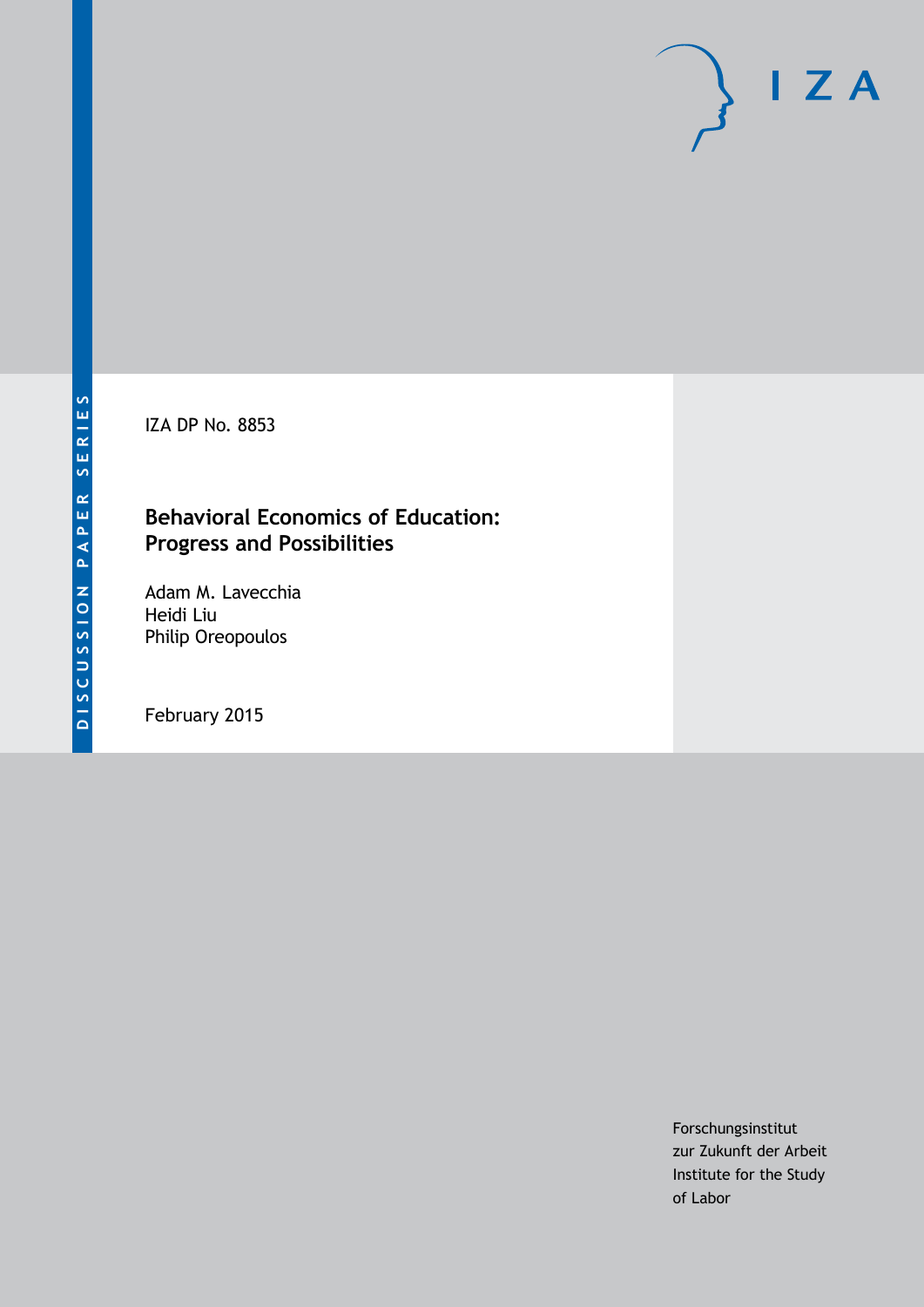# **Behavioral Economics of Education: Progress and Possibilities**

### **Adam M. Lavecchia**

*University of Toronto*

### **Heidi Liu**

*Harvard University*

### **Philip Oreopoulos**

*University of Toronto, NBER, CIFAR and IZA*

Discussion Paper No. 8853 February 2015

IZA

P.O. Box 7240 53072 Bonn **Germany** 

Phone: +49-228-3894-0 Fax: +49-228-3894-180 E-mail: [iza@iza.org](mailto:iza@iza.org)

Any opinions expressed here are those of the author(s) and not those of IZA. Research published in this series may include views on policy, but the institute itself takes no institutional policy positions. The IZA research network is committed to the IZA Guiding Principles of Research Integrity.

The Institute for the Study of Labor (IZA) in Bonn is a local and virtual international research center and a place of communication between science, politics and business. IZA is an independent nonprofit organization supported by Deutsche Post Foundation. The center is associated with the University of Bonn and offers a stimulating research environment through its international network, workshops and conferences, data service, project support, research visits and doctoral program. IZA engages in (i) original and internationally competitive research in all fields of labor economics, (ii) development of policy concepts, and (iii) dissemination of research results and concepts to the interested public.

<span id="page-1-0"></span>IZA Discussion Papers often represent preliminary work and are circulated to encourage discussion. Citation of such a paper should account for its provisional character. A revised version may be available directly from the author.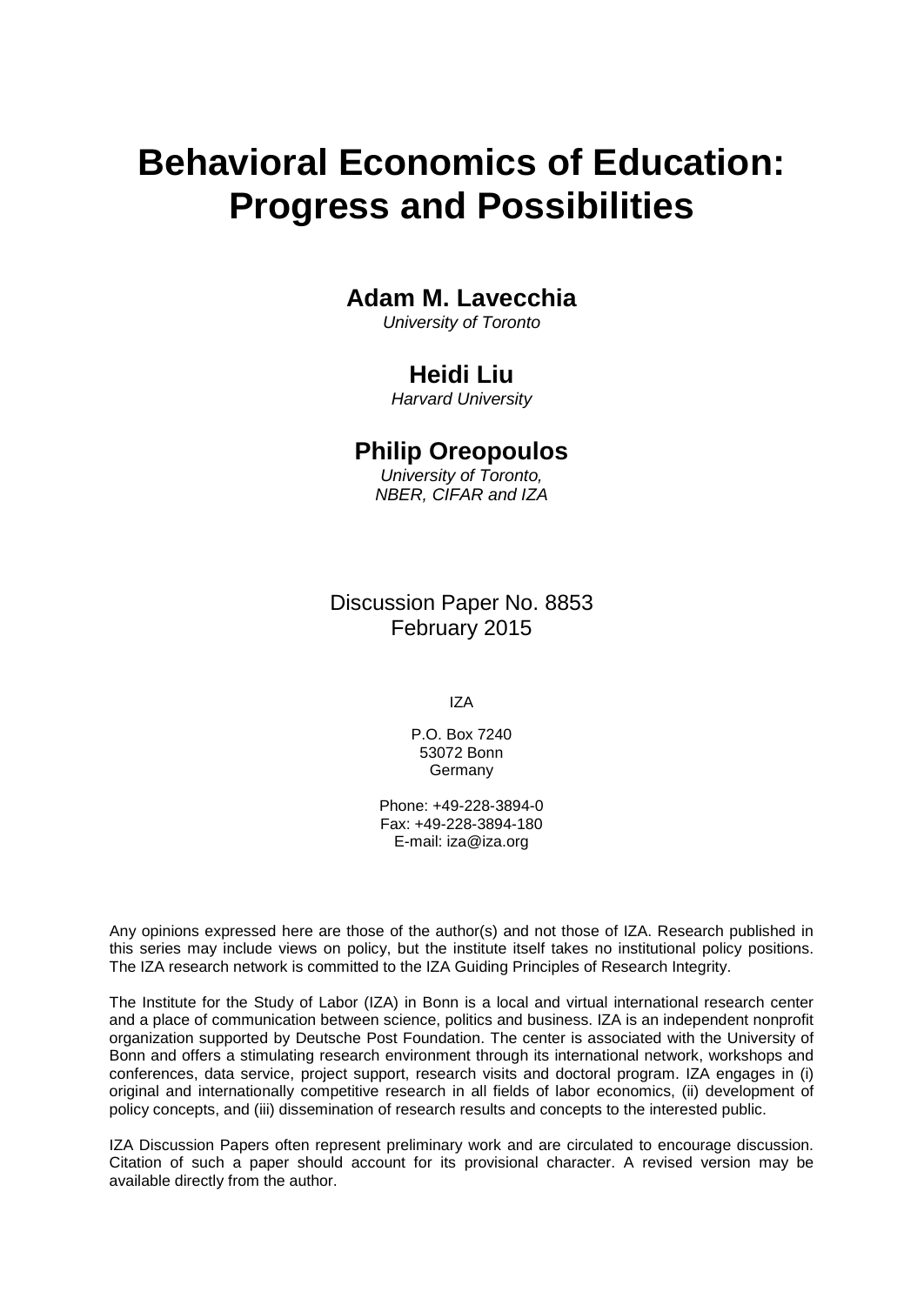IZA Discussion Paper No. 8853 February 2015

# **ABSTRACT**

## **Behavioral Economics of Education: Progress and Possibilities[\\*](#page-1-0)**

Behavioral economics attempts to integrate insights from psychology, neuroscience, and sociology in order to better predict individual outcomes and develop more effective policy. While the field has been successfully applied to many areas, education has, so far, received less attention – a surprising oversight, given the field's key interest in long-run decisionmaking and the propensity of youth to make poor long-run decisions. In this chapter, we review the emerging literature on the behavioral economics of education. We first develop a general framework for thinking about why youth and their parents might not always take full advantage of education opportunities. We then discuss how these behavioral barriers may be preventing some students from improving their long-run welfare. We evaluate the recent but rapidly growing efforts to develop policies that mitigate these barriers, many of which have been examined in experimental settings. Finally, we discuss future prospects for research in this emerging field.

JEL Classification: D03, D87, I2, J24

Keywords: behavioral economics of education, present-bias, student motivation

Corresponding author:

Philip Oreopoulos University of Toronto 150 St. George St. Suite 308 Toronto, Ontario M5S 3G7 Canada E-mail: [philip.oreopoulos@utoronto.ca](mailto:philip.oreopoulos@utoronto.ca)

\* We are extremely grateful to Ben Castleman, Stefano DellaVigna, Angela Duckworth, Alex Haslam, Mitchell Hoffmann, Kory Kroft, David Laibson, Susan Mayer, Helena Skyt Nielsen, Uros Petronijevic, Aloysius Siow, Mel Stephens, and Ryan Webb for providing helpful and detailed comments.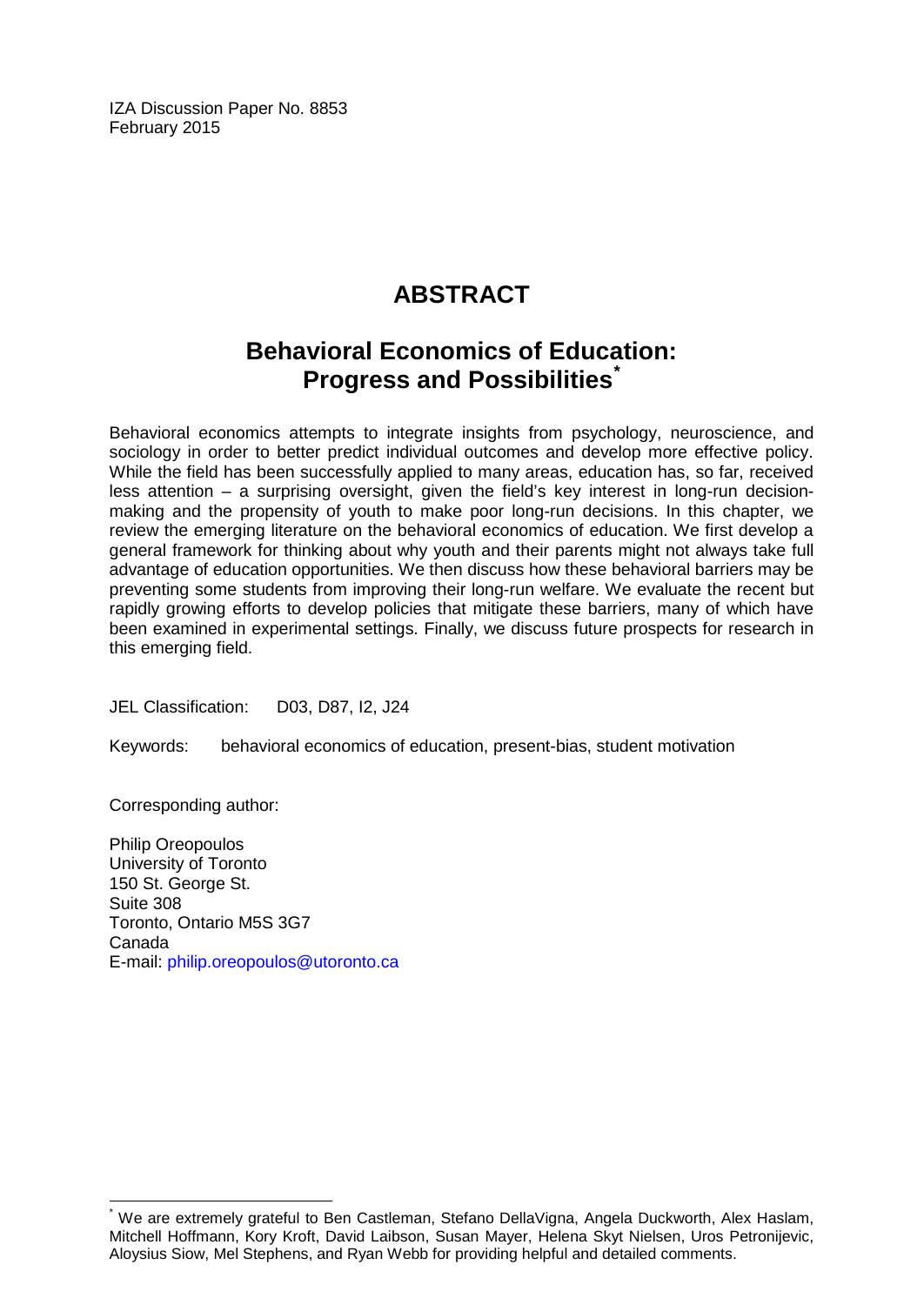"The roots of education are bitter, but the fruit is sweet" -Aristotle (384 BC-322 BC)

#### **I. Introduction**

A six-year old does not go to school because she wants a better life. She must be persuaded that school is fun now, or given no better option. That's because her brain is not yet well-developed.<sup>1</sup> While parts of her brain corresponding to motor and sensory processing mature early, higher cognitive areas like the prefrontal cortex, which underlie executive functions such as planning, working memory and self control, take longer to improve.<sup>[2](#page-3-0)</sup> Without them, the six-year old is simply not conditioned to think about longrun consequences from immediate actions.

Over time and with experience, a remarkable process of neural circuitry expansion and pruning occurs that makes it possible to hold information in mind before deciding what to do with it.<sup>[3](#page-3-1)</sup> The cortex (outer layers that primarily distinguish the primate brain) thicken as neural connections proliferate.<sup>[4](#page-3-2)</sup> Then, rarely used connections are selectively trimmed, improving efficiency, while others are grouped together, improving specialization.<sup>[5](#page-3-3)</sup> Nerve cell conductivity also improves, allowing information to pass more quickly from one part of the brain to another so that the brain becomes more interconnected.<sup>[6](#page-3-4)</sup> Impulses, feelings, and distractions can then be held in check while imagining the future before reacting.

Until recently, many neuroscientists believed this maturation process occurred largely before puberty.<sup>[7](#page-3-5)</sup> Neuroimaging studies have demonstrated otherwise: maturation takes more than twenty years, with the circuitry responsible for executive function being among the very last areas to fully develop.<sup>[8](#page-3-6)[9](#page-3-7)</sup> Preferences, therefore, change with age,

 $1$  Excellent overviews of brain development are provided by Fuster, 2002; Romine and Reynolds, 2005; Teffer and Semendeferi, 2012; Johnson et al., 2009; and in the book, 'The Adolescent Brain,' edited by Reyna et al., 2012.

<span id="page-3-1"></span><span id="page-3-0"></span> $2^2$  Romine and Reynolds, 2005; Teffer and Semendeferi, 2012.  $3^3$  Romine and Reynolds, 2005.

<span id="page-3-2"></span> $4$  Giedd et al., 2012.

<span id="page-3-3"></span> $<sup>5</sup>$  Fuster, 2012.</sup>

 $6$  Giedd et al., 2012; Chick and Reyna, 2012.

<span id="page-3-5"></span><span id="page-3-4"></span><sup>7</sup> Fuster, 2002.

<sup>8</sup> Giedd et al., 2012; Romine and Reynolds, 2005; Fuster, 2012; Teffer and Semendeferi, 2012

<span id="page-3-7"></span><span id="page-3-6"></span><sup>&</sup>lt;sup>9</sup> Late development in executive function also helps explain a declining time preference for immediate monetary gains against larger later gains (Giedd et al., 2012). Several researchers have found, starting as far back as age 10 until age 30, a steady decline in people's willingness to forgo a fixed monetary future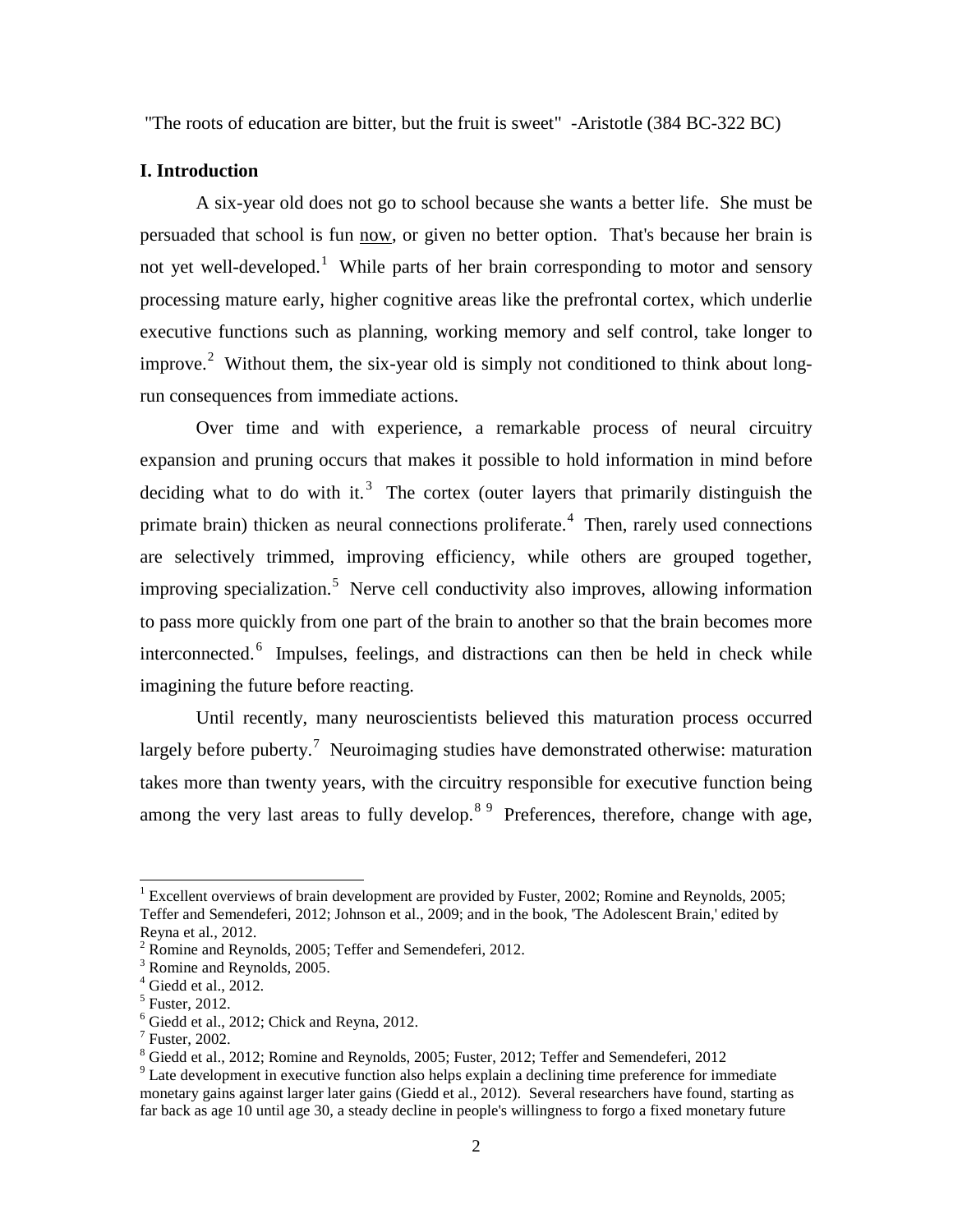and children spend most - if not all - of their school years with less interest in the future than their future adult selves.<sup>[10](#page-3-1)</sup> The timing is unfortunate, given the many important longterm investments that can occur during this period.

Teenagers are particularly more susceptible to overemphasizing the present due to their more fully developed limbic system, a mid-brain area which registers desires for immediate rewards and pleasure.<sup>[11](#page-4-0)</sup> The limbic system is highly sensitive to monetary, novel, and social rewards.<sup>12</sup> It also reacts more independently from other systems when in states of high emotional arousal or conflict -- states that occur more frequently in teenage years.<sup>[13](#page-4-2)</sup> While brain systems associated with higher order critical thinking skills also undergo a rapid expansion childhood, they remain unrefined and less integrated until adulthood. Many neuroscientists suggest that the rapid development of the limbic system relative to executive function systems contributes to the observed increase in pleasureseeking and risk-taking behavior.<sup>14</sup>

Our tendency to overemphasize the present when making decisions involving immediate desires against long-term, incremental and uncertain benefits dissipates with age but does not go away. Even as adults, there is evidence that the tradeoff between immediate outcomes compared to distant ones is implemented in neural systems that yield hyperbolic discounting. [15](#page-4-4) A substantial research literature has firmly established that, in a variety of settings, adult responses deviate from those predicted by a time-consistent intertemporal utility model that assumes a constant discount rate: <sup>[16](#page-4-5)</sup> future gains are discounted more than future losses; small changes to outcomes are discounted more than large changes;<sup>[17](#page-4-6)</sup> small probability events, when emphasized, are discounted less than when not emphasized; and responses depend on context, emotional state<sup>[18](#page-4-7)</sup> and

j amount for a smaller immediate amount (Steinberg et al., 2009; Green, Fry, and Myerson, 1994; Stanovich et al., 2012).<br><sup>10</sup> Read and Read, 2004.

<span id="page-4-2"></span>

<span id="page-4-4"></span><span id="page-4-3"></span>

<span id="page-4-1"></span><span id="page-4-0"></span><sup>&</sup>lt;sup>11</sup> Chapman et al., 2012; Galvan, 2012.<br><sup>12</sup> Giedd et al., 2012.<br><sup>13</sup> Galvan, 2012.<br><sup>14</sup> Atkins et al., 2012; Schneider et al., 2012.<br><sup>15</sup> McClure et al., 2004; Kable and Glimcher, 2007; 2010.<br><sup>16</sup> Frederick et al., 2002

<span id="page-4-6"></span><span id="page-4-5"></span>

<span id="page-4-7"></span>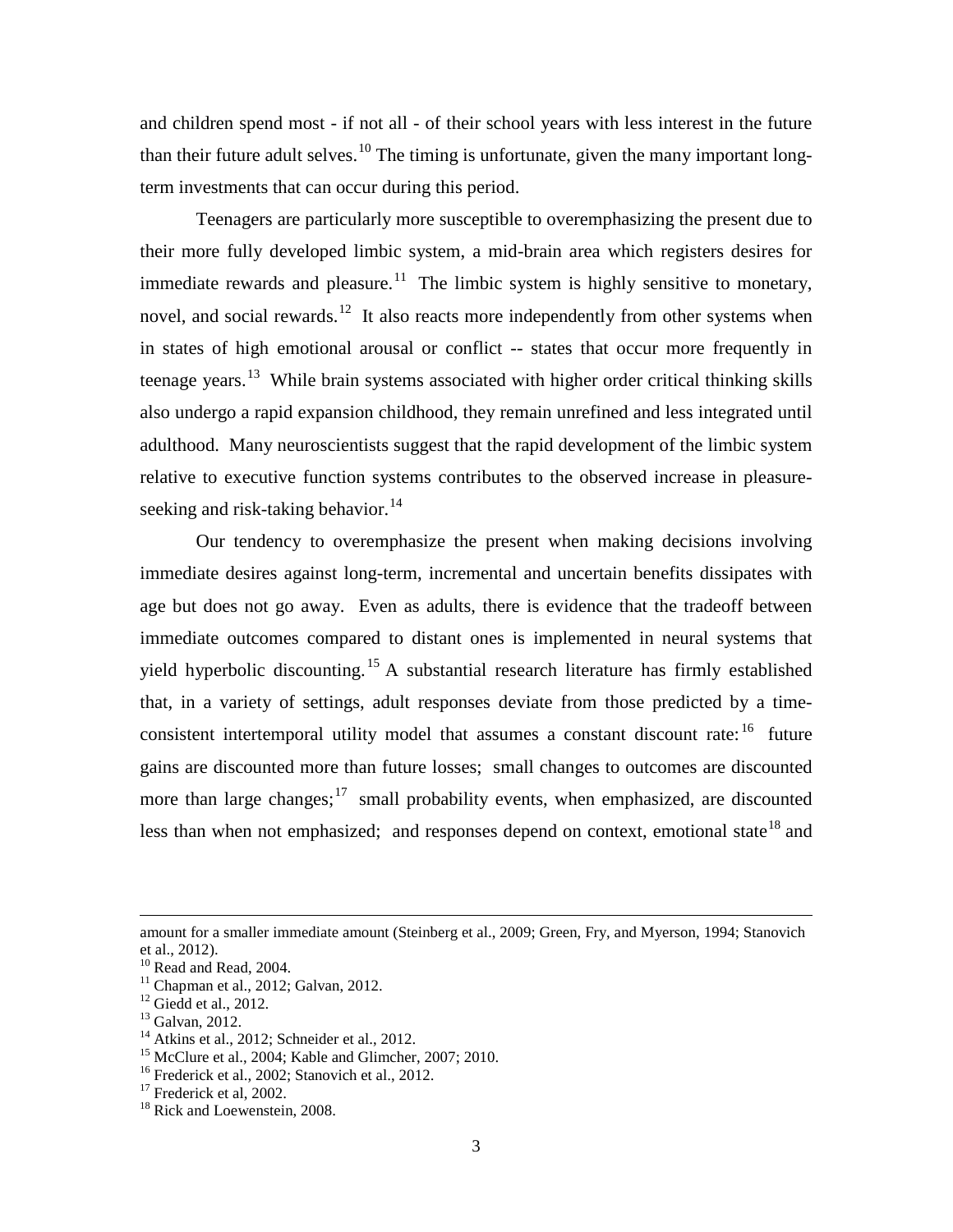perceived social identity.<sup>[19](#page-4-1) [20](#page-5-0)</sup> Sometimes we do not even try to think in the long-term, relying instead on rules of thumb or past habits.<sup>[21](#page-5-1)</sup>

The emerging field of behavioral economics attempts to integrate research from psychology, neuroscience, and sociology in order to better understand individual decision making and to develop policies that address the shortcomings in our decision-making processes. While classical economics often assumes that individuals always make correct short- and long-run trade-offs (ex ante), behavioral economics does not. Instead, the field acknowledges the possibility that deviations from time-consistent preferences, due to cognitive and perceptual aspects of our brain's architecture, may lead to suboptimal outcomes. [22](#page-5-2) Behavioral economics seeks not to reject the standard intertemporal decision-making model but to enrich it by incorporating more realistic assumptions that sometimes lead to profound differences in predicted actions, including those that are not in an individual's long-run best interest.

The field has attracted wide and growing attention, both for helping explain seemingly irrational outcomes and for its policy implications.<sup>[23](#page-5-3)</sup> Compared to traditional programs with the same goals, interventions that draw from insights in behavioral economics may be more cost-effective, given that the research suggests that even small changes in the way choices are presented or in the way information is conveyed can lead to large changes in behavior. A prototypical example concerns saving for retirement. When deciding about whether to start saving for retirement, standard economic models assume that individuals are forward looking, are able to forecast how much they will need to save (or have access to services that help them do this), and face little difficulty following through with their plans. Several studies note, however, that the behavior of at least some people deviates from this model. $^{24}$  $^{24}$  $^{24}$  Simply changing the default action, from having to opt-into pension plans to being automatically enrolled, or requiring individuals to make an active decision regarding their contributions, increases savings significantly.<sup>[25](#page-5-5)</sup>

<span id="page-5-1"></span>

<span id="page-5-2"></span>

<span id="page-5-3"></span>

<span id="page-5-5"></span><span id="page-5-4"></span>

<span id="page-5-0"></span><sup>&</sup>lt;sup>19</sup> Benjamin, Choi and Strickland, 2010.<br><sup>20</sup> Galvan, 2012.<br><sup>21</sup> Stanovich et al., 2012.<br><sup>22</sup> DellaVigna, 2009.<br><sup>23</sup> Madrian, 2014.<br><sup>24</sup> Benartzi and Thaler, 2007.<br><sup>25</sup> Beshears, Choi, Laibson and Madrian, 2010; Carroll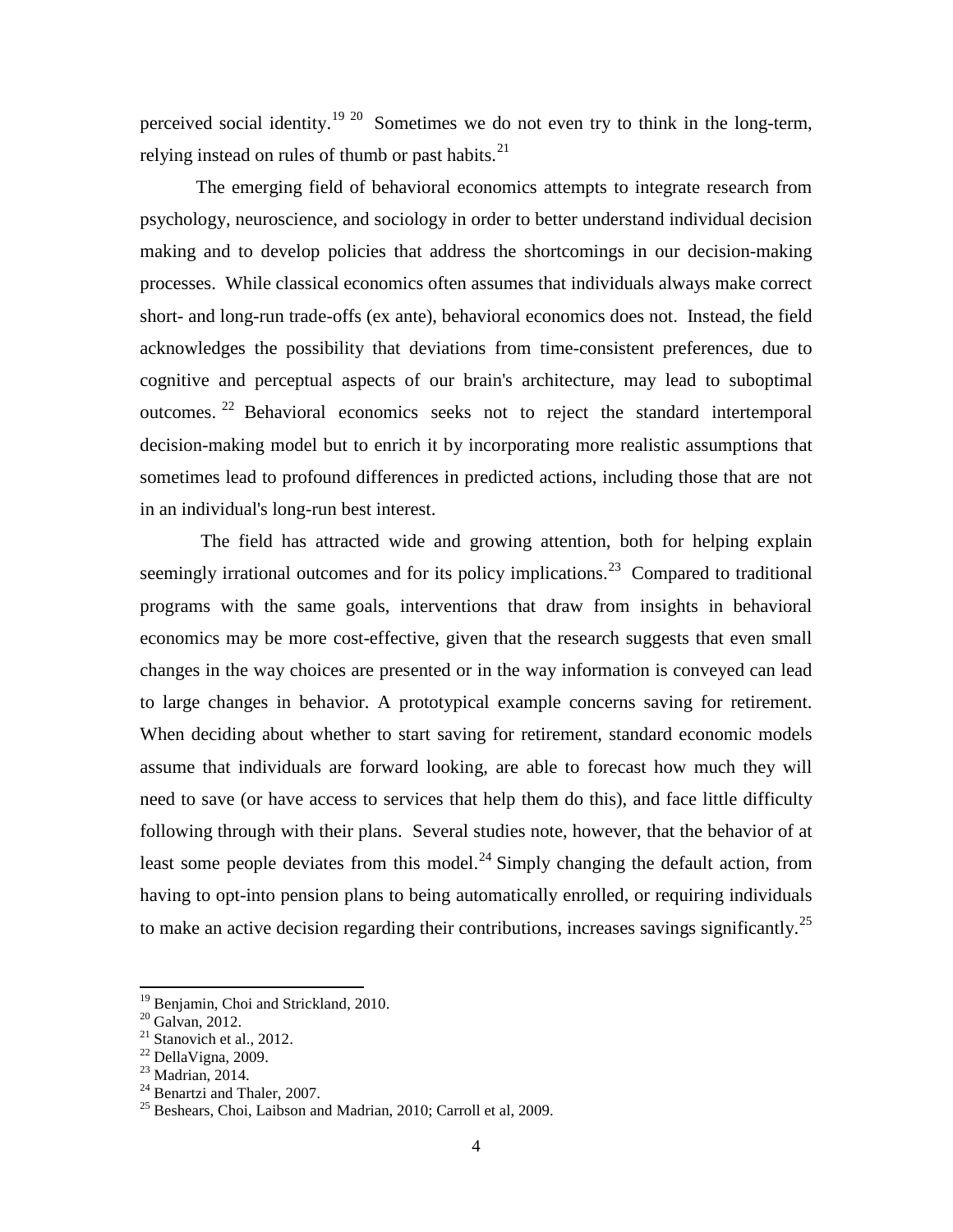Other areas in which behavioral economics has been actively applied include finance, health and  $law.<sup>26</sup>$  $law.<sup>26</sup>$  $law.<sup>26</sup>$ 

One discipline that has received less attention from behavioral economists is education. This is surprising to us, given the field's key interest in long-run decision making and the propensity of youth to make poor long-run decisions. Economic models usually describe education as a well-thought-out investment: if students exert little effort in school, it is because they feel it is *optimal* to do so.  $27$  Clearly, this outcome need not be the case for a six-year old, and the slower development of the cortex suggests it need not be the case for a teenager either.

Education outcomes, ranging from performance on standardized tests to high school and postsecondary attainment, are determined by many factors that include parental inputs, school inputs and environmental factors. But perhaps just as important are inputs from students themselves. Paying attention in class, doing homework, completing assignments on time, and attending lectures or tutorials are all important determinants of student success. While parents and teachers may play a significant role in the extent to which these investments are undertaken, actions by students themselves ultimately determine the effectiveness of these inputs. These investments begin at early ages; the implication is that actions taken by as early as primary or middle school may have an important impact on later outcomes, especially if learning is cumulative. As a result, a serious consideration of the role of students in the production of education outcomes, even at an early age, is fundamental to both understanding differences in outcomes across students and for designing effective policies.

<span id="page-6-1"></span>Overall, the area of education is a fruitful environment in which researchers and policy makers should consider possible deviations from the traditional human capital investment model and how behavioural economics might explain these deviations. This paper synthesizes the recent and growing literature on the behavioral economics of education and, in doing so, encourages others to recognize opportunities for further research. We argue that brain development over time and environmental context play an important role in determining educational outcomes and that education itself may affect

<sup>&</sup>lt;sup>26</sup> DellaVigna, 2009; Diamond and Varitiiainen, 2012; Thaler, 2005; Thaler and Sunstein, 2008; Sunstein,  $2000$ , Hough, 2013.<br> $27$  Becker, 1962.

<span id="page-6-0"></span>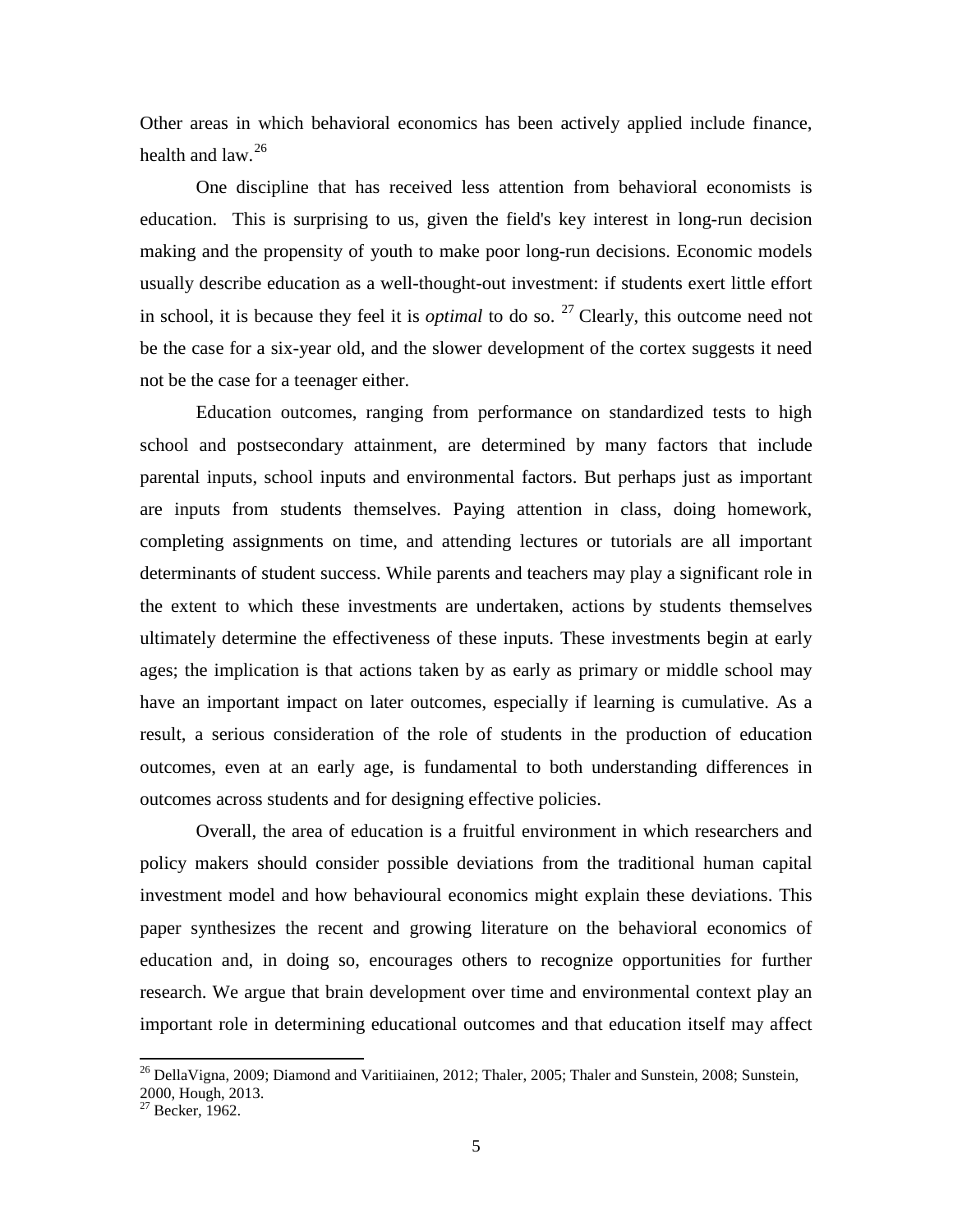brain development and, therefore, individuals' preferences. We discuss how policies that make learning opportunities easier, continually remind students of long-term goals, teach strategies to develop self-control, and encourage youth to take pride in their own skill development are promising approaches for helping foster academic achievement.<sup>[28](#page-6-1)</sup>

With these ideas in mind, in Section II we describe a general framework for thinking about why youth may not take full advantage of education opportunities. We summarize specific psychological barriers that may get in the way of realizing lifetime gains. In Section III, we identify particular educational outcomes worth encouraging, such as attainment, attendance, and homework. Section IV reviews the recent but rapidly growing efforts to develop policies that address behavioral barriers, many of which have been examined in experimental settings. We conclude in Section V by discussing prospects and possibilities for making further progress in this emerging field.

#### **II.** Barriers to Treating Education as Investment

In considering why some individuals may not necessarily treat education as an investment, we find it helpful to conceptualize the process of long-term decision making as involving two broad systems – one that is forward looking and one that is not.  $^{29}$  $^{29}$  $^{29}$ Economists often assume that individuals only use a rational, forward-looking system to maximize lifetime welfare given various resource constraints. While this simplifying

<sup>28</sup> Schneider and Caffray, 2012.

<span id="page-7-1"></span><span id="page-7-0"></span> $29$  Recent neuroscientific evidence rejects the overly-dichotomous notion that there are separate, competing, neural systems for processing immediate vs. delayed rewards (Kable and Glimcher, 2007; 2010; Glimcher and Fehr, 2014). Instead, it is increasingly recognized that multiple neurobiological systems interact with each other to yield hyperbolic discounting, and this might arise from neurobiological constraints (possibly in the interaction between multiple systems). The distinction is not important for our policy discussion. We have chosen a framework that highlights that the process of valueing immediate outcomes is different from the process of evaluating (much) later ones (Glimcher, 2014). We do not require that two separate neural values systems compete with one another, only that the systems which implement the inter-temporal tradeoff are not yet fully developed prior to adulthood, and this leads to behaviour or preferences which change with<br>development. This work also distinguishes between overemphasizing the present versus This work also distinguishes between overemphasizing the present versus overemphasizing outcomes that happen sooner rather than later. In an 'As Soon As Possible' (ASAP) model, subjective values of outcomes are steeply discounted relative to the soonest currently available reward (Kable and Glimcher, 2010). Since the intertemporal decisions we focus on tradeoff immediate costs for longer-term, uncertain benefits, the implications of both models are very similar.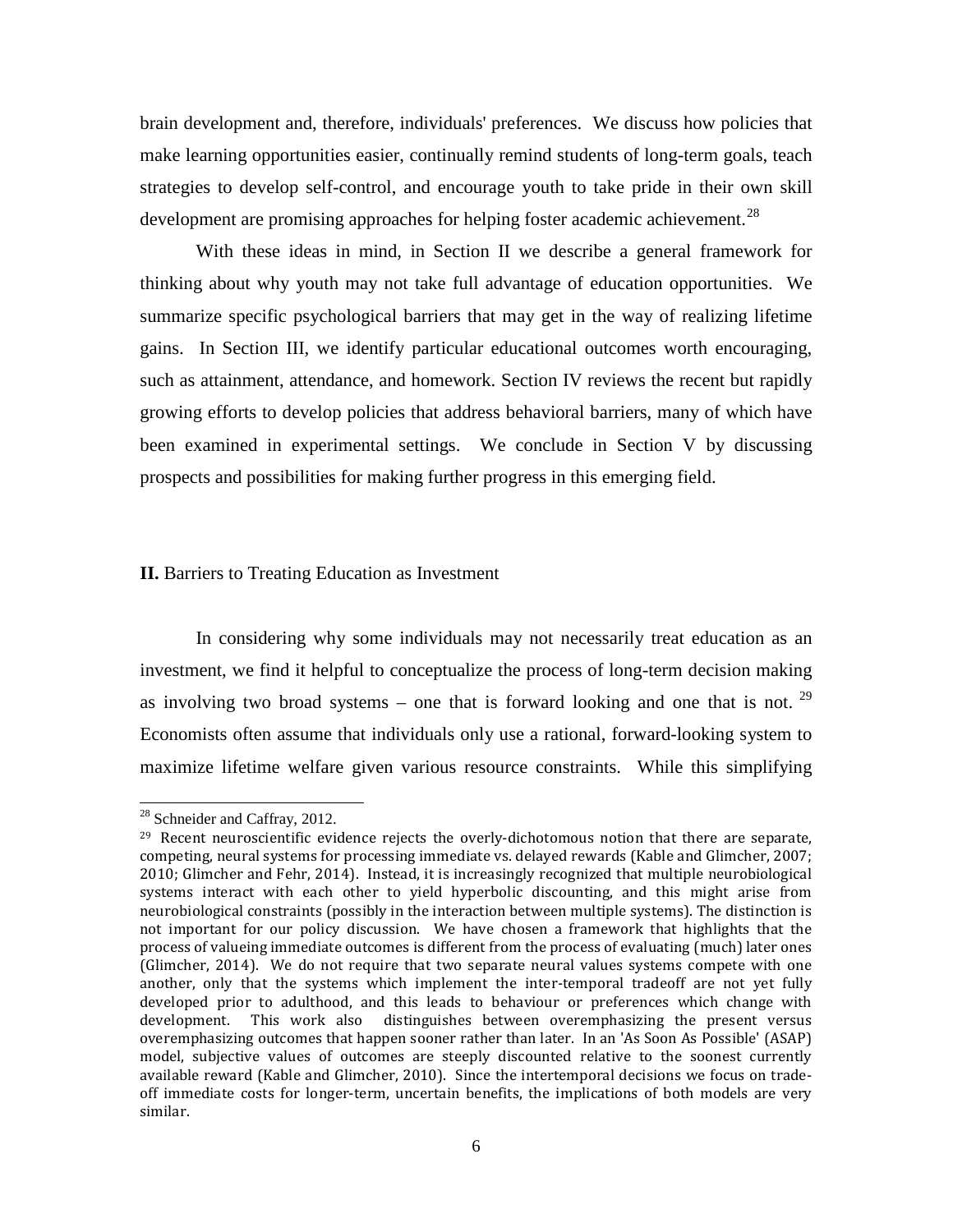assumption helps in many settings, research from neuroscience and psychology shows it can lead us astray in other settings, especially in cases where youth, still in cognitive development, are making the decisions.

Framing the discussion in terms of the dual system approach is a useful way to think about how the development of the brain interacts with current neuro-biolgocial evidence for how decision-making is implemented. The current evidence suggests a model for inter-temporal choice in which the brain produces subjective values for different outcomes, these values can be measured on a single common scale, and the largest-valued outcome chosen (Glimcher, 2014). However evidence for signals can be found both in cortical areas (the medial pre-frontal cortex) and in the limbic system (the striatum), and it is still unclear how these signals interact in the course of a decision. How these different signals are integrated across cortex and the striatum, possibly in the face of constraints and/or the state of development, can yield distant outcomes which are discounted and perhaps even ignored depending on a number of factors, including salience, stress, distractions, and age.  $30\degree$  $30\degree$  The discounting or ignorance of long-term consequences is particularly useful for describing suboptimal education behavior. For the remainder of the chapter, it will be helpful to keep in mind four key implications from this model: (1) some students focus too much on the present; (2) some rely too much on routine; (3) some students focus too much on negative identities; and (4) mistakes are more likely to occur with many options or with little information. We discuss each implication in turn.

#### *1) Some students focus too much on the present*

Assessing how you feel this instant is much easier than assessing how you expect to feel 10 years from now. Whereas System 1 quickly and intuitively gauges current feelings, System 2 is tasked with anticipating how one will feel in the future. This means that immediate costs associated with investments that yield future payoffs are salient and relatively easy to asses. On the other hand, future feelings seem vague and uncertain..

<span id="page-8-0"></span><sup>30</sup> Mullainathan and Shafir, 2013; Mani et al., 2013.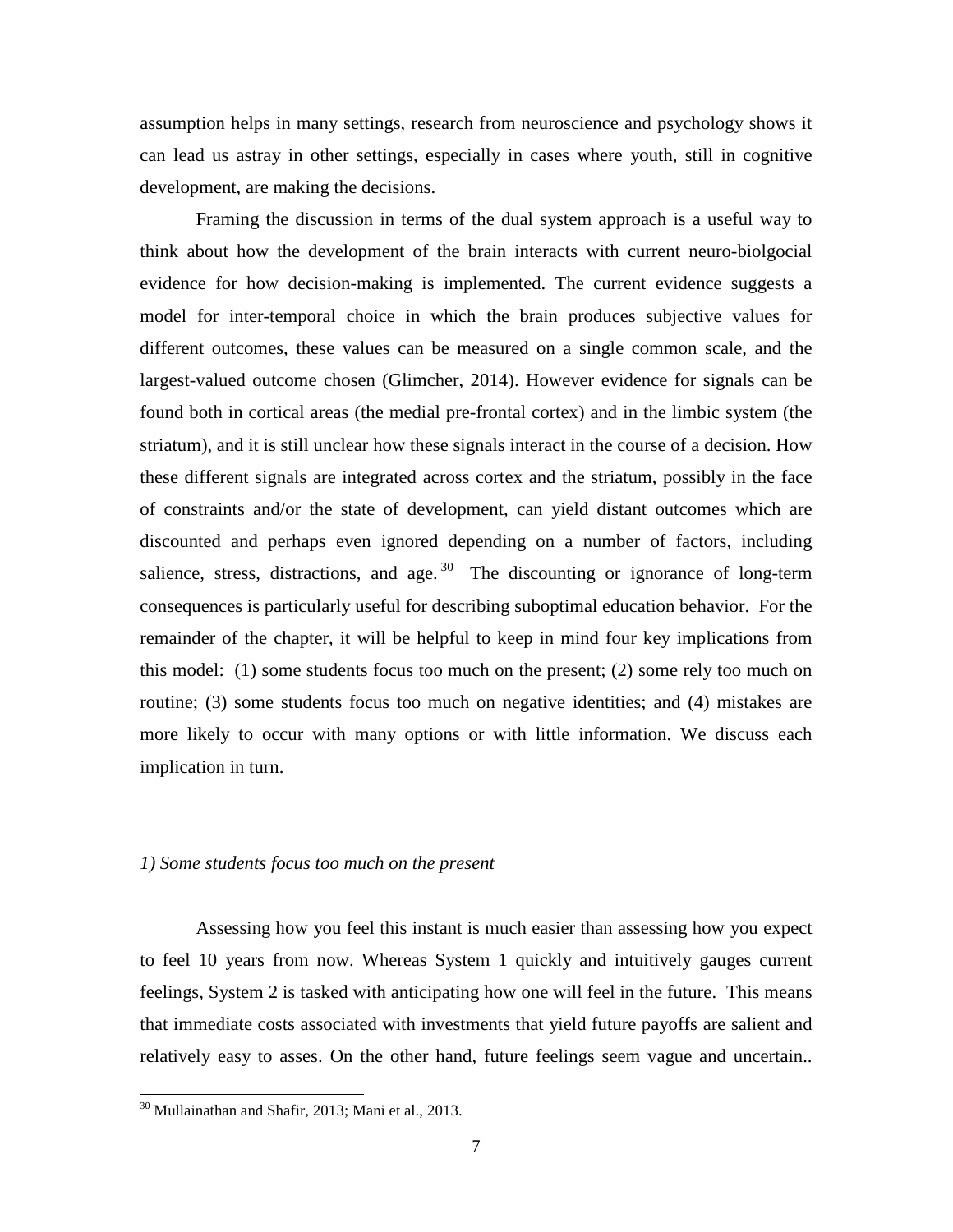The imbalance can lead to myopia, with System 1 downplaying the importance of the future and overemphasizing the present. System 1 also evaluates probabilities based on its assessment of what it finds to be salient and most important in the present.<sup>[31](#page-8-0)</sup> In contrast, System 2 is more deliberate and weighs current and future benefits differently than System 1. The tendency to emphasize the present relative to the future varies both across people and within individuals, depending of factors such as stress, distractions or cognitive development. [32](#page-9-0)

The differences between System 1 and System 2 in their weighting of current and future expected costs and benefits can potentially explain why individuals make a variety of poor economic choices. In the System 1 and System 2 framework, individuals may act myopically or in a manner that appears time-inconsistent: System 1 may react quickly and decide against a trade-off with a cost today and a benefit tomorrow, especially if the current cost is particularly salient, but a trade-off that requires the same cost tomorrow and a benefit the following period may require more abstract and deliberate thought for System 2 to peruse. The outcomes that result from this decision-making process are consistent with individuals having quasi-hyperbolic preferences, with System 1 and System 2 thinking underlying these preferences.<sup>[33](#page-9-1)</sup> Recent empirical evidence of myopic behavior stemming from this System 1 and System 2 framework can be found in a variety of fields. The retirement savings literature, for example, finds that many people spend little time deciding how much to save for retirement, despite the complexity and importance of this decision.<sup>[34](#page-9-2)</sup> When asked to reflect on their savings decisions, many believe that they should be saving more. A majority of them say they plan to start saving soon, yet fail to follow through with those plans (Choi et al., 2002).

Children and adolescents are especially prone to short-term thinking. For example, Bettinger and Slonim (2007) find that more than 43 percent of children (aged 5 to 16) in their sample made choices in line with hyperbolic discounting. When asked to choose between a \$10 gift certificate to be distributed immediately after the experiment

 $31$  See Kahneman, 2003 and the citations therein, especially Kahneman and Tversky, 1973; and Tversky and Kahneman, 1983.

<span id="page-9-1"></span><span id="page-9-0"></span><sup>&</sup>lt;sup>32</sup> Kahneman and Frederick, 2002; Kahneman, 2003.<br><sup>33</sup> Quasi-hyperbolic discounting is the most commonly used form of discounting to model the behavior of individuals with time-inconsistent preferences (i.e. Laibson, 1997). <sup>34</sup> Benartzi and Thaler, 2007.

<span id="page-9-2"></span>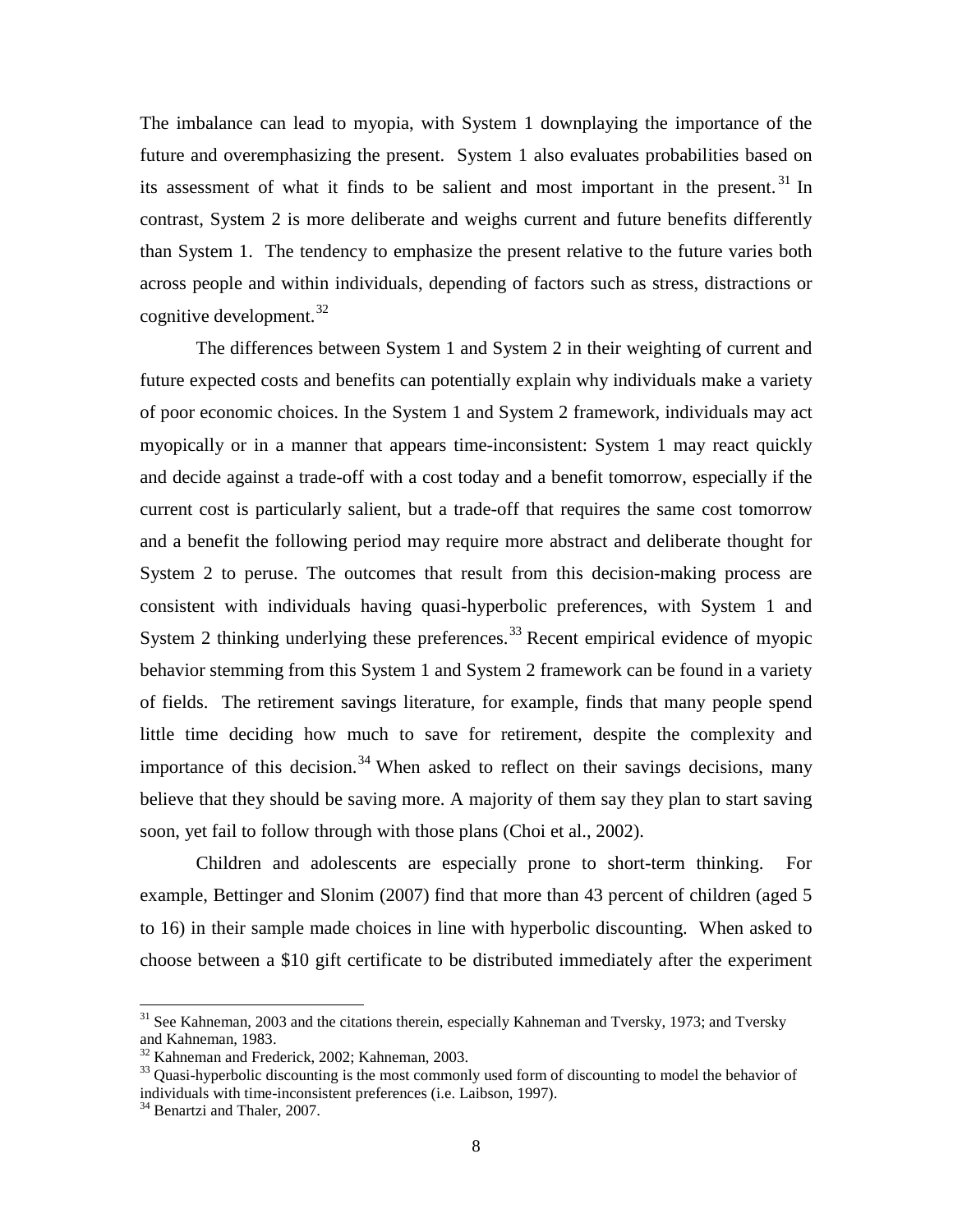or a larger amount (up to \$25) in 2 months, these children picked the immediate reward. When asked to evaluate a similar tradeoff where the \$10 gift certificate was distributed in two months or the same larger amount in 4 months, these children choose the later. Bettinger and Slonim (2007) also find that more than 25 percent of children choose options inconsistent with any type of rational behavior, but that these irrational choices were less likely to occur among older children.

Present-biased behavior has important implications in education. Doing homework, studying for exams, researching colleges or potential opportunities for financial aid and completing applications all involve salient up-front costs. At the same time, temptations to procrastinate abound; games, television, friends and food are all much more attractive than an extra hour of studying. In many cases, the potential benefits from these actions may seem incremental, uncertain and distant. When deciding whether to stay home and complete homework or enjoy time with friends, more salient up-front costs may lead a student to overemphasize the costs of studying relative to the potential future benefits. Similarly, deciding against taking advanced (and difficult) math or science courses in high school may seem particularly appealing to a high school senior despite the fact that doing so would make it difficult to transition to higher-paying STEM fields in college. $35$ 

These examples highlight how education decisions may be sub-optimal when viewed through the System 1 and System 2 framework. Instead of reflecting forwardlooking maximizing behavior, individuals can make decisions driven by System 1 that are very different than those they would make had they paused more to deliberate. Decisions may be high-stakes, such as which program of study to pursue or whether to attend college, or they may seemingly be low-stakes, such as whether to study for an extra hour. Over time, as the benefits of learning compound, marginal decisions on how much to study or practice also become consequential. That many of these decisions are made by students early in life makes myopic behavior more likely due to underdeveloped executive functioning skills.<sup>[36](#page-10-0)</sup><sup>[37](#page-10-1)</sup>

<span id="page-10-2"></span><span id="page-10-1"></span><span id="page-10-0"></span><sup>&</sup>lt;sup>35</sup> Harackiewicz et al., 2012.<br><sup>36</sup> Castleman 2013, and Baum and Schwartz 2013, also note that the neurological systems in adolescents are particularly likely to favor immediate rewards, which may hinder the ability of students to be forward looking in their educational decisions.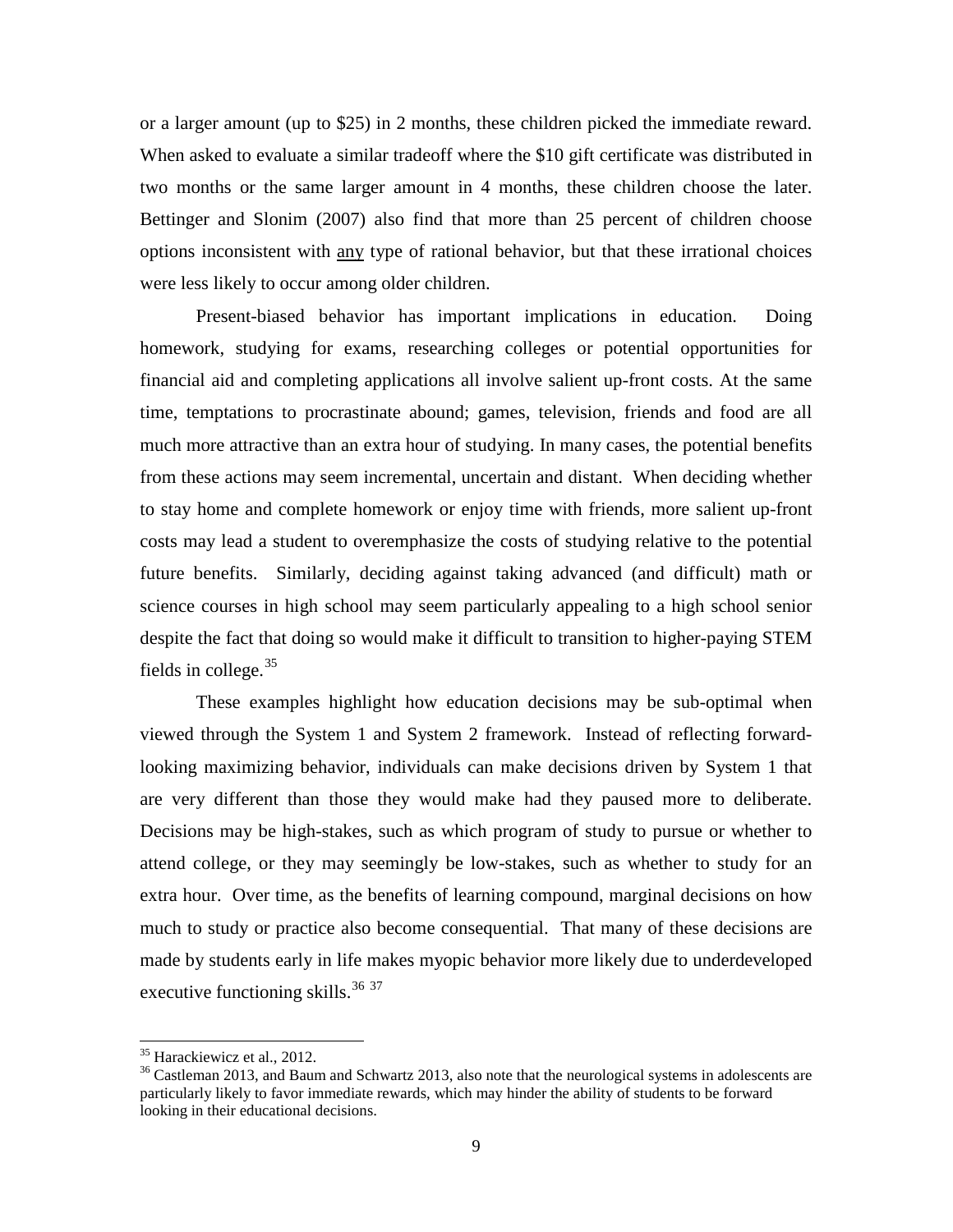More education may itself improve executive function, thus helping minimize subsequent sub-optimal decisions. Self-control, patience, and focus are skills that some studies suggest can be improved, though much work remains for understanding mechanisms and external validity.<sup>[38](#page-10-2)</sup> Becker and Mulligan (1997) suggest that more schooling may reduce the remoteness of students' future preferences. They argue that problem-solving tasks assigned to students in school teach them to imagine alternative scenarios, in particular those involving adult lives and their future selves. Another channel through which increased education may help students focus less on the present is by decreasing the current disutility from costly actions such as studying or completing assignments.  $39$  If learning is cumulative, taking actions today which increase understanding of course material or improve essential skills such as reading, writing and numeracy, make it easier for students to understand future material.

Interestingly, the psychology literature identifies a mechanism through which additional schooling may make future educational investments less costly. With repetition and the acquisition of relevant skills, tasks that previously relied (almost) entirely on System 2 may migrate towards the automatic activity of System 1. Prototypical examples include driving a vehicle, mastering chess or performing at a highlevel in sports. $40$  A novice chess player will find that with practice and time, analyzing the board will become more automatic, intuitive and effortless. As it relates to education, investments in schooling may initially appear costly and salient because they require significant cognitive effort in addition to time. With practice and better developed skills, however, these immediate costs may seem less daunting.

#### *2) Some students rely too much on routine*

 $37$  See footnote 9 for examples of empirical studies which suggest that discounting decreases with age, particularly from adolescence until about age 30.

In a complementary review article on behavioral economics of education, Koch, Nafziger, and Nielsen 2014, focus on the development and importance of these kinds of non-cognitive or soft skills. They discuss how soft skills fit in the education production function, both in terms of influencing education outcomes

<span id="page-11-2"></span><span id="page-11-1"></span><span id="page-11-0"></span><sup>&</sup>lt;sup>39</sup> Oreopoulos and Salvanes, 2011.<br><sup>40</sup> Kahneman and Frederick, 2002; Kahneman, 2003.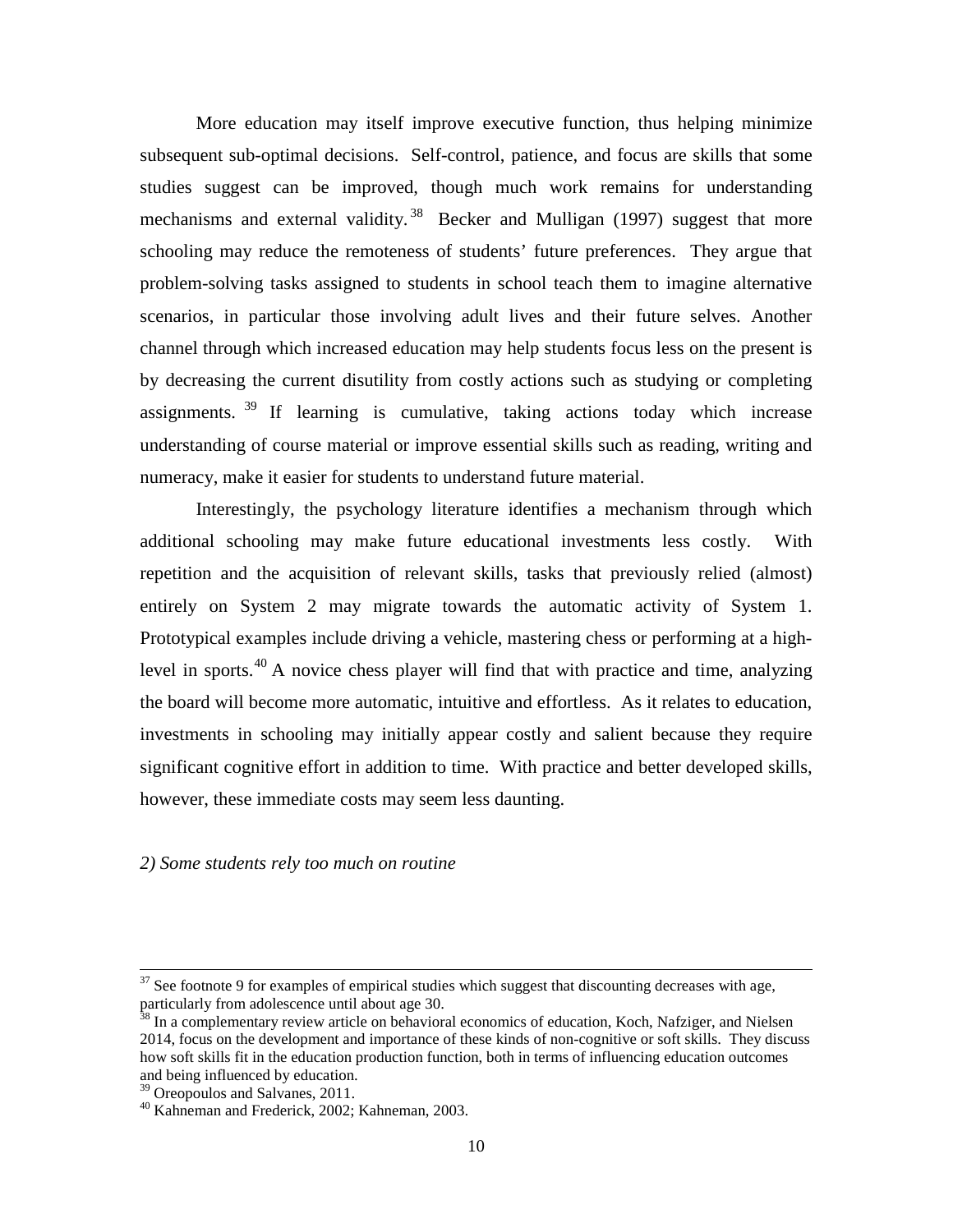While the incorrect assessment of present versus future described above results in students optimizing poorly, relying too much on routine and automatic thinking can also lead to sub-optimal outcomes. Our predisposition to automatically make decisions by relying on familiar knowledge leads to new information being discounted while familiar decisions and routines become the default.

We often rely and benefit from routine. It makes it easier to get through daily tasks without feeling mentally strained. It also frees up bandwidth to focus on new or more complicated tasks. Grade school is one example of a setting in which routines form to make daily life easier. For most children, showing up to class on weekdays becomes routine. Students do not have to decide each day whether to go.<sup>41</sup> When they complete a grade, they are automatically registered for the next. When they complete elementary school, a system is in place to help them to secondary school.

 Problems arise, however, when routines must be disrupted in order to take advantage of opportunities for improving welfare. At the end of high school, for example, students that stick with their current routine will generally find themselves out of school (and out of work). Transitioning to college requires first deviating from one's daily routine to prepare to go, such as finding time to fill out forms, write entry essays, choose a program of study, pick courses, and apply for financial aid. It also requires changing routine, such as a new commute, study schedule, work schedule, and social schedule. To deliberately address each of these tasks, students must resist relying on System 1's autopilot preferences. Failing to modify routine for any one of them may close or limit college options.

<span id="page-12-1"></span>Another implication from following automatic thought patterns and routines is that new information (or awareness about the existence of new information) will only be relevant for decisions if it immediately comes to mind. Individuals may miss out on acquiring better information not only because they do not have enough money or time, but also because the cognitive processes underlying System 1 rely on immediate accessibility and the ease with which facts, attributes and thoughts come to mind.<sup>[42](#page-12-0)</sup> As a result of System 1's automatic thinking, individuals may not even realize that they should

 $41$  Social norms, especially those of a student's family and friends may also be important. We expand on this point in the following subsection.

<span id="page-12-0"></span> $42$  Kahneman, 2003.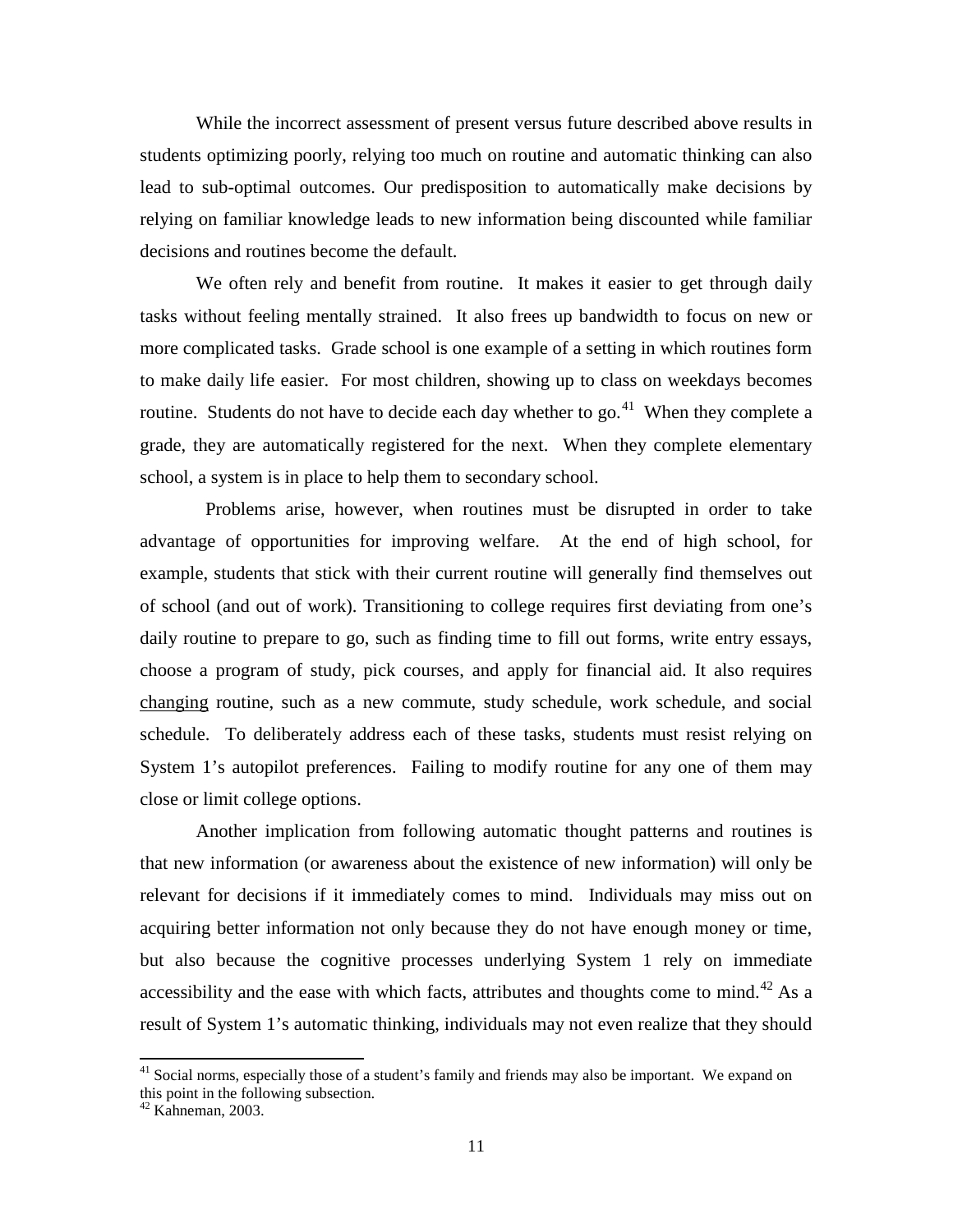seek out new information. Students (or their parents) may make decisions using only readily available information or options, even if other information *seems* relatively easy to access.<sup>43</sup> This has significant implications for many situations in education, especially the transition to college.

To give one example, Hoxby and Avery (2013) find that bright students from disadvantaged backgrounds often fail to apply to selective colleges that have lower outof-pocket costs than less selective schools they know about. This occurs despite the fact that information about various schools, programs and costs is available freely online. Sending information about school availability directly to students in the form of an information package appears to significantly increase application and enrollment rates at selective schools, a point we expand upon in Section  $3<sup>44</sup>$  $3<sup>44</sup>$  $3<sup>44</sup>$  Information about college options, tuition fees and even financial aid opportunities may be less accessible for students from low-income families<sup>[45](#page-13-1)</sup> who are burdened by concurrent stressors associated with poverty and who are exposed to fewer resources from parents and high school counsellors about the transition process.<sup>[46](#page-13-2)</sup>

Even after entering college, issues of information inaccessibility persist. Scott-Clayton (2011b) notes that information about available courses is located separately from information about degree or program requirements and college counselors often have insufficient time for individual students.  $47$  Due to this lack of convenient and timely access to relevant information, a student must disrupt her predisposition to rely on default choices and routine in order to choose the right courses. Moreover, the sudden lack of routine that accompanies college means that a student must not only expend more effort into planning his or her day, but also have enough self-control to follow up on these tasks.

<span id="page-13-4"></span><sup>&</sup>lt;sup>43</sup> Students and their families may also ignore or discount new information because of biased beliefs about the information they already have (DellaVigna, 2009). For example, they may be overconfident that the information they already have is correct and subsequently decide not to see new information. While we know of no studies that explicitly test for biased beliefs in education due to overconfidence, Hoffman (2012) finds evidence that supports this hypothesis among business experts.

<span id="page-13-1"></span><span id="page-13-0"></span> $^{44}$  Hoxby and Avery, 2013; Hoxby and Turner, 2013.<br><sup>45</sup> Avery and Kane, 2004; Dynarski and Scott-Clayton, 2006; Scott-Clayton, 2012b; Oreopoulos and Dunn, 2013.

<span id="page-13-3"></span><span id="page-13-2"></span> $46$  Castleman, 2013; Levine, 2013.<br> $47$  Baum and Scott-Clayton, 2013.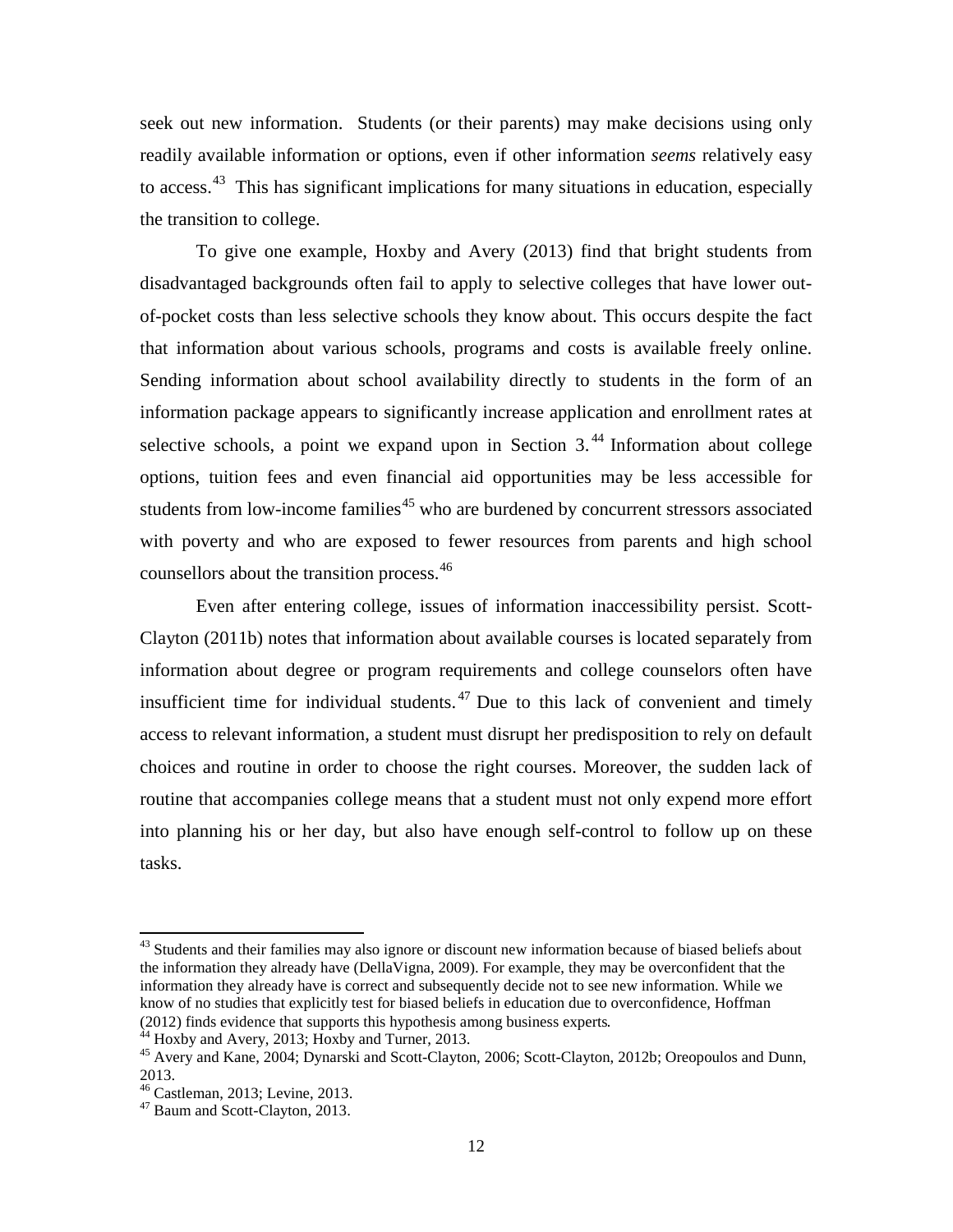With System 1's reliance on automatic thinking and routine, differences in exposure to information (even information freely and quickly available) may have important implications for student behavior. Without sufficient exposure, recent efforts by policymakers to improve the quantity and quality of information available to students and their families about college and financial aid are ultimately limited. Policies that expose information, compared to making it easily available, are more likely to be effective in a variety of fields, from consumer retail behavior to health.<sup>48</sup> For example, experimental evidence in Chetty et al. (2009) suggests that displaying the after-tax price of items at the grocery store can greatly affect consumers' purchasing decisions. While most consumers would normally have no trouble in computing the after-tax price of items, they would have to pause to do the relevant calculation. Our reliance on System 1 and its propensity to make quick decisions and focus only on salient factors implies that even simple optimizing decisions may not always be made. However, with a better understanding of our tendency to rely on routine, possibilities exist to leverage this knowledge to design more effective policies and improve individual outcomes.

#### *3) Some students focus too much on negative identities*

Concerns about identity predominate adolescent thinking and behavior.<sup>[49](#page-14-0)</sup> The questions "what kind of person am I?" and "what are others like me doing?" serve as powerful reference points for deciding how to act. These extremely salient concerns about identity may have significant implications for how students trade-off between immediate costs and long-term benefits from education. Akerlof and Kranton (2002) argue that students care about the extent to which their behavior deviates from that of their social group (e.g. based on gender, race or being athletic or studious). In this

 $^{48}$  In the field of health economics, Kling et al., 2012 show that the accessibility of information about Medicare prescription drug plans had a large effect on plan choice. Specifically, individuals in one experimental group were sent a one page letter with the web address to the Medicare website to view various drug plan options and prices. This group was also given information on how access and navigate the website. Individuals in the treatment group however were sent a different one page letter that detailed the cost of their current drug plan as well as the potential cost savings from switching to another plan. These relatively minor differences in the way information was presented led to large differences in plan choice and hundreds of dollars in cost savings for those in the treatment group.

<span id="page-14-1"></span><span id="page-14-0"></span><sup>49</sup> Akerlof and Kranton, 2000,2002, 2010; Coleman, 1961; Cusick, 1972; Everhart, 1983; Gordon, 1957; Hall, 1904; Hollingshead, 1975; Jackson, 1968; Roderick, 1993; Willis, 1997.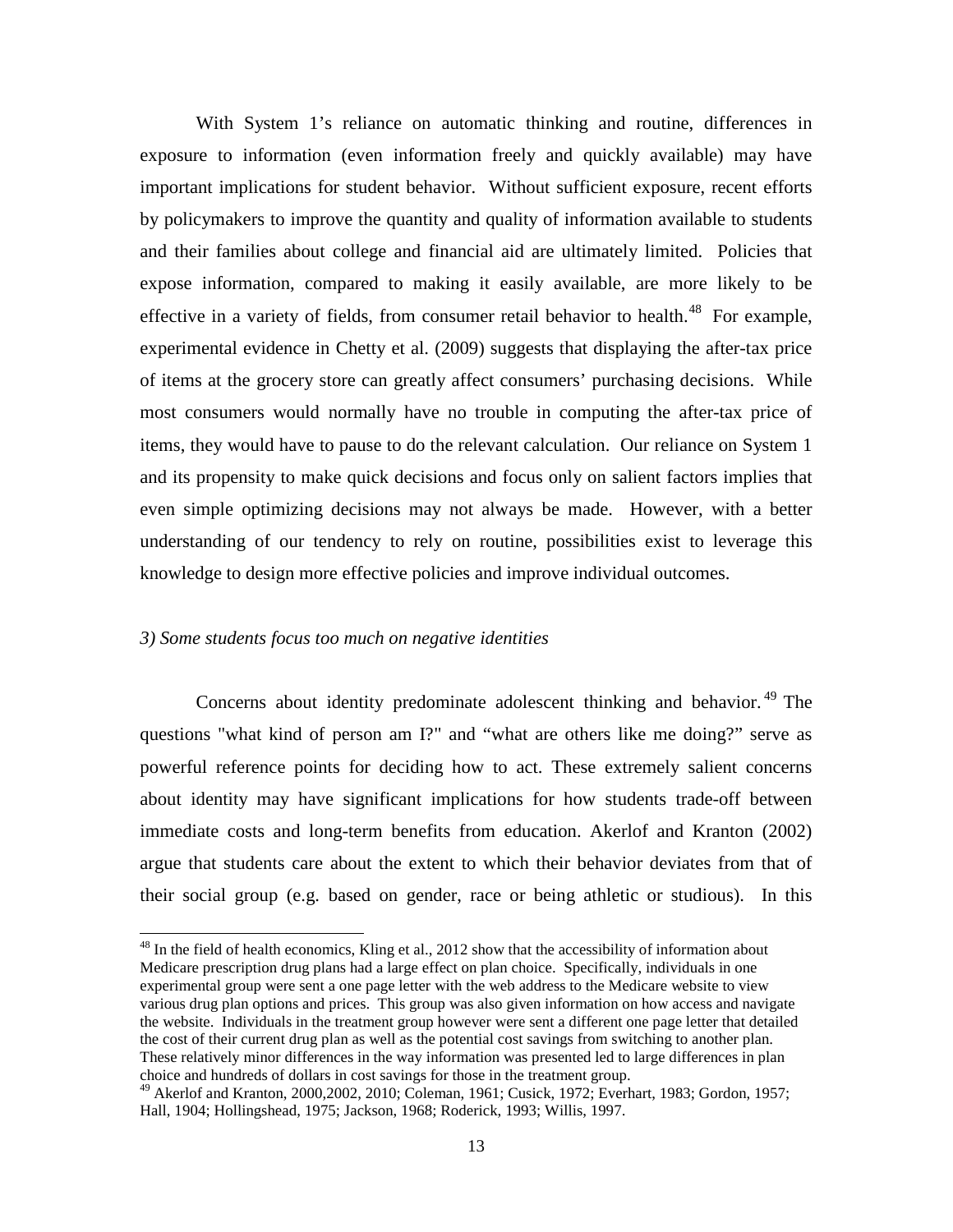context, investments in education, such as effort in school, depend not only on individual benefits, such as test scores and grades, but also on social benefits, such as whether a particular level of effort is consistent with the behavior of one's social group. If an individual's friends preoccupy themselves with trying to have fun while avoiding the subject of planning for the future, that individual will feel pressure to do the same in order to conform. System 1's focus on the immediate present may lead students to overemphasize the current benefits associated with gratification from one's peer group relative to what their future selves or even their current, more reflective selves would prefer.<sup>[50](#page-14-1)</sup>. Since social interactions occur daily both in and outside of school from kindergarten and beyond, they are frequently a priority for many students. As a result, education decisions may overemphasize the value of immediate social gratification relative to a more deliberate consideration of long-term consequences.

Students may also fail to anticipate that their circumstances and friends may change. Imagining themselves with a career or family in the future may be difficult while still in school. Students may also forgo worthwhile education opportunities, such as going to a more selective out-of-state college, because they fear losing touch with their friends. In particular, they may not realize that their future interests, and ultimately their friends might change over time. This tendency is known as projection bias and may reinforce any predisposition toward being present-biased.<sup>51</sup>

People hold multiple identities based on their gender, race and other characteristics. Sociologists have long demonstrated that particular identities can be made more salient by prompting or 'priming' individuals to focus on them.<sup>[52](#page-15-1)</sup> Identities may relate to social groups, but may also relate to attitudes, such as being 'resilient,' 'capable,' 'incapable,' or 'unworthy'. Attitudes can also be primed, for example by reading motivational passages or watching tragic movies.<sup>[53](#page-15-2)</sup> Priming students to focus on positive identities related to learning and intellectual curiosity may be one approach for trying to improve education outcomes.

<span id="page-15-3"></span> $50$  We expand on this point with evidence from recent studies by Bursztyn and Jensen in Section IV. Importantly, the benefits associated with gratification from one's peer group may either reinforce or mitigate the tendency to focus on the present.

<span id="page-15-1"></span><span id="page-15-0"></span><sup>&</sup>lt;sup>51</sup> Busse, et al., 2012; DellaVigna, 2009; Loewenstein et al., 2003.<br><sup>52</sup> Benjamin, Choi and Stickland, 2010.

<span id="page-15-2"></span><sup>53</sup> Dweck and Legget, 1988; Dweck and Sorich, 1999.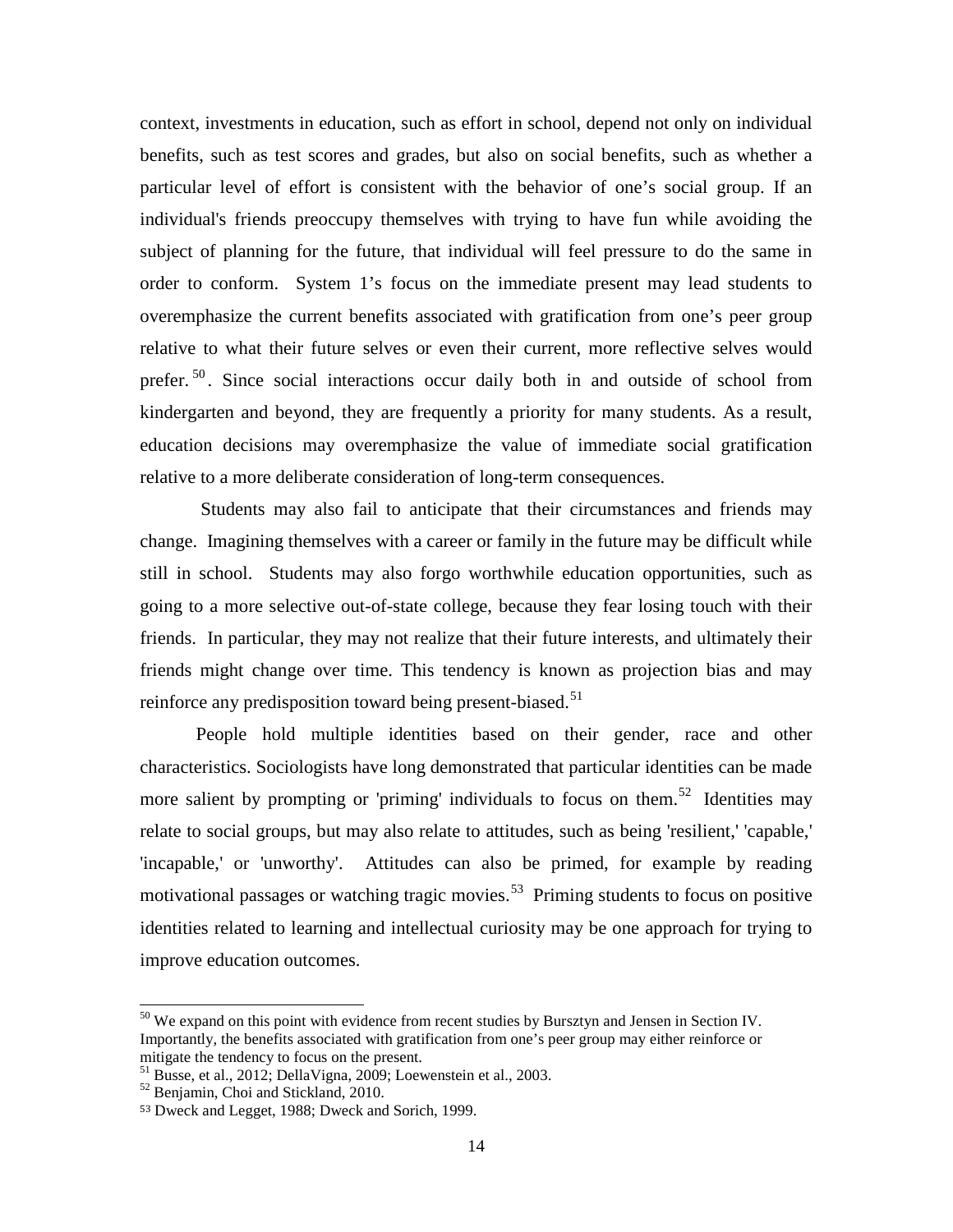#### *4) Mistakes are more likely with too little information or too many options*

A growing body of evidence suggests that many children and parents are not fully informed about education costs, benefits, and options. This especially applies to those from low-income backgrounds. Avery and Kane (2004) demonstrate that high school students from low-income family backgrounds have very little understanding of actual college tuition levels, financial aid opportunities, and the admissions process. A report by the Advisory Committee on Student Financial Assistance (2001) notes that students and families, as well as adult learners, are often intimidated by news stories about college being unaffordable. These stories may contribute to the fact that individuals often greatly overestimate the cost of higher education (Horn, Chen, and Chapman 2003). Usher (1998) finds that low-income individuals overestimate tuition costs by an average factor of two and underestimate the average annual income differential between high school and university graduates. Misinformation or unawareness can lead to suboptimal outcomes, as high school students who view all postsecondary programs as unaffordable may miss out on significant returns. On the other hand, students only focused on university options may struggle to complete and miss out on more enjoyable careers from vocational schooling or other community college options.

While more information helps individuals make better decisions, more choice may not. Neoclassical economic models predict that giving individuals more choices makes them at least as well off as before. Expanding an individual's choice set increases the likelihood that an option that best matches one's preferences is available. This argument, however, relies on two assumptions. First, individuals do not find it too difficult to survey the menu of choices and identify the option that is the best fit for them. Second, they are able to easily keep all choices in mind when making their decision (e.g. when presented with a lengthy list of specials and entrées on a restaurant menu, you still remember promising options on page one by the time you get to page five). Yet, as discussed earlier, individuals have limited cognitive capacity and attention, and evaluating an abundance of choices requires cognitive effort, which may be especially costly if one's mental bandwidth is already burdened by other concerns.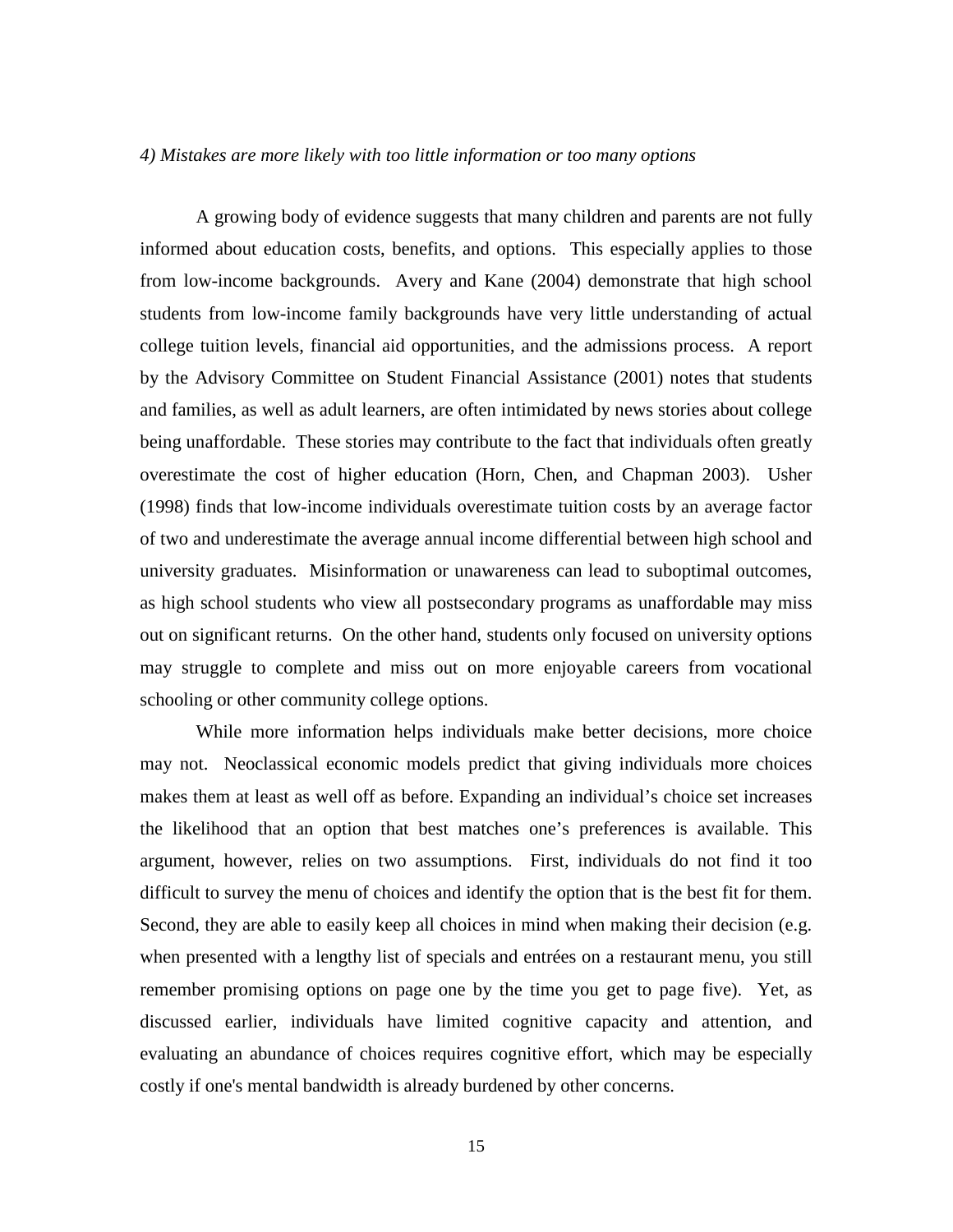Indeed, research in retail food purchases,  $54$  consumer credit,  $55$  and finance  $56$ suggests that people may respond unexpectedly to an abundance of choices. For example, Iyengar et al. (2004) find a strong negative correlation between the number of mutual funds offered in company pension plans and enrollment rates. Experimental evidence suggests that when presented with more choice, savers are more likely to choose the default option even if that option may not best suit their individual circumstances.  $57$ Overwhelmed by the number of options, individuals may rely on heuristics characteristic of System 1 such as choosing the simplest or most familiar option or deferring their decisions indefinitely.

More recently, evidence that more choice doesn't necessarily lead to better decisions and outcomes has also been found in education. Scott-Clayton (2011b) argues that the abundance of choices available to students in college for programs of study, courses and schedules may be contributing to high dropout rates, especially when combined with a lack of structure. Similarly, when students and parents are given the option of choosing primary and secondary schools, many choose the nearest school and sometimes fail to consider school quality.<sup>[58](#page-17-3)</sup>

#### **III. Opportunities for Improvement**

In the human capital investment model all choices are ex-ante optimal. Observed actions like skipping class, ignoring homework, or dropping out of school stem from a well thought-out decision in which alternative actions would likely leave one worse off. In contrast, behavioral theory does not assume that observed actions necessarily reveal what is ex-ante optimal; the roles of Systems 1 and 2 in decision-making imply that students make choices that do not always maximize lifetime well-being. In some cases, students may come to regret automatic or short-sighted decisions driven by System 1, wishing instead that they had considered future consequences more carefully. The fact

<span id="page-17-1"></span>

<span id="page-17-0"></span><sup>&</sup>lt;sup>54</sup> Iyengar and Lepper, 2000<br>
<sup>55</sup> Bertrand et al, 2010.<br>
<sup>56</sup> See also Benartzi and Thaler, 2007; Choi et al., 2004.<br>
<sup>57</sup> Agnew and Skzykman, 2005<br>
<sup>58</sup> Hastings and Weinstein, 2008; Ross et al., 2014.

<span id="page-17-2"></span>

<span id="page-17-3"></span>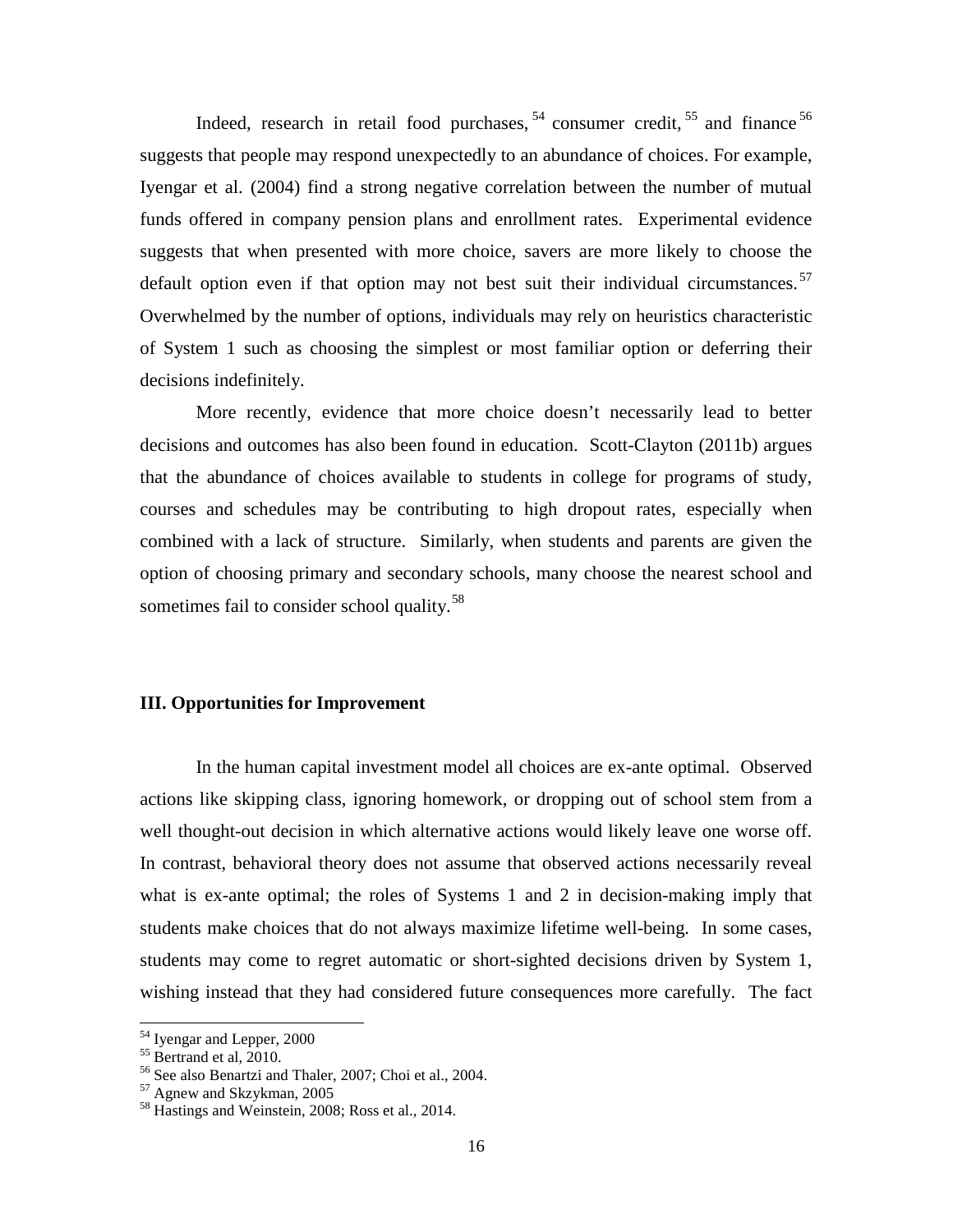that education attainment decisions may be sub-optimal, relative to what students' future and more deliberate selves would prefer, suggests that policies designed to address barriers leading to these decisions have potential to improve outcomes and, ultimately, well-being.

How can policy makers know which behaviors are best to encourage? They cannot. As Bernheim and Rangel (2009) note, without additional assumptions or insights, researchers cannot distinguish at face value whether an observed behavior stems from a suboptimal choice or from the possibility that individuals are rationally weighing their own long-term costs and benefits. In the latter case, imposing constraints on individuals would make them worse off, but ultimately, the goal of interventions is to help individuals achieve their own goals, not to satisfy policymakers' preferences.<sup>[59](#page-17-2)</sup> In this section, we draw attention to several domains in education where the ex-ante optimality of choices by parents and students is suspect, in turn suggesting that policies or tools to improve decisions and ultimately outcomes may be warranted.

One way in which we identify instances of suboptimal choices is through the success of "nudges." Nudges are interventions that encourage certain outcomes, but which do not meaningfully alter costs and restrict individual choice.<sup>[60](#page-18-0)</sup> Seemingly trivial changes to upfront costs or to how choices are presented should not affect outcomes under models of rational decision making and yet, as we present evidence below, they do. Nudging opportunities likely exist because of our overreliance on System 1 thinking. Specifically, the salience of up-front costs together with seemingly vague and distant potential future benefits may lead students and parents to overemphasize the present.

This section identifies potential opportunities for improvement across several domains in education. By discussing examples where nudges have meaningfully impacted behavior in educational contexts, we suggest that particular issues of interest to educators – such as encouraging more parental involvement, more time doing homework and becoming eligible for financial aid – may also serve as promising opportunities for nudges. Although a nudge that changes behavior does not necessarily prove that the underlying intervention improves welfare, it does require that researchers and policy

<span id="page-18-1"></span><span id="page-18-0"></span> $^{59}$  Rabin, 2013.<br><sup>60</sup> Thaler and Sunstein, 2008.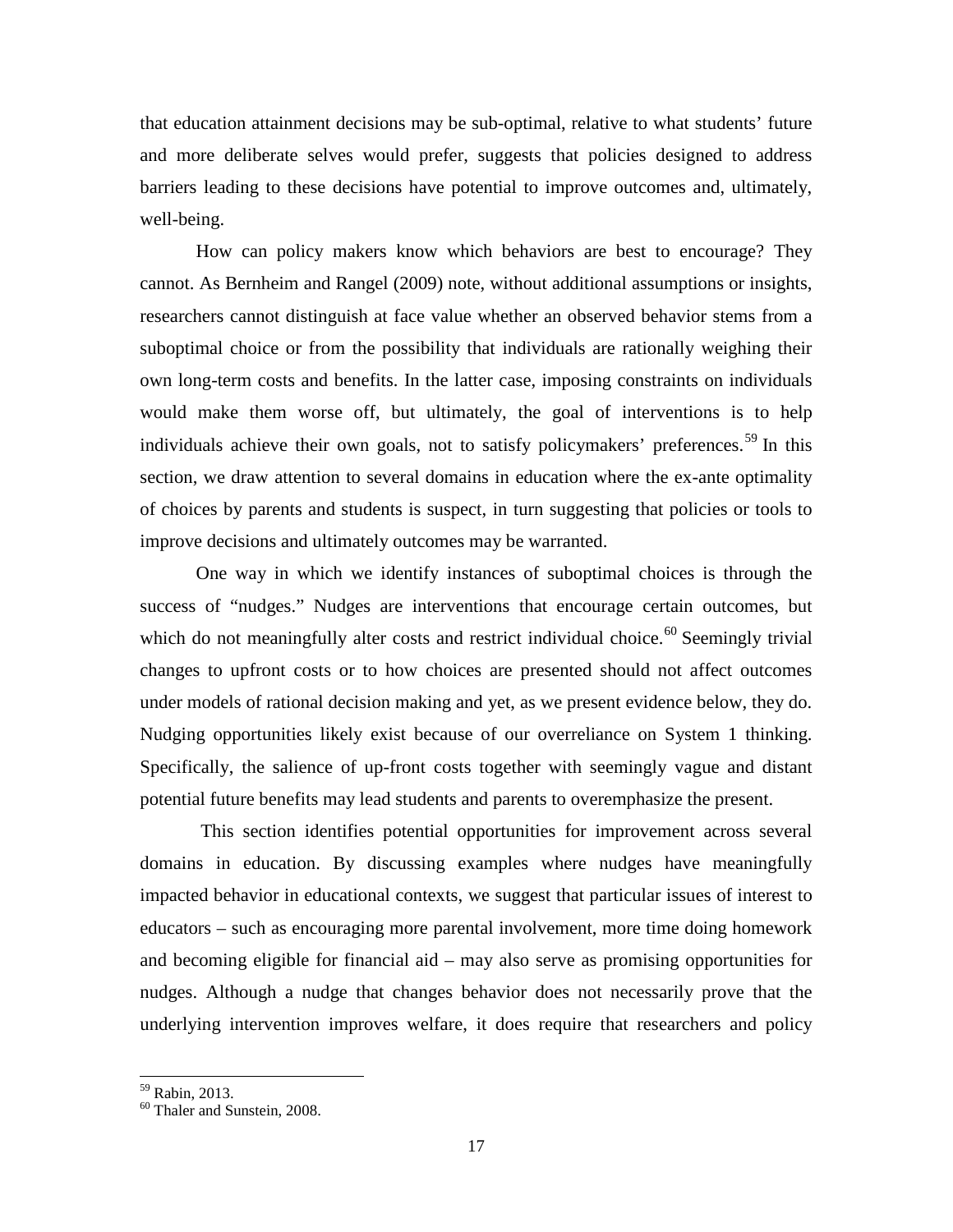makers seriously consider the possibility that pre-intervention decisions by students and parents may not have been ex-ante optimal.<sup>[61](#page-18-1)</sup> On the other hand, an ineffective nudge is not evidence that economic agents optimize in the way that the human capital investment model predicts; it may simply be that the nudge targeted the incorrect behavioral barrier.

While students' ex-post regret and reflections about past behavior are not direct evidence that ex-ante decisions are sub-optimal, it can also provide insights into why certain choices are made and identify possible opportunities for improvement. For example, that the majority of high school dropouts regret their decision to leave school while also attributing their decision to "too much freedom" and "not enough rules" suggests that the long-term consequences of their decisions may not always be at the top of mind.<sup>[62](#page-19-0)</sup> In some cases, we argue that the large financial gains from encouraging a particular behavior, such as graduating from high school, parental involvement or increasing class attendance, is sufficient to be skeptical about the ex-ante optimality of pre-intervention behavior.

#### **a. Parental Involvement**

Parental inputs are critical in determining children's cognitive and non-cognitive skills as well as education attainment.<sup>[63](#page-19-1)</sup> The decisions parents make early on for their children have consequences not only on their quality of schooling, but also on peers they interact with and their future dispositions towards learning. Levels of parental involvement vary widely, with children from lower-income and minority families receiving less involvement, on average, than their higher-income classmates.<sup>[64](#page-19-2)</sup>

Many traditional models attribute these differences to differences in returns to education for children from different socioeconomic backgrounds. Investing in education may be more costly for low-income parents, so choosing to invest less is optimal.

<span id="page-19-1"></span>

<span id="page-19-0"></span><sup>&</sup>lt;sup>61</sup> Bernheim and Rangel, 2009.<br>
<sup>62</sup> Bridgeland et al., 2006.<br>
<sup>63</sup> Cunha and Heckman, 2008; Todd and Wolpin, 2007.<br>
<sup>64</sup> Sirin, 2005.

<span id="page-19-2"></span>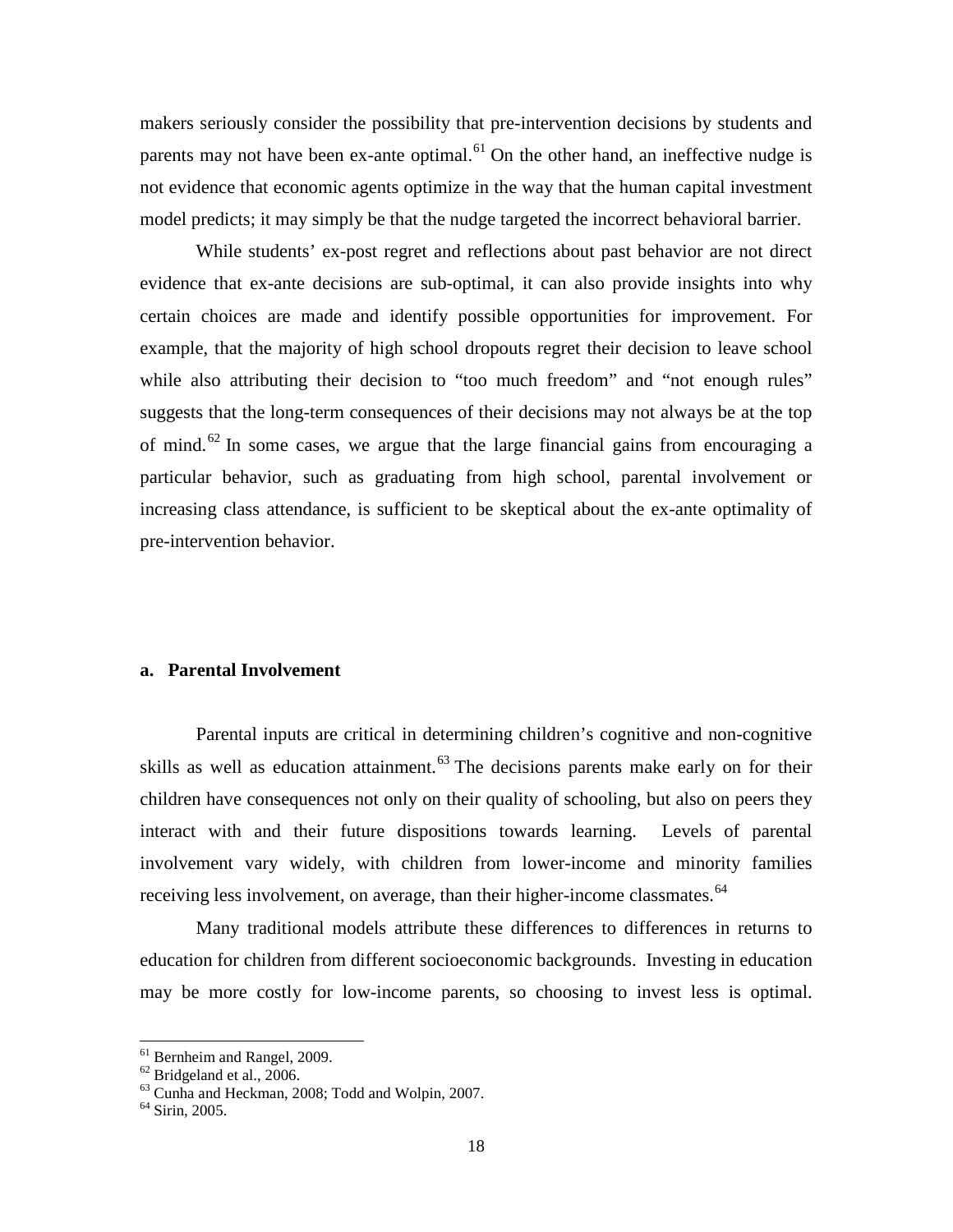Another explanation is that low-income parents are less involved because they have less information about how to effectively invest. A policy that makes it easier to acquire information should therefore increase investment among affected parents relative to those who were not exposed to the policy. Recent experimental evidence suggests that small changes in the timing of information or in the way information is presented to parents can increase parental involvement and produce significant and often long-lasting results. [65](#page-19-0) For example, Bergman (2014) finds virtually all parents who are offered text messages to inform them of their middle school child's incomplete homework agree to receive the messages, and that the children of these randomly selected parents perform significantly better than those whose parents do not receive the offer.

Given the strong association between academic achievement and long-run outcomes such as college attendance and earnings, <sup>[66](#page-20-0)</sup> the magnitude of the effects from these small interventions suggests that either classroom information is difficult to obtain, or that the value from obtaining it is not salient enough for parents to want to access it. Stress exacerbates these barriers. Whether from money, time, or other circumstances, added stress reduces the brain's capacity to focus on other tasks, including parental involvement. As a result, simply making information more available may not be effective because stressed-out parents are distracted. Effective policies to increase parental involvement, therefore, may include those that reduce stress or make it easier to change routine.

#### **b. High School Completion**

High school dropouts face daunting challenges over the rest of their lives. Among recent dropouts in the United States, 16 percent are unemployed and 32 percent live below the poverty line; those with jobs earn an average of only \$12.75 per hour with the most common jobs found in the construction, food services, and landscaping services industries. [67](#page-20-1) Labor-market outcomes remain bleak. Dropouts aged fifty earn an average of \$16.50 an hour. In addition to difficulties in the labor market, social outcomes are

<span id="page-20-2"></span><span id="page-20-0"></span><sup>&</sup>lt;sup>65</sup> Avvisati, et al., 2014; Bergman, 2014.<br><sup>66</sup> Chetty et al., 2011.<br><sup>67</sup> Messacar and Oreopoulos, 2013.

<span id="page-20-1"></span>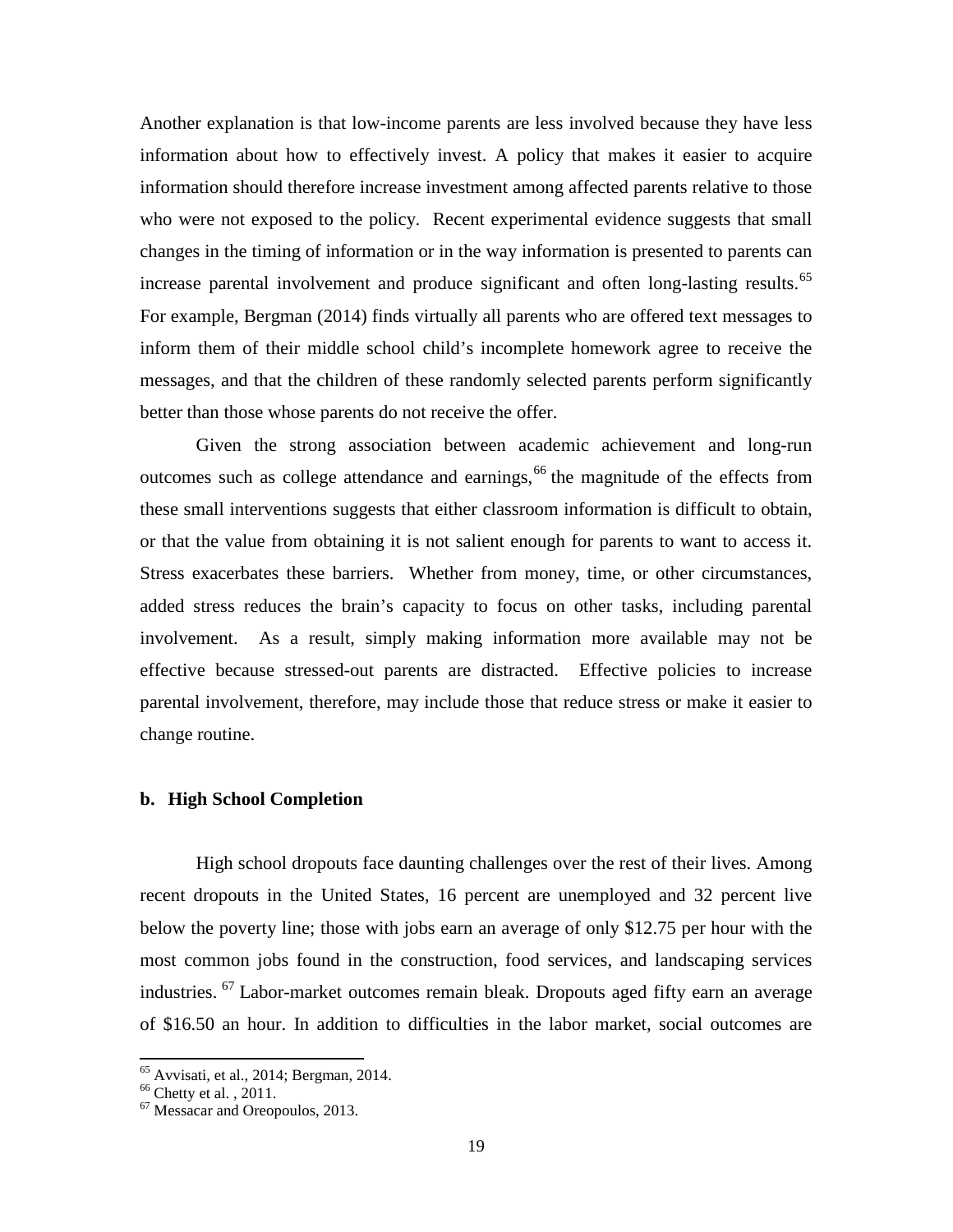worse for dropouts compared to any other education attainment group. More of them are separated or divorced, unhealthy and unhappy.

There is, of course, no single explanation why students drop out of high school: conflicts at home, urgent financial difficulties, or unexpected pregnancies are only a few examples. Some dropouts say they are too poorly prepared to complete high school. Bridgeland et al. (2006) report a majority say they are unmotivated or uninspired to go to class, but most also say they regret their decision later in life and, with the benefit of hindsight, wish they had stayed. Present bias may be at play, as suggested by Cadena and Keys (forthcoming), who find that adolescents classified by a surveyor as "impatient" are more likely to dropout, even if they stated an intention to finish. This behavior is difficult to reconcile with the human capital investment framework and suggests short-sightedness or the salience of an immediate distaste for school may be getting in the way of realizing larger lifetime gains.

<span id="page-21-6"></span><span id="page-21-5"></span><span id="page-21-4"></span><span id="page-21-3"></span>Compulsory schooling laws have existed for decades (and sometimes more than a hundred years), primarily because of the belief that students wishing to leave school early are, in fact, better off by not doing so. For example, in the United Kingdom, Prime Minister David Cameron offers paternalistic reasons for wanting to raise the school leaving age from sixteen to eighteen, "Think about it: with your children, would you dream of just leaving them to their own devices, not getting a job, not training, nothing? No – you'd nag and push and guide and do anything to get them on their way … and so must we."[68](#page-20-2) Many studies have exploited historical differences in compulsory schooling laws to examine whether high school students benefited from facing more restrictive dropout options. They often estimate substantial increases to adult annual earnings, in the range of 10 percent from an additional year of school due to facing more restrictive laws.<sup>[69](#page-21-0)</sup> Other studies find non-pecuniary benefits, such as less crime, <sup>[70](#page-21-1)</sup> lower use of cigarettes and illicit drugs,<sup>[71](#page-21-2)</sup> improved health,<sup>[72](#page-21-3)</sup> reduced incidence of teen pregnancy,<sup>[73](#page-21-4)</sup> and improved memory and other cognitive abilities.<sup>[74](#page-21-5)[75](#page-21-6)</sup>

<sup>&</sup>lt;sup>68</sup> Watt, 2013. http://www.theguardian.com/politics/2013/oct/02/tory-housing-benefit-under-25-david-<br>cameron-tory-conference.

<span id="page-21-0"></span><sup>&</sup>lt;sup>69</sup> Angrist and Krueger, 1991; Acemoglu and Angrist, 2001; Harmon and Walker, 1995, and Oreopoulos, 2005.

<span id="page-21-2"></span><span id="page-21-1"></span> $^{70}$  Anderson, 2012; Lochner and Moretti, 2004.<br> $^{71}$  Mensch and Kandel, 1988.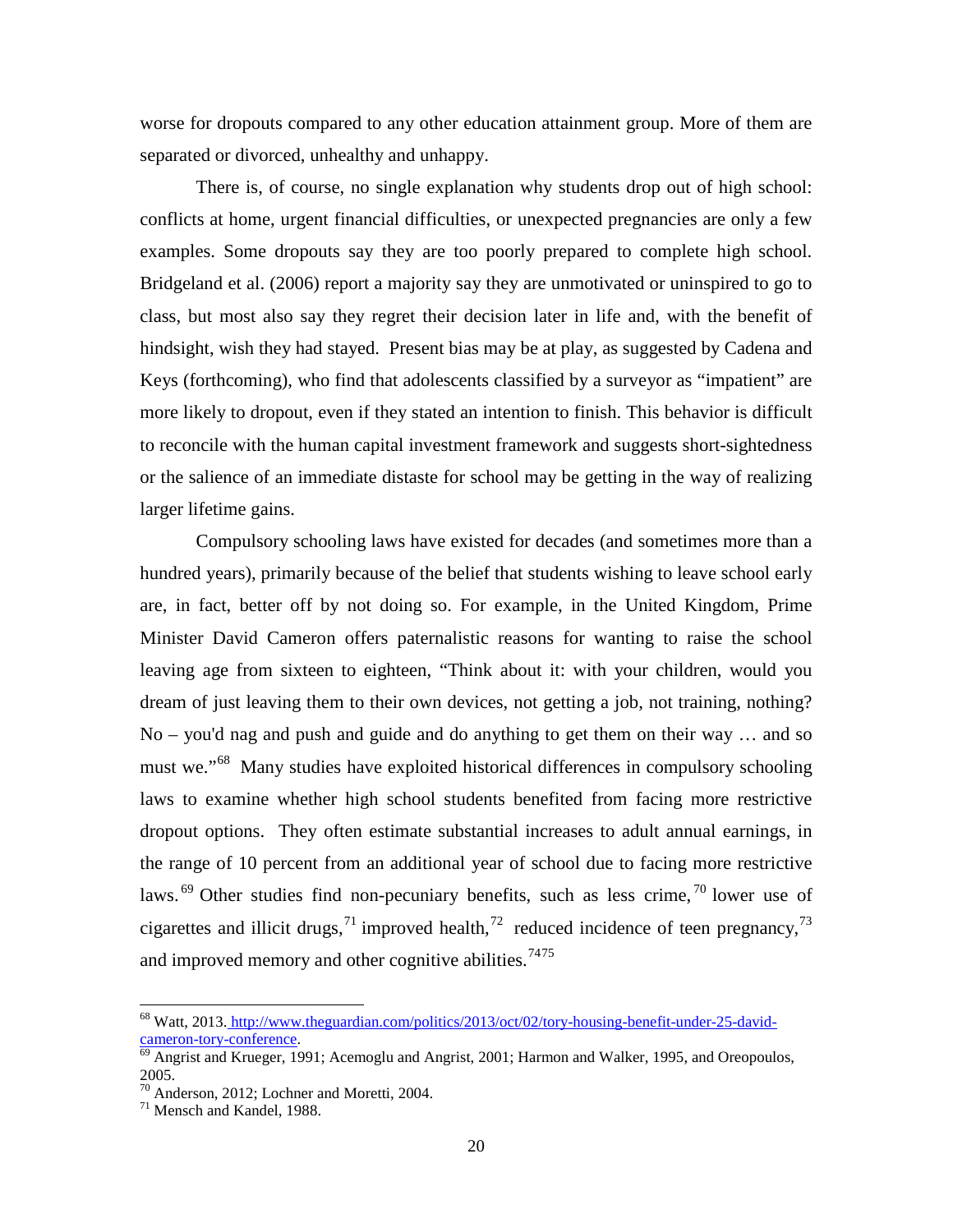To be clear, policies that force children to stay in school by threat of fine or jail are not nudges. Constraining all individuals towards one action relies on the strong assumption that everyone who would behave differently without the constraint would actually be worse off in that event. <sup>[76](#page-21-1)</sup> As this is unlikely, compulsory schooling legislation often does allow for exceptions. Students are often allowed to leave if they work full-time or are parents. Sometimes students are allowed to leave early after explicitly agreeing they understand the long-term risks from such actions. Enforcement is also not strict. To our knowledge, no parent has ever gone to jail under compulsory schooling legislation and very few have been fined. However, the law serves to set expectations and efforts to encourage youth to stay in class. Truant students are given more attention. They or their parents are often first contacted by teachers, principals, or caseworkers in an effort to reengage the students and address reasons behind the truancy. More resources for addressing or enforcing truancy may also come from changes to compulsory-schooling laws. Ideally, while past evidence suggests that many high school dropouts (but not all) miss out on large lifetime benefits, effective approaches to keep students interested and engaged in learning are needed to help them make better choices to stay in school, even when dropping out is permissible.

<sup>&</sup>lt;sup>72</sup> Lleras-Muney, 2005; Meghir, Palme, and Simeonova, 2013.<br><sup>73</sup> Black, Devereux, and Salvanes, 2005.<br><sup>74</sup> Banks and Mazzonna 2012.<br><sup>75</sup> Two important caveats must be mentioned. First, estimated benefits to compulsory sc widely outside North America (Brunello, Fort, and Weber, 2009; Brunello, Weber, and Weiss, 2012; Devereux and Hart, 2010; Grenet, 2011; Meghir and Palme, 2005; Pischke and von Wachter, 2008). One possibility is that returns are individual-specific and even change over the life cycle. Studies that estimate returns by looking at different samples of workers in different age brackets might produce inconsistent results. Other explanations discussed by Grenet, 2011 are that institutional factors, like minimum wage policies, affect returns, or that the implementation and enforcement of the laws vary across countries. Pischke and von Wachter, 2006 suggest that the tracking of students into vocational or academic schools at early ages in some countries will result in different returns to basic labor market skills. The other caveat is that another recent study, Stephens and Yang, 2014, calls into question the robustness of findings from some U.S. studies that use changes in compulsory schooling laws over time. Estimated returns become small and statistically insignificant after trying to control for region-specific time trends. Their critique does not apply to findings from Angrist and Krueger, 1991, who use static differences in school entry ages to estimate returns to compulsory schooling. Perhaps regional trend controls absorb a delayed effect. At the very least, the study suggests a need for additional research to determine whether these laws really did generate large returns. Even small average returns from compulsory schooling may still imply sub-optimal behaviour for some, since large and small effects are being averaged together. Under the human capital investment model, individuals affected by the laws should either be indifferent or expect to be negatively impacted. In this case, we should expect to find very low or even negative returns from constraining this

<span id="page-22-0"></span>entire group to stay on.<br><sup>76</sup> Alternatively, the costs to those who would not have been worse off without the constraint are smaller than the perceived benefits for those who would have been worse off.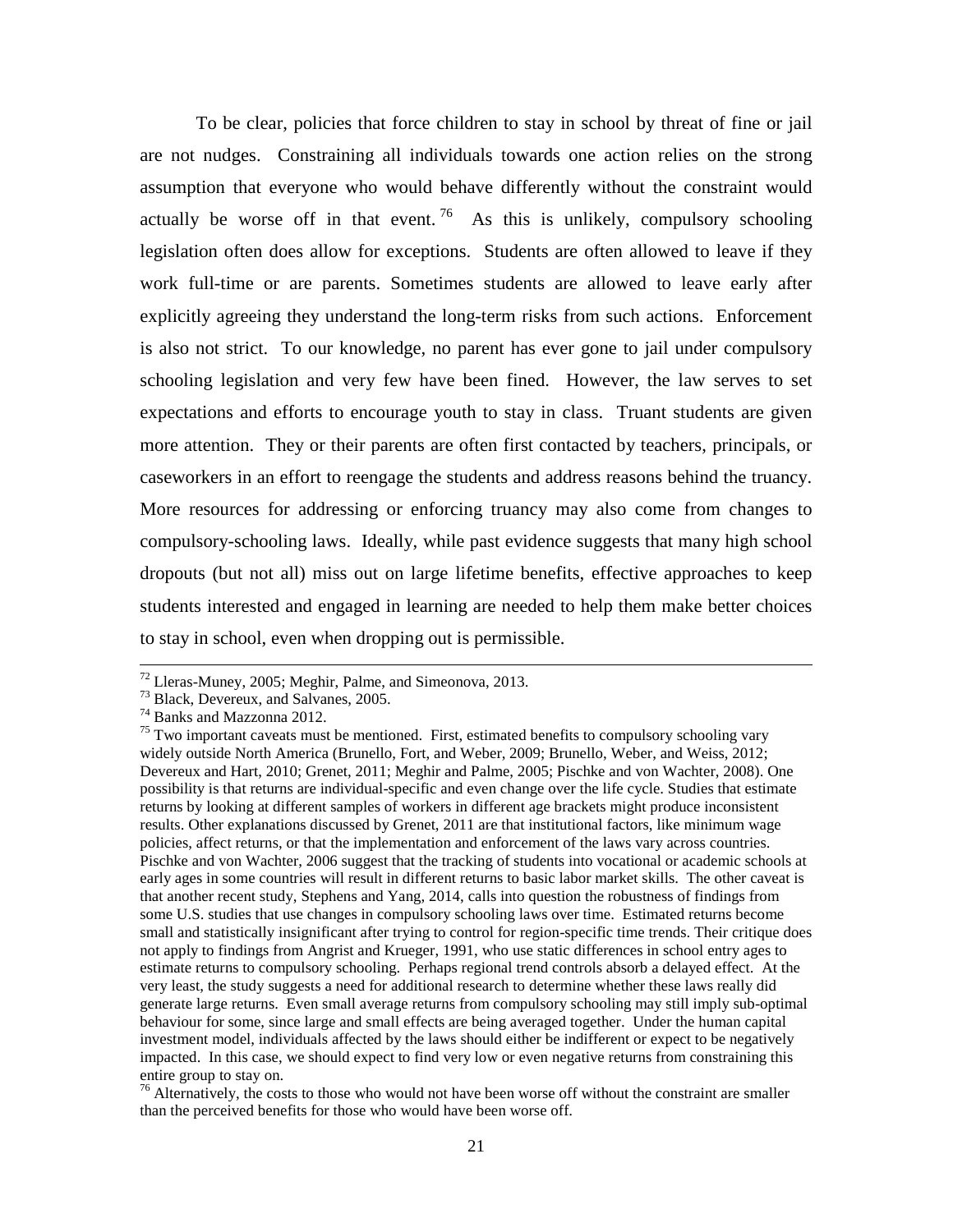#### **c. College Attainment**

Past and recent evidence suggests that there are still large returns to a college degree that are also difficult to reconcile within a school investment model.<sup>[77](#page-22-0)</sup> While benefits vary significantly across all college programs and occupations, college graduates enjoy an earnings premium in all major occupation sectors. The empirical evidence suggests that those at the margin of attending benefit at least as much as those from the more general college population at large.<sup>[78](#page-23-0)</sup> Many researchers believe skill-biased technological change has caused a large growth in demand for college educated workers, especially those with skills that cannot easily be automated. Other empirical research argues that there are likely large non-monetary returns to higher education, including higher job satisfaction and better health outcomes.<sup>[79](#page-23-1)</sup>

A possible behavioral explanation for no college experience is lack of encouragement and approval from friends and family. Qualitative research on the college decision-making process suggests that students develop predispositions towards higher education at an early age based in part on parents' experiences and level of encouragement, as well as friends' interests in going, the high school resources available to them, and access to college information.<sup>[80](#page-23-2)</sup> Salient information from these sources – as well as the social implications of a college-going identity – may therefore play an important role in actual attainment.<sup>[81](#page-23-3)</sup>

Another behavioral barrier to college is having to change routine to get there. College transition costs are typically considered too small to matter in the educationinvestment model. However, there are many transition points from high school to college that require deliberate attention around short and long-term trade-offs. Prospective students must decide where to go, how long to go, how to afford to go, and then actually apply. Upon gaining admission, they must choose courses, set up meetings, fill out forms,

<span id="page-23-4"></span> $77$  See Oreopoulos and Petronijevic, 2013 for one recent review of the estimates of the financial returns to postsecondary education. See also Baum, Kurose, and Ma, 2013.

<span id="page-23-3"></span><span id="page-23-2"></span>

<span id="page-23-1"></span><span id="page-23-0"></span><sup>&</sup>lt;sup>78</sup> Zimmerman, forthcoming.<br><sup>79</sup> Oreopoulos and Salvanes, 2011.<br><sup>80</sup> Cabrera and La Nasa, 2000. 81<br><sup>81</sup> Demming and Dynarski, 2009; Oreopoulos and Petronijevic, 2013.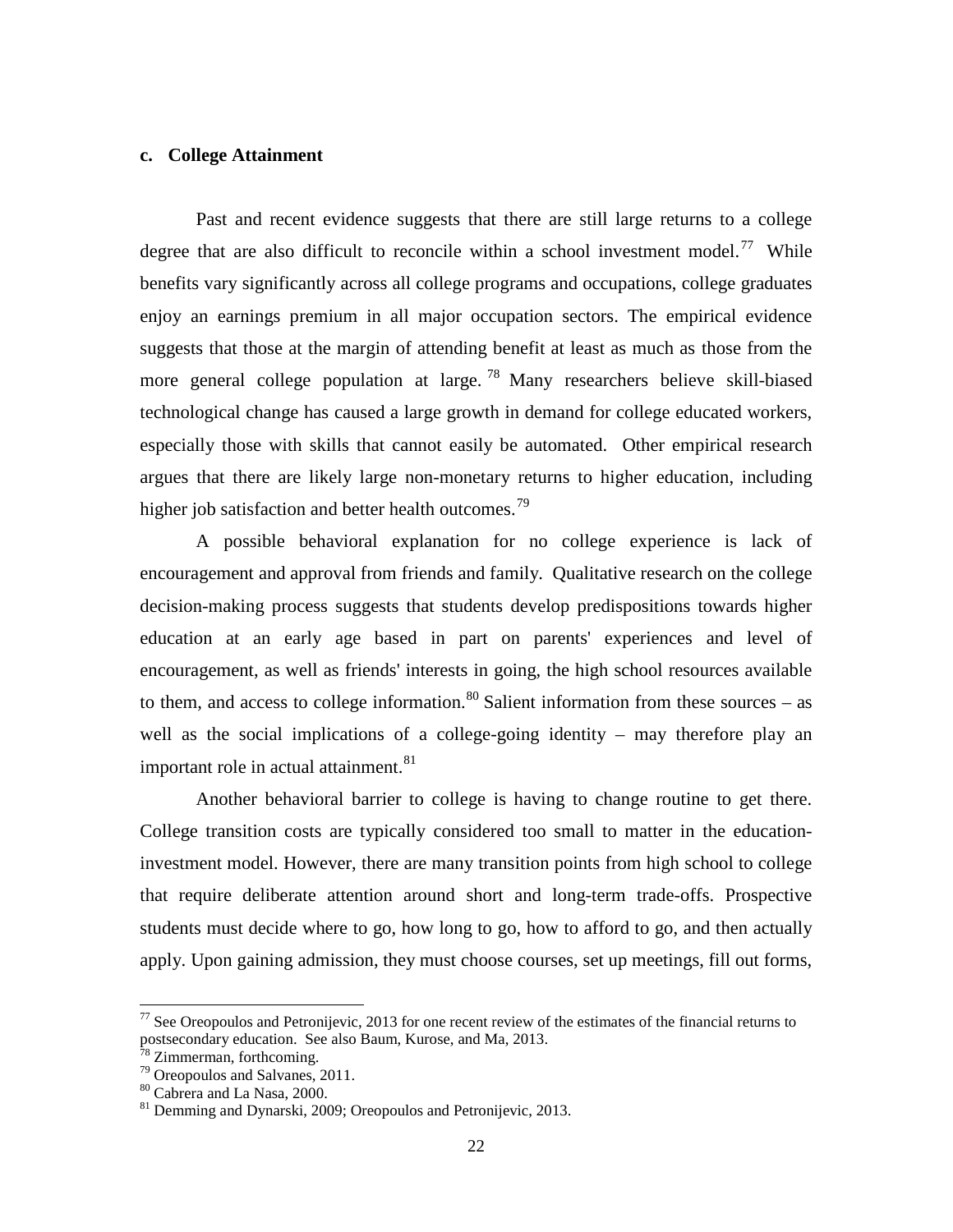and finally show up for class. While many underprivileged students express intent to go on to college, they sometimes fail to complete application requirements.<sup>[82](#page-23-4)</sup> Some students plan to attend college, get accepted, register for courses, yet fail to show up when their program begins. Others attend for years only to drop out before graduating despite often only requiring a few more credits.<sup>[83](#page-24-0)</sup>

Benefits from college appear more associated with program completion, even for programs lasting 1 or 2 years. In the United States, earnings of workers who only complete some college are only marginally higher than the earnings of high school graduates. [84](#page-24-1) Yet while college enrollment rates have risen over the past few decades, completion rates have not followed suit. As with high school dropout, reasons for college dropout may be from overreliance on System 1 thinking. Several promising behavioral policies designed for increasing college completion are discussed in Section IV.

#### **d. Program Suitability**

College-bound youth must choose where to go and what to study from a wide array of options. Without adequate deliberation, many of them may end up in places not best suited to their abilities or interests. Recent evidence suggests that high-achieving students from low- and middle-income families are less likely to apply to selective institutions to which they would likely be admitted.<sup>[85](#page-24-2)</sup> Moreover, many students may not consider the breadth of program and school opportunities available to them (i.e. vocational programs, relative to General Arts and Sciences programs at a local community college), especially if they are unfamiliar with them. Given that postsecondary completion rates, per-student instructional resources and career advising services vary widely across various institutions and programs, enrolling in schools that do

<span id="page-24-3"></span> $82$  Avery and Kane, 2004.<br> $83$  See Cadena and Keys, forthcoming

<span id="page-24-0"></span><sup>.</sup> Evidence that some students, especially those categorized as being "impatient" drop out of college with one year (or less) remaining is difficult to reconcile with traditional investment models. In particular, uncertainty about one's personal ability or benefits and costs of going to college should be resolved by the third or fourth year of study.<br><sup>84</sup> Oreopoulos and Petronijevic, 2013.

<span id="page-24-1"></span>

<span id="page-24-2"></span><sup>&</sup>lt;sup>85</sup> Baum and Scott-Clayton, 2013; Hoxby and Avery, 2013.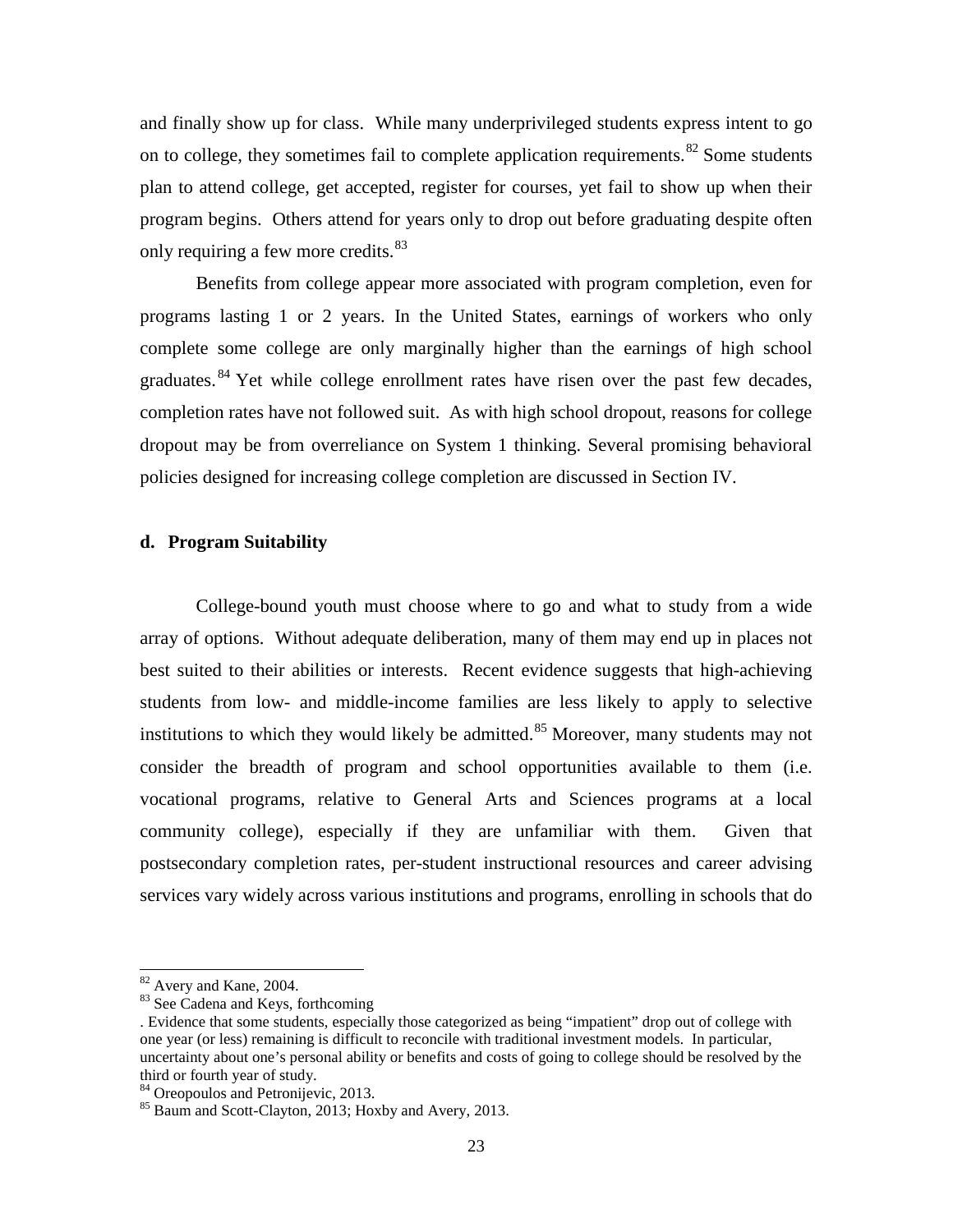not best match abilities and interests can be very costly for students. Mismatch between student interests and college services may also increase chances of dropout.

#### **e. Homework**

Homework often involves trading off more enjoyable activities now for uncertain, incremental benefits later. Bridgeland et al. (2006) find that high school dropouts report that they were doing little, if any, homework prior to leaving school. More than 60 percent of these respondents indicated that they could have completed high school had they worked harder at it and done more. At the college level, experimental evidence suggests that completing homework assignments lowers the probability that students drop a course and significantly increases grades without lowering performance in other courses.<sup>[86](#page-24-3)</sup> Despite this, many students fail to complete assignments on time.<sup>87</sup>

Empirical evidence suggests a strong negative association between impatience and study habits, especially homework.<sup>88</sup> As one example, we consider the amount of self-reported study time at school or at home by students in the 1979 National Longitudinal Survey of Youth (NLSY79).<sup>[89](#page-25-2)</sup> Figure 1 shows the distributions of study times of those classified as patient or impatient using a measure of present bias introduced by DellaVigna and Paserman (2005) and also used in Cadena and Keys (forthcoming). In Figure 1, the average amount of time spent studying or working on class projects is lower among impatient students. In particular, impatient students are more likely to report spending no time studying. <sup>[90](#page-25-3)</sup> This example is consistent with the results from a large and growing literature in psychology which finds that children who

<span id="page-25-0"></span><sup>&</sup>lt;sup>86</sup> Grodner and Rupp, 2013.<br><sup>87</sup> For example, Bergman, 2014 finds that more than 20 percent of students fail to complete assignments on time, with completion rates work to be done at home lower than those assigned to be completed in class.

<span id="page-25-2"></span><span id="page-25-1"></span><sup>&</sup>lt;sup>88</sup> See also Oreopoulos and Salvanes, 2011, who show a strong association between education attainment and individuals self-reporting they agree people should live for today and let tomorrow take care of itself. <sup>89</sup> Specifically, we consider a sample of NLSY79 respondents who report being enrolled in school or college in 1981. The study time variable is defined as the sum of hours spent studying or working on class projects at school, on campus or away from school during the last 7 days.

<span id="page-25-3"></span> $^{\circ}$  These relationships still hold in regressions that control flexibly for age, gender, race, mother's education (4 categories), father's education (4 categories), family income quartile as a child, poverty status as a child, magazines in the home as a child, newspapers in the home as a child, having a library card as a child, urban status and region indicators. In particular, NLSY79 respondents classified as "impatient" are 2.2 percentage points more likely to report spending no time studying (8.8 versus 11 percent), and report studying 1.35 hours fewer per week (7.09 versus 8.44 hours per week) than those classified as "patient".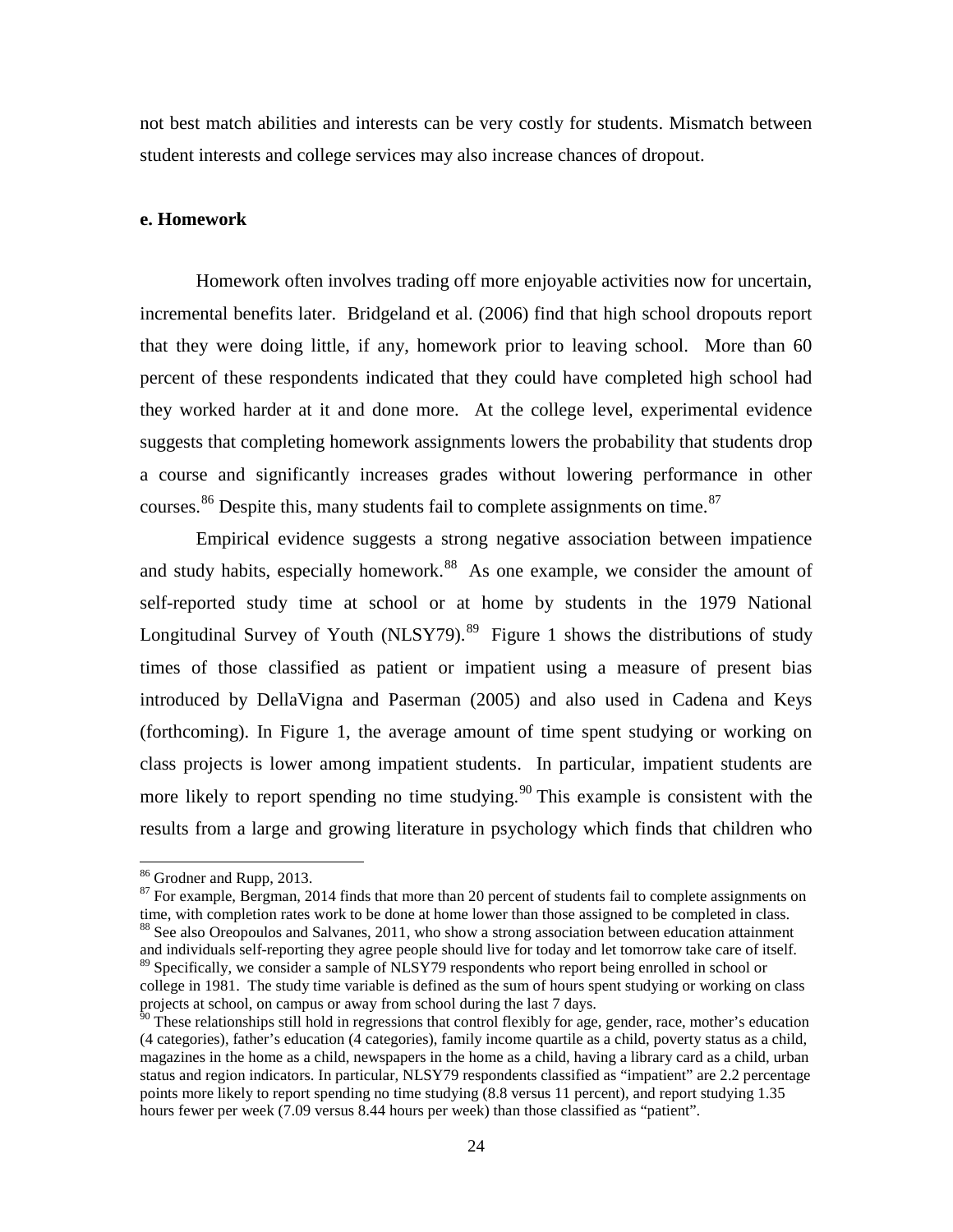are better able to exhibit self-control have better study habits, are more likely to regularly do homework, get better grades and have higher education attainment.<sup>[91](#page-25-2)</sup> Importantly, this research suggests that the ability to self-regulate can be influenced and improved, leaving open the possibility that targeted interventions can lead to significant gains in education attainment.[92](#page-26-0)



**Figure 1:** The distribution of hours spent studying and working on class projects by impatient and patient students

*Notes:* This sample includes all NLSY79 respondents reporting being enrolled in formal schooling in 1981. The graph shows the distribution of reported time spent studying or working on class projects between students classified as impatient (left panel) and those classified as patient (right panel). This measure of impatience was introduced by DellaVigna and Passerman (2005) and classifies a respondent as being impatient surveyors report that the respondent was "impatient or restless" in any of the annual NLSY79 waves between 1980 and 1985. The study time variable is defined as the sum of hours spent studying or working on class projects at school, on campus or away from school during the last 7 days.

#### **f. Attendance**

By the time high school students decide to drop out, there is typically a long history of truancy and absenteeism that extends as far back as early elementary school.<sup>[93](#page-26-1)</sup> Efforts to target early disengagement and keep students in class may therefore help

<sup>&</sup>lt;sup>91</sup> Duckworth, Quinn and Tsukayama, 2011; Duckworth and Carlson, 2013; Duckworth and Steinberg, 2014.

<span id="page-26-0"></span> $92$  Duckworth, Gendler and Gross (2014) propose a model where agents choosing between an immediately rewarding activity and a valued distant goal can exercise self-control in several ways. When facing such a choice (such as checking Facebook instead of doing homework), agents can exercise self-control by anticipating the temptation and choosing to remove themselves from the situation (i.e. study in an area without a computer, tablet or cell-phone) or by paying a cost to directly supress the urge at the time the choice must be made.

<span id="page-26-2"></span><span id="page-26-1"></span> $93$  E.g., Barrington and Hendricks, 1989.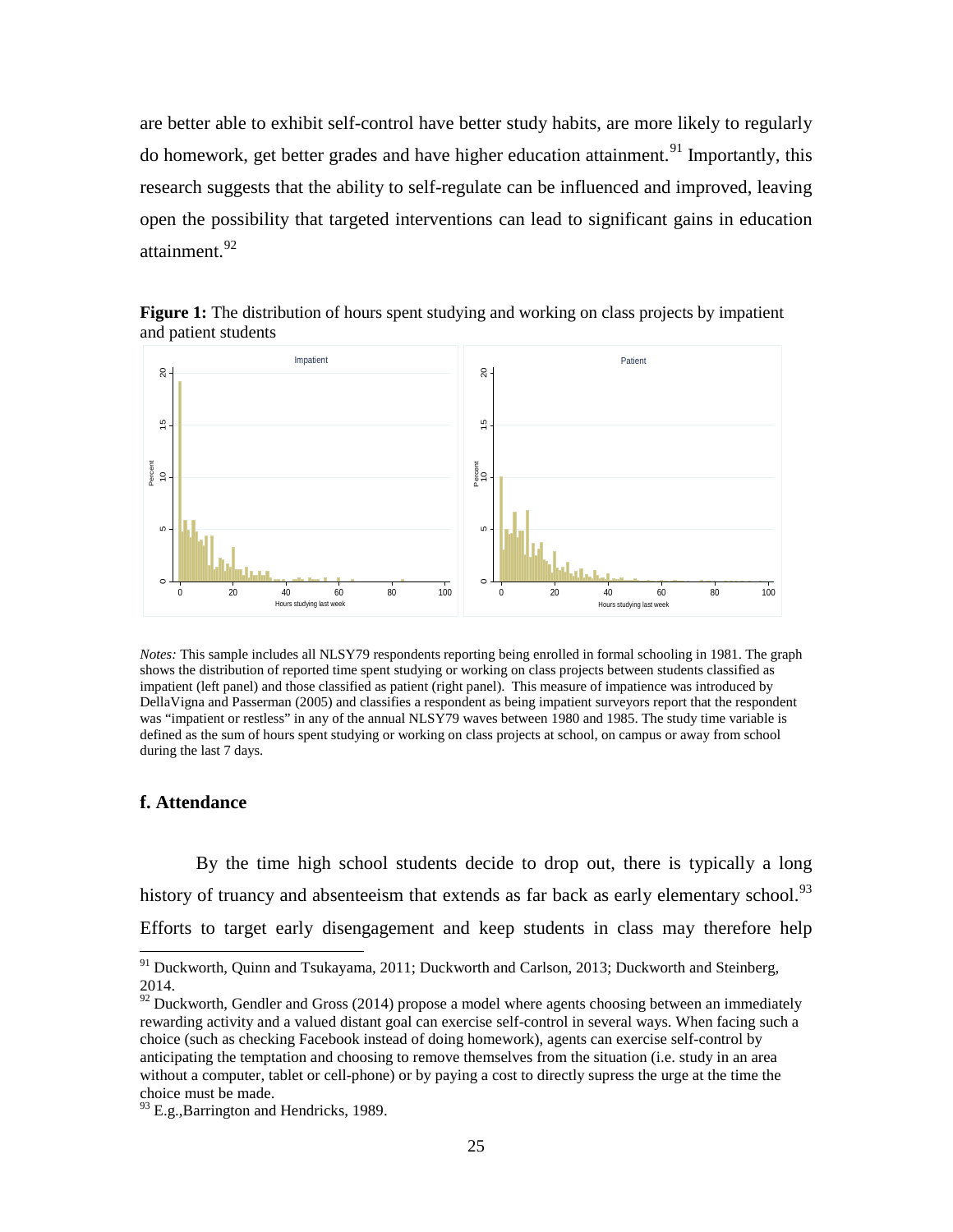prevent at-risk students from falling into a downward spiral, in which missing school causes them to fall behind in their studies, which, in turn, makes them feel even less motivated to attend classes and puts them further behind.<sup>[94](#page-26-2)</sup> In college, absenteeism rises sharply when attendance is mostly voluntary. Past studies estimate about one-third of undergraduate college students regularly fail to show for class.<sup>[95](#page-27-0)</sup>

Both high school and college absenteeism are highly correlated with poor academic performance.  $96$  Past studies have struggled in determining whether these uniformly robust relationships represent direct causal influences. Dobkin et al. (2010) use a clever regression discontinuity design, in which college instructors insist on subsequent mandatory attendance for students with midterm grades below a specified cut-off. Students with grades just below the cut-off and facing mandatory attendance fare significantly better on the final exam than those with grades just above it.

A students' classroom environment clearly helps determine whether he desires to attend school. Students who feel engaged, motivated, and among friends are more likely to go (Brewster and Bowen, 2004; Catterall, 1998; Croninger and Lee, 2001; Lee and Burkam, 2003). Students may overemphasize these factors, however, and place less weight on the incremental and uncertain benefits from attendance. For example, the primary reason students gave for missing class in Dobkin et al.'s study was having slept in.

Students may also put off attending meetings outside the classroom, such as tutorials, after-school workshops, or advising. Unless attendance is mandatory, participation rates in these services are often very low. Some recent studies, discussed in detail below, suggest that mandatory tutoring or advising services are much more promising for boosting academic performance than voluntary ones. Our System 1 and 2 framework for decision-making points to the problems of leaving students to reorganize routines on their own. Bettinger, Boatman and Long (2013) suggest that from this lack of structure, students manage time poorly and become disengaged.

#### **g. College Aid Savvy**

<span id="page-27-2"></span><span id="page-27-0"></span><sup>&</sup>lt;sup>94</sup>Lamdin, 1996; Peterson and Colangelo, 1996; Strickland, 1998.<br><sup>95</sup> Romer. 1993.

<span id="page-27-1"></span><sup>&</sup>lt;sup>96</sup> Stanca, 2006.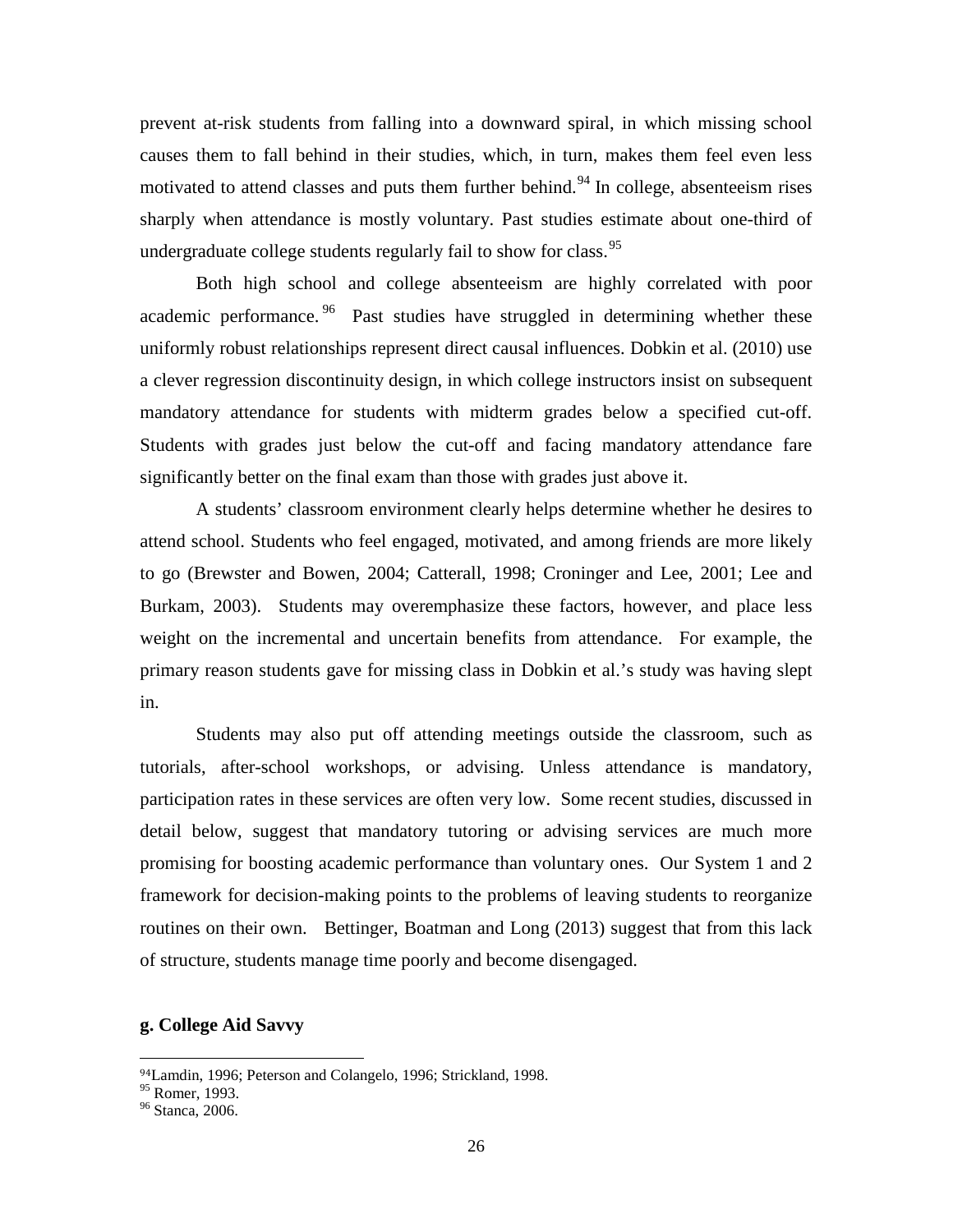Some students receiving college financial aid could be getting more. Others fail to qualify for aid entirely: each year, more than one million college students in the United States who are eligible for grant aid fail to complete the necessary forms to receive it.<sup>[97](#page-27-2)</sup> Bird and Castleman (2014) estimate that nearly 20 percent of annual Pell Grant recipients in good academic standing fail to refile a FAFSA after their freshman year, and subsequently miss out on financial aid for the following academic year. Missing out on financial aid opportunities lowers the expected financial return to obtaining postsecondary credentials and, among those who do manage to apply for and receive financial aid, some could benefit from selecting a better financial aid package. The quality of a financial aid package is evaluated both by the quantity and the types of aid given: for instance, a financial aid package with a higher proportion of grants rather than loans or work-study funding is "better" because it may allow students to spend more time studying or enjoying leisure.<sup>[98](#page-28-0)</sup> However, Avery and Hoxby (2004) find that some students are just as attracted to financial aid in the form of work-study and loans as they are grants, despite the fact that grants are less costly. The authors also find that some students are attracted by superficial aspects of financial aid offers, such as calling grants "scholarships," and forgo better opportunities as a result.

An aversion to holding debt may also lead to students missing out on financial aid opportunities. In the human capital investment framework, the inability to borrow enough is the main reason why individuals who would benefit from attending college might not attend. This liquidity constraint can arise because the financial benefits of college occur in the future, while the costs of college must be paid in the present. Recent studies suggest that increasing numbers of students may face credit constraints, even when they have access to government aid.<sup>[99](#page-28-1)</sup> Yet, an inability to borrow is not the same as a preference not to borrow. Students are considered debt averse if they prefer more school, can borrow to go, but end up not going in order to avoid incurring debt. Such behavior occurs because immediate (psychological) discomfort from holding debt can

<span id="page-28-2"></span><sup>&</sup>lt;sup>97</sup> Council of Economic Advisors: National Economic Council, 2009.

<span id="page-28-0"></span><sup>&</sup>lt;sup>98</sup> Avery and Hoxby, 2004; Bettinger, 2004; Stinebrickner and Stinebrickner, 2003.<br><sup>99</sup> Lochner and Monge-Naranjo, 2012; Oreopoulos and Petronijevic, 2013.

<span id="page-28-1"></span>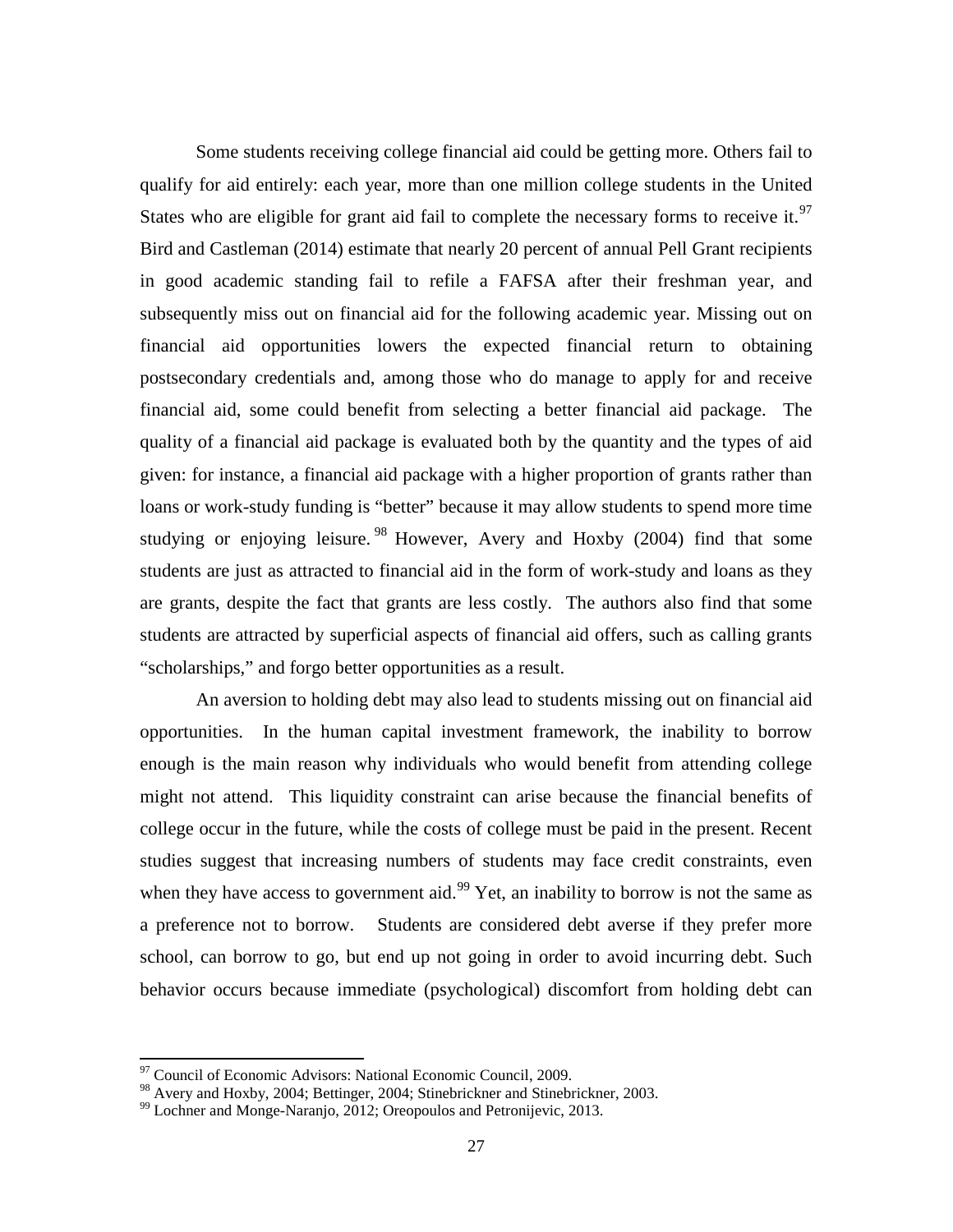lead to students underinvesting in education.<sup>[100](#page-28-2)</sup> In one study of postsecondary financial aid applicants in Latin America, Caetano et al. (2011) find that survey respondents are about ten percent less likely to choose arrangements labeled as "debt" or "loan" contracts, as opposed to other financially equivalent contracts without these labels. Baum and Schwartz (2013) argue that students with no alternative means of financing postsecondary education, particularly those from low-income or minority backgrounds, may be more likely to be reluctant to finance college with loans.

 In addition to educational underinvestment, debt aversion may lead students to engage in suboptimal study strategies, such as working part-time when that time could be used for homework. It can also affect enrollment decisions and career choices. For example, law school applicants who were offered tuition *waivers* conditional on finding employment in the public sector, compared to tuition *loans* that are waived after finding employment in the public sector, were far more likely to both enroll in the program and have a public sector job.<sup>[101](#page-29-0)</sup> Students, therefore, showed a strong preference to remain out of debt both while in school and after graduation.

#### **h. College Cost Savvy**

Low-income students and their parents are more likely to overestimate costs of attending college. <sup>[102](#page-29-1)</sup> Reports in the popular media that describe a crisis in student borrowing or that highlight extreme examples of students graduating with high debt levels may contribute to and further exacerbate the over-estimates of attending college among low-income families.<sup>[103](#page-29-2)</sup> But why don't families discount these extreme examples about the costs of obtaining postsecondary credentials? One reason may be that these reports are particularly easy to recall when beginning to think about the college application process and this accessibility may lead to sub-optimal decisions.

<sup>&</sup>lt;sup>100</sup> See Scott-Clayton, 2012a, 2012b. Aversion to holding debt may also be viewed in the standard rational economic framework if the variance to post-college earnings is high and risk aversion is sufficiently high

<span id="page-29-1"></span><span id="page-29-0"></span> $\frac{101}{102}$  Kane and Avery, 2004, Usher, 1998.<br> $\frac{103}{103}$  Jabbar, 2011; Avery and Turner, 2012.

<span id="page-29-2"></span>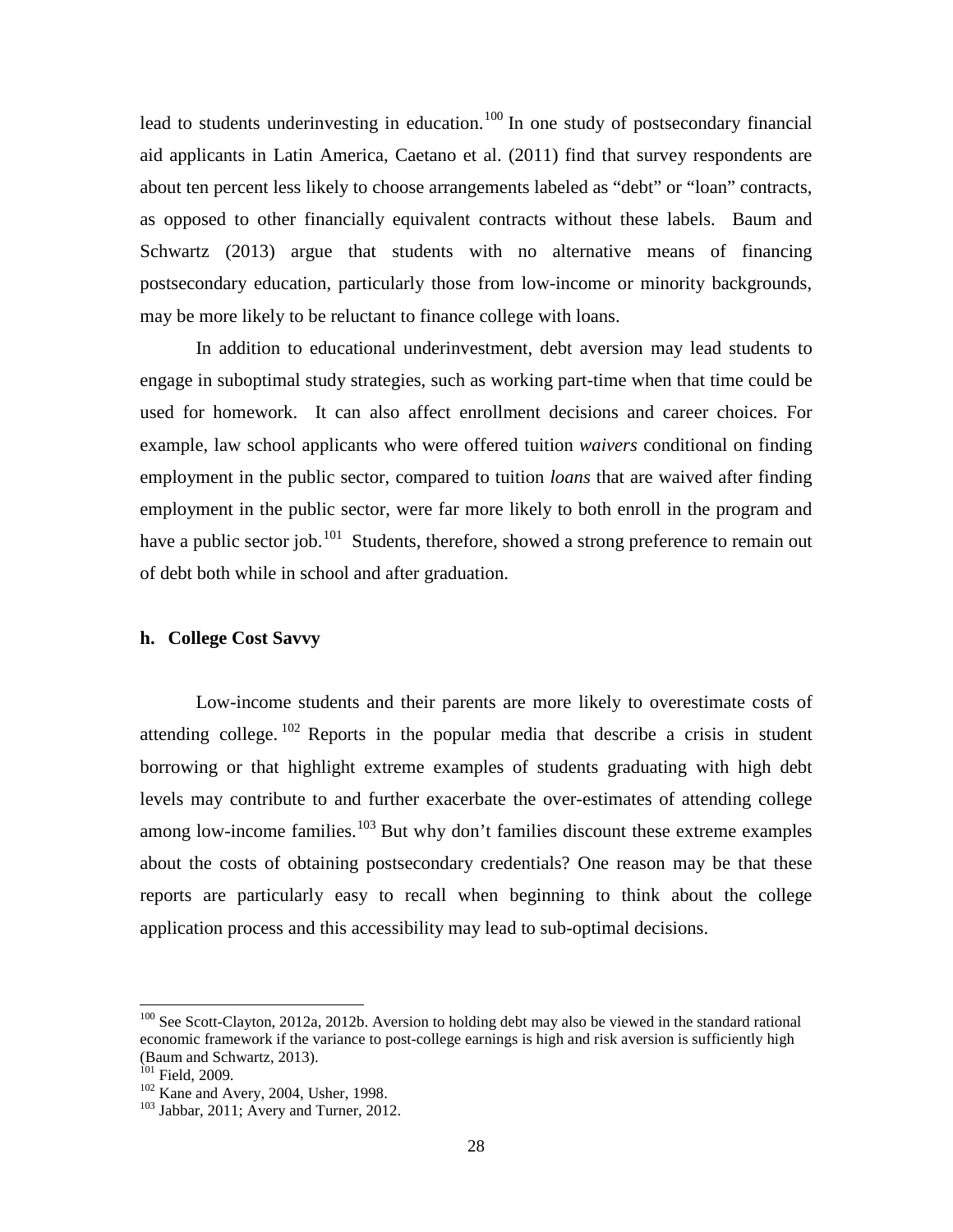Lower-income families are also less likely to take advantage of government incentives to save for postsecondary education. The benefits of tax incentives for education saving, such as the 529 account in the United States, are highest for those with high incomes. <sup>[104](#page-29-0)</sup> Use of Registered Education Savings plans (RESPs) in Canada is also concentrated among high-income and high-wealth families, despite the fact that the accounts were originally intended to lower the postsecondary among low-income families.<sup>[105](#page-30-0)</sup> Students from low-income families who open an RESP account qualify for up to \$2,000 without any additional contribution, yet a large fraction of eligible students fail to do so. Making it easier to complete the application increases take-up rates substantially.<sup>[106](#page-30-1)</sup>

#### **IV. Policies and Programs to Address Behavioral Barriers**

This section reviews the growing literature of interventions designed to overcome behavioral barriers in education. Earlier we classified barriers into four general categories: 1) some students focus too much on the present, 2) some rely too much on routine, 3) some focus too much on negative identities, and 4) mistakes are more likely with many options or with little information. We selected interventions based on their likelihood of helping with at least one of these barriers. Some of them target a specific event, like helping complete an application. Some target a one-time change in school environment, like introducing more regular tests. Other interventions target recurring barriers and thus occur in multiple doses, like reminding students each week to attend tutorials. Whether a one-time or continuous intervention is preferred or warranted depends on a number of factors, especially cost and effectiveness. One-time interventions are not always cheaper. For example, a motivational presentation to think about the future is more expensive than a weekly email linking to motivational videos. With regard to the effectiveness of a behavioral intervention, a key determinant is the timing between it and when the actual decision being targeted needs to be made. In the

<span id="page-30-0"></span><sup>&</sup>lt;sup>104</sup> Dynarski, 2004.<br><sup>105</sup> Milligan, 2005.<br><sup>106</sup> Nayar, 2013.

<span id="page-30-1"></span>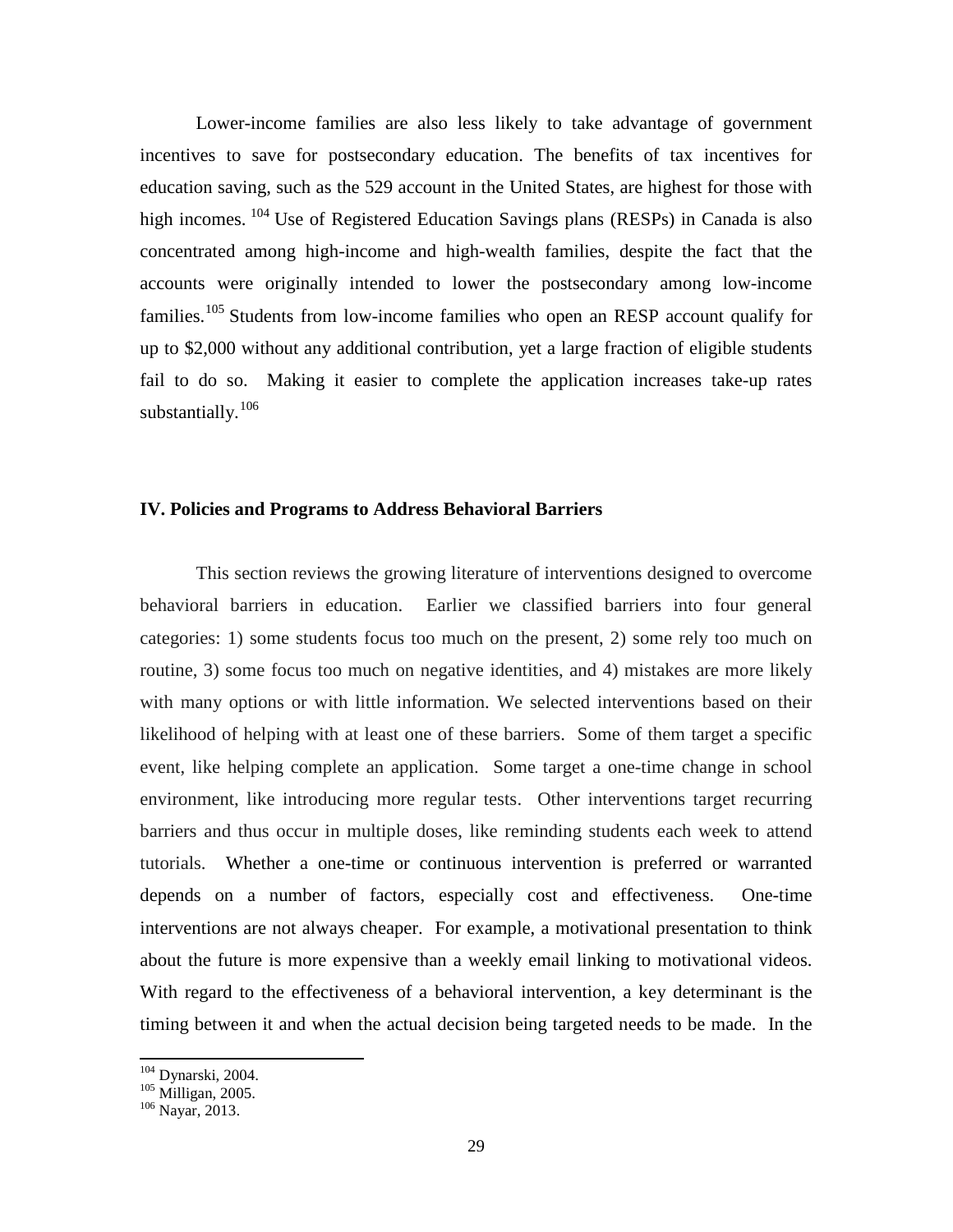case of applying to college, reminding students in Grade 11 will not be as effective as reminding them in Grade 12. Inviting students to an after-school presentation on college application completion will not be as effective as inviting them to complete the form now, in class. Follow-up interventions may also be necessary in order to sustain behavioral changes or to reinforce habits; as such, research on the duration of these behavioral changes will be valuable.

In most cases, the studies we discuss below use random assignment as the source of variation, allowing for convincing and straightforward causal inference. We also describe programs designed to address behavioral barriers that have been proposed but not yet rigorously tested or that are currently being evaluated and whose preliminary results seem promising. Our goal is to both review the evidence accumulated to date, as well as to encourage other researchers to develop and test new policies that leverage these ideas. We mention key examples in the text. Tables 1 to 5 provide a more comprehensive list. Whenever possible we report the estimated effects of interventions for binary dependent variables in percentage points while results for outcomes such as test scores or grades are reported in standard deviations. In cases where grades are not standardized we report effects in terms of change in GPA points and note the baseline average. Unless otherwise indicated, all reported effects are statistically significant at conventional levels.

#### *a. Interventions that aim to offset immediate costs with immediate benefits*

One approach to address present bias is simply to remind students to think more about their future. For example, in an online study with at-risk undergraduate students from McGill University, a random sample was asked to take about two hours to participate in a goal-setting exercise in which they wrote down specific long-term goals and proposed intermediate steps to achieve them.  $107$  The end-of-year Grade Point Average for students assigned to the exercise was half a point higher than control students assigned to a basic personality test, a 0.7 standard deviation difference. While a seemingly trivial exercise, "interrupting" individuals at the cusp of a decision involving short- and long-run trade-offs and encouraging them to think deliberately may effectively

<span id="page-31-0"></span><sup>&</sup>lt;sup>107</sup> Morisano et al., 2010.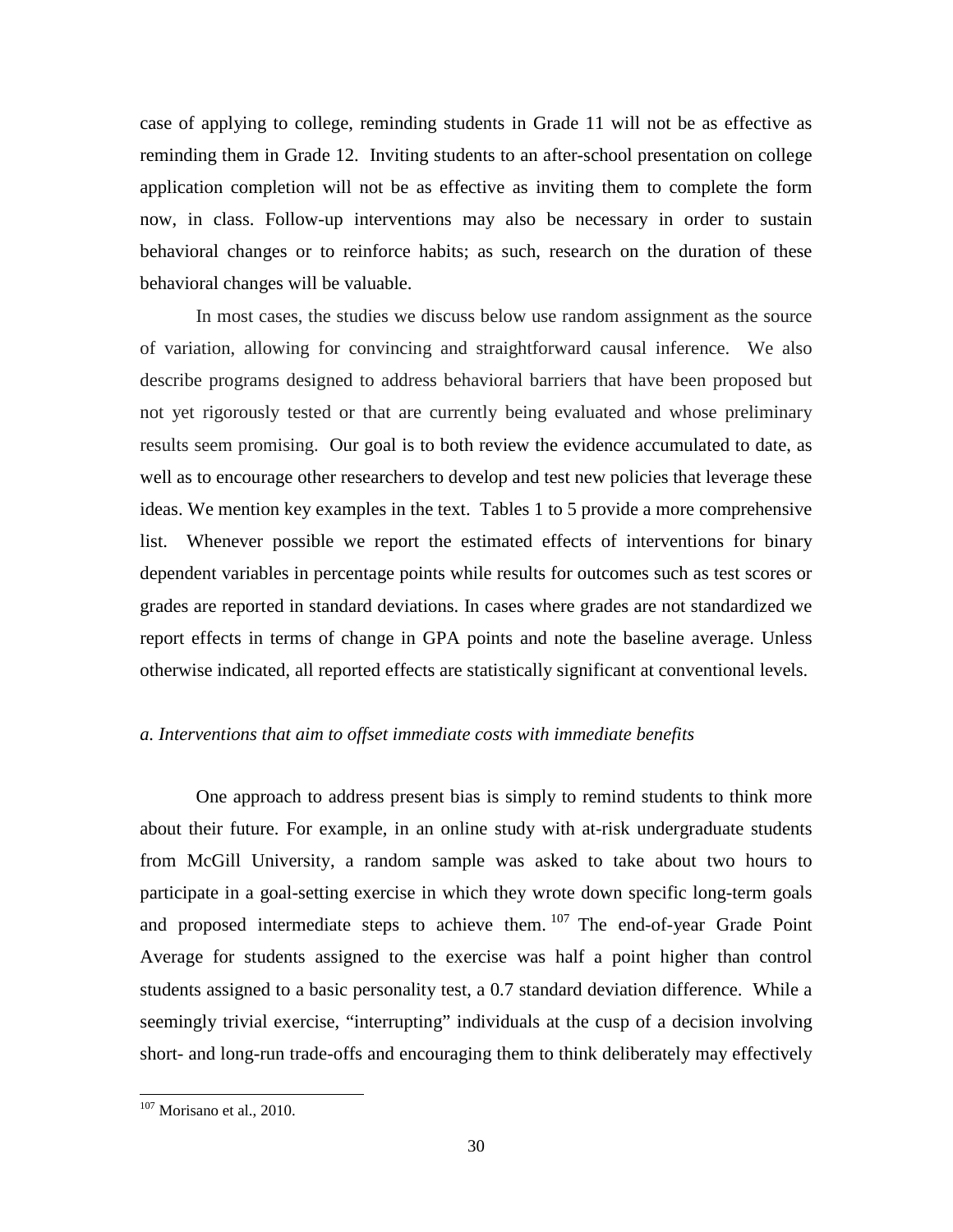deter them from overemphasizing the present. Requiring students to regularly write or think about their future appears to be a promising avenue for additional research.

Another approach for addressing present bias is to offer immediate incentives that offset immediate costs.<sup>[108](#page-31-0)</sup> Parents often adopt this strategy in offering small rewards (like television or dessert) for future-enhancing behaviour (like doing homework or eating vegetables). Yet, some social scientists advise caution on the use of external incentives to motivate behavior.<sup>109</sup> Students, they note, can be intrinsically motivated to learn based on <u>own</u> desires for self-improvement, fun, and challenge, or they can be extrinsically motivated to do an unwanted task in order to attain a wanted outcome attached to it.<sup>110</sup> A concern is that, by offering external incentives to make immediate tasks seem more worthwhile, students may become subsequently reliant on them or the incentive itself may become less attractive over time. Ideally, extrinsic incentives complement intrinsic motivation so that the extrinsic goal is self-endorsed and students recognize the importance of the behaviour and appreciate the added incentive. Students may also come to internalize the incentivized behavior if their own self-confidence or self-identity from doing it improves. For example, conditions attached to a scholarship or non-monetary award, such as a minimum GPA or required courses, may increase student effort if the student views the scholarship or award program as part of his or her identity.

Studies on the effectiveness of offering immediate incentives for improving grades or attendance yield mixed results. Table 1 summarizes these. One of the earliest experiments offered Grade 3 to 6 students in rural Ohio \$15 for obtaining grades above a proficiency cut-off in four subjects.<sup>[111](#page-32-2)</sup> Math scores increased by 0.15 standard deviations in the year incentives were offered, but this effect dissipated the year after, with no effects found in Reading, Social Science, and Science. Using an array of award schemes for primary and middle school students in an impressive variety of settings, Fryer (2011) found very modest or no effects. One exception was an experiment in Dallas, in which Grade 2 students were paid to read books rather than to do well on tests. Reading scores improved by 0.25 standard deviations, suggesting that incentivizing learning *inputs*, like

 $^{108}$  Hershfield et al, 2011.<br> $^{109}$  Ryan and Deci, 2010.

<span id="page-32-2"></span><span id="page-32-1"></span><span id="page-32-0"></span><sup>&</sup>lt;sup>110</sup> Grades are themselves a type of extrinsic incentive to study and learn.<br><sup>111</sup> Bettinger, 2010.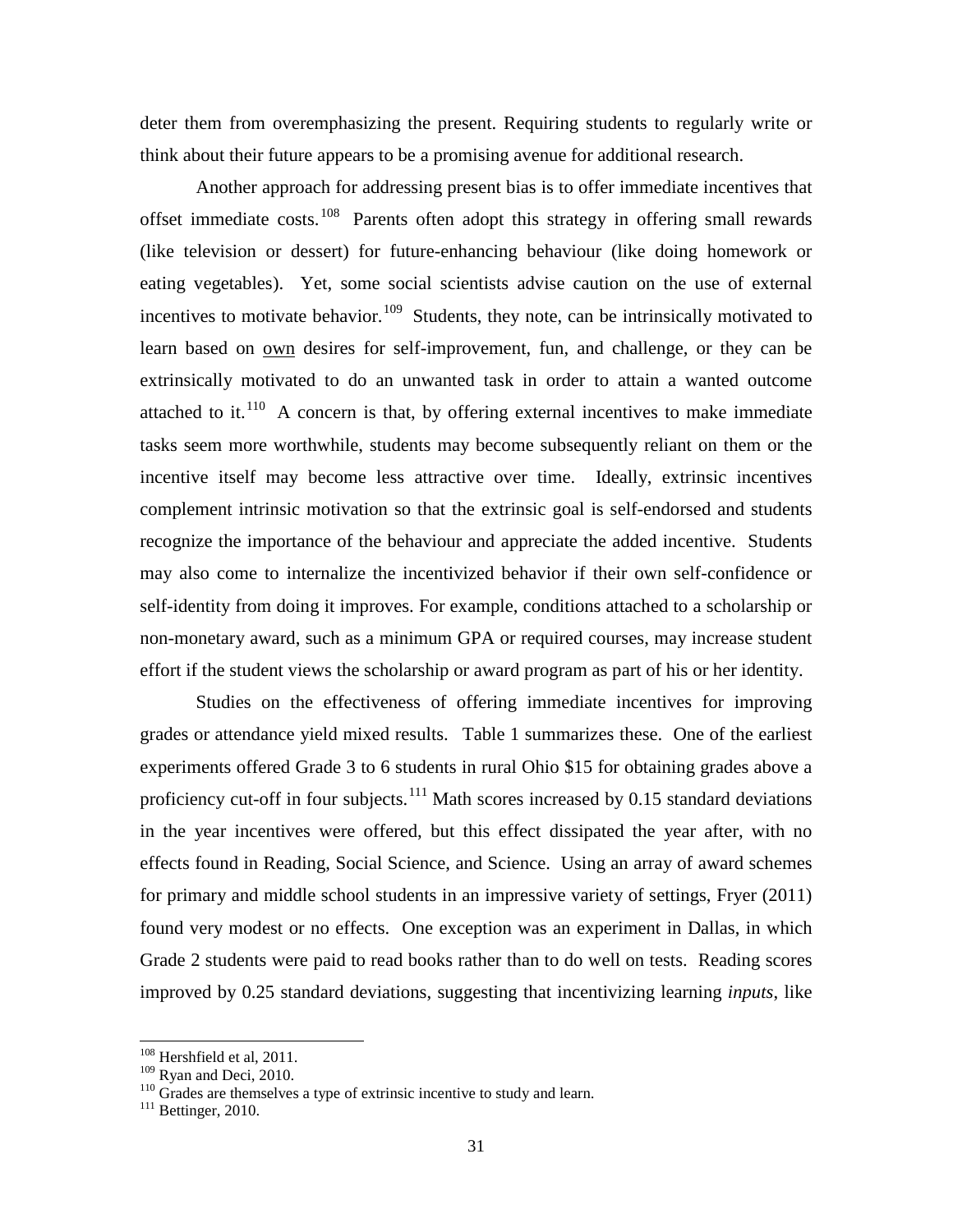reading or homework time, may be more promising than incentivising learning outputs like grades.

The effects of financial incentives may be sensitive to context, such as the age of students or timing of payments. For instance, Levitt et al. (2012) find that an incentive offered immediately before a test and awarded minutes after improves performance, whereas offering the same incentive awarded a month later does not. Perhaps performance incentives are more effective when awarded soon after the exertion of effort required to achieve them.<sup>[112](#page-32-2)</sup>

Participation incentives compared to grade incentives target lower performing students and generally show more promise. Dearden et al. (2009) evaluate a program in the United Kingdom offering low-income high school students money for staying in school beyond the minimum dropout age. The fraction in school for at least two additional years increased from 61 to 68 percent. Ford et al. (2012) examine The Future to Discover program in New Brunswick, which provided high school students, starting in Grade 9, 'learning accounts' that accumulated to \$8,000 by time of graduation and could only be used for college-related expenses. College enrollment and graduation increased by 8 percentage points for students randomly offered these accounts compared to a control group. Annual information and reminders about the learning accounts, plus verification that students and parents understood the program, may have increased salience and interest.

Many colleges and universities offer financial incentives in the form of merit scholarships. One of the more rigorous studies of an existing program exploits a regression discontinuity design to look at West Virginia's PROMISE scholarship and finds substantial increases in four and five-year graduation rates (Scott-Clayton, 2011). The PROMISE scholarship provides a tuition waiver to students who maintain a minimum GPA and course load. Students who receive the scholarship are more than 6 percentage points more likely to receive at least a 3.0 GPA through college (46 versus 40 percent) and are 7 percentage points more likely to graduate within 4 years than students who just missed out on receiving the award (33 versus 26 percent). Importantly, the effects on GPA disappear in the final year of college, when the scholarship cannot be

<span id="page-33-0"></span><sup>&</sup>lt;sup>112</sup> Levitt, List, Neckermann and Sadoff, 2012.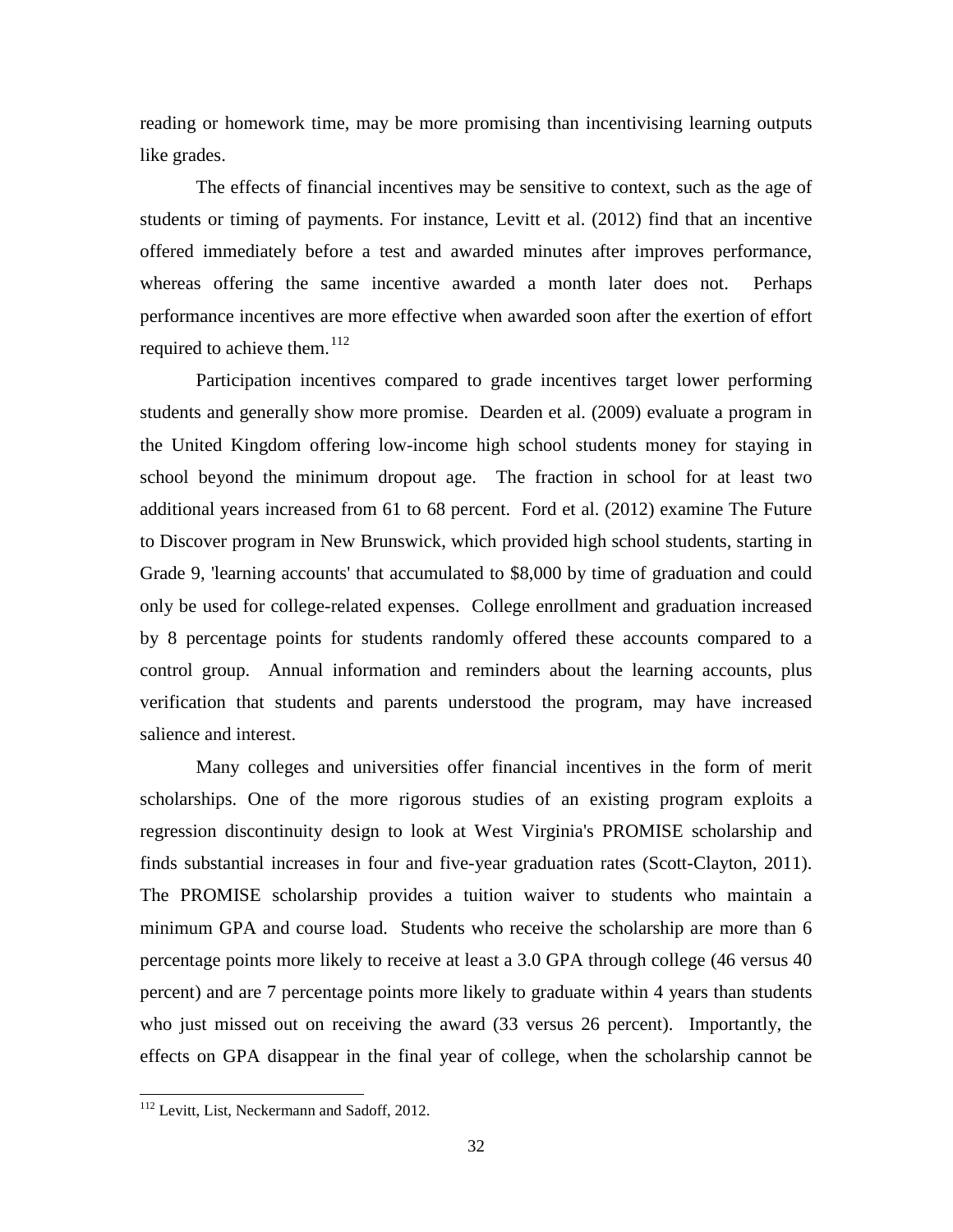renewed, suggesting that students are motivated to work harder as a result of the financial incentive.

Experimental evidence on the effectiveness of college merit scholarships is less impressive. Angrist, Lang and Oreopoulos (2009), for example, test the effects of offering \$1000 to \$5,000 awards for first year undergraduates to attain grade averages above 70 percent, with and without additional mentorship support. Females offered both the scholarship incentive and mentor support receive grades 0.30 standard deviations higher by the end of the first and second year compared to a control group. The second year results are important, as they suggest sustained effort or learning, even after incentives are removed, yet the program had no significant long-term impact on females offered only the scholarship and no impact on males. A follow-up experiment offering large course-based incentives for incrementally higher grades above 70 percent, plus mentorship support, failed to generate significant long-term effects.<sup>[113](#page-33-0)</sup>

An alternative type of merit aid targets course credit accumulation for students already enrolled in college in an effort to encourage on-time completion and retention. The lower (or non-existent) grade thresholds make these programs more expensive since a larger fraction of students achieve the credit target, including those who would have achieved it without the incentive. Several recent experiments suggest these kinds of merit-awards can increase retention. Barrow et al. (2014) find significant effects on credit accumulation from an experiment paying college students in Louisiana for enrolling at least half-time and attaining C-averages or better. Similar experiments were initiated in other states, all targeting low-income college students using credit accumulation incentives and grade targets no greater than C averages. Results show small but significant increases in cumulative earned credits by the first or second term.<sup>[114](#page-34-0)</sup> MacDonald et al. (2009) also find significant increases in GPA and retention from a Canadian experiment offering community college students \$750 for each of three semesters for obtaining a GPA above 2.0, maintaining a full course load, and accessing a minimum amount of student services. Graduation rates were 3 percentage points higher

<span id="page-34-0"></span><sup>&</sup>lt;sup>113</sup> Angrist, Oreopoulos and Williams, 2014.<br><sup>114</sup> Miller et al, 2011; Richburg-Hayes, Sommo, and Welbeck, 2011.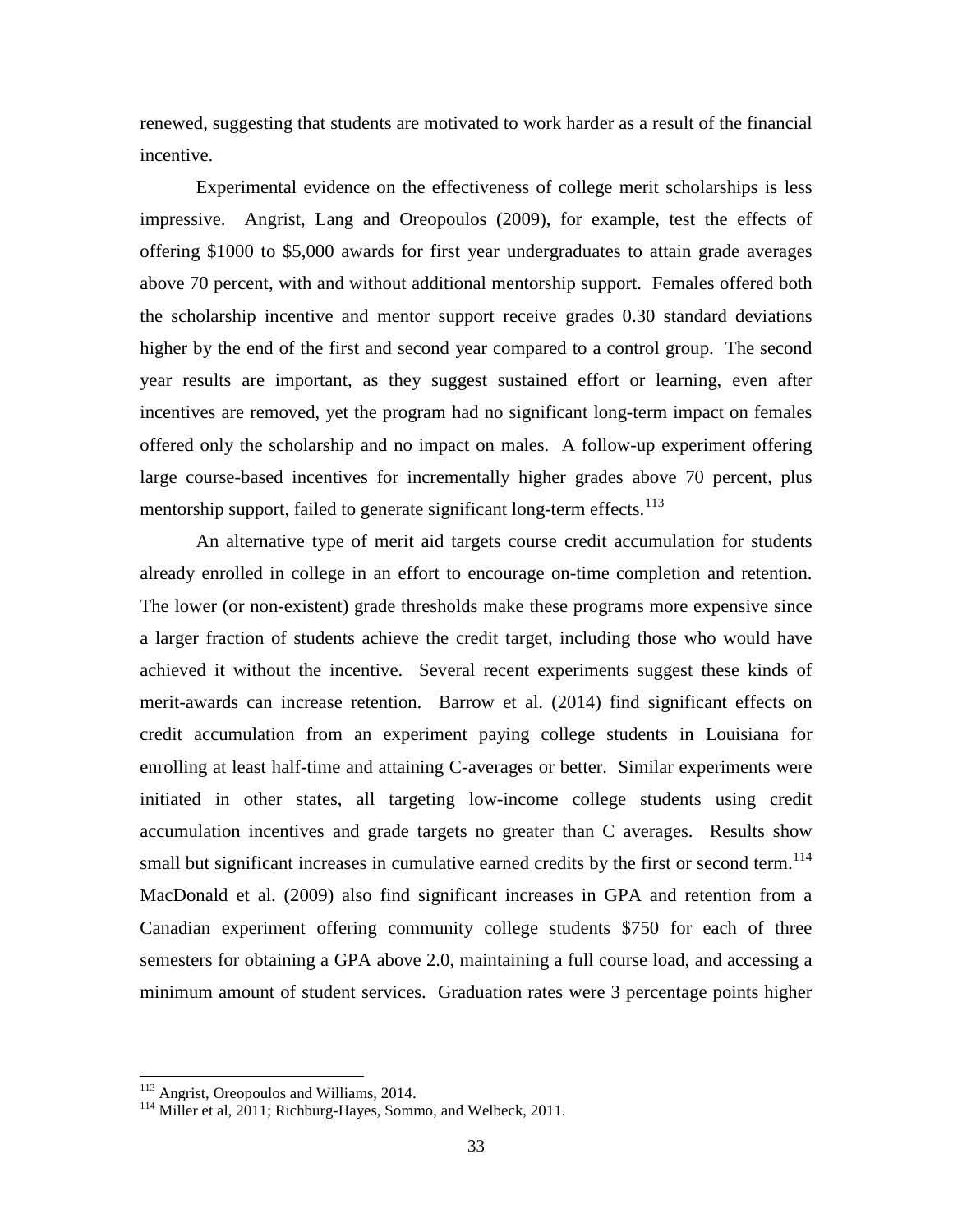for the treatment group (27 versus 24 percent) and 9 percentage points higher among students from low-income backgrounds (34 versus 25 percent).

Significant latitude exists in designing immediate incentives to offset immediate costs, including the type of incentive, the target population, and whether it encourages performance outputs or specific inputs. The current research does not generate obvious conclusions on the potential of these approaches (Table 1 summarizes this research). Impacts have generally been modest or nonexistent, although they have not been negative, as some would predict given that extrinsic rewards could potentially crowd out intrinsic motivation. Thus far, the research literature has mainly focused on offering money, with one exception being Springer, Rosenquist and Swain (2014), who find large effects on tutorial attendance from offering middle-school students certificates of completion signed by the district superintendent, compared to the monetary gift certificates given to control students. Non-monetary incentives might appeal to students in ways that monetary ones do not.

Present bias arises not just from an immediate preference for leisure but also an immediate preference for spending money. College financial aid is typically distributed only at the beginning of the semester and deposited into a bank account. Once the challenges and distractions that accompany the start of a college semester begin, students may forget that these funds are intended to last for the whole year. The Aid Like A Paycheck program seeks to combat this short-sightedness by changing the way financial aid is delivered. After first paying off tuition and fees, students receive their remaining aid in equal biweekly installments tied to academic requirements. Researchers are looking at whether the program affects work hours, grades, and, ultimately, graduation.<sup>[115](#page-34-0)</sup>

<sup>&</sup>lt;sup>115</sup> Ware, Weissman and McDermott, 2013.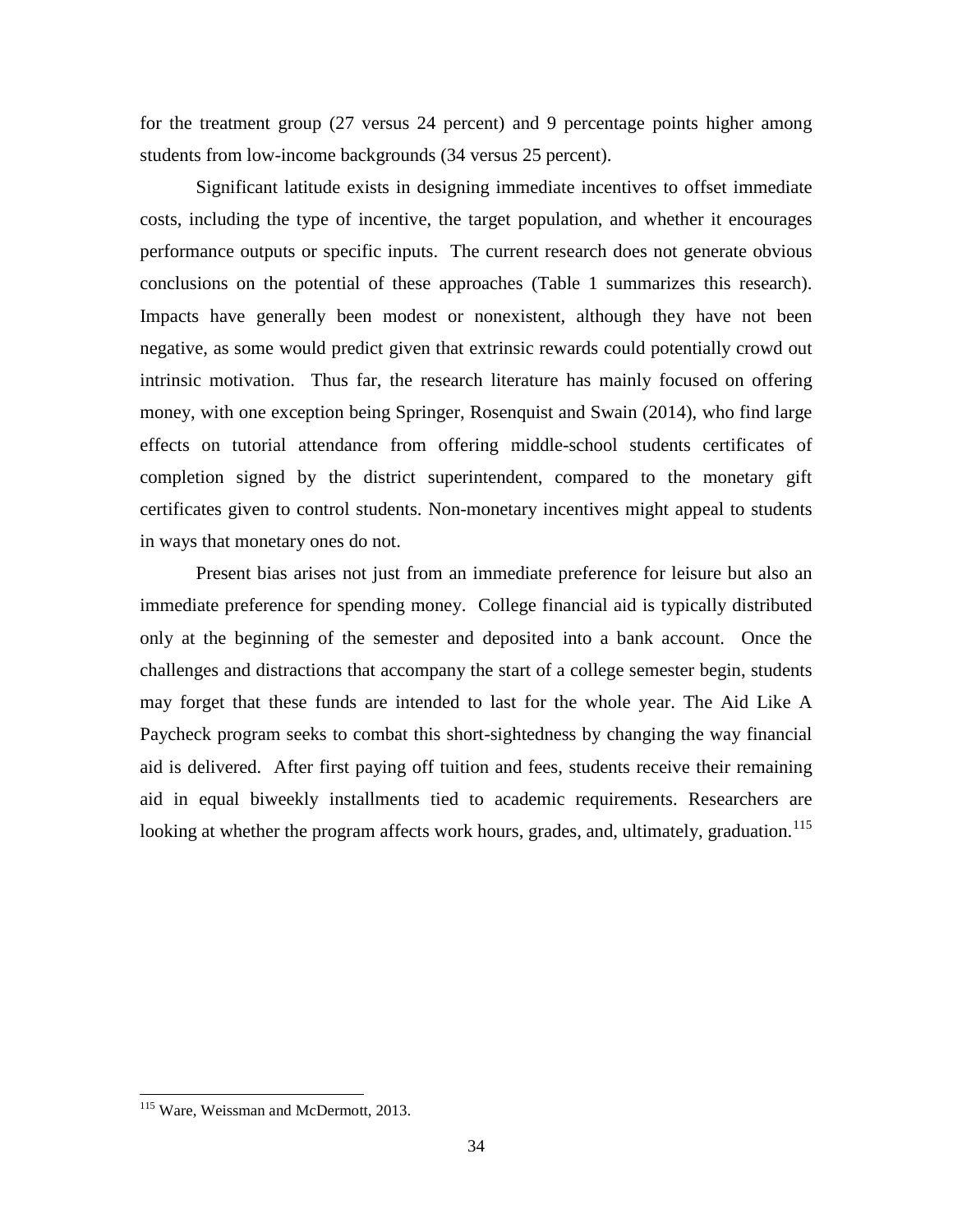| <b>Authors</b>             | <b>Treatment</b>                                                                                                                                                                                                           | Data                                                                                              | <b>Research Design</b>                                           | <b>Findings</b>                                                                                                                                                                                                                                                                                                                                                                             |
|----------------------------|----------------------------------------------------------------------------------------------------------------------------------------------------------------------------------------------------------------------------|---------------------------------------------------------------------------------------------------|------------------------------------------------------------------|---------------------------------------------------------------------------------------------------------------------------------------------------------------------------------------------------------------------------------------------------------------------------------------------------------------------------------------------------------------------------------------------|
|                            | Panel A: Primary, middle or high schools                                                                                                                                                                                   |                                                                                                   |                                                                  |                                                                                                                                                                                                                                                                                                                                                                                             |
| Angrist and<br>Lavy (2009) | Achievement<br>Awards<br>demonstration:<br>\$1500 for passing<br>the Israeli high<br>school matriculation<br>exam                                                                                                          | Administrative data for<br>high school seniors<br>from 40 low-<br>performing Israeli<br>schools   | Field experiment<br>(randomization at the<br>school level)       | Eligibility for the cash<br>reward increase the<br>probability of passing the<br>matriculation exam by (i)<br>5.2 percentage points for<br>boys and girls (29 versus<br>24 percent) (not<br>significant); (ii) 10.5<br>percentage points for girls<br>(39 versus 29 percent); (iii)<br>-2.2 percentage points for<br>boys (18 versus 20 percent)<br>(not significant).                      |
| Bettinger<br>(2012)        | \$15 (\$20) for each<br>proficient<br>(advanced) score in<br>each state reading,<br>math, writing,<br>science, and social<br>studies test                                                                                  | Administrative data for<br>third, fourth, fifth and<br>sixth grade students in<br>Coshocton, Ohio | Field experiment<br>(randomization at the<br>school-grade level) | Eligibility for the<br>Coshocton Incentive<br>Program (i) increased math<br>test scores by .15 standard<br>deviations; (ii) increased<br>reading test scores by .01<br>standard deviations (not<br>significant); (iii) increased<br>social science test scores<br>by .02 standard deviations<br>(not significant); (iv)<br>increased science test<br>scores by -.04 standard<br>deviations. |
| Dearden et al.<br>(2009)   | Education<br>Maintenance<br>Allowance (EMA):<br>$(i)$ ~\$50 per week<br>for each week of<br>Grade 12 or 13<br>attendance; (ii)<br>$\sim$ \$75 bonuses for<br>term completions<br>(iii) \$75-\$200 for<br>course completion | Survey data for low-<br>income high school<br>students in England                                 | OLS and Propensity<br><b>Score Matching</b>                      | Eligibility for the EMA (i)<br>increased full-time grade<br>12 enrollment by 4.5<br>percentage points (74<br>versus 69 percent); (ii)<br>increase full-time grade 13<br>enrollment by 6.7<br>percentage points (68<br>versus 61 percent).                                                                                                                                                   |

## **Table 1: Interventions that aim to offset immediate costs with immediate benefits**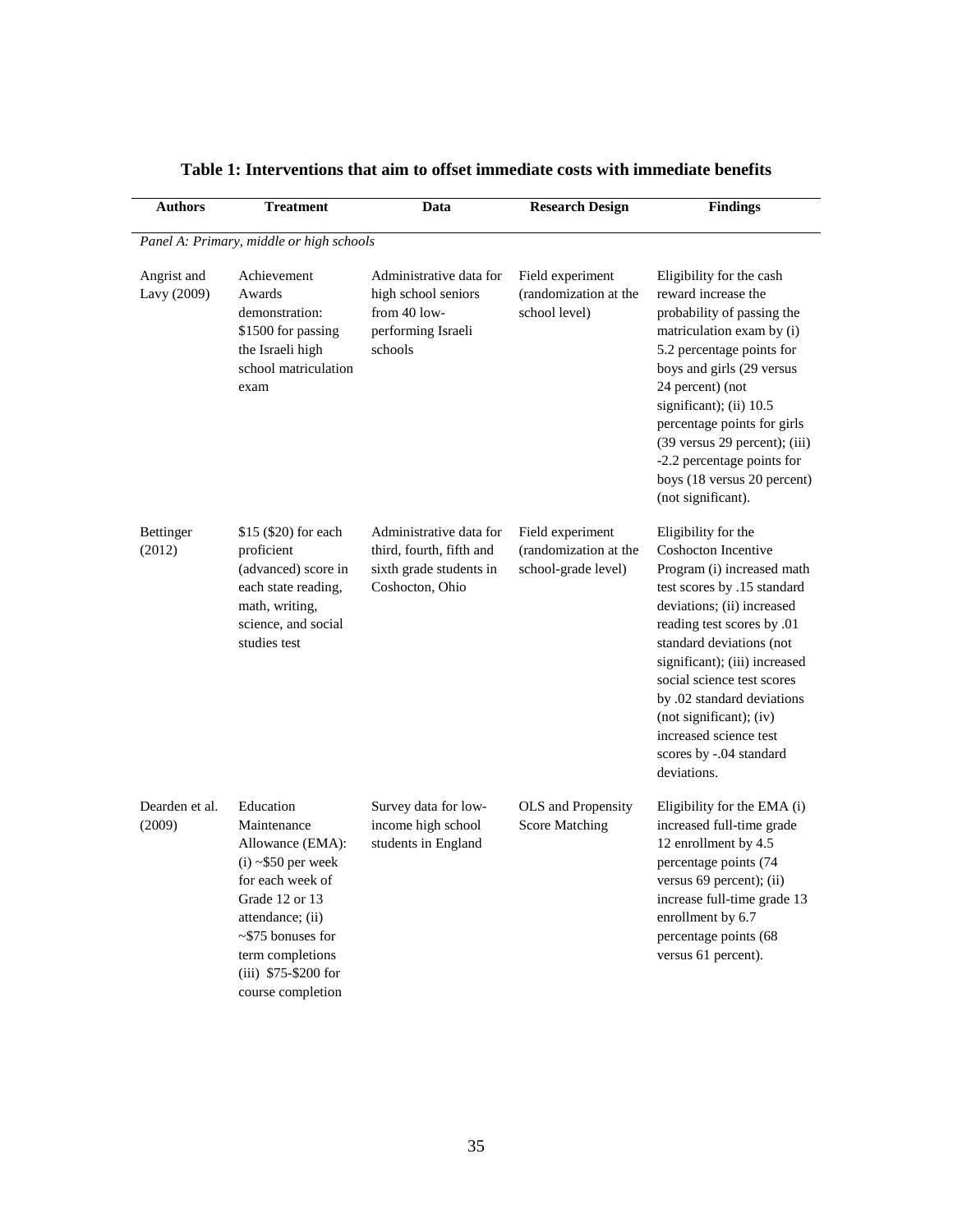| Fryer Jr.<br>(2011)                        | (i) \$2 payment for<br>each book read in<br>Dallas public<br>schools (Earning by<br>Learning); (ii)<br>payment for<br>performance on a<br>series of tests in<br>NYC public schools<br>(NYC Spark); (iii)<br>payment for grades<br>in 5 core courses in<br>Chicago (Paper<br>Project) | Administrative data<br>from 203 public<br>schools in Chicago,<br>Dallas and New York<br>City | Field experiment                                                                                    | (i) Earning by Learning:<br>(a) .012 standard deviation<br>increase in reading scores,<br>(b) .079 standard deviation<br>increase in math scores; (ii)<br>NYC Spark: (a) -.026 to<br>.004 standard deviation<br>increase in reading scores,<br>$(b)$ -.031 to .062 standard<br>deviation increase in math<br>scores; (iii) Paper Project:<br>(a) -.006 standard deviation<br>increase in reading scores,<br>$(b)$ -.010 standard<br>deviation increase in math<br>scores. No main effect<br>estimates above are<br>significant. |
|--------------------------------------------|--------------------------------------------------------------------------------------------------------------------------------------------------------------------------------------------------------------------------------------------------------------------------------------|----------------------------------------------------------------------------------------------|-----------------------------------------------------------------------------------------------------|---------------------------------------------------------------------------------------------------------------------------------------------------------------------------------------------------------------------------------------------------------------------------------------------------------------------------------------------------------------------------------------------------------------------------------------------------------------------------------------------------------------------------------|
| Jackson<br>(2010)                          | <b>Texas Advanced</b><br><b>Placement Incentive</b><br>Program (APIP):<br>pays students<br>between \$100 and<br>\$500 for taking and<br>passing AP exams;<br>substantial financial<br>incentives for<br>teachers                                                                     | Administrative data<br>from 57 Texas high<br>schools for the 1994 to<br>2005 period          | Difference in<br>differences using<br>schools that do not<br>adopt the APIP as the<br>control group | Eligibility for the APIP led<br>to: $(i)$ a 2.4 percent<br>increase in the percentage<br>of 11 <sup>th</sup> and 12 <sup>th</sup> graders<br>taking AP exams; (ii) a<br>13.5 percent increase in the<br>number of students scoring<br>above $1100(24)$ on the<br>SAT (ACT); (iii) a 5<br>percent increase in the<br>number of students<br>attending college.                                                                                                                                                                    |
| Kremer,<br>Miguel and<br>Thorton<br>(2009) | The Girl's<br>Scholarship<br>Program<br>(Keyna):Girls who<br>place in the top 15%<br>of all girls in the<br>program (treatment)<br>schools on<br>standardized tests<br>received a<br>scholarship to cover<br>school fees and<br>supplies for 2 years                                 | Administrative data for<br>$6th$ grade girls at<br>Kenyan primary<br>schools                 | Field experiment                                                                                    | Eligibility for the<br>scholarship increased test<br>scores by .13 standard<br>deviations during the<br>program year.                                                                                                                                                                                                                                                                                                                                                                                                           |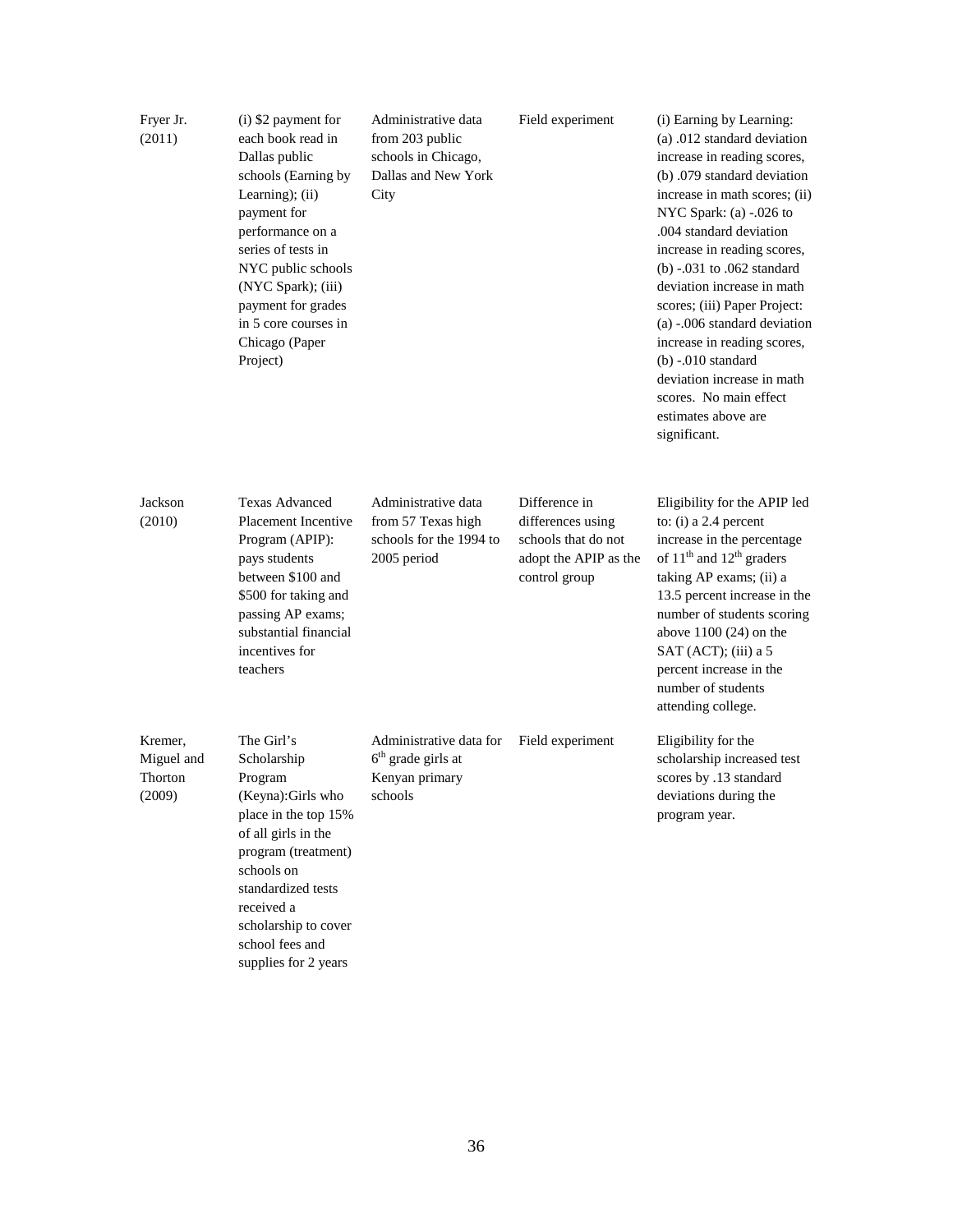| Levitt, List,<br>Neckermann<br>and Sadoff<br>(2012) | (i) Incentives to<br>improve test score<br>performance framed<br>as gains and losses;<br>(ii) pecuniary vs.<br>non-pecuniary<br>rewards; (iii)<br>immediate vs. non-<br>immediate rewards                                                                                                                                                                                                                    | Administrative data for<br>more than 7,000<br>elementary and high<br>schools from three<br>school districts near<br>Chicago                                     | Field experiment | $(i)$ .08 to .17 standard<br>deviation improvement in<br>test scores for incentives<br>framed as losses relative to<br>those framed as gains; .25<br>standard deviation<br>improvement in test scores<br>for non-financial incentives<br>relative to financial<br>incentives for elementary<br>school students; (iii) non-<br>immediate awards have no<br>effect on test scores                                                                                                                                                              |
|-----------------------------------------------------|--------------------------------------------------------------------------------------------------------------------------------------------------------------------------------------------------------------------------------------------------------------------------------------------------------------------------------------------------------------------------------------------------------------|-----------------------------------------------------------------------------------------------------------------------------------------------------------------|------------------|----------------------------------------------------------------------------------------------------------------------------------------------------------------------------------------------------------------------------------------------------------------------------------------------------------------------------------------------------------------------------------------------------------------------------------------------------------------------------------------------------------------------------------------------|
| Riccio et al.<br>(2013)                             | Opportunity NYC:<br>Various health,<br>workforce, and<br>education incentives<br>directed at children<br>including: (i) \$25<br>per month for 95%<br>school attendance;<br>(ii) \$300 to \$600 for<br>passing or<br>proficiency on<br>standardized exams<br>(amount varies for<br>primary/middle/high<br>school students);<br>(iii) \$25 per parent-<br>teacher conference<br>attended (up to 2 per<br>year) | Administrative and<br>survey data for more<br>than 11,000 children in<br>New York                                                                               | Field experiment | Students in 4 <sup>th</sup> grade at<br>random assignment: effects<br>on math proficiency (i) 2.1<br>percentage points in Year 1<br>(not significant) (73 versus<br>71 percent); (ii) 1.7<br>percentage points in Year 2<br>(not significant) (80 versus<br>79 percent).<br>Students in $7th$ grade at<br>random assignment: effects<br>on math proficiency: (i) 0.8<br>percentage points in Year 1<br>(not significant) (60 versus<br>59 percent); (ii) -1.6<br>percentage points in Year 2<br>(not significant) (62 versus<br>64 percent). |
| Rodreiguez-<br>Planas (2012)                        | Quantum<br>Opportunity<br>Program (QOP):<br>\$1.25 per hour<br>devoted to<br>prescribed<br>educational and<br>developmental<br>activities + a lump<br>sum payment<br>matching their<br>earnings paid upon<br>obtaining a high<br>school diploma or<br>GED and enrolled<br>in postsecondary<br>education or                                                                                                   | Administrative and<br>survey data from low-<br>achieving students<br>from low performing<br>high schools entering<br>in Grade 9 in 1995 in<br>the United States | Field experiment | Eligibility for the QOP: (i)<br>increased high school or<br>GED completion by 4.3<br>percentage points (71<br>versus 67 percent) (not<br>significant); (ii) increased<br>postsecondary education<br>enrollment by 5 percentage<br>points (36 versus 31<br>percent).                                                                                                                                                                                                                                                                          |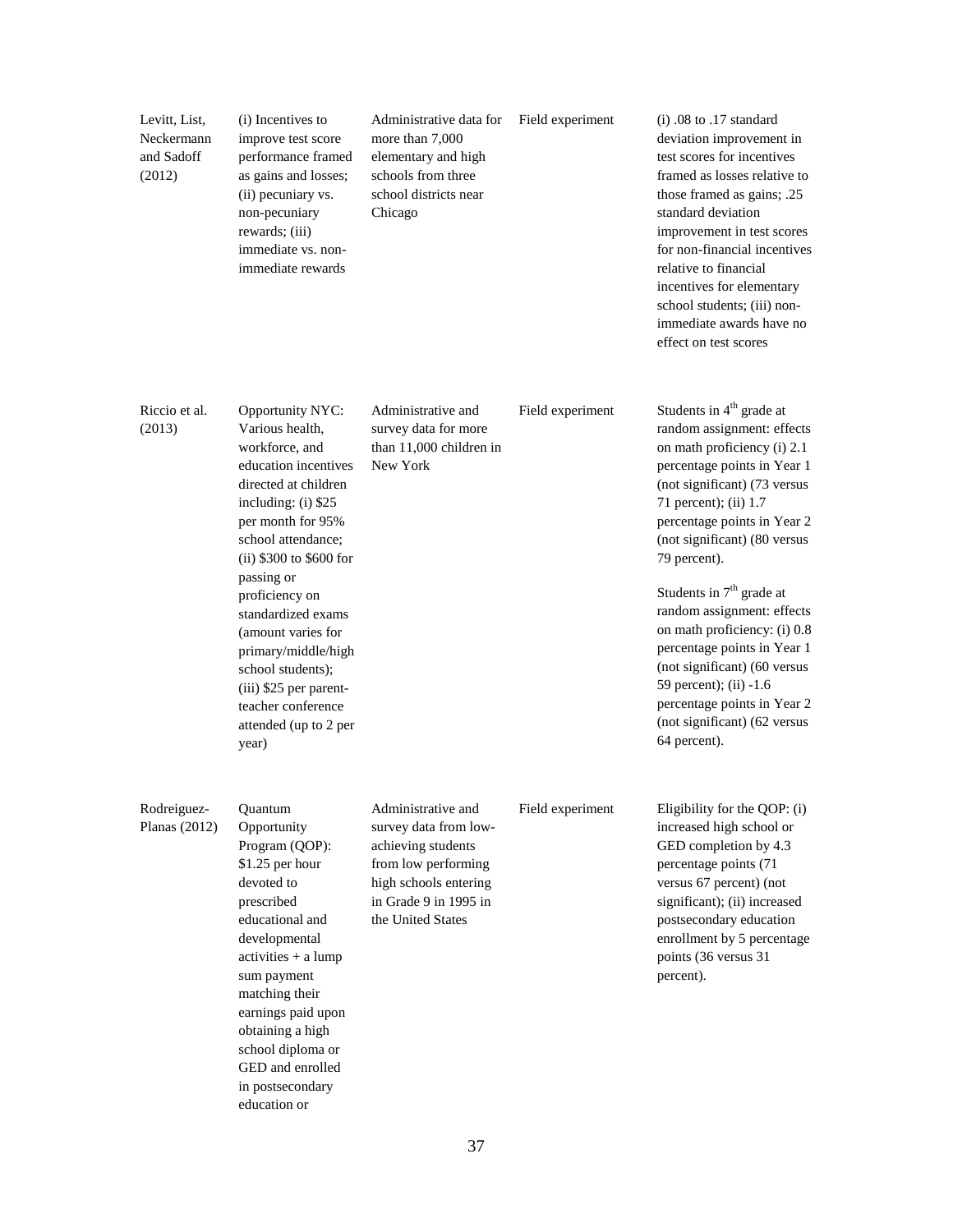#### training

| Springer,<br>Rosenquist<br>and Swain<br>(2014)   | Students who<br>attended 25 percent<br>and 75 percent of<br>their allotted<br>supplemental<br>education services<br>(SES) tutoring<br>hours received (i) a<br>signed certificate of<br>recognition from the<br>district<br>superintendent; OR<br>$(ii)$ \$25 plus an<br>additional \$50 upon<br>completing 100<br>percent of allotted<br>hours | Administrative data for<br>more than 300 primary<br>and middle school<br>students                                         | Field experiment | Students randomly<br>assigned to receive the<br>non-monetary award<br>(certificate) attended 43<br>percent more tutoring<br>hours than control group<br>students (60 versus 17<br>percent).<br>Students randomly<br>assigned to receive the<br>monetary award attended 6<br>percent more tutoring<br>hours than control group<br>students (23 percent versus<br>17 percent) (not<br>significant).                                                   |
|--------------------------------------------------|------------------------------------------------------------------------------------------------------------------------------------------------------------------------------------------------------------------------------------------------------------------------------------------------------------------------------------------------|---------------------------------------------------------------------------------------------------------------------------|------------------|-----------------------------------------------------------------------------------------------------------------------------------------------------------------------------------------------------------------------------------------------------------------------------------------------------------------------------------------------------------------------------------------------------------------------------------------------------|
| Angrist, Lang<br>and<br>Oreopoulos<br>(2009)     | Panel B: Postsecondary education<br>The Student<br>Achievement and<br><b>Retention Project</b><br>(STAR) (i) GPA<br>based scholarship<br>$(SFP);$ (ii)<br>mentoring from<br>upper-year<br>undergraduates<br>$(SSP)$ ; (iii) $SFP +$<br><b>SSP</b>                                                                                              | Administrative data for<br>first year students at a<br>large public Canadian<br>university                                | Field Experiment | Students randomly<br>assigned to the SFP<br>treatment arm (i) .01<br>standard deviation increase<br>in first-year GPA (not<br>significant); (ii) -.02<br>standard deviation increase<br>in second-year GPA (not<br>significant). Students<br>randomly assigned to the<br>$SFP + SSP$ treatment arm<br>(i) .23 standard deviation<br>increase in first-year GPA;<br>(ii) .08 standard deviation<br>increase in second-year<br>GPA (not significant). |
| Angrist,<br>Oreopoulos<br>and Williams<br>(2014) | \$100 reward for<br>course grades of 70<br>$percent + $20$ for<br>each percentage<br>point higher than<br>this                                                                                                                                                                                                                                 | Administrative data for Field experiment<br>first and second-year<br>students at a large<br>public Canadian<br>university |                  | Students randomly<br>assigned to the treatment<br>group (i) earned first-year<br>GPAs -. 021 standard<br>deviations higher than<br>those for the control group<br>(not significant); (ii)<br>earned a second-year GPA<br>.107 standard deviations                                                                                                                                                                                                   |

38

higher than those for the control group (not significant).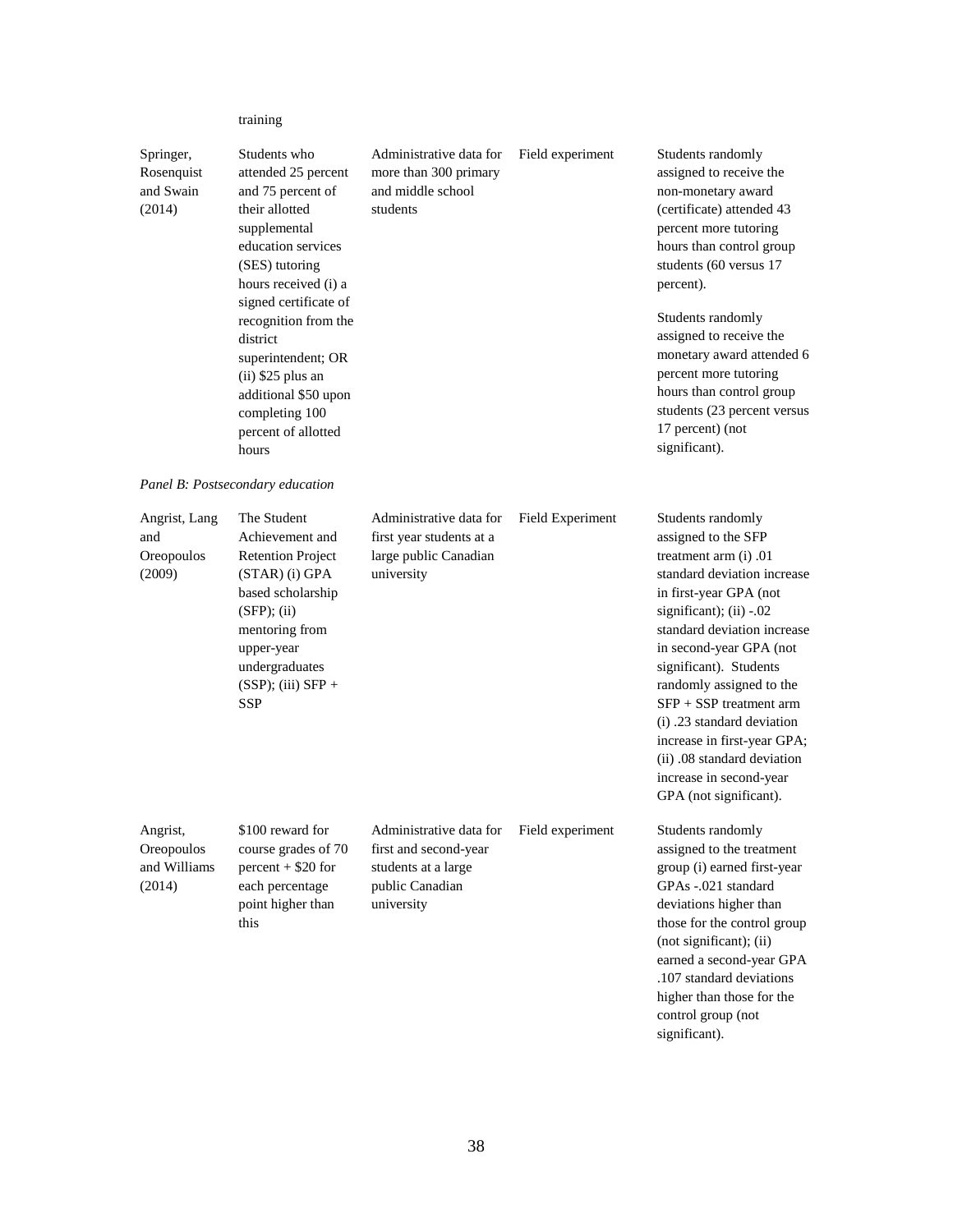| Barrow et al.<br>(2014)          | For each of two<br>semesters, (i) \$250<br>for at least half-time<br>enrollment; (ii)<br>\$250 for a "C-"<br>average or better at<br>the end of<br>midterms; (iii) \$500<br>for maintaining a<br>"C-" average; (iv)<br>optional counselling                                                                                                                                                                                                       | Administrative data for<br>low-income parents<br>beginning community<br>college in Louisiana                                                                                                | Field experiment                                                               | Students randomly<br>assigned to the treatment<br>group (i) earned 3.345<br>more credits (10.7 versus<br>7.4 credits) during first<br>year; (ii) earned first-year<br>GPAs 0.068 points higher<br>(2.23 versus 2.17 GPA)<br>(not significant).                                                                                             |
|----------------------------------|---------------------------------------------------------------------------------------------------------------------------------------------------------------------------------------------------------------------------------------------------------------------------------------------------------------------------------------------------------------------------------------------------------------------------------------------------|---------------------------------------------------------------------------------------------------------------------------------------------------------------------------------------------|--------------------------------------------------------------------------------|--------------------------------------------------------------------------------------------------------------------------------------------------------------------------------------------------------------------------------------------------------------------------------------------------------------------------------------------|
| Castleman<br>(2014)              | (i) Florida<br><b>Medallion Scholars</b><br>(FMS) scholarship:<br>75% of public<br>college tuition and<br>fees paid for<br>students with a 3.0<br>high school GPA<br>and at least 20 on<br>the ACT (or 970 on<br>the SAT); $(ii)$<br>Florida Academic<br>Scholars (FAS)<br>scholarship: 100%<br>of public college<br>tuition and fees paid<br>for students with a<br>3.5 high school<br>GPA and at least 28<br>on the ACT (or<br>1270 on the SAT) | Administrative data for                                                                                                                                                                     | Differences-in-<br>differences design                                          | Students eligible for FMS<br>were 3 percentage points<br>more likely to graduate<br>with a BA five years after<br>high school (not<br>significant) (41 versus 38<br>percent).<br>Students eligible for FAS<br>were 10 percentage points<br>more likely to graduate<br>with a BA five years after<br>high school (54 versus 44<br>percent). |
| Cohodes and<br>Goodman<br>(2014) | John and Abigail<br>Adams Scholarship<br>Program (MA): MA<br>public school tuition<br>waived for students<br>who score in the top<br>$25th$ percentile of<br>their school district<br>and attain minimum<br>absolute<br>benchmarks on the<br>statewide 10 <sup>th</sup> grade<br>test; must maintain<br>3.0 GPA in college                                                                                                                        | Administrative data for<br>Massachusetts public<br>high school students<br>(Massachusetts<br>Department of<br>Elementary and<br>Secondary Education,<br>National Student<br>Clearing House) | Regression<br>discontinuity design<br>on 10 <sup>th</sup> grade test<br>scores | Eligibility for the MA<br>scholarship (i) increased<br>the likelihood of enrolling<br>in a college immediately<br>by 1.7 percentage points<br>$(80$ versus 78 percent); $(ii)$<br>decreased the likelihood of<br>graduating from a college<br>within 6 years by 2.5<br>percentage points (69<br>versus 66 percent).                        |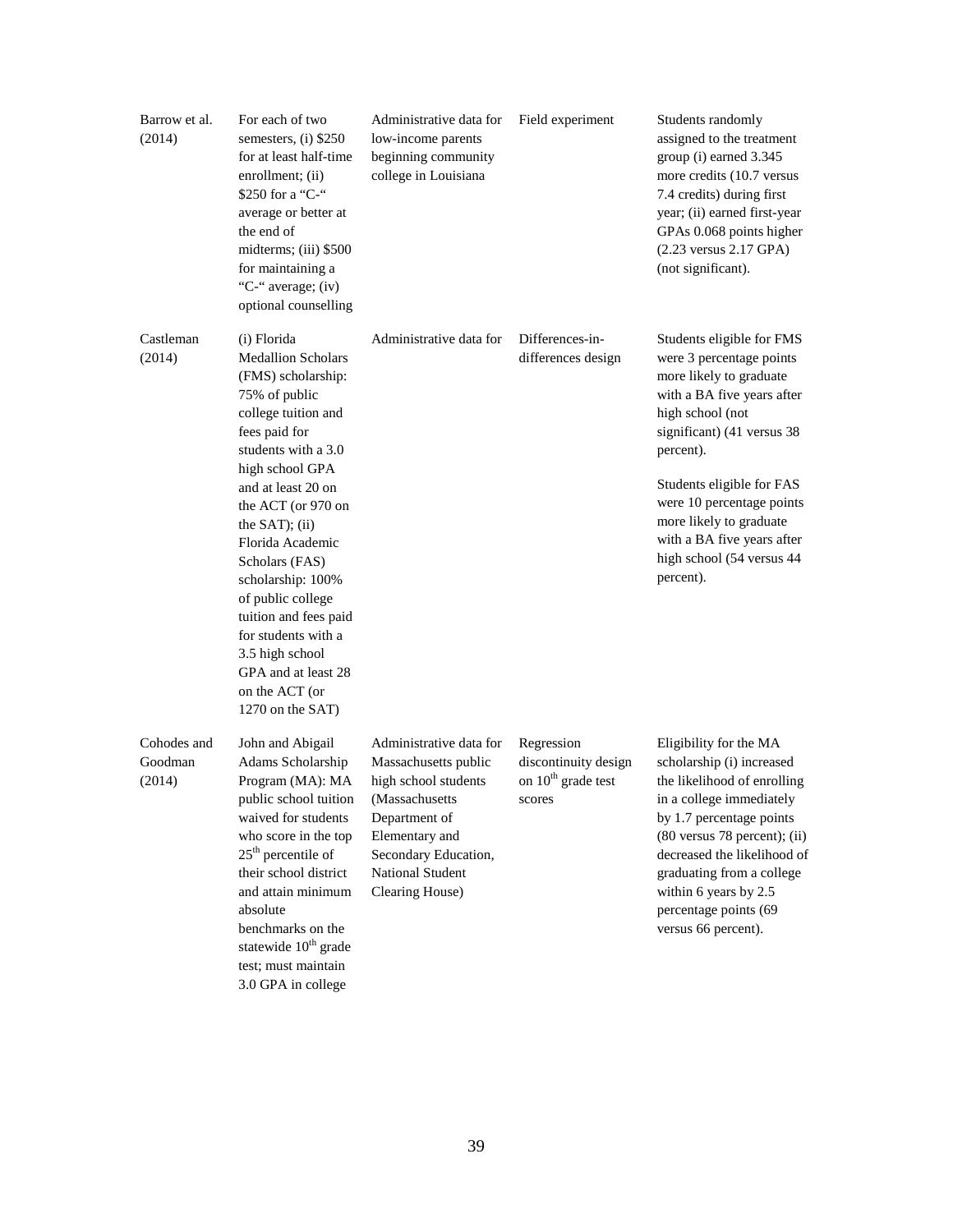| Cha and Patel<br>(2010)                    | \$1,800 for earning a<br>grade of "C" or<br>better in 12 or more<br>credits or \$900 for a<br>"C" or better in 6 to<br>11 credits. All<br>payments made at<br>the end of each<br>semester                                                                                                         | Administrative data for<br>low-income Ohio<br>college students with<br>children and eligible<br>for TANF | Field experiment                                                                                    | Students randomly<br>assigned to the treatment<br>group earned 2.0 more<br>credits (15.4 versus 13.4<br>credits).                                                                                                                                                                                                            |
|--------------------------------------------|---------------------------------------------------------------------------------------------------------------------------------------------------------------------------------------------------------------------------------------------------------------------------------------------------|----------------------------------------------------------------------------------------------------------|-----------------------------------------------------------------------------------------------------|------------------------------------------------------------------------------------------------------------------------------------------------------------------------------------------------------------------------------------------------------------------------------------------------------------------------------|
| Cornwell, Lee<br>and Mustard<br>(2005)     | Georgia Hope: Full<br>tuition/fees at GA<br>public colleges for<br>students with a 3.0<br>high school GPA;<br>must maintain a 3.0<br>GPA in college                                                                                                                                               | Administrative data for<br>all undergraduate<br>students enrolled at the<br>University of Georgia        | Difference in<br>differences using<br>non-Georgia<br>residents as the<br>control group              | Eligibility for the Georgia<br>Hope scholarship (i)<br>decreased the likelihood of<br>freshman full course load<br>enrollment by 4.2<br>percentage points (85<br>versus 81 percent); (ii)<br>decreased the likelihood of<br>completing a freshman full<br>course load by 6.0<br>percentage points (70<br>versus 64 percent). |
| De Paola.<br>Scoppa, and<br>Nistico (2012) | $(i)$ \$1,000 for<br>students with the 30<br>highest cumulative<br>scores on all exams;<br>$(ii)$ \$350 for<br>students with the 30<br>highest cumulative<br>scores on all exams                                                                                                                  | Administrative data<br>from first-year<br>business students at<br>the University of<br>Calabria          | Field experiment                                                                                    | Students randomly<br>assigned to the \$1,000<br>reward treatment (i) scored<br>.19 standard deviations<br>higher on exams; (ii)<br>earned 2.335 more credits<br>$(20.8$ versus 18.5 credits).                                                                                                                                |
|                                            |                                                                                                                                                                                                                                                                                                   |                                                                                                          |                                                                                                     | Students randomly<br>assigned to the \$350<br>reward treatment (i) scored<br>.16 standard deviations<br>higher on exams; (ii)<br>earned 2.194 more credits<br>(20.7 versus 18.5 credits).                                                                                                                                    |
| Dynarski<br>(2008)                         | Arkansas (AR):<br>\$1000 to \$2500 for<br>tuition and fees at<br>AR colleges for<br>students with at<br>least 19 on the ACT<br>and a 2.5 core high<br>school GPA;<br>Georgia: full<br>tuition/fees at GA<br>public colleges for<br>students with a 3.0<br>high school GPA;<br>must maintain a 3.0 | Survey (census, 1<br>percent PUMS) data<br>for all 22 to 34 year<br>olds in 2000                         | Difference in<br>differences design<br>using other states<br>(not GA or AR) as<br>the control group | The fraction of the age 22<br>to 34 population with a<br>college degree increased by<br>2.98 percentage points in<br>states that enacted merit<br>scholarship programs (GA<br>and AR) (37 versus 34<br>percent).                                                                                                             |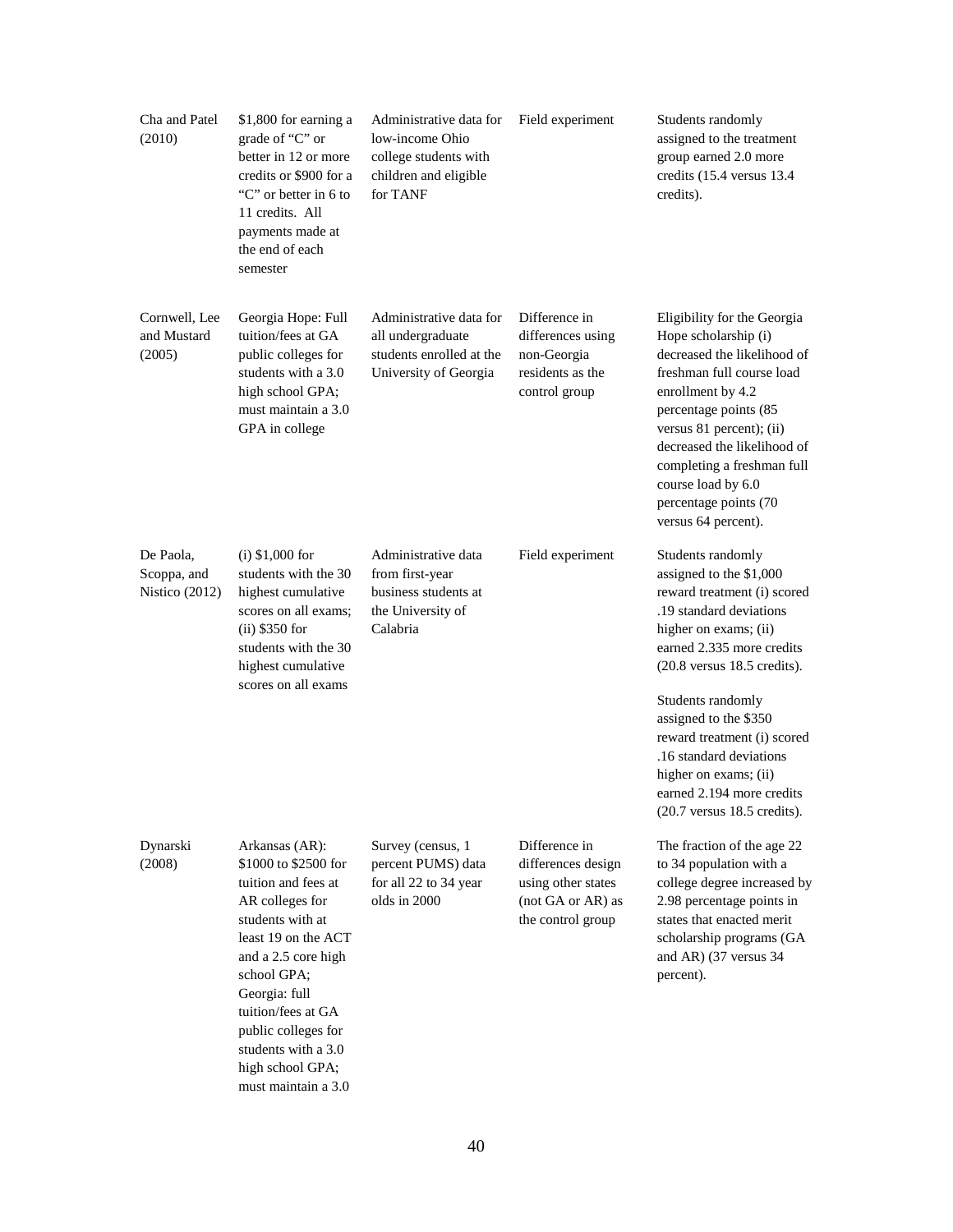|                                                           | GPA in college                                                                                                                                                                                                                                           |                                                                                                                   |                                                                                                                                                          |                                                                                                                                                                                                                                                                                                                                                                                                |
|-----------------------------------------------------------|----------------------------------------------------------------------------------------------------------------------------------------------------------------------------------------------------------------------------------------------------------|-------------------------------------------------------------------------------------------------------------------|----------------------------------------------------------------------------------------------------------------------------------------------------------|------------------------------------------------------------------------------------------------------------------------------------------------------------------------------------------------------------------------------------------------------------------------------------------------------------------------------------------------------------------------------------------------|
| Ford et al.<br>(2012)                                     | <b>Future to Discover</b><br>(FTD): "Learning<br>Accounts" up to<br>\$8,000 in funds for<br>college related<br>expenses                                                                                                                                  | Administrative data<br>from high schools in<br>two Canadian<br>provinces                                          | Field experiment                                                                                                                                         | <b>Eligibility for Learning</b><br>Accounts increased<br>postsecondary enrollment<br>by 8 percentage points (71<br>versus 63 percent)                                                                                                                                                                                                                                                          |
| Leuven,<br>Oosterbeek.<br>and van der<br>Klaauw<br>(2010) | $(i)$ \$600 for<br>completion of all<br>first-year<br>requirements; (ii)<br>\$200 for completion<br>of all first-year<br>requirements                                                                                                                    | Administrative data<br>from first-year<br>business and<br>economics students at<br>the University of<br>Amsterdam | Field experiment                                                                                                                                         | Students in the \$600<br>treatment arm were 4.6<br>percentage points more<br>likely to complete first-<br>year requirements (24<br>versus 19.5 percent) (not<br>significant).                                                                                                                                                                                                                  |
|                                                           |                                                                                                                                                                                                                                                          |                                                                                                                   |                                                                                                                                                          | Students in the \$200<br>treatment arm were 0.7<br>percentage points more<br>likely to complete first-<br>year requirements (20<br>versus 19.5 percent) (not<br>significant).                                                                                                                                                                                                                  |
| Leuven et al.<br>(2011)                                   | $(i)$ \$1250 for the<br>student with the top<br>microeconomics<br>exam score; (ii)<br>\$3750 for the<br>student with the top<br>microeconomics<br>exams score; (iii)<br>\$6250 for the<br>student with the top<br>microeconomics<br>exam score.          | Administrative data<br>from first-year<br>business students at<br>the University of<br>Amsterdam                  | Field experiment<br>(pre-randomization<br>students could select<br>which treatment arm<br>(\$1250, \$3750, \$6250)<br>they wanted to be<br>eligible for) | Students randomly<br>assigned to the treatment<br>groups (i) were 6.8<br>percentage points more<br>likely to attend the first<br>tutorial meeting (81 versus<br>74 percent); answered<br>0.895 (\$1250 incentive),<br>1.246 (\$3750 incentive),<br>and -0.629 (\$6250<br>incentive) more questions<br>correctly on the 35<br>question final exam.                                              |
| MacDonald et<br>al. (2009)                                | \$750 each of three<br>semesters for (i)<br>obtaining a 2.0 GPA<br>or higher; (ii) meet<br>eligibility<br>requirements for the<br>following semester;<br>(iii) completing at<br>least 12 hours of<br>tutorial, case<br>management or<br>career workshops | Administrative data for<br>at-risk community<br>college students in<br>Ontario, Canada                            | Field experiment                                                                                                                                         | Students randomly<br>assigned to the treatment<br>group earned GPAs (i)<br>0.07 points higher during<br>the first semester of college<br>$(2.18$ versus $2.11)$ (not<br>significant); (ii) 0.12<br>points higher during the<br>second semester (2.06<br>versus 1.88); (iii) 0.01<br>points higher during the<br>third semester (2.10 versus<br>2.09) (not significant).<br>Larger effects were |

41

observed for women and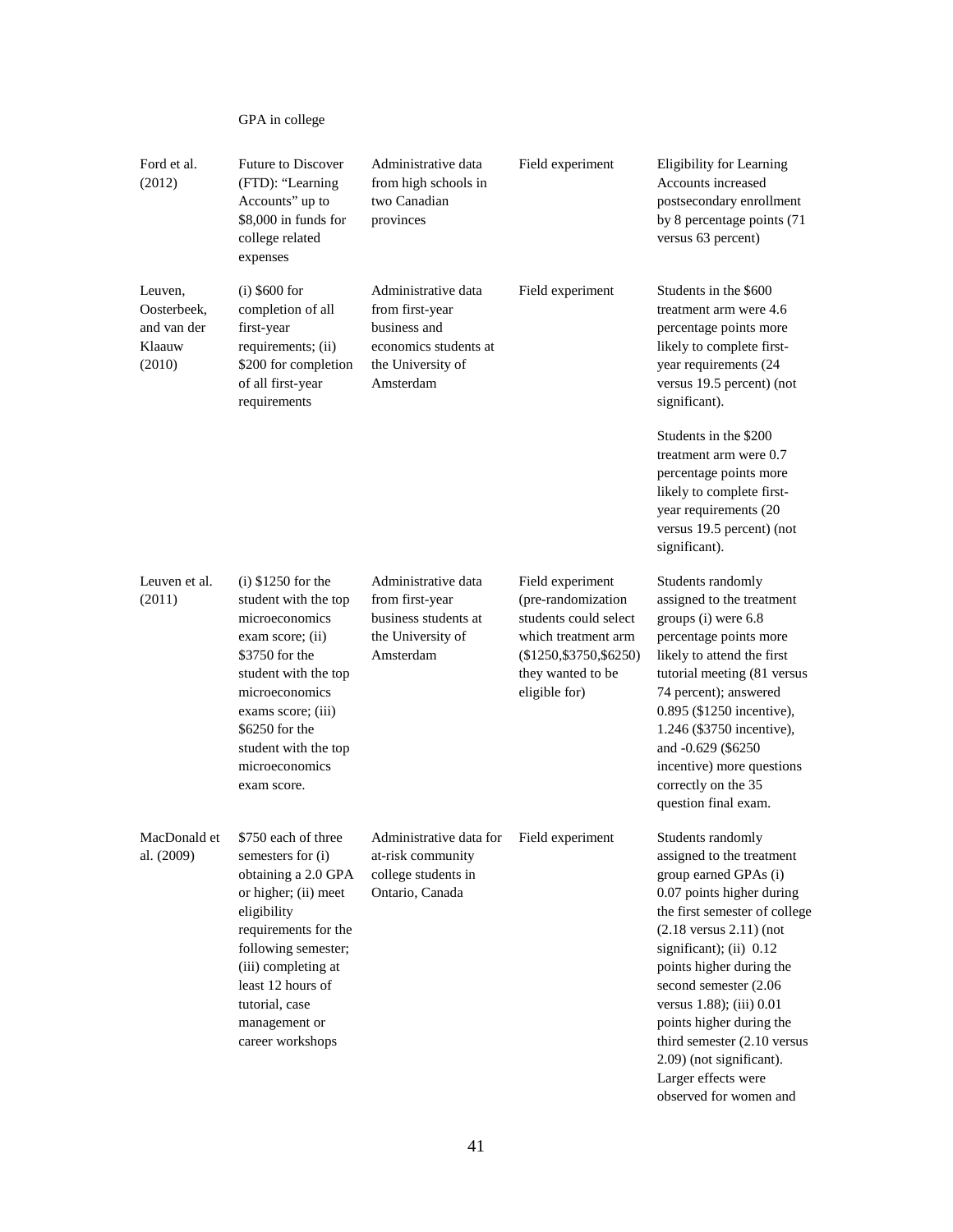older students.

| Miller et al.<br>(2011)                                | \$1,000 each of four<br>semesters for (i)<br>obtaining a 2.0 GPA<br>or higher; (ii)<br>enrolling full<br>time;(iii)<br>completing two<br>extra advisor<br>meetings per<br>semester                                                                                                                | Administrative data for<br>low-income students<br>starting at the<br>University of New<br>Mexico                                     | Field experiment                                                                                    | Students randomly<br>assigned to the treatment<br>group (i) earned 0.0 more<br>first semester credits<br>(baseline average of 12.8)<br>credits) (not significant);<br>(ii) earned 0.6 more second<br>semester credits (8.7 versus<br>8.1 credits) than students in<br>the control group.                                  |
|--------------------------------------------------------|---------------------------------------------------------------------------------------------------------------------------------------------------------------------------------------------------------------------------------------------------------------------------------------------------|--------------------------------------------------------------------------------------------------------------------------------------|-----------------------------------------------------------------------------------------------------|---------------------------------------------------------------------------------------------------------------------------------------------------------------------------------------------------------------------------------------------------------------------------------------------------------------------------|
| Ritchburg-<br>Hayes,<br>Sommo and<br>Welbeck<br>(2011) | Up to \$1300 each of<br>two or three<br>semesters, paid in<br>installments for<br>achieving (i)<br>registration; (ii)<br>continued mid-<br>semester<br>enrollment; (iii) a<br>2,0 GPA in at least<br>6 credits.                                                                                   | Administrative data for<br>New York City<br>community college<br>students between ages<br>22 and 35 who also<br>required remediation | Field experiment                                                                                    | Students randomly<br>assigned to the treatment<br>group (i) earned 0.6 more<br>first semester credits (8.7<br>versus 8.1 credits); (ii)<br>were 7.4 percentage points<br>more likely to enroll full<br>time (60 versus 53<br>percent); (iii) experience<br>no difference in GPA than<br>students in the control<br>group. |
| Scott-Clayton<br>(2011a)                               | West Virginia's<br><b>PROMISE</b><br>scholarship: WV<br>public college<br>tuition waiver for<br>students we earn a<br>3.0 high school<br>GPA and an ACT<br>score of 21 or<br>$higher + maintain\ a$<br>3.0 college GPA<br>(with credit<br>requirements)                                           | Administrative data<br>from public colleges in<br>West Virginia                                                                      | Regression<br>discontinuity design<br>on ACT score                                                  | Eligibility for the<br>PROMISE scholarship<br>increases the likelihood<br>that a student (i) maintains<br>a 3.0 GPA in college by<br>6.3 percentage points (46<br>verss 40 percent); (ii)<br>graduates with a BA within<br>4 years by 6.7 percentage<br>points (43 versus 37<br>percent).                                 |
| Sjoquist and<br>Winters<br>(2012a)                     | Arkansas (AR):<br>\$1000 to \$2500 for<br>tuition and fees at<br>AR colleges for<br>students with at<br>least 19 on the ACT<br>and a 2.5 core high<br>school GPA;<br>Georgia: full<br>tuition/fees at GA<br>public colleges for<br>students with a 3.0<br>high school GPA;<br>must maintain a 3.0 | Survey (census, 5<br>percent PUMS) data<br>for all 22 to 34 year<br>olds in 2000                                                     | Difference in<br>differences design<br>using other states<br>(not AR or GA) as<br>the control group | The fraction of the age 22<br>to 34 population with a<br>college degree increased by<br>0.9 percentage points (not<br>significant) in states that<br>enacted merit scholarship<br>programs (GA and AR) (35<br>versus 34 percent).                                                                                         |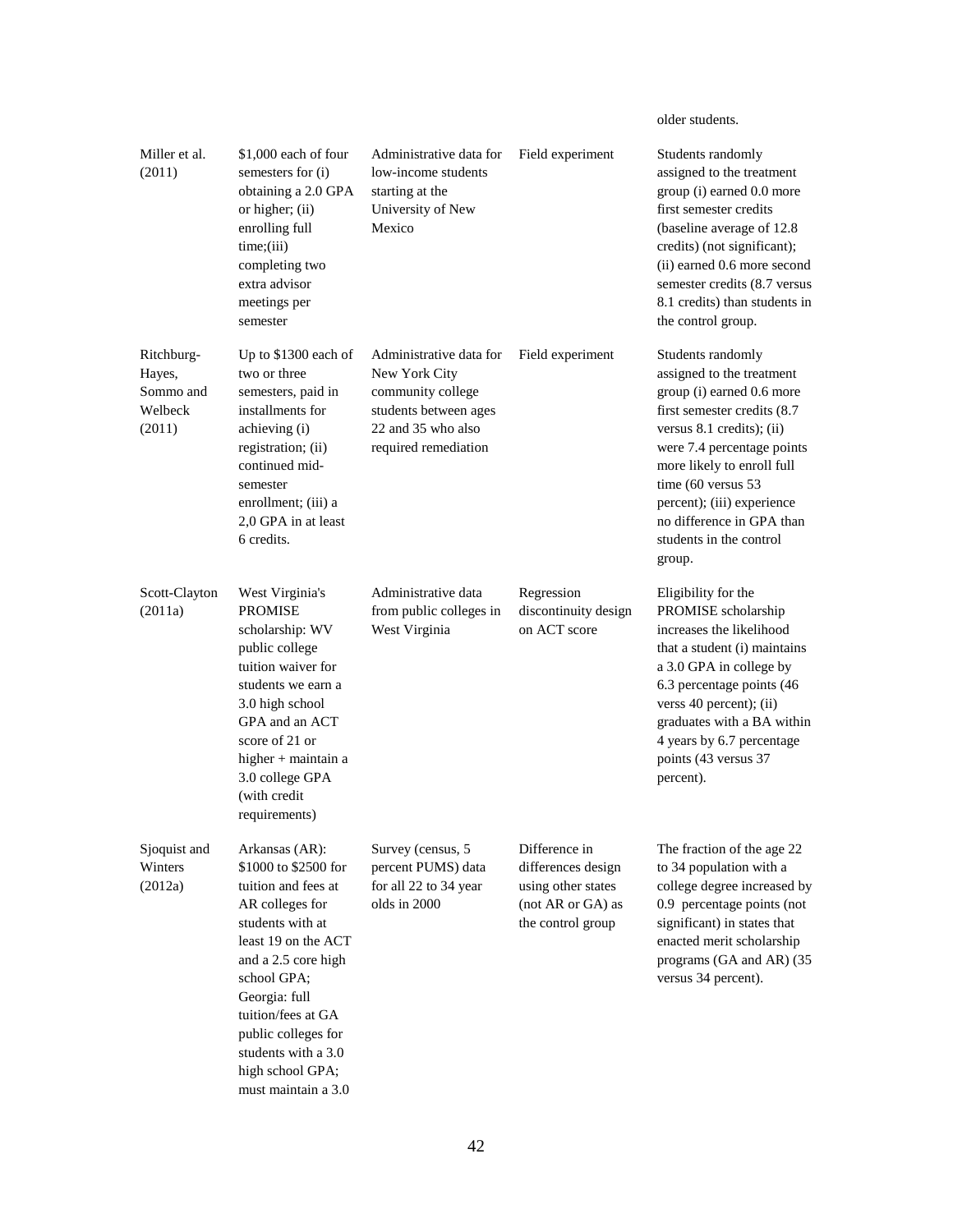#### GPA in college

Sjoquist and Winter (2012b) 25 state-based merit aid programs with requirements on high school GPA, ACT/SAT scores, college credit enrollment, and college GPA Survey data from the 2000 census (1% and 5% PUMS) and the 2000 to 2010 American Community Survey Difference in differences design using non-merit scholarship states as the control group

The fraction of the age 24 to 30 population with a college degree increased by -0.2 percentage points (not significant) in states that enacted merit scholarship programs (38.6 versus 38.8 percent).

#### *b) Interventions that help reduce inertia and change routine*

Relying on routine usually makes our lives easier by reducing cognitive costs of decision making, but sometimes it can lead us astray as we ignore other available opportunities. In this subsection, we review policies and programs designed to change routines or encourage students and parents to reconsider their default plans. Tables 2, 3, and 4 summarize this research, respectively categorized by whether interventions target students, parents, or environment.

#### i. Text messages, Email reminders, Mailings, and Videos

Many students who commit to attending a particular college in spring are nowhere to be found on campus the following fall. Whether due to forgetfulness regarding paperwork, a lack of true interest, or anxiety regarding a new environment, as many as 20 percent of recent high school graduates in the United States who accept offers of admission fail to actually enroll after their senior year. This phenomenon is commonly known as summer melt.  $116$  In a study of approximately 5,000 recent high school graduates who had indicated intent to go to college, Castleman and Page (2014c) asked whether low-cost reminders could effectively reduce summer melt. Some students were randomly assigned to receive text messages in the summer between high school and college informing them of tasks required by their intended college and offering additional assistance if needed. These students were 3 percentage points more likely to ultimately

<span id="page-44-0"></span><sup>116</sup> Castleman and Page , 2014a; Castleman, Arnold and Wartman, 2012.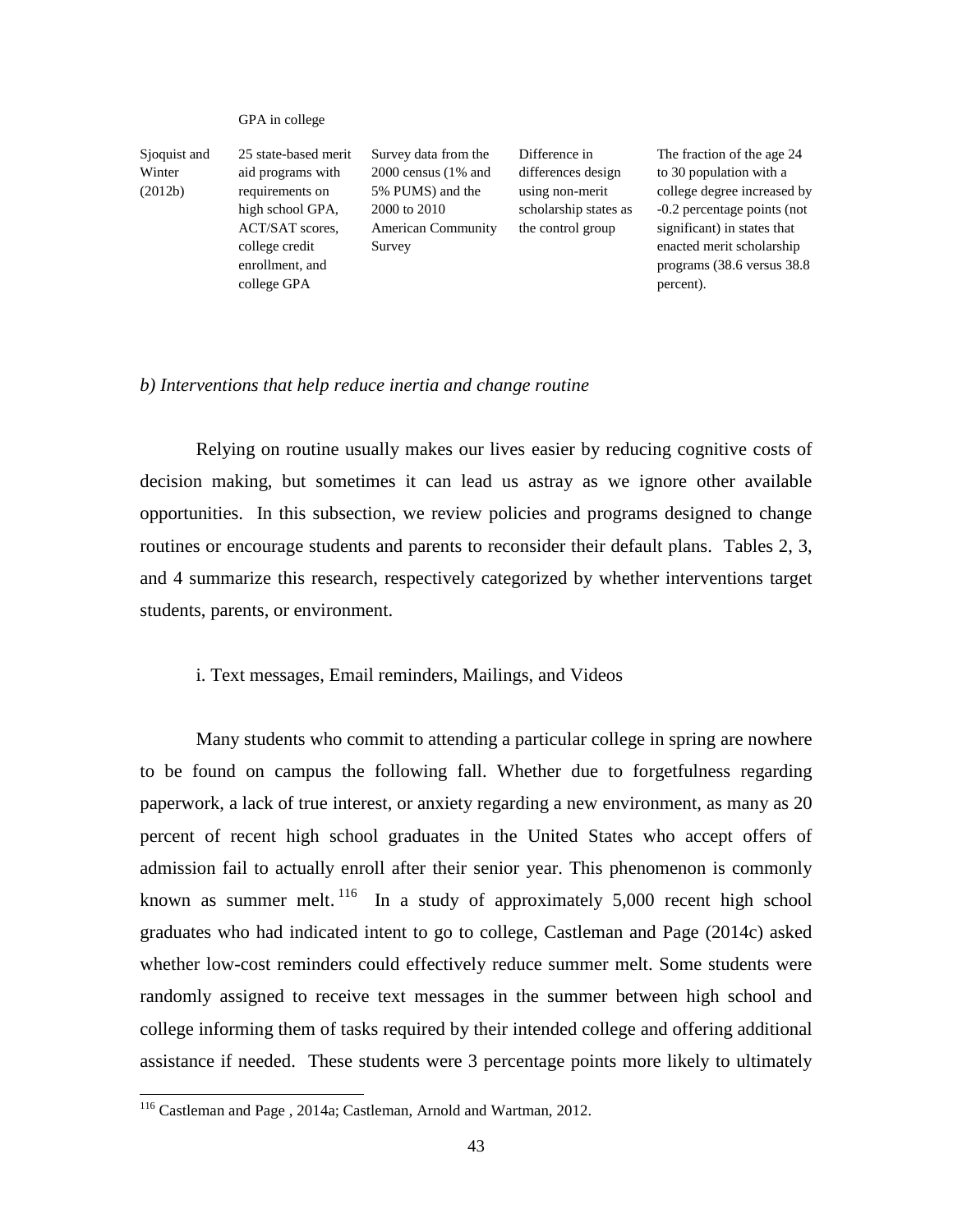enroll at a two-year college (but not four-year college) than students who received no intervention (23 versus 20 percent). Treatment effects were concentrated among those with less definite college plans and less access to college-planning supports.<sup>[117](#page-44-0)</sup>

Another example of a low-cost intervention with minimal personal contact comes from Hoxby and Turner (2013), who focus on high-achieving students from low-income family backgrounds. The authors were interested in this group's tendency to disproportionately apply to less selective colleges, despite being able to get into better schools. Across the United States, 39,000 students were randomly selected into a treatment or control group. The treatment group received a package of information about more selective colleges, an application fee waiver, and encouragement to apply. The package listed differences in graduation rates across schools, instructional resources of various selective colleges, instructions on how to apply, and expected out-of-pocket costs of attending. Students from the treatment group applied to more colleges, and were 40 percentage points more likely to apply to a selective college<sup>[118](#page-45-0)</sup> (92 versus 52 percent) and 5 percentage points (9 versus 4 percent) more likely to enroll in a selective school. Importantly, Hoxby and Turner (2013) find no evidence that students induced to attend more selective colleges are persisting at lower rates than their control group peers, suggesting that the high-achieving, low-income students who were induced to apply to and enroll in more selective colleges by the intervention were not underprepared.

Providing information about education's benefits can also increase motivation to attend. Jensen (2010) surveys students from the Dominican Republic and finds that while the measured returns to schooling are high, the returns perceived by students are extremely low. Students presented with information on the higher measured returns reported increased perceived returns several months later and an increase in schooling by 0.20 years, on average.

<sup>&</sup>lt;sup>117</sup> A similar strategy can be adopted in targeting potential high school dropouts. For example, in August of each year, retired teachers and guidance counselors attempt to telephone Grade 11 and 12 students in Toronto not yet registered for the upcoming school year, but not yet graduated. They do not leave voice mail, but rather keep trying until they speak with the student. In 2011, of the 1,667 students contacted, the callers reached all but 15 and convinced 864 to come back. Of those, 300 graduated that year (Hammer, 2012).

<span id="page-45-1"></span><span id="page-45-0"></span> $118$  Here, we define "selective college" as an institution 5 percentiles above schools for which the student was prepared to attend. See Hoxby and Turner, 2013.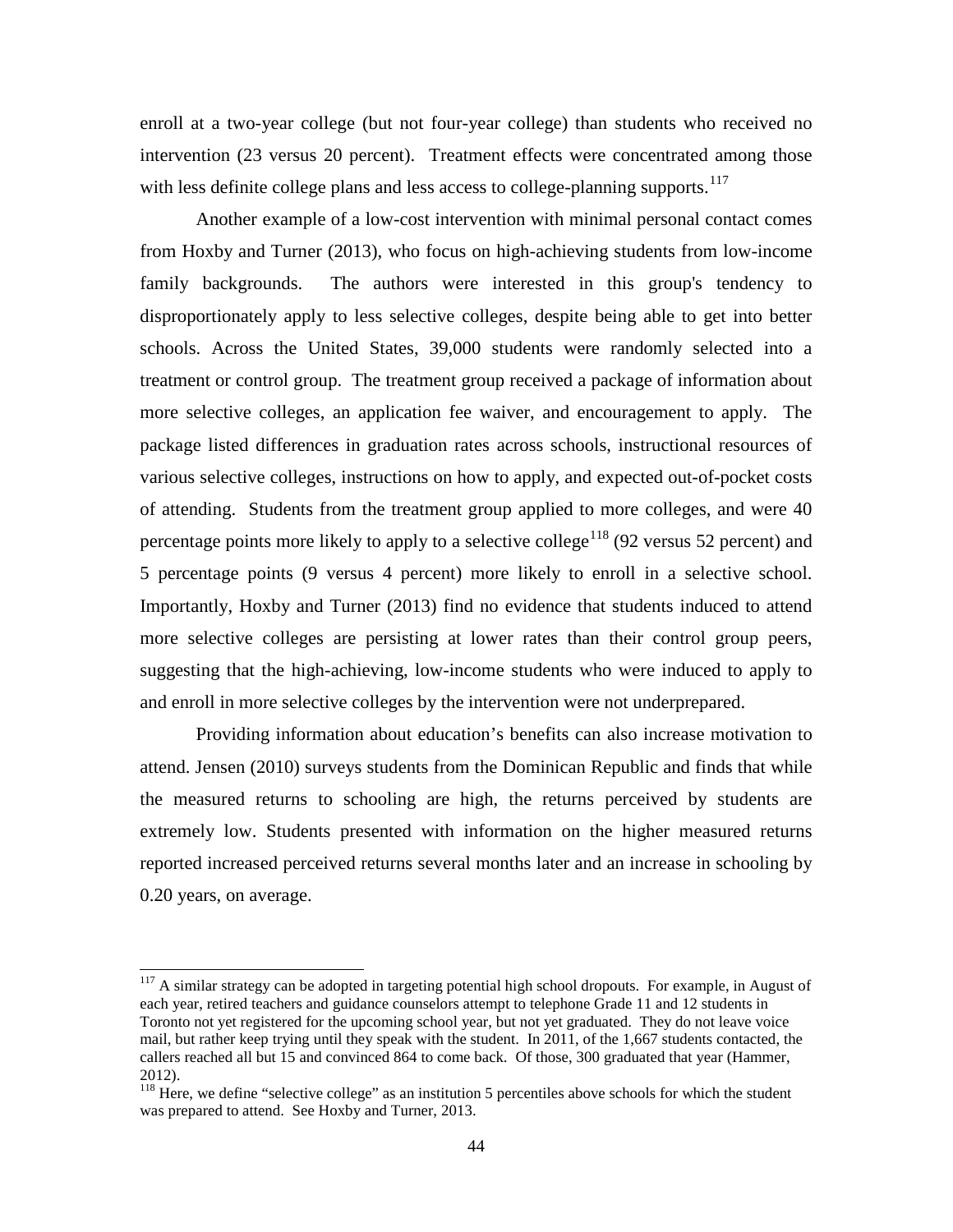*How* information is presented or *who* is targeted matter as well. Dinkelman and Martinez (2013) examined effects from showing Grade 8 Chilean students DVDs of young disadvantaged adults describing their path towards college or vocational schools. While the presentation increased understanding about financial aid, there was little change in students' expectations of overall educational attainment. In Finland, Kerr, Pekkarinen, Sarvimaki and Uusitalo (2014) evaluate an experiment in which high school seniors across 97 randomly chosen schools were provided with information about average earnings and employment outcomes for graduates across a variety of postsecondary programs. While they find evidence of information updating, they find no impact on school choice or program of study.

#### ii. Personal Assistance

Text messages, email reminders, mailings, and video presentations cost little, but are also easy to ignore. A more intensive approach to helping students with inertia is personal assistance, in the form of one-on-one help from someone trusted and someone with experience. These opportunities to speak directly to students offer an important social component to nudge attempts and can be tailored to individual circumstances. By making the application process more convenient and appealing, personal assistance reduces procrastination. Offering help to "get it done now" in an existing interaction minimizes disruption and lowers opportunity costs of time. Personal assistance could also help reduce anxiety about making mistakes; it speeds up and simplifies the process, avoiding the need for detailed instructions and review. Offering assistance may increase perceptions about the value in the help being offered: personal encouragement may empower individuals to more fully consider the possibility of change.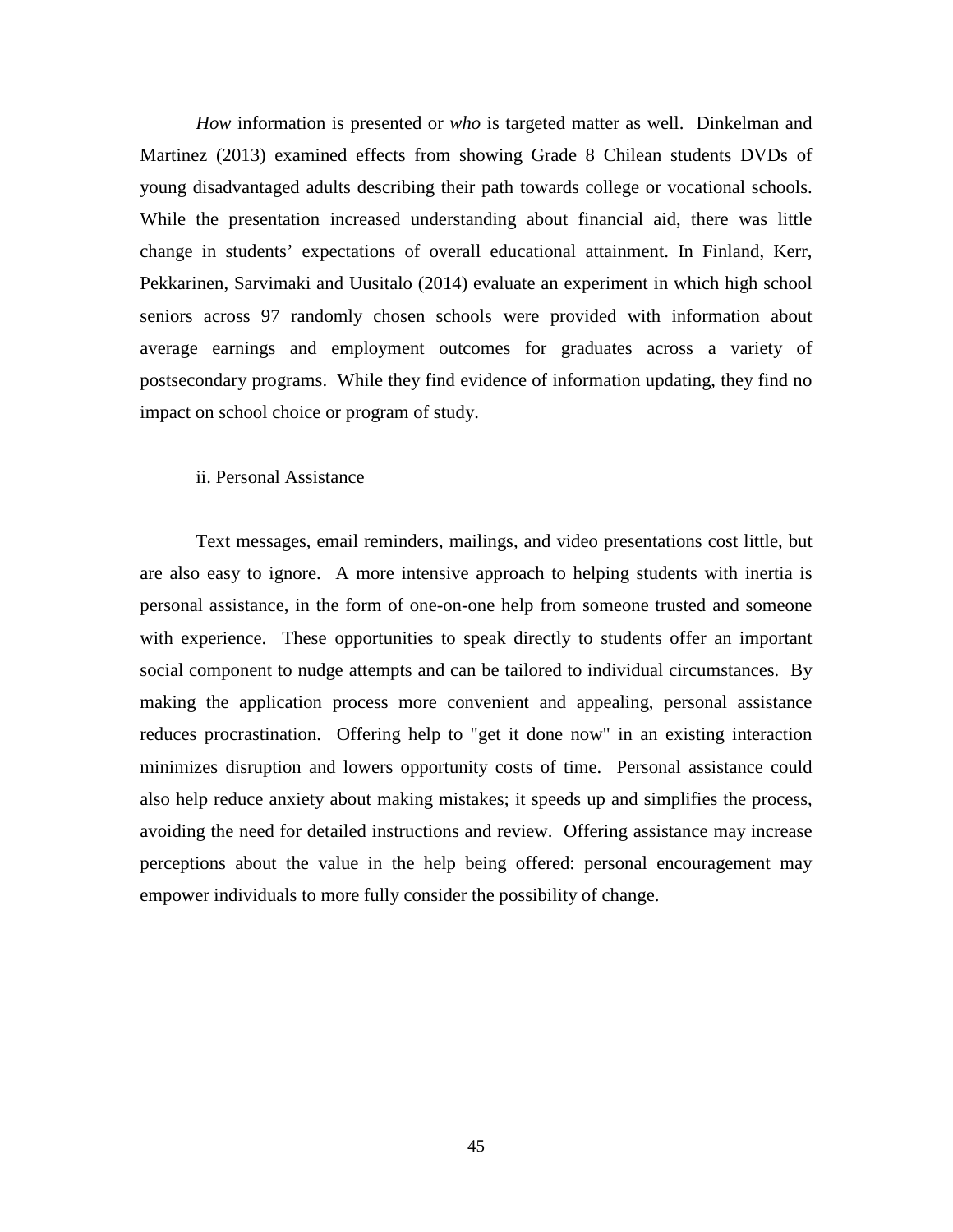| Authors                             | <b>Intervention</b>                                                                                                                                             | Data                                                                                                                                                                                             | <b>Research</b><br>Design                                        | <b>Findings</b>                                                                                                                                                                                                                                                                                                                             |
|-------------------------------------|-----------------------------------------------------------------------------------------------------------------------------------------------------------------|--------------------------------------------------------------------------------------------------------------------------------------------------------------------------------------------------|------------------------------------------------------------------|---------------------------------------------------------------------------------------------------------------------------------------------------------------------------------------------------------------------------------------------------------------------------------------------------------------------------------------------|
|                                     |                                                                                                                                                                 | Panel A: Text messages, Email reminders, Mailings, and Videos                                                                                                                                    |                                                                  |                                                                                                                                                                                                                                                                                                                                             |
| Castleman<br>and Page<br>(2014b)    | 12 text message<br>reminders about re-<br>filing the FAFSA to<br>renew financial aid<br>after the freshman<br>year                                              | Administrative data<br>from the National<br>Student<br>Clearinghouse and<br>uAspire (a non-profit<br>organization) for 808<br>college students in<br>Boston and<br>Springfield,<br>Massachusetts | Field<br>experiment                                              | Community college students randomly<br>assigned to receive text message<br>reminders were 12 percentage points (19<br>percent) more likely to persist into their<br>sophomore year (baseline persistence<br>rate of 64 percent). The intervention had<br>no effect on 4-year college students<br>(baseline persistence rate of 87 percent). |
| Castleman<br>and Page<br>(2014c)    | Text message<br>reminders and<br>mentoring support to<br>complete college<br>enrollment process                                                                 | Administrative data<br>from Texas,<br>Massachusetts and<br>Pennsylvania                                                                                                                          | Field<br>experiment                                              | Students randomly assigned to receive<br>text message reminders were 3 percentage<br>points more likely to enroll in a two year<br>college (23 versus 20 percent). Treatment<br>effects were largest for students with<br>moderate high school GPAs and less<br>defined college plans                                                       |
| Dinkleman<br>and Martinez<br>(2014) | 15 minute<br>informational video<br>on the higher<br>educational<br>experience of 13<br>adults, including<br>information on<br>eligibility for<br>financial aid | Survey and<br>administrative data<br>for more than 6000<br>eight grade students<br>in Chile                                                                                                      | Field<br>experiment<br>(randomization<br>at the school<br>level) | Students randomly assigned to receive<br>treatment were 6 percentage points more<br>likely to be enrolled in college-<br>preparation high school (66 versus 60<br>percent). Effects were largest for students<br>randomly assigned to take DVDs home to<br>view with their families.                                                        |
| Hoxby and<br>Turner (2013)          | Mailed semi-<br>customized<br>information on<br>college options plus<br>application fee waiver<br>for high-achieving,<br>low-income students                    | Administrative data<br>from 12,000 high<br>school seniors in the<br>US                                                                                                                           | Field<br>experiment                                              | Treated students (i) applied to 2.2 more<br>colleges (6.9 versus 4.7 schools); (ii) 40<br>percentage points more likely to apply to<br>a selective college (92 versus 52 percent);<br>(iii) 5 percentage points more likely to<br>enroll in a selective school (8.8 versus 3.5<br>percent).                                                 |
| Jensen $(2010)$                     | Information on the<br>difference in earnings<br>between university,<br>secondary and<br>primary school<br>educated men<br>between the ages of                   | Survey data from 8 <sup>th</sup><br>grade boys in the<br>Dominican Republic                                                                                                                      | Field<br>experiment<br>(randomization<br>at the school<br>level) | Students randomly assigned to receive<br>information on the returns to education (i)<br>were 4.1 percentage points more likely to<br>enroll in school for grade 9 (59 versus 55<br>percent); (ii) completed 0.2 more years of<br>schooling (10 versus 9.8 years of<br>schooling). Treatment effects were                                    |

# **Table 2: Interventions to Help Reduce Inertia and Change Routine for Students**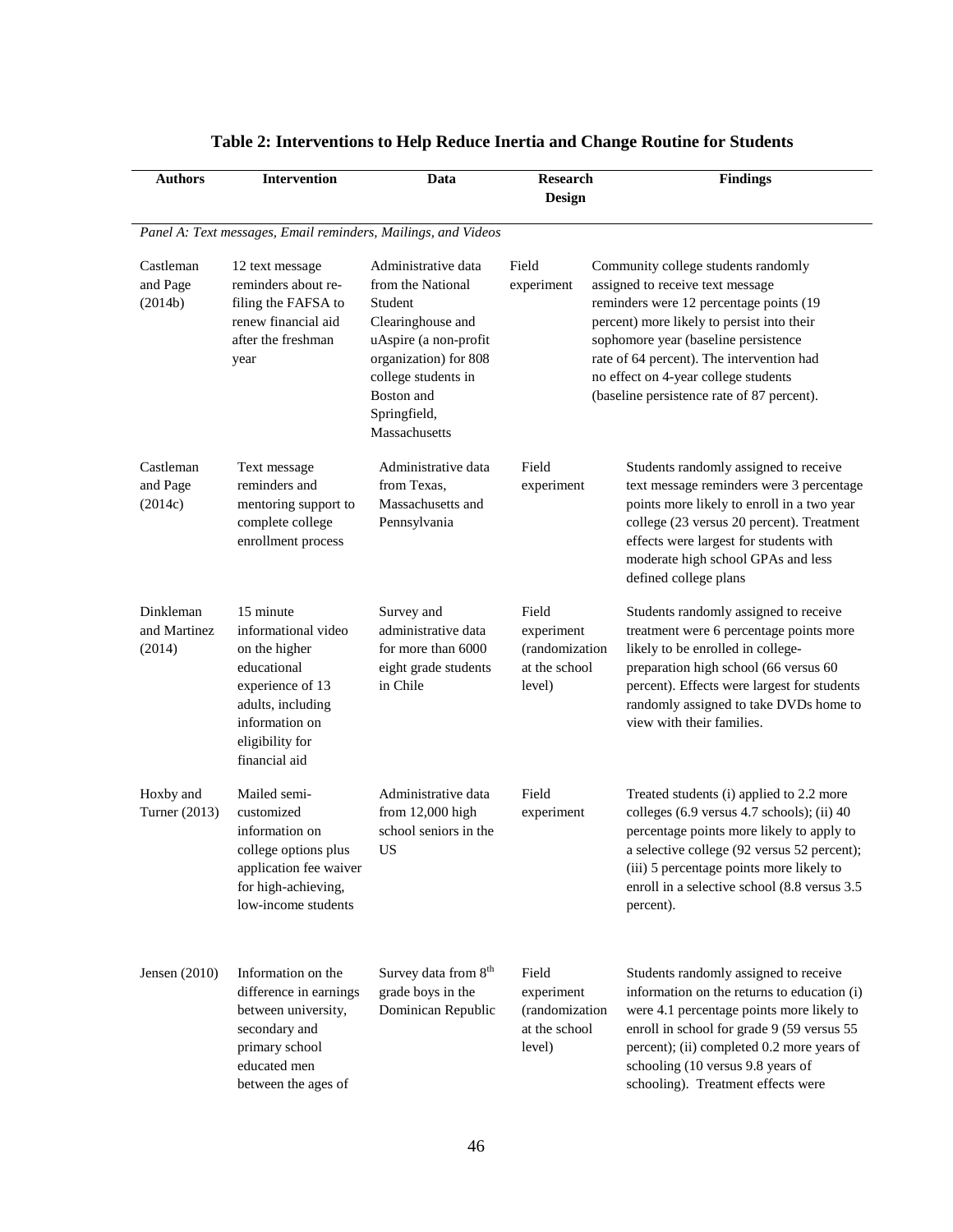| Kerr et al.<br>(2014)                        | Information session<br>on the earnings<br>differences between<br>various<br>postsecondary<br>degrees and program                                                                                                                                   | Survey and<br>administrative data<br>for the 3500 Finnish<br>graduating high<br>school students        | Field<br>experiment<br>(randomization<br>at the school<br>level) | The college application and enrollment<br>behavior of students randomly assigned to<br>the information treatment was no different<br>than control group students.                                                                                                                                                                                                                                                                                                                                           |
|----------------------------------------------|----------------------------------------------------------------------------------------------------------------------------------------------------------------------------------------------------------------------------------------------------|--------------------------------------------------------------------------------------------------------|------------------------------------------------------------------|-------------------------------------------------------------------------------------------------------------------------------------------------------------------------------------------------------------------------------------------------------------------------------------------------------------------------------------------------------------------------------------------------------------------------------------------------------------------------------------------------------------|
| McGuigan,<br>Mcnally and<br>Wyness<br>(2012) | Information on the<br>potential earnings<br>benefits and net costs<br>of attending college,<br>as well as information<br>on financial aid<br>options. Treated<br>students also received<br>a postcard and a 5<br>minute video on the<br>same topic | Survey data for more<br>than 12000 high<br>school students at 56<br>schools in London                  | Field<br>experiment<br>(randomization<br>at the school<br>level) | Students randomly assigned to the<br>treatment group were (i) 3.9 percentage<br>points less likely to believe that the costs<br>of higher education are a barrier to<br>attending (7.8 versus 11.7 percent); (ii)<br>3.3 percentage points more likely to<br>believe that university graduates have<br>better labor force outcomes (83.7 versus<br>80.4 percent); (iii) 0.6 percentage points<br>more likely to express university<br>application intentions (59.6 versus 59<br>percent) (not significant). |
| Nguyen<br>(2008)                             | Information on the<br>returns to education<br>delivered through (i)<br>presenting national<br>statistics on the<br>average returns to<br>education; (ii) a role<br>model; (iii) national<br>statistics and a role<br>model                         | Administrative and<br>survey data for<br>primary school<br>students in<br>Madagascar                   | Field<br>experiment<br>(randomization<br>at the school<br>level) | Students randomly assigned to receive<br>information on the returns to education<br>through national statistics scored .24<br>standard deviations higher on<br>standardized tests.<br>Students randomly assigned to receive<br>information on the returns to education<br>through a mentor score .08 standard<br>deviations higher on standardized tests<br>(not significant).                                                                                                                              |
| Oreopoulos<br>and Dunn<br>(2013)             | Short video on the<br>potential earnings<br>gains from<br>postsecondary<br>education (PSE), costs<br>of PSE, eligibility for<br>financial aid and a<br>personalized financial<br>aid calculator to<br>estimate financial aid                       | Survey data from<br>1,600 low-income<br>high school students<br>(5 high schools) in<br>Toronto, Canada | Field<br>experiment                                              | Among students unsure about<br>their education attainment,<br>random assignment to treatment<br>led to a (i) 24.1 percentage point<br>decrease in the belief that costs are<br>a barrier to attending college (37.6<br>versus 61.7 percent; (ii) 15<br>percentage point increase in<br>community college aspirations (23<br>versus 8 percent); (iii) 23<br>percentage point increase in<br>university aspirations (65 versus                                                                                |

*Panel B: Personal Assistance*

42 percent)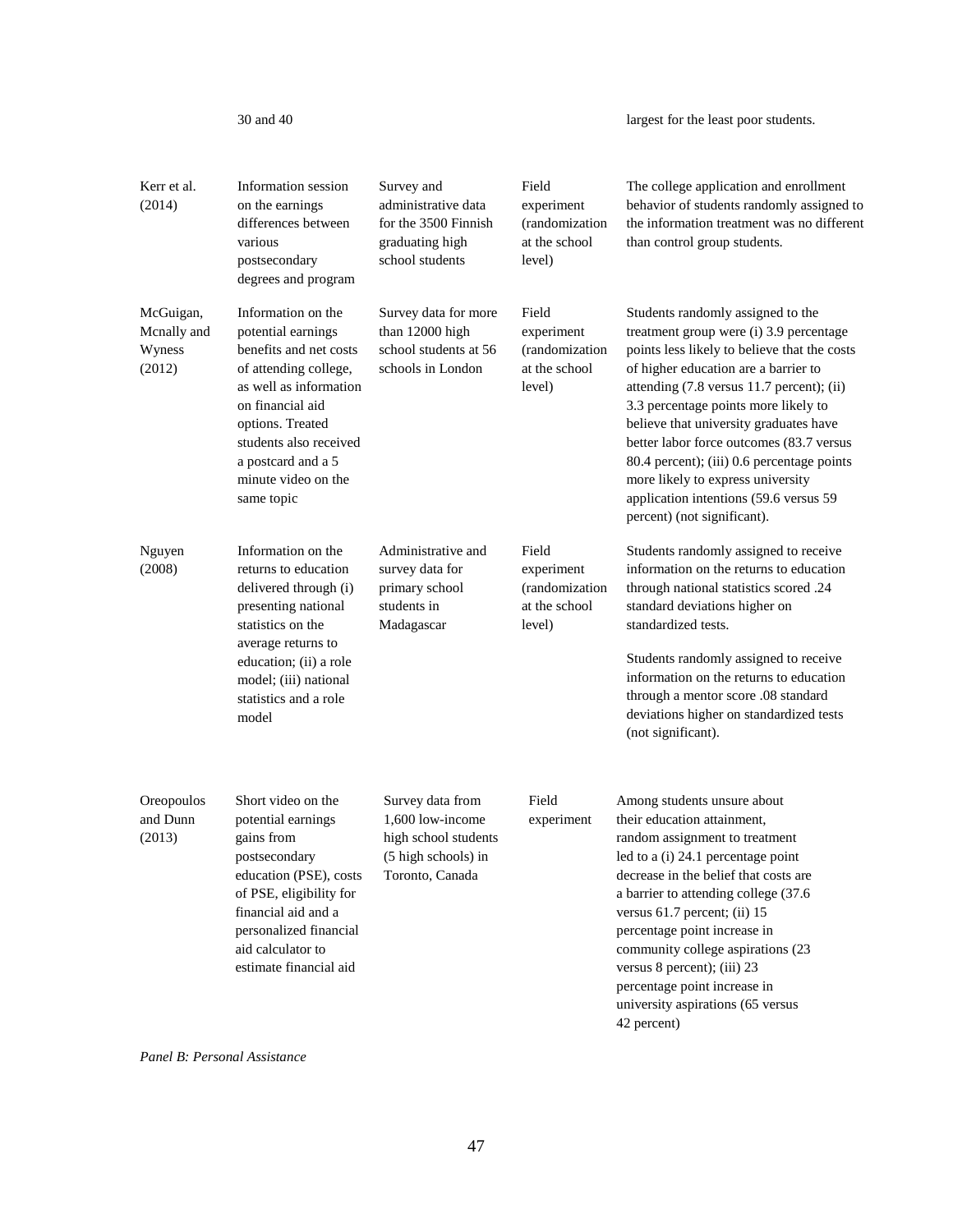| Avery (2013)                                                      | Tutoring and college<br>application assistance                                                                                                                                                                                          | Administrative data<br>from the College<br>Possible Program                                                                                                    | Field<br>experiment | Students randomly assigned to the<br>College Possible program were (i) 30<br>percentage points more likely to apply to<br>a 4-year college; (ii) 44 percentage points<br>more likely to apply to a selective<br>institution; (iii) 15 percentage points more<br>likely to enroll in a 4-year college.                                                                                                                                                                                                                                                                                                                        |
|-------------------------------------------------------------------|-----------------------------------------------------------------------------------------------------------------------------------------------------------------------------------------------------------------------------------------|----------------------------------------------------------------------------------------------------------------------------------------------------------------|---------------------|------------------------------------------------------------------------------------------------------------------------------------------------------------------------------------------------------------------------------------------------------------------------------------------------------------------------------------------------------------------------------------------------------------------------------------------------------------------------------------------------------------------------------------------------------------------------------------------------------------------------------|
| Berman, Ortiz<br>and Bos<br>(2008)                                | Counselling on<br>college options, costs<br>and application<br>procedure                                                                                                                                                                | Administrative data<br>from the Los Angeles<br><b>Unified School</b><br>District                                                                               | Field<br>experiment | Students randomly assigned to receive<br>treatment were (i) 5 percentage points<br>more likely to write the SAT (83 versus<br>78 percent); (ii) 2 percentage points more<br>likely to apply to a college (96 versus 94<br>percent); (iii) 5 percentage points more<br>likely to enroll at a state-college (55<br>versus 50 percent); (iv) no more likely to<br>be enrolled in college overall.                                                                                                                                                                                                                               |
| Bettinger,<br>Long,<br>Oreopoulos<br>and<br>Sanbonmatsu<br>(2012) | (i) Personalized<br>advice in completing<br>FAFSA (FAFSA<br>Treatment Group);<br>(ii) Personalized<br>financial aid<br>estimates and<br>encouragement to<br>complete the FAFSA<br>on their own<br>(Information Only<br>Treatment Group) | Administrative data<br>from H&R Block in<br>Ohio and North<br>Carolina, the<br>Department of<br>Education and the<br>National Student<br><b>Clearing House</b> | Field<br>experiment | Students randomly assigned to the<br>FAFSA Treatment group were (i) 16<br>percentage points more likely to complete<br>a FAFSA (56 versus 40 percent); (ii) 11<br>percentage points more likely to be<br>enrolled in college and receive financial<br>aid (41 versus 30 percent); (iii) 9.4<br>percentage points more likely to be<br>enrolled full time (31 versus 22 percent);<br>(iv) 8 percentage points more likely to be<br>enrolled in college for 2 years (36 versus<br>28 percent). Students randomly assigned<br>to the Information Only Treatment group<br>had outcomes similar to those in the<br>control group. |
| Carrell and<br>Sacerdote<br>(2013)                                | Personalized<br>mentoring and<br>assistance in<br>completing financial<br>aid and college<br>application forms                                                                                                                          | Administrative data<br>from New Hampshire<br>high schools                                                                                                      | Field<br>experiment | Students randomly assigned to receive<br>coaching were (i) 5.4 percentage points<br>more likely to enroll in college (57.2<br>versus 51.8 percent); (ii) 5.6 percentage<br>points more likely to enroll in a 4-year<br>college (28.3 versus 22.7 percent); (iii) no<br>more likely to enroll in a 2-year college;<br>(iv) 13 percentage points more likely to<br>be enrolled in college 2 years after high<br>school (47 versus 34 percent).                                                                                                                                                                                 |
| Castleman,<br>Arnold and<br>Wartman<br>(2012)                     | Counselling to relieve<br>information and<br>financial barriers to<br>mitigate summer melt                                                                                                                                              | Administrative data<br>from 7 high schools<br>in Rhode Island                                                                                                  | Field<br>experiment | Students randomly assigned to receive<br>counselling were (i) 15 percentage points<br>more likely to be enrolled in college full<br>time (47 versus 32 percent); (ii) 15<br>percentage points more likely to be<br>enrolled in a 4-year college (41 versus 26<br>percent); (iii) no more likely to be<br>enrolled in a 2-year college; (iv) 19<br>percentage points more likely to have<br>followed through with intentions from                                                                                                                                                                                             |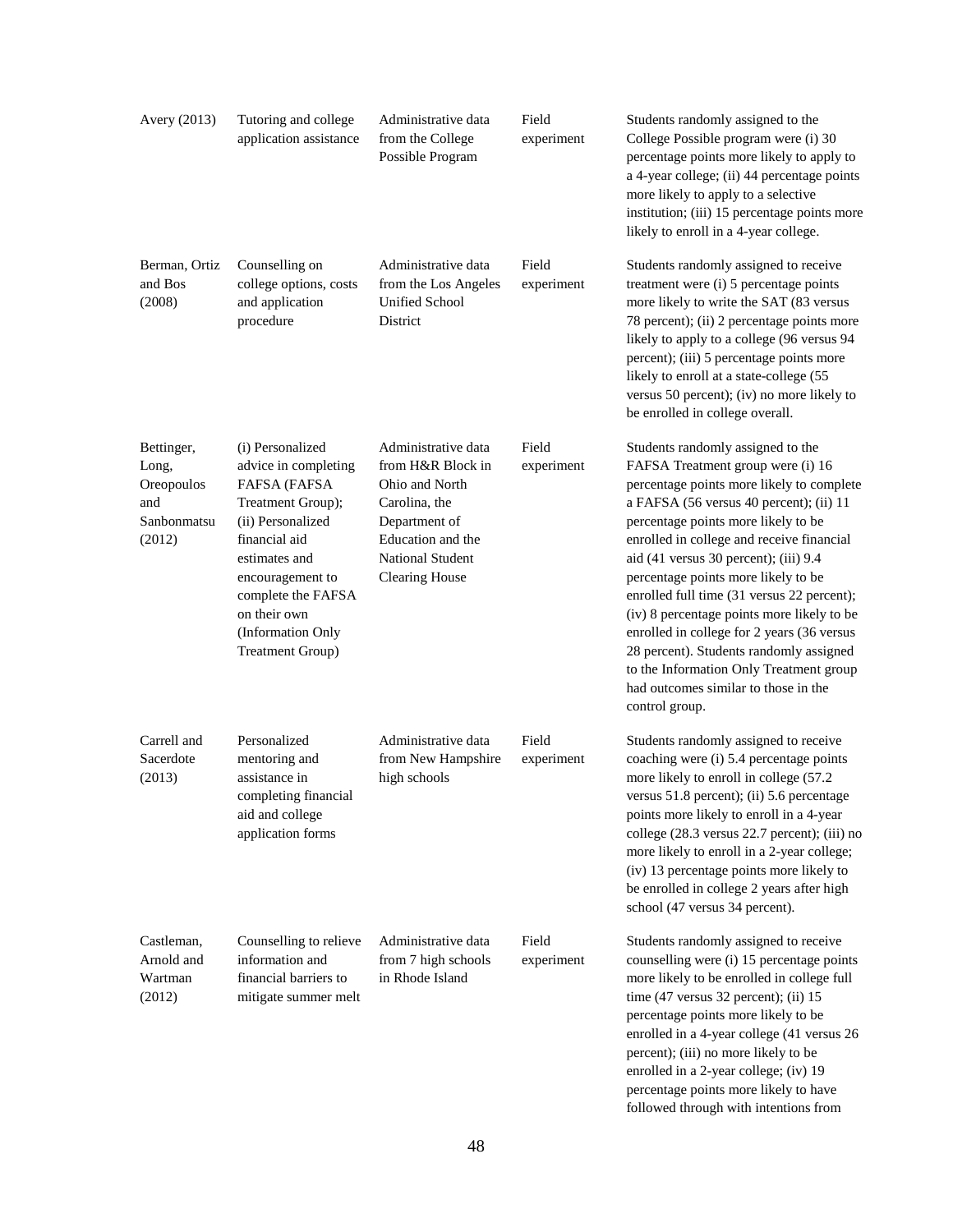significant).

| Castleman,<br>Page and<br>Schooley<br>(2014)    | Counselling to low-<br>income high school<br>graduates to mitigate<br>summer melt         | Administrative data<br>from high schools in<br>Massachusetts and<br>Georgia                           | Field<br>experiment                  | Students randomly assigned to receive<br>counselling were (i) 3.3 percentage points<br>more likely to enroll in college in the fall<br>(86 versus 82.7 percent); (ii) 5 percentage<br>points more likely to be enrolled in<br>college in their sophomore year (71<br>versus 66 percent).                                                      |
|-------------------------------------------------|-------------------------------------------------------------------------------------------|-------------------------------------------------------------------------------------------------------|--------------------------------------|-----------------------------------------------------------------------------------------------------------------------------------------------------------------------------------------------------------------------------------------------------------------------------------------------------------------------------------------------|
|                                                 | Panel C: Coaching and Advising                                                            |                                                                                                       |                                      |                                                                                                                                                                                                                                                                                                                                               |
| Borghans,<br>Golsteyn and<br>Stenberg<br>(2013) | Advice from<br>counselling while in<br>secondary school on<br>college program<br>choices  | Survey data from<br>more than 4000 high<br>school graduates in<br>the Netherlands                     | OLS and<br>Instrumental<br>Variables | Meeting with a high school counsellor is<br>associated with a reduction in the<br>likelihood that a student wishes they had<br>chosen a different program by 2<br>percentage points (20 versus 22 percent).<br>Male students and those with parents<br>from low socioeconomic statues are<br>affected the most by high school<br>counselling. |
| Bettinger and<br>Baker (2014)                   | Coaching to improve<br>college completion                                                 | Administrative data<br>from 8 public and<br>private colleges from<br><b>InsideTrack</b>               | Field<br>experiment                  | Students randomly assigned to<br>InsideTrack were 4 percentage points<br>more likely to complete college (35<br>versus 31 percent).                                                                                                                                                                                                           |
| Cook et al.<br>(2014)                           | Mandatory intensive<br>math tutoring and<br>weekly social-<br>cognitive skill<br>training | Administrative data<br>for 106 at-risk ninth<br>and tenth grade high<br>school students in<br>Chicago | Field<br>experiment                  | Students randomly assigned to receive<br>treatment scored (i) .51 standard<br>deviations higher on standardized math<br>tests (TOT .65 standard deviations); (ii)<br>earned .43 standard deviations higher<br>math GPAs (TOT .58 standard<br>deviations); (iii) -.06 standard deviations<br>higher on standardized reading tests (not         |

Bettinger et al. (2012) offer an example of the power of personal assistance with an experiment that takes place in H&R Block offices, which provide income tax preparation services primarily for lower- and middle-income families across the United States. Families in Ohio and North Carolina were randomly assigned into one of three groups. The first group was given personalized assistance in completing the FAFSA; after preparing the family's tax return, H&R Block professionals offered families the opportunity to complete the application, a process which typically took an additional ten minutes. Using software which took advantage of information on the family's tax return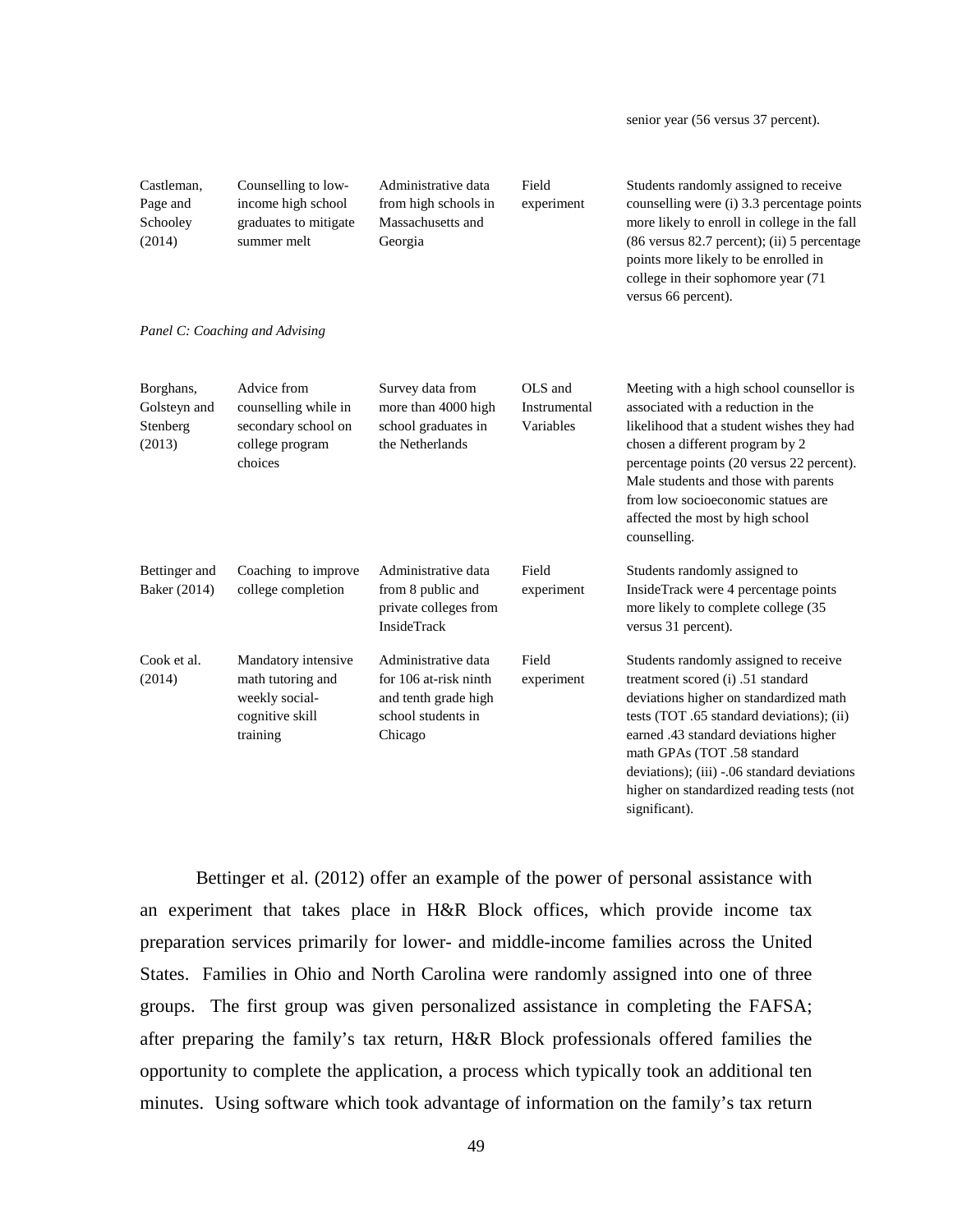to pre-populate most of the FAFSA questions, treatment recipients were not only guided through the application process, but also provided with a financial aid estimate and tuition estimates at nearby colleges. A second treatment group was provided with the same information and aid estimates as the first, but were left to complete the FAFSA on their own.

Relative to the control group, FAFSA application rates and college enrollment rates did not increase for students whose families received the Information Only Treatment. The full personal assistance treatment, however, was very effective: On average, graduating high school students whose families received the FAFSA Treatment were 16 percentage points (56 percent versus 40 percent) more likely to have filed the FAFSA than those in the comparison group, and were 8 percentage points (35 versus 27 percent) more likely to attend college for at least *two* years. This suggests that those induced to enroll were not underprepared for college.<sup>[119](#page-45-1)</sup>

A number of studies explore the potential for personal assistance to help with other aspects of the college application process. We mention three key ones here. First, Avery (2013) evaluates the College Possible program, a comprehensive mentoring intervention that targets disadvantaged students in Minnesota. In addition to free tutoring services designed to help students improve their ACT scores, College Possible provides students with personalized assistance in choosing a college and completing paperwork. Students randomly assigned to receive treatment were 30 percentage points more likely to apply to four-year colleges and submitted almost five more applications, on average, than students in the comparison group. The results also suggest that program participants were induced to apply to four-year colleges relative to two-year colleges. If these low-income students were prepared to attend four-year colleges but would otherwise have applied to two-year schools, then the College Possible program may be alleviating information constraints about programs at four-year institutions, leading students to be matched with programs that better meet their abilities and interests. Indeed, students eligible for the

<span id="page-51-0"></span><sup>&</sup>lt;sup>119</sup> Building on the positive effects of targeted personal assistance, the U.S. Department of Education's FAFSA Completion Project notifies high schools of students who have not completed a FAFSA. Such information allows guidance counsellors to provide targeted assistance, ask students until they complete the form, or offer positive (e.g. a discounted prom ticket) or negative incentives (e.g. can't go to the prom without filling out a FAFSA).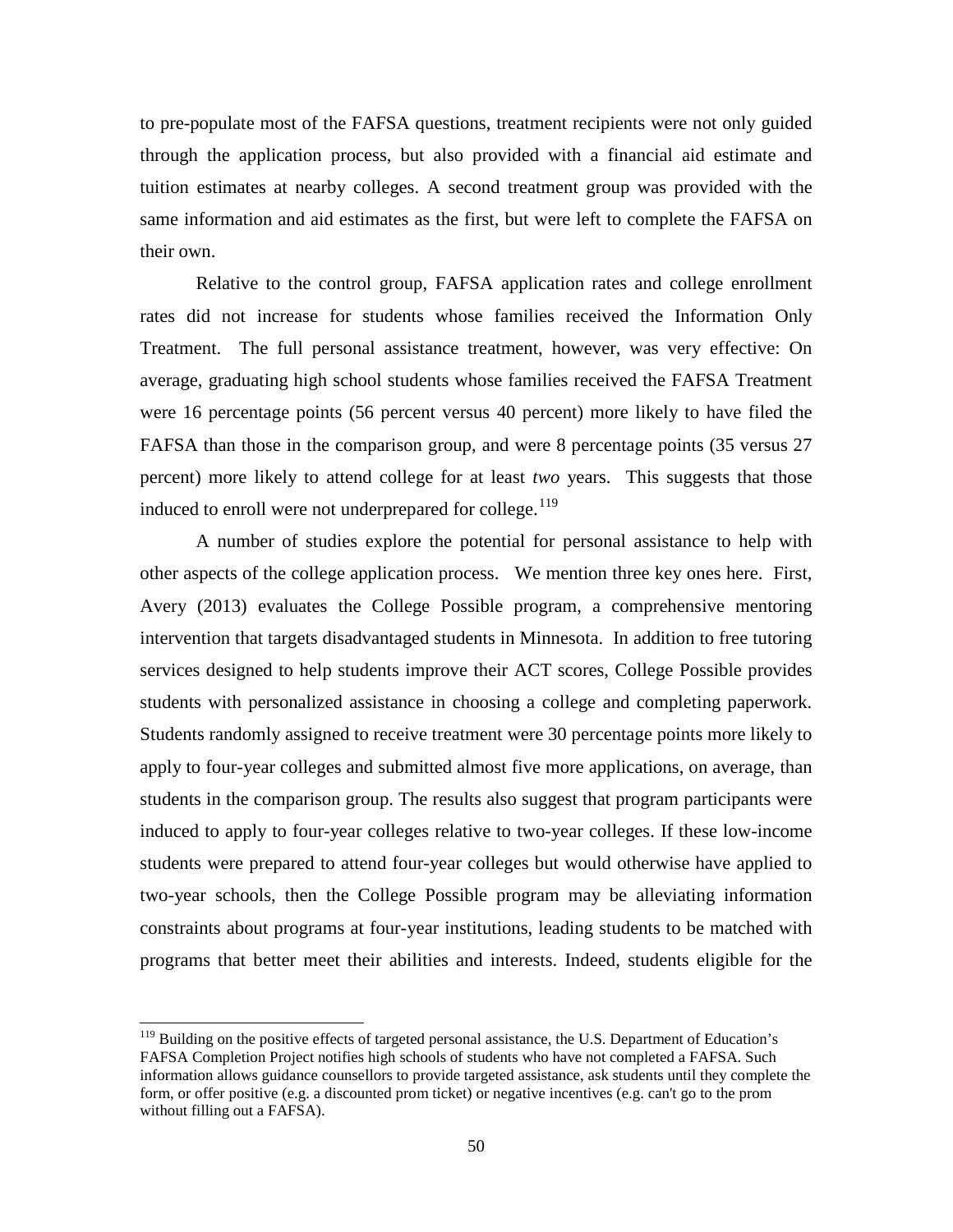program were 15 percentage points more likely to enroll in a four-year college than those in the control group.

Second, Carrell and Sacerdote (2013) study the effects of a program designed to increase college enrollment rates among New Hampshire high school seniors who had demonstrated an interest in applying to a postsecondary program, but who failed to begin the application process by January of their senior year. Students randomly assigned to a treatment group received personalized assistance to help complete college applications, with all of their application fees paid for. Students offered this service had college enrollment rates 15 percentage points higher than the comparison group (65 versus 50 percent), with the majority of the effect concentrated among female students. The percentage of students attending college for at least two years also increased.<sup>120</sup>

Finally, Castleman et al. (2012) evaluate an intervention in seven urban Rhode Island schools that randomly offered active college counseling to high school graduates during the summer before college in seven urban schools. Program recipients received assistance from counselors throughout the summer to secure additional financial aid, complete necessary paperwork and alleviate any other concerns about going to college. The authors found that eligibility for the program increased college enrollment rates by 15 percentage points (60 versus 45 percent). Similarly strong effects were found for fulltime enrollment at four-year colleges.

#### iii. Coaching and Advising

The examples above demonstrate how a program's application process can itself prevent individuals interested in the program from taking it up, and how personal assistance can be a very effective tool to help. The approach could also be useful in many other settings besides college applications, such as helping students choose courses to place them on an academic track or towards timely graduation, helping them open an education savings plan, helping them with good time management, or reminding them to

<span id="page-52-0"></span> $120$  A similar project is underway in Canada, in which a three class workshop is incorporated into the Grade 12 curriculum at low-college-transition schools: First, students are assisted in picking programs they are interested in and can get into; Second, they apply in class, for free, and third, they are assisted in applying for financial aid.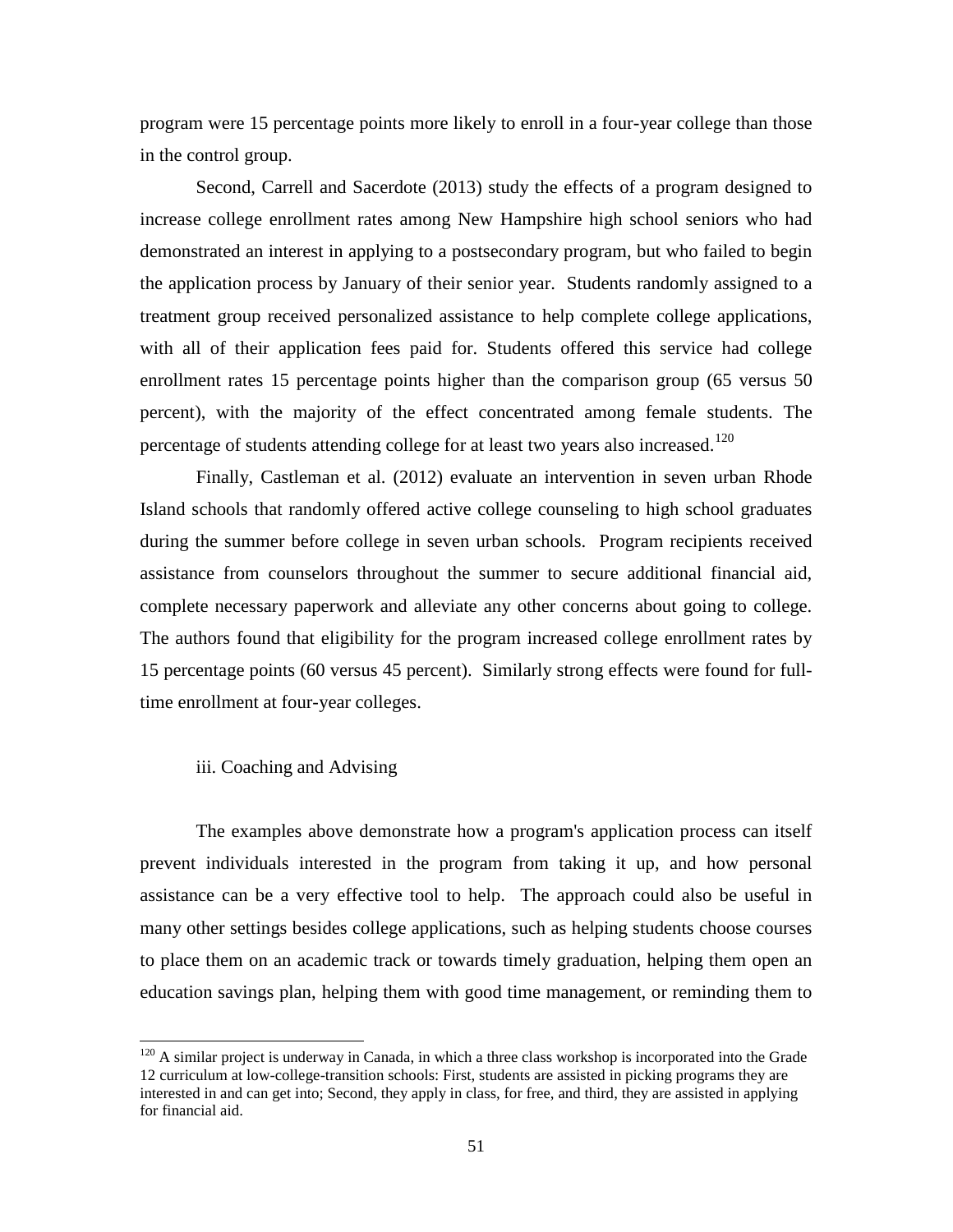utilize student services. As a specific example, Bettinger and Baker (2014) evaluate the InsideTrack program, where mostly non-traditional college students were randomly assigned a coach whose job was to contact and motivate students regularly (through email, text, and phone) to help set goals and develop a strategy towards achieving them. Coaches were proactive, providing outreach without waiting for students to ask. Students offered the program for one school year were about 5 percentage points more likely to persist the following year and 4 percentage points more likely to complete their degree after two years (35 versus 31 percent). While the mechanisms behind these effects are not entirely clear, coaching could be helping to address several behavioral barriers discussed in Section II. $^{121}$  $^{121}$  $^{121}$ 

However, making similar coaching services available does not guarantee participation because students may procrastinate, ignore the opportunity, or not believe in its effectiveness; the proactive outreach of the coaches – and other forms of mandatory assistance – may be important for addressing these limitations. In Chicago, disadvantaged Grade 9 and 10 students were randomly provided with mandatory intensive tutoring, during school-hours, along with weekly social-cognitive skill training.  $122$  Students participated in one hour of tutoring, as part of their everyday class schedule. While the weekly skill training sessions were voluntary, because they took place during the school day, they were preferred over the alternative of going to class. Had the tutoring been voluntary or the training less convenient, it is not likely that participation would have remained above 70 percent. As a result of the program and its high participation rate, math test scores increased remarkably by 0.65 standard deviations.

### iv. Helping Parents

 The assumption that parents make education investment decisions on behalf of their children is common in economics. However, everyday concerns related to parents' own

<span id="page-53-1"></span><sup>&</sup>lt;sup>121</sup> Some schools are beginning to consider mobile nudges as a means to provide electronic coaching advice and motivation. The University of Washinton Tacoma, for example, offers students a personalized mobile support system called 'Persistence Plus,' which "helps keep students on track by delivering a mobile "nudge", a daily text message that reminds them about quizzes and tests, helps with time, stress, and performance management, and encourages appropriate behavioral responses". (Fuhrman, 2014). <sup>122</sup> Cook et al, 2014.

<span id="page-53-0"></span>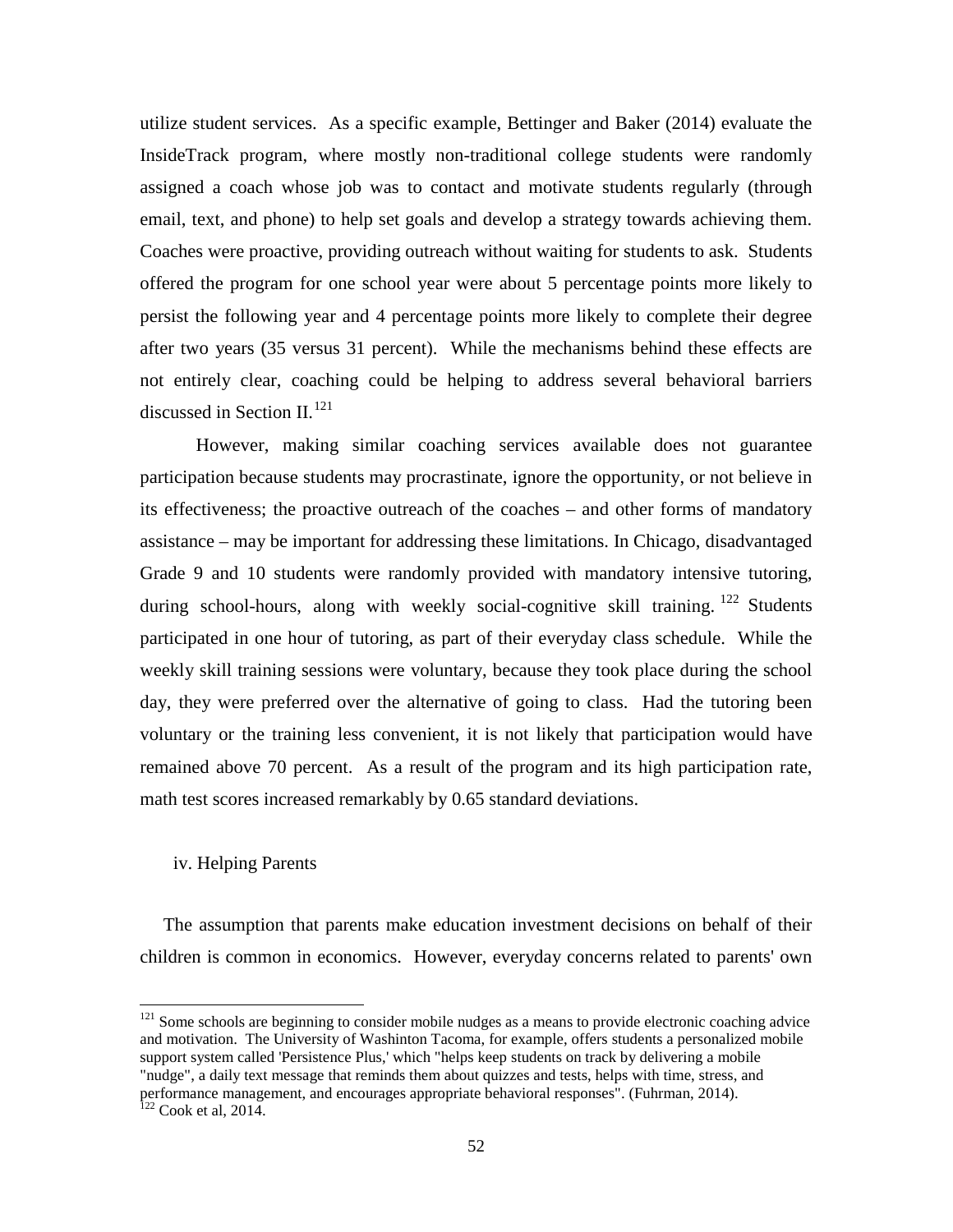jobs and careers, household finances and other family responsibilities may distract them from paying more deliberate attention to their children's educational progress. In this context, parents may fail to incorporate low-stakes but important investments, such as asking about their children's day at school or encouraging daily homework completion in their children's daily routines. This can occur even if parents realize that greater involvement can improve their child's academic outcomes. If the path to more parental involvement were simpler or more salient, perhaps behavior would change. Below we present some examples of interventions that adopt this approach.

Avvisati, Gurgand, Guyon and Maurin (2014) test whether an intervention that encourages parents to incorporate greater involvement in their child's middle school as part of their daily routine improves behavior and academic performance. Prior to randomization, middle school parents in a Parisian suburb were asked whether they wanted to volunteer to participate in a series of seminars in which parental interest in the daily activities at their child's school, homework completion and supervision were stressed as factors of student success. The authors then randomly assigned some volunteer parents to participate in these seminars while other volunteer parents received no intervention.<sup>[123](#page-53-1)</sup> Eligibility to attend the seminars led to substantial increases in parent involvement, as reported by parents and corroborated by teachers (who were not aware which parents were assigned to treatment), as well as on student behavior. Treated parents scored .27 standard deviations higher on an overall parenting score. Students of treated parents accumulated 25 percent fewer absences and were less likely to be disciplined for misbehaving than untreated students. Additionally, the increase in parental involvement led to significant improvements in academic outcomes. Students in the treatment classes overall had French (language) grades that were .12 standard deviations

<span id="page-54-0"></span><sup>&</sup>lt;sup>123</sup> As a result of the timing of the randomization, some students of parents who both volunteered and were assigned to receive treatment were placed in classrooms with students from non-volunteer, non-treated parents. Other students of volunteer parents who were not assigned to participate in the seminars were also in classrooms with non-volunteer, non-treated students. This allowed the authors to test whether peer effects led to change in the behavior of non-treated students who happened to be in the same classroom as volunteer, treated students. Interestingly, the authors find evidence of peer effects: classmates in the treatment classes were 2.4 percentage points less likely to be punished for disciplinary reasons and 4.6 percentage points more likely to earn higher behavior marks.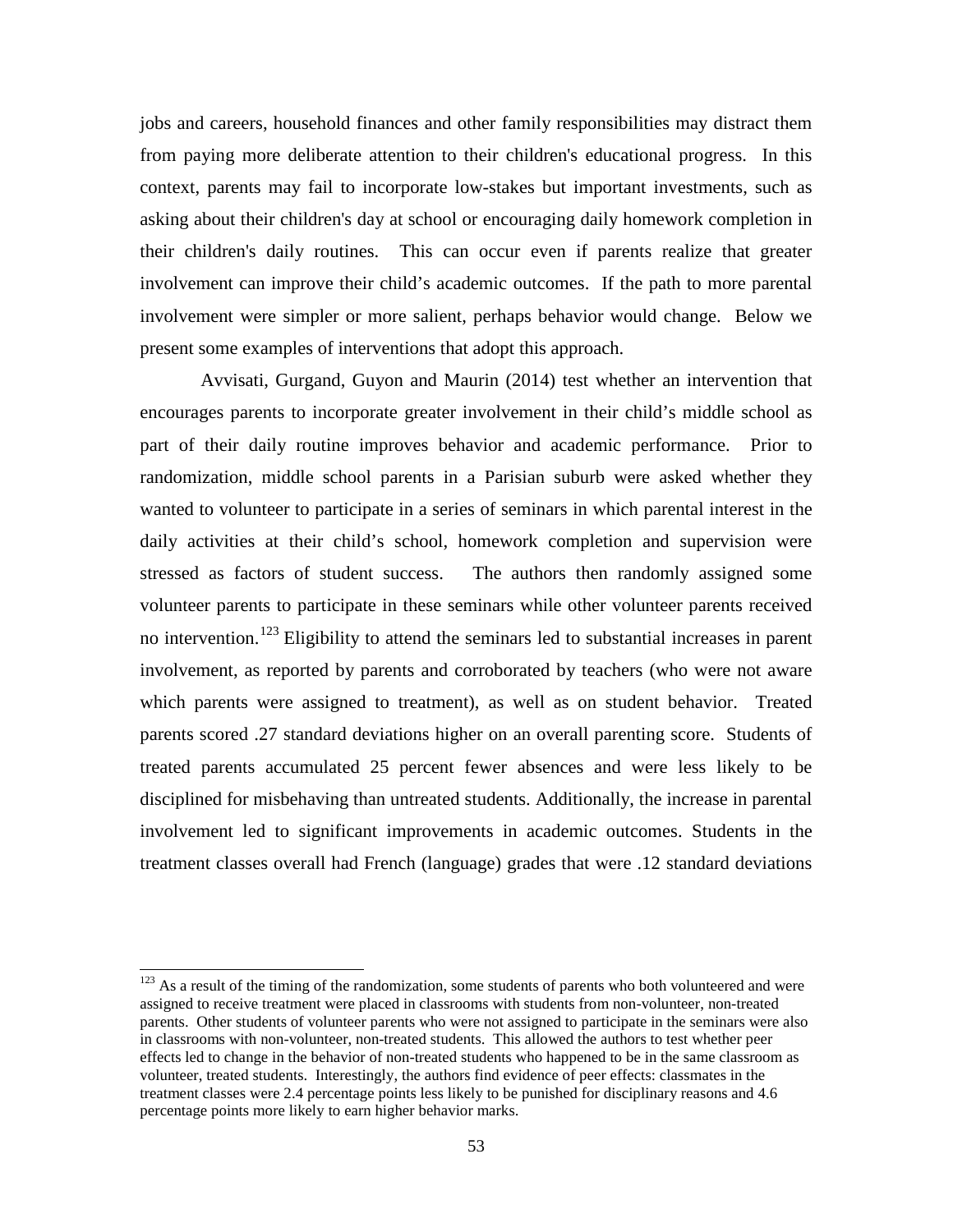higher than that of the control group, although test scores did not significantly improve.<sup>[124](#page-54-0)</sup>

In Los Angeles, parents with middle and high school children were randomly selected to participate in a pilot that informed them of missing homework and absences through email and text messages. Parents selected for this treatment were more likely to report accurate beliefs about their children's missed assignments, as well as 7.9 percentage points (23 versus 15 percent) more likely to attend parent-teacher conferences compared to those in a comparison group. Impressively, this inexpensive intervention improved student GPAs by .23 standard deviations, as well as attendance, assignment completion, in-class work habits, and cooperation. [125](#page-55-0)

<sup>&</sup>lt;sup>124</sup> Kraft and Rogers, 2014, examine a related program in which teachers sent parents weekly one-way communication about advice on what students needed to improve in class (as opposed to messages that focused on what students were doing well in class). The probability a student earned course credit by 9 percentage points (96 versus 87 percent).

<span id="page-55-0"></span> $125$  Bergman, 2013.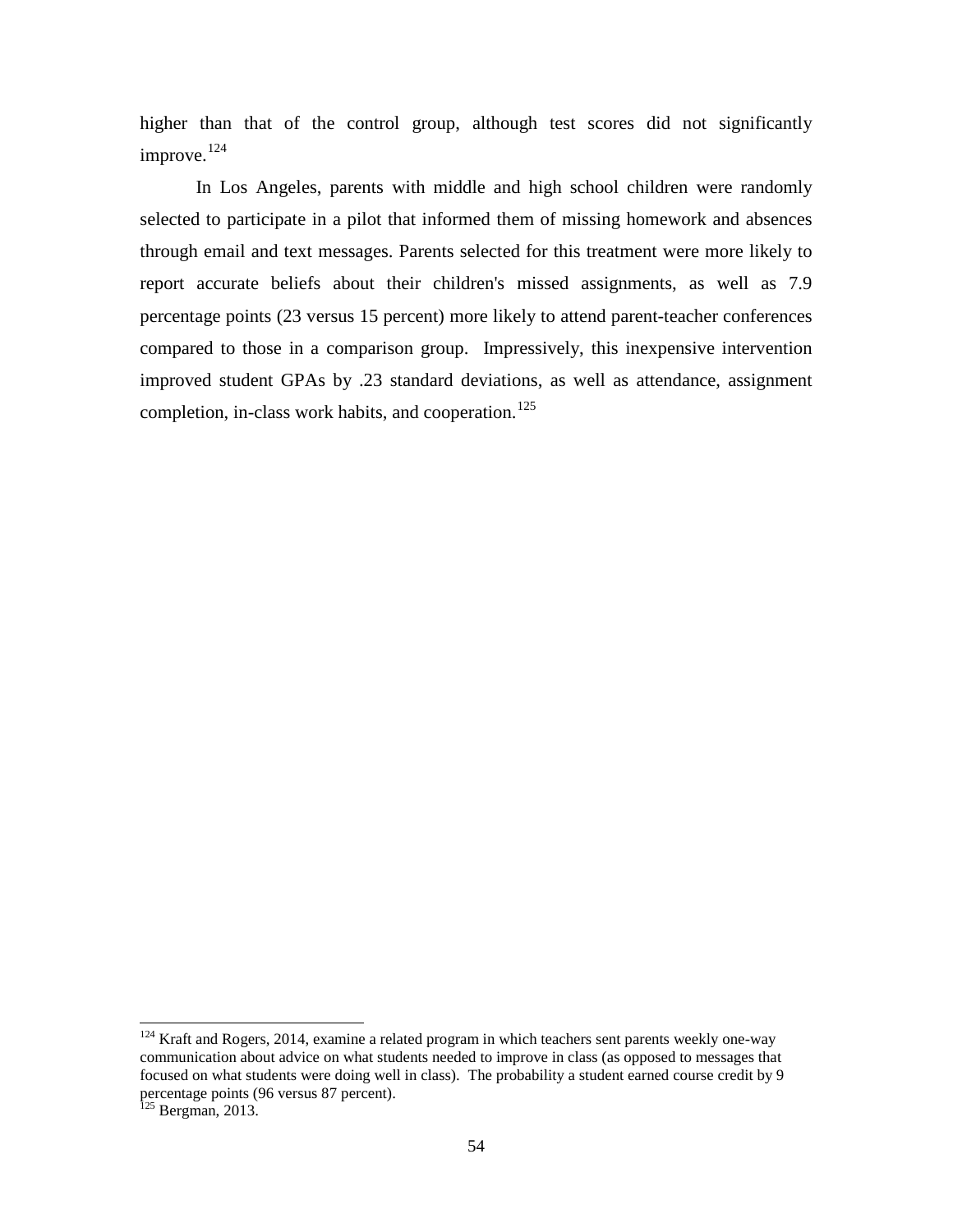| <b>Authors</b>              | Intervention                                                                                                                                                                                                                 | Data                                                                                                          | <b>Research</b><br>Design                                                                                                         | <b>Findings</b>                                                                                                                                                                                                                                                                                                                                                                                                                                                                                                                                                                                           |
|-----------------------------|------------------------------------------------------------------------------------------------------------------------------------------------------------------------------------------------------------------------------|---------------------------------------------------------------------------------------------------------------|-----------------------------------------------------------------------------------------------------------------------------------|-----------------------------------------------------------------------------------------------------------------------------------------------------------------------------------------------------------------------------------------------------------------------------------------------------------------------------------------------------------------------------------------------------------------------------------------------------------------------------------------------------------------------------------------------------------------------------------------------------------|
| Avvisati et<br>al. (2014)   | Three meetings,<br>focused on how<br>parents can help<br>their children do<br>well in school (with<br>an emphasis on<br>homework<br>completion), every<br>2-3 weeks from<br>November to<br>December                          | Administrative<br>data from 6th<br>grade students<br>from a school<br>district outside<br>of Paris,<br>France | Field<br>experiment<br>(randomization<br>done after<br>consent;<br>randomization<br>at class level<br>so can get peer<br>effects) | Treated parents are 3.4 percentage points<br>more likely to contact the school regularly<br>(82 versus 79 percent) and 6.7 percentage<br>points more likely to monitor their child's<br>homework (27 versus 21 percent).<br>Children of parents eligible for the<br>intervention accumulate 25 percent fewer<br>absences and achieve French grade .12<br>standard deviations higher than those of non-<br>treated students                                                                                                                                                                                |
| Banergi et al.<br>(2013)    | Three interventions<br>in rural India (i)<br>ML: mother literacy<br>and numeracy<br>intervention; (ii)<br>CHAMPS: teaching<br>mothers about<br>education system<br>and how to help<br>their children; (iii)<br>$ML + CHAMPS$ | Survey data<br>from 480<br>villages in two<br>Indian states                                                   | Field<br>experiment                                                                                                               | ML treatment mothers were 3 percentage<br>points more likely to review their child's<br>school work (25 versus 22 percent).<br>CHAMPS treatment mothers were 6.5<br>percentage points more likely to review their<br>child's school work (28.5 versus 22 percent).<br>Children of treated mothers scored .037 to<br>.069 standard deviations higher on numeracy<br>tests than children of untreated mothers                                                                                                                                                                                               |
| Benhassine<br>et al. (2013) | Small "labeled cash<br>transfer" (LCT) to<br>fathers of children<br>in poor rural<br>communities                                                                                                                             | Survey data<br>for more than<br>47000 primary<br>school<br>students in 5<br>Moroccan<br>regions               | Field<br>experiment                                                                                                               | Students of families randomly assigned to<br>receive LCTs were (i) 5.1 percentage points<br>less likely to drop out of school after 2 years<br>(2.5 percent versus 7.6 percent); (ii) 7.9<br>percentage points more likely to complete<br>primary school (72.3 percent versus 64.4<br>percent).                                                                                                                                                                                                                                                                                                           |
| Bergman<br>(2013)           | Biweekly<br>calls/texts/emails to<br>middle and high<br>school parents about<br>missed assignments<br>and tests                                                                                                              | Administrative<br>data from 462<br>students in<br>grades 6-11 at<br>a school in<br>Los Angeles                | Field<br>experiment                                                                                                               | Students whose parents were eligible for<br>treatment experienced (i) a .23 standard<br>deviation increase in GPA, sensitive to past<br>GPA as a control; (ii) marginal increase in<br>test scores; (iii) improvement in classroom<br>behavior (iv) 6 percentage points less likely<br>to exhibit (teacher reported) unsatisfactory<br>classroom behavior (20 versus 26 percent);<br>(v) 6.9 percentage points more likely to<br>exhibit (teacher reported) excellent classroom<br>behavior (41 versus 34 percent).<br>Treated parents were 7.9 percentage points<br>more likely to attend parent-teacher |

## **Table 3: Interventions to Help Reduce Inertia and Change Routine for Parents**

conferences (23 versus 15 percent).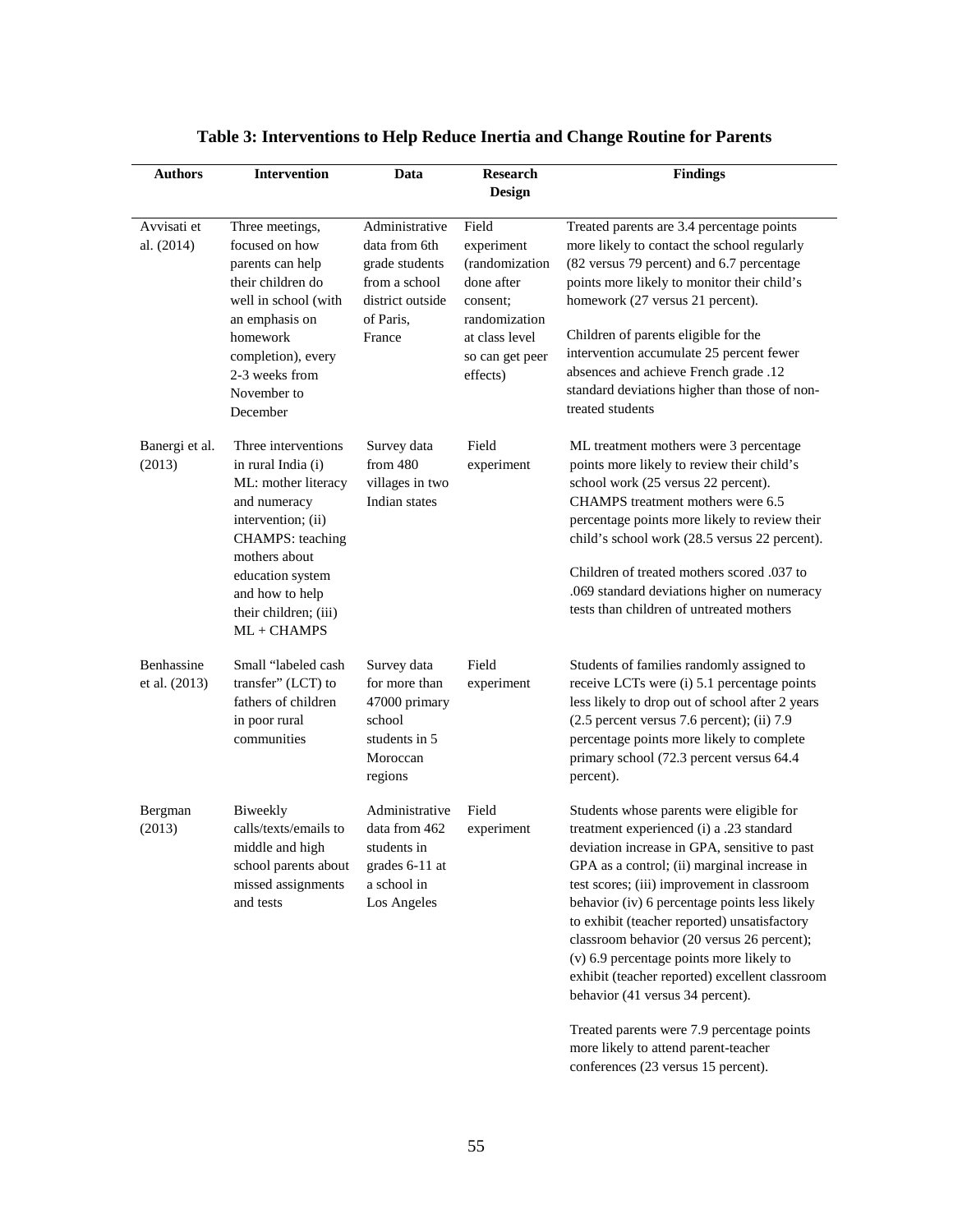| Bursztyn and<br>Coffman<br>(2012) | Solicited whether<br>parents would be<br>willing to choose a<br>cash transfer (CT)<br>program over their a<br>CCT program that<br>included a feature<br>which monitored<br>children's school<br>attendance                                                                                         | Survey data<br>from 210<br>families with<br>adolsecent<br>children in<br><b>Brazil</b>                             | Framed field<br>experiment                                       | Treated parents willing to give up about 6%<br>of monthly income to keep the CCT with<br>monitoring. When offered an alternative<br>technology that sent text messages to the<br>parent when the child was absent from<br>school, parents were willing to switch from<br>the CCT to the CT.                                                                                      |
|-----------------------------------|----------------------------------------------------------------------------------------------------------------------------------------------------------------------------------------------------------------------------------------------------------------------------------------------------|--------------------------------------------------------------------------------------------------------------------|------------------------------------------------------------------|----------------------------------------------------------------------------------------------------------------------------------------------------------------------------------------------------------------------------------------------------------------------------------------------------------------------------------------------------------------------------------|
| Harackiewicz<br>et al. (2012)     | Parents were mailed<br>two mailed<br>brochures and the<br>link to a website<br>that discussed the<br>value of STEM<br>courses                                                                                                                                                                      | Administrative<br>and survey<br>data from<br>Wisconsin<br>10th and 11th<br>grade students<br>and their<br>families | Field<br>experiment                                              | Students of parents eligible for treatment<br>enrolled in nearly 1 more semester of STEM<br>courses than students of untreated parents<br>$(8.31$ versus $7.50$ semesters).<br>Treated parents were 17 percent more likely<br>to value STEM courses and 17 percent more<br>likely to have conversations about the<br>importance of advanced STEM courses with<br>their children. |
| Kraft and<br>Dougherty<br>(2013)  | Daily phone<br>calls/text messages<br>to parents of 6 <sup>th</sup> and<br>$9th$ grade students at<br><b>MATCH</b> charter<br>school in Boston.<br>Messages focused<br>on what child did<br>that day, what<br>assignments and<br>homework was<br>assigned and ways<br>for the child to<br>improve. | Administrative<br>data from 6th<br>and 9th grade<br>charter school<br>students in<br><b>Boston</b>                 | Field<br>experiment<br>(randomizatio<br>n at the class<br>level) | Students of parents eligible for treatment (i)<br>increased homework completion by 5.9<br>percentage points (85 versus 79 percent); (ii)<br>increased in-class participation by 0.59 times<br>per-day (6.84 versus 5.25 times per day).                                                                                                                                          |
| Kraft and<br>Rogers<br>(2014)     | Weekly<br>calls/emails/text<br>messages to parents<br>of high school<br>students<br>highlighting (i) what<br>the student was<br>doing well<br>behaviorally or<br>academically; OR<br>(ii) what the student<br>needed to improve<br>on                                                              | Administrative<br>data for 435<br>summer<br>program high<br>school<br>students                                     | Field<br>experiment                                              | Students of parents who received messages<br>highlighting positive behavior were 4.5<br>percentage points more likely to earn course<br>credit (91.7 versus 87.2 percent) (not<br>significant)<br>Students of parents who received<br>improvement messages were 8.8 percentage<br>points more likely to earn course credit (96<br>versus 87.2 percent).                          |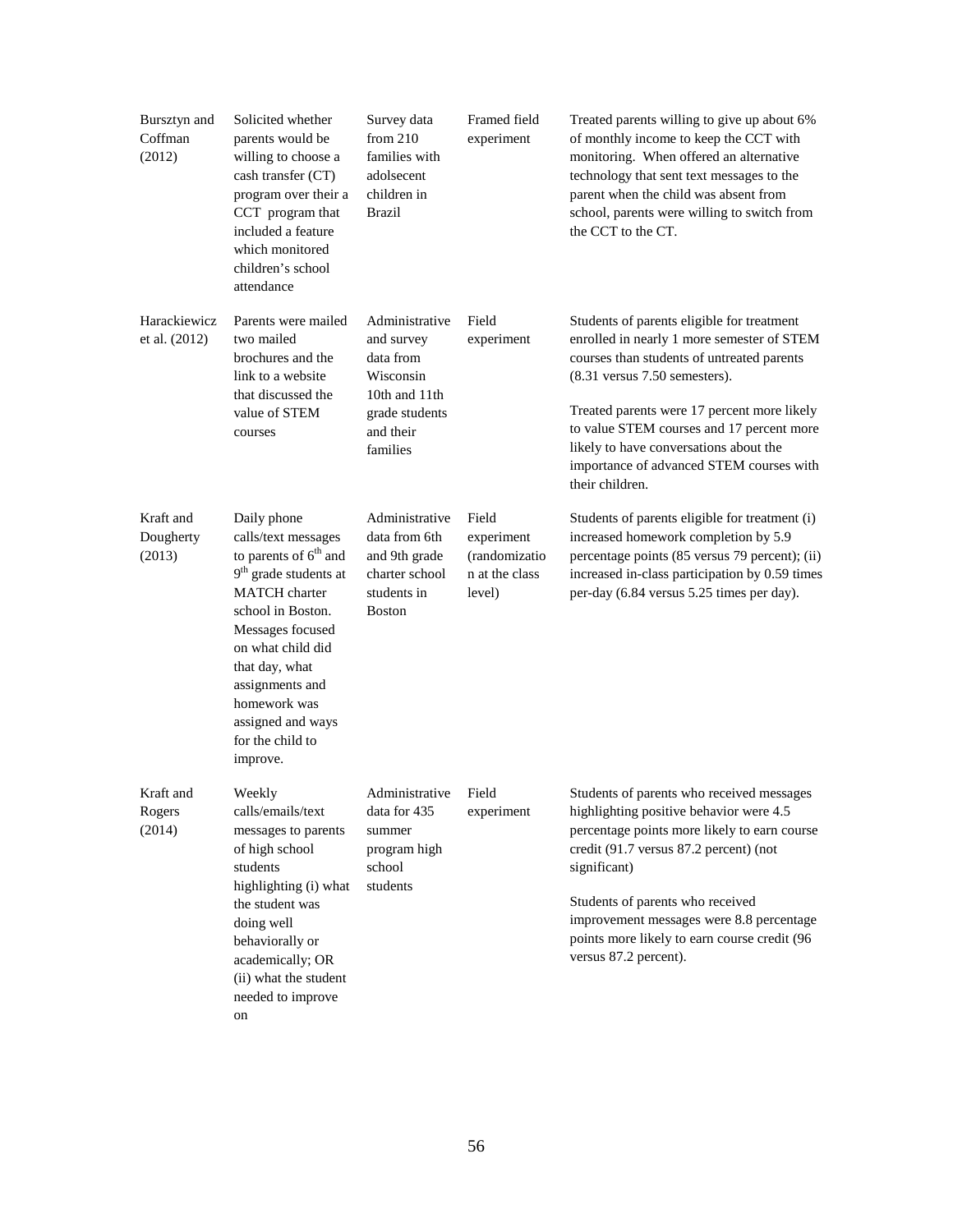Harackiewicz et al. (2012) tested an intervention that sent parents brochures promoting the career benefits from studying science, technology engineering and mathematics courses (often referred to as STEM courses). Parents were also directed to a web site and given advice on how to discuss these benefits with their children. On average, grade 10 and 11 students of parents randomly assigned this information increased their enrollment in STEM courses by nearly a semester. Additionally, parents reported increased positive perception of STEM courses and indicated that the materials provided helped them discuss the importance of course selection with their children. Students of college educated parents were the most likely to respond to the treatment by taking additional advanced STEM courses; given that these students are more likely than their peers to have passed foundational STEM courses early in high school, it is possible that the most prepared students were also the students more encouraged to enroll.

Beyond the classroom, behavioral economists are now examining interventions that could be brought into the home. For example, Ariel Kalil and Susan Mayer are currently studying how disadvantaged parents might more frequently engage in educational play with their child. Parents with children in Chicago preschools are given electronic tablets with education games installed. Some are randomly provided information about the importance of educational play, then asked to select a preschool staff member to help "keep score" on playtime spent with the child. Parents also receive advice for scheduling playtime and awards of recognition for meeting goals. More explicitly, Banerji, Berry and Shotland (2013) examine the effects of training parents in rural India about concrete ways to engage with their child's learning. Treated mothers were 6.5 percentage points (24 to 52 percent) more likely to review their children's school work, though math test scores for children of these parents only marginally improved.

#### v. Changing Defaults and Adding Structure

The interventions discussed above address students' tendency to stick to routine by providing salient reminders, information, or personal assistance to help consider other options. Another approach is to change routine externally by changing default options or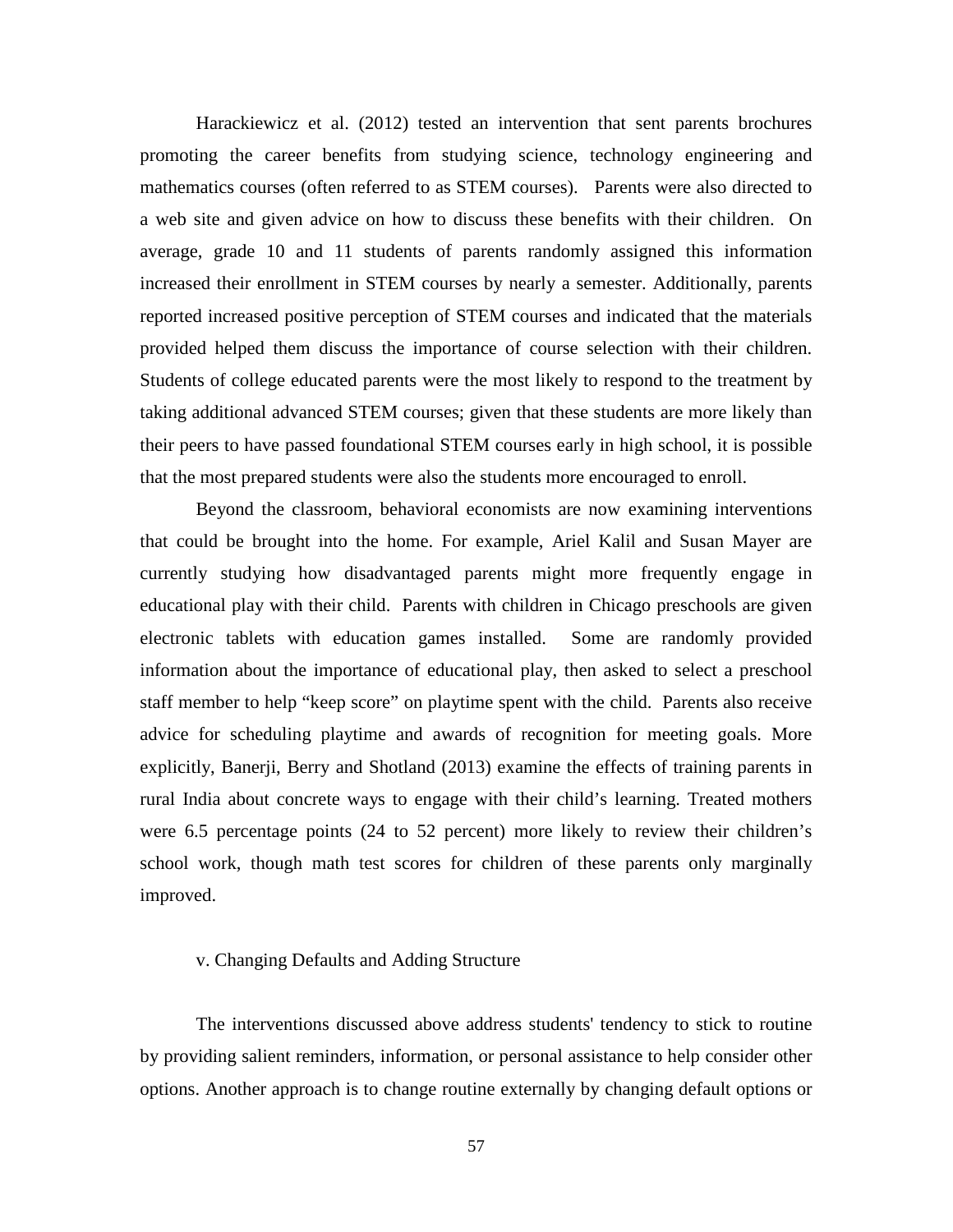by imposing more structure.<sup>126</sup> One clear example of this comes from the ACT college entrance exam. Before Fall 1997, students who took the ACT were allowed to send their test scores to three schools for free, with each additional report costing \$6. Nearly 80 percent of ACT takers sent exactly three reports. After Fall 1997, students were allowed to send an additional (fourth) free report, while the cost of additional reports remained the same. Pallais (2013) finds that after allowing students to send four reports for free, less than 20 percent of ACT takers sent three test score reports and more than 70 percent sent exactly four reports, suggesting that the default number of free reports dominated student application behavior. Allowing an additional free report also changed types of schools some students applied to. Specifically, low-income students submitted more applications and were more likely to apply to a selective institution. With only three default submissions, some students for whom applying to a selective school would have been a realistic option may have decided not to apply in order to retain three safer options.

As another example of changing defaults, Oreopoulos and Ford (in progress) propose helping all Grade 12 students from disadvantaged high schools to apply to at least one postsecondary program in class, for free. They develop an experiment in Canada in which a three class workshop is incorporated into the Grade 12 curriculum at low-college-transition schools: first, students receive assistance in picking programs they are interested in and can get into; second, they apply in class, for free; and third, they receive assistance in applying for financial aid. The slogan of the program is "Keep Your Options Open"; by exiting high school with both an offer of acceptance from a program the student helped choose and a financial aid package, the idea of going to college becomes less abstract. The path becomes more salient and easier to take.

Encouraging students to follow better routines can also occur through imposing more structure. Elementary and secondary school students follow a clearly defined path to graduation, including taking mandatory courses and completing frequent tests. College programs, on the other hand, often expect students to independently determine what they need to learn through homework, readings and attending lectures. Attending class and doing coursework is optional in many cases; the expectation is that students are already able to prioritize school work in spite of the many demands on their time and

<span id="page-59-0"></span><sup>&</sup>lt;sup>126</sup> Scott-Clayton, 2011 provides a focus on the need for more structure in community colleges.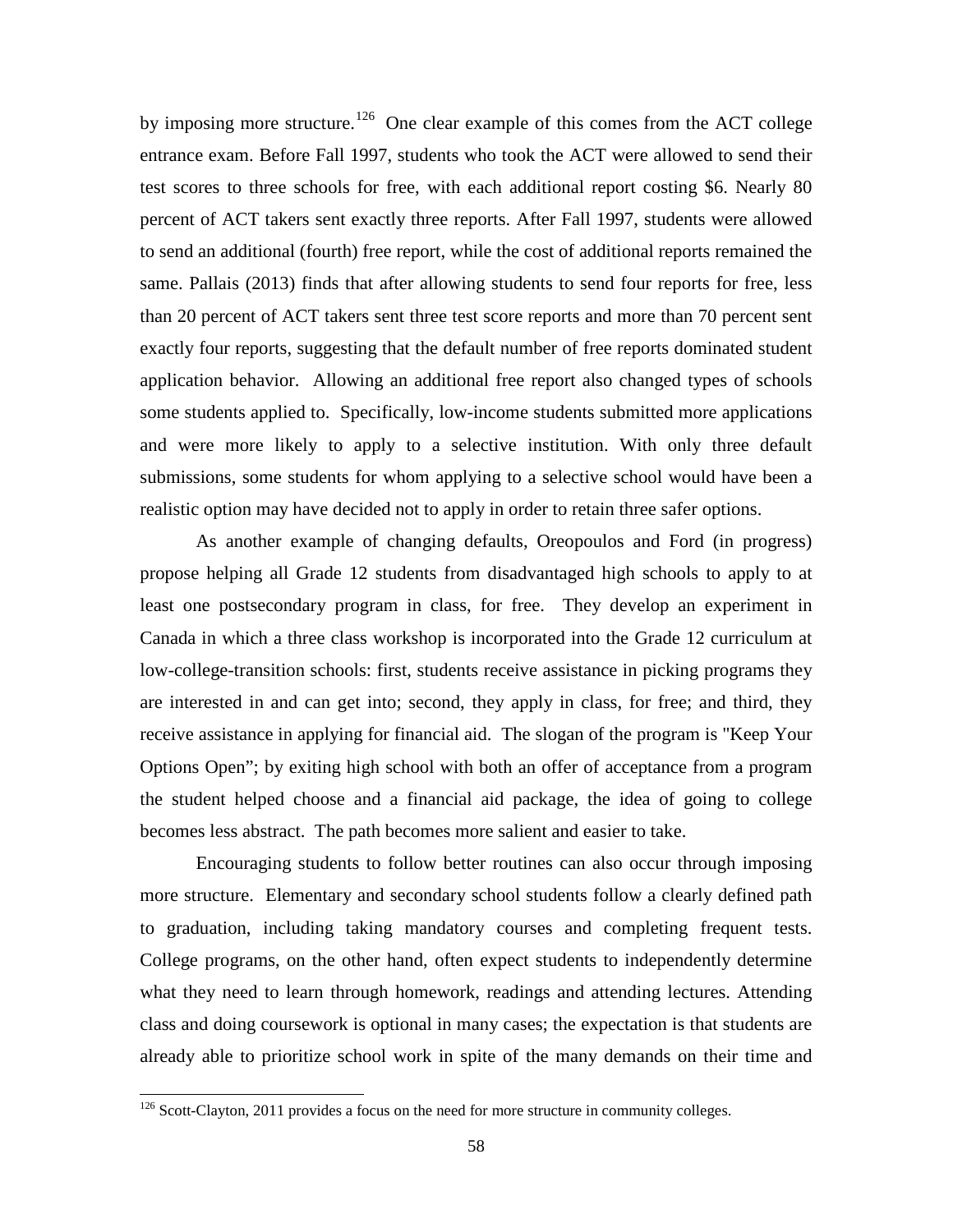tempting alternatives to studying. In some cases, adding structure to coursework and academic programs may actually "free up" students' time to be more productive. The additional freedoms that accompany going to college, such as living independently for the first time, parties, or non-academic extra-curricular activities may lead students to procrastinate. Although adding more structure to academic programs, either through mandatory attendance or homework, reduces flexibility in students' schedules, it may also make procrastination seem more costly and improve course performance. Structure may also help students get a clearer picture of what behaviors are necessary to be successful in college.

With these ideas in mind, the Guttman Community College was established in 2012 in New York with an all new academic curriculum and core structure to improve students' chances of graduation. Entering students commit to attending full time and are required to attend a three-week Summer Bridge Program in August that sets academic expectations, encourages students to understand their strengths and challenges as a learner, builds social networks, introduces the school's electronic resources, and provides a refresher in reading, writing, and mathematics. All students take the same courses in the first year, including an interdisciplinary liberal arts and science course, ethnography, statistics, and composition. Each student is assigned a "student success advocate," whose job is to help with the college transition in first year. Students choose a major by the end of their first year, with a set curriculum. Scheduling of writing assignments and tests are coordinated among faculty throughout the year.

Another way to restructure the college environment is to create resources for student support, coupled with incentives so that students actually utilize them. Students participating in the Accelerated Study in Associate Program (ASAP) across several City University of New York (CUNY) campuses are required to 1) enroll full time, 2) take developmental courses, 3) graduate within three years, 4) take a noncredit seminar about goal setting and academic planning, 5) attend tutoring frequently, 6) meet with an assigned advisor at least twice a month, 7) meet with a career and employment specialist once a semester and 8) take block-scheduled classes so that students have similar classmates and faculty can coordinate across courses. In exchange for fulfillment of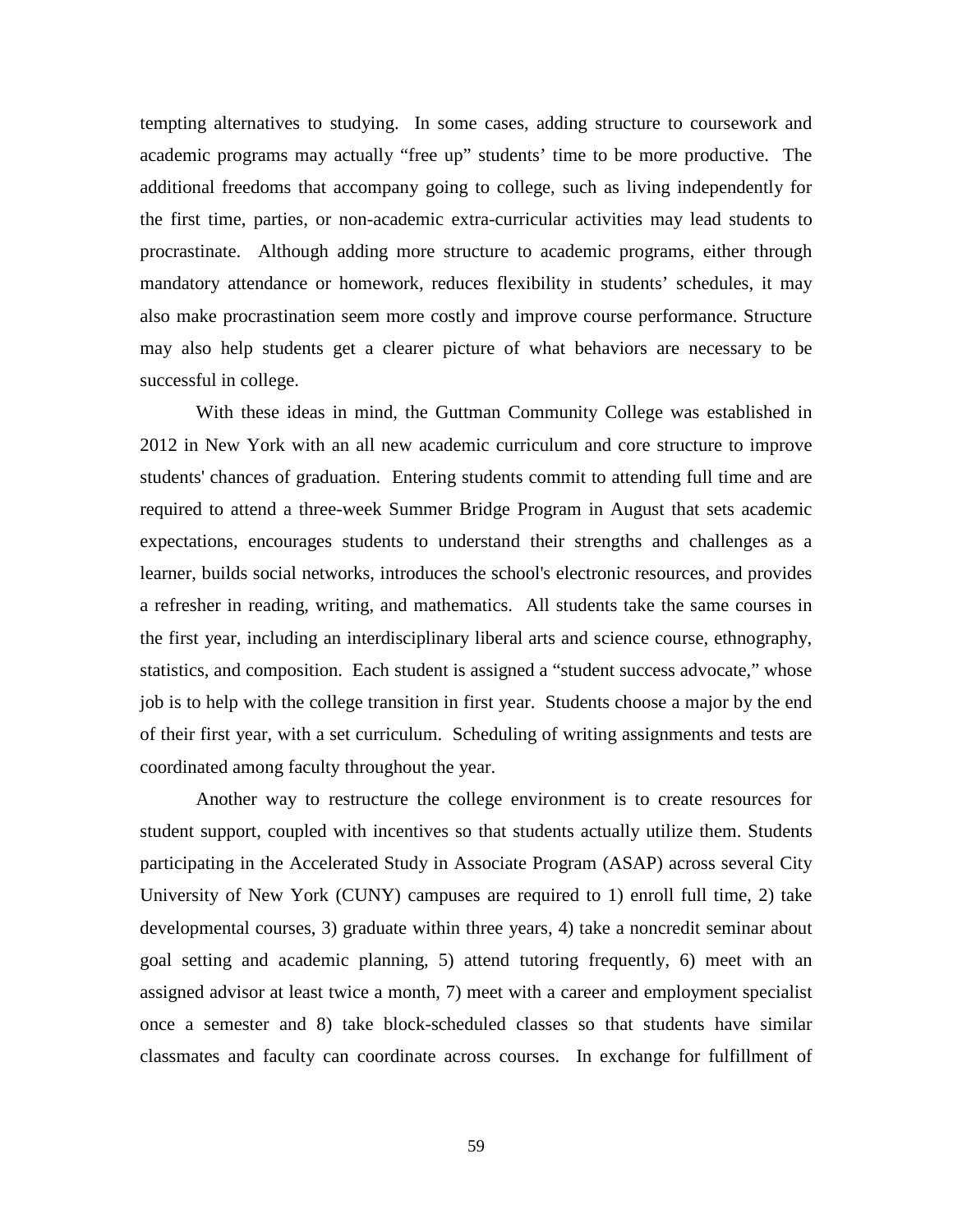these requirements, the program waives tuition fees, provides free public transportation passes, pays for all textbooks, and offers social activities.<sup>[127](#page-59-0)</sup>

 ASAP students are 9.5 percentage points more likely than the comparison group to be enrolled in college by the end of their second year (58.3 versus 67.8 percent). They earn 7.6 more total credits (37.6 versus 30.0) and are 5.7 percentage points more likely to have completed an associate's degree after two years than students in the control group (14.5 versus 8.7 percent). Results at the third year are expected to show even larger effects, given that program participants are required to graduate within three years. Though these results are encouraging, determining which aspects of ASAP contribute the most to student success will be important for allocating scarce resources in the most effective way.[128](#page-61-0) 

Changing the class environment to incorporate more structure can also improve student outcomes through both creating a regular routine and by limiting the potential for procrastination. For example, courses with assignments or exams due only at the end lead many students to wait until the end to study. Frequent, mandatory assignments can combat these tendencies to procrastinate. Moreover, these relatively low-stakes assignments provide the opportunity for students to be given regular feedback on their performance, allowing confidence to be built by successes and making the benefits of learning more salient. Grodner and Rupp (2013) test whether mandatory regular homework assignments improve academic performance for undergraduate students in North Carolina. Students randomly selected into a treatment group were required to submit regular homework assignments that were worth 10 percent of their final grade. The remaining 90 percent was comprised of marks on four exams, each worth 22.5 percent of their final grade. Students in the control group were evaluated only based on the four exams (each worth 25 percent); the homework assignments were voluntary and ungraded. The authors find that students who were required to complete homework assignments scored between 3.5 and 5.7 percent higher on tests than students in the control group.

<span id="page-61-0"></span><sup>&</sup>lt;sup>127</sup> Scrivener and Weiss, 2013.<br><sup>128</sup> Oreopoulos, Brown, and Lavecchia, 2014 evaluate a similar program offered to disadvantaged high school students and estimate large impacts on high school graduation and college enrollment.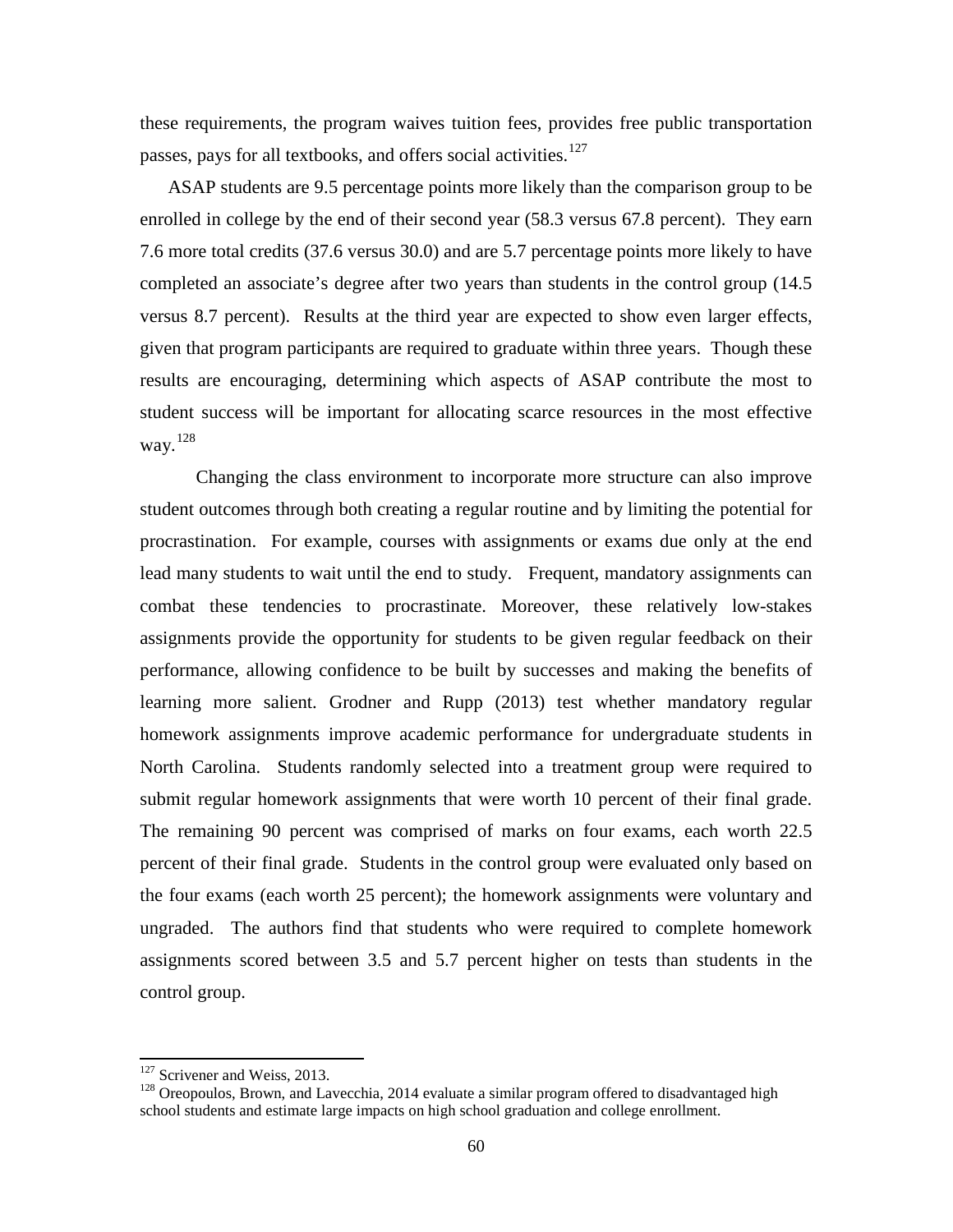Aside from the temptation to procrastinate on homework, college students are also tempted to avoid coming to class altogether. As we discussed earlier, absenteeism is common in many college programs and courses; those that take place early in the morning find it especially difficult to encourage regular attendance. Dobkin et al. (2010) find that a mandatory attendance policy in one class raises overall academic performance. In their quasi-experimental design, students were informed after their midterms that attendance would become mandatory for those who scored below the median. This policy increased attendance by 28 percentage points for students scoring just below the median on the midterm. Those at the margin of being required to attend class also increased final exam scores by more than .46 standard deviations compared to those who just missed the requirement. Notably, grades in other courses were not affected.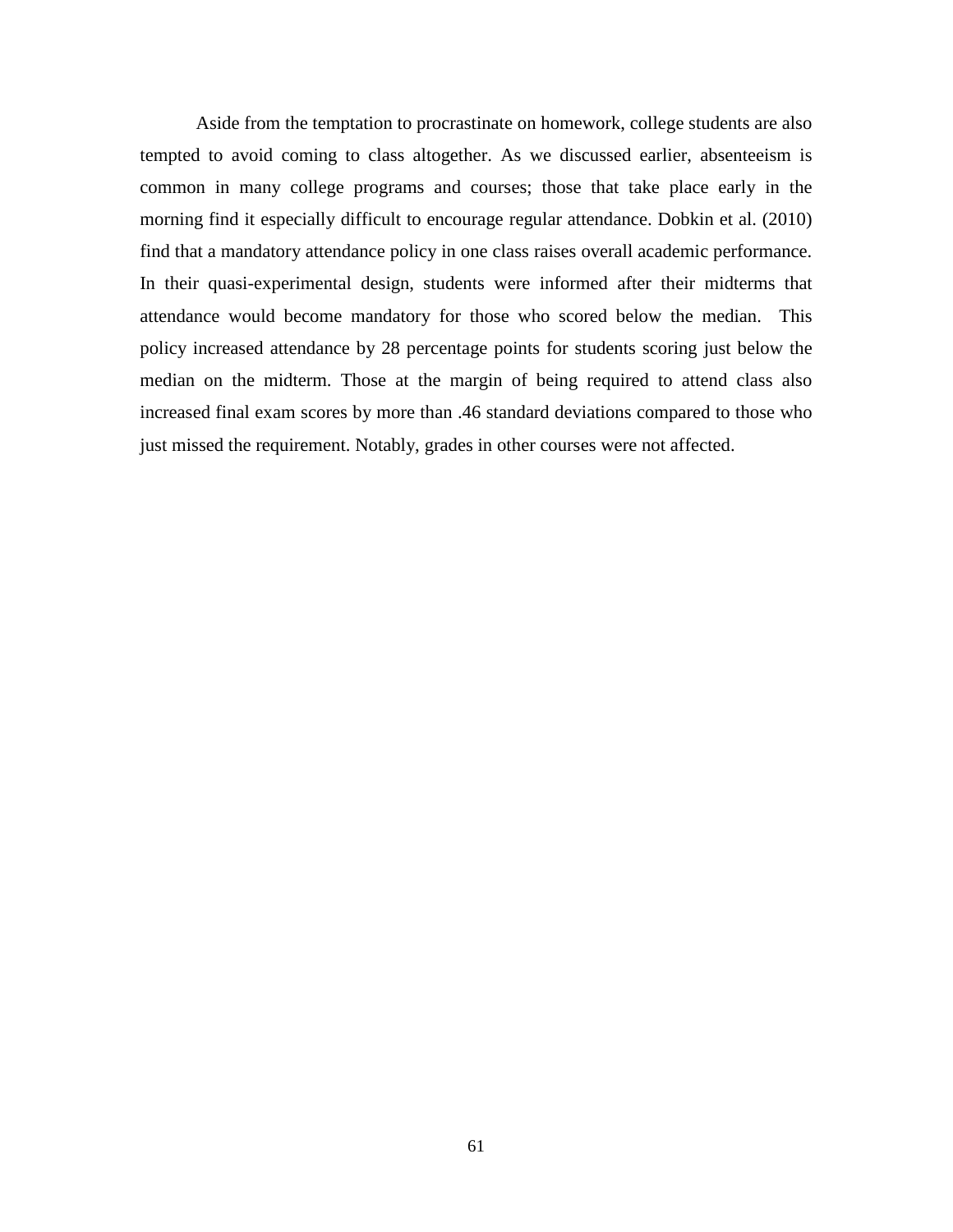## **Table 4: Interventions to Help Reduce Inertia and Change Routine by Changing Defaults and Adding Structure**

| <b>Authors</b>                                  | Intervention                                                                                                                                                                                                                                                                                                                              | Data                                                                                                                | <b>Research</b><br>Design                                                                          | <b>Findings</b>                                                                                                                                                                                                                                                                                     |
|-------------------------------------------------|-------------------------------------------------------------------------------------------------------------------------------------------------------------------------------------------------------------------------------------------------------------------------------------------------------------------------------------------|---------------------------------------------------------------------------------------------------------------------|----------------------------------------------------------------------------------------------------|-----------------------------------------------------------------------------------------------------------------------------------------------------------------------------------------------------------------------------------------------------------------------------------------------------|
| Ariely and<br>Wertenbroch<br>(2002)             | Students allowed to<br>choose and commit to<br>deadlines for<br>assignments vs.<br>traditional firm<br>deadlines                                                                                                                                                                                                                          | Administrative data from<br>an executive-education<br>course at MIT                                                 | Field<br>experiment<br>(randomization<br>done at course<br>section level)<br>and lab<br>experiment | (i) Students allowed to choose<br>assignment deadlines, on<br>average, chose to pre-commit<br>to less-flexible, evenly spaced<br>deadlines; (ii) Students<br>required to submit at evenly<br>spaced deadlines performed<br>better on a proof-reading task<br>than those with flexible<br>deadlines. |
| Dobkin, Gil<br>and Marion<br>(2010)             | Mandatory attendance<br>policy for students<br>scoring below the<br>median on the class<br>midterm                                                                                                                                                                                                                                        | Administrative data from<br>three large undergraduate<br>economics classes                                          | Regression<br>Discontinuity<br>Design                                                              | (i) The mandatory attendance<br>policy increased attendance<br>rates by 28 percentage points;<br>(ii) A 10 percentage point<br>increase in attendance led to a<br>.16 standard deviation<br>increase in final exam scores.                                                                          |
| Duckworth<br>et al. (2011)                      | <b>Mental Contrasting</b><br>with Implementation<br>Intentions (MCII)<br>intervention: students<br>are asked to (i)<br>articulate a goal,<br>including why<br>achieving it is positive;<br>(ii) named a critical<br>obstacle to achieving<br>the goal; (iii) outline<br>strategies for how they<br>intended to deal with<br>the obstacle. | Administrative data from<br>school and PSAT records<br>for 66 tenth grade<br>students at a selective<br>high school | Field<br>experiment                                                                                | Students randomly assigned<br>to the MCII intervention<br>completed 56 more PSAT-<br>prep questions than students<br>in the control group (140<br>versus 84).                                                                                                                                       |
| Grodner and<br>Rupp (2013)                      | Mandatory homework<br>assignments worth 10<br>percent of the final<br>course grade                                                                                                                                                                                                                                                        | Administrative data from<br>an undergraduate<br>economics class in North<br>Carolina                                | Field<br>experiment                                                                                | 3.5 to 5.7 percent increase in<br>test scores for students<br>assigned to the mandatory<br>homework group                                                                                                                                                                                           |
| Oreopoulos,<br>Brown and<br>Lavecchia<br>(2014) | Comprehensive<br>intervention for at-risk<br>high school students<br>including: mandatory<br>(free) tutoring<br>sessions, one-on-one<br>and group mentoring,<br>free public transit<br>tickets (conditional on                                                                                                                            | Administrative data for<br>more than 6000<br>disadvantaged high<br>school students in<br>Toronto, Ontario           | Difference-in-<br>differences                                                                      | Eligibility for the Pathways<br>to Education Program<br>increases: (i) 5-year high<br>school graduation rates by<br>15 percentage points (60<br>percent versus 45 percent);<br>(ii) college enrollment rates<br>by 19 percentage points (57<br>percent versus 38 percent);                          |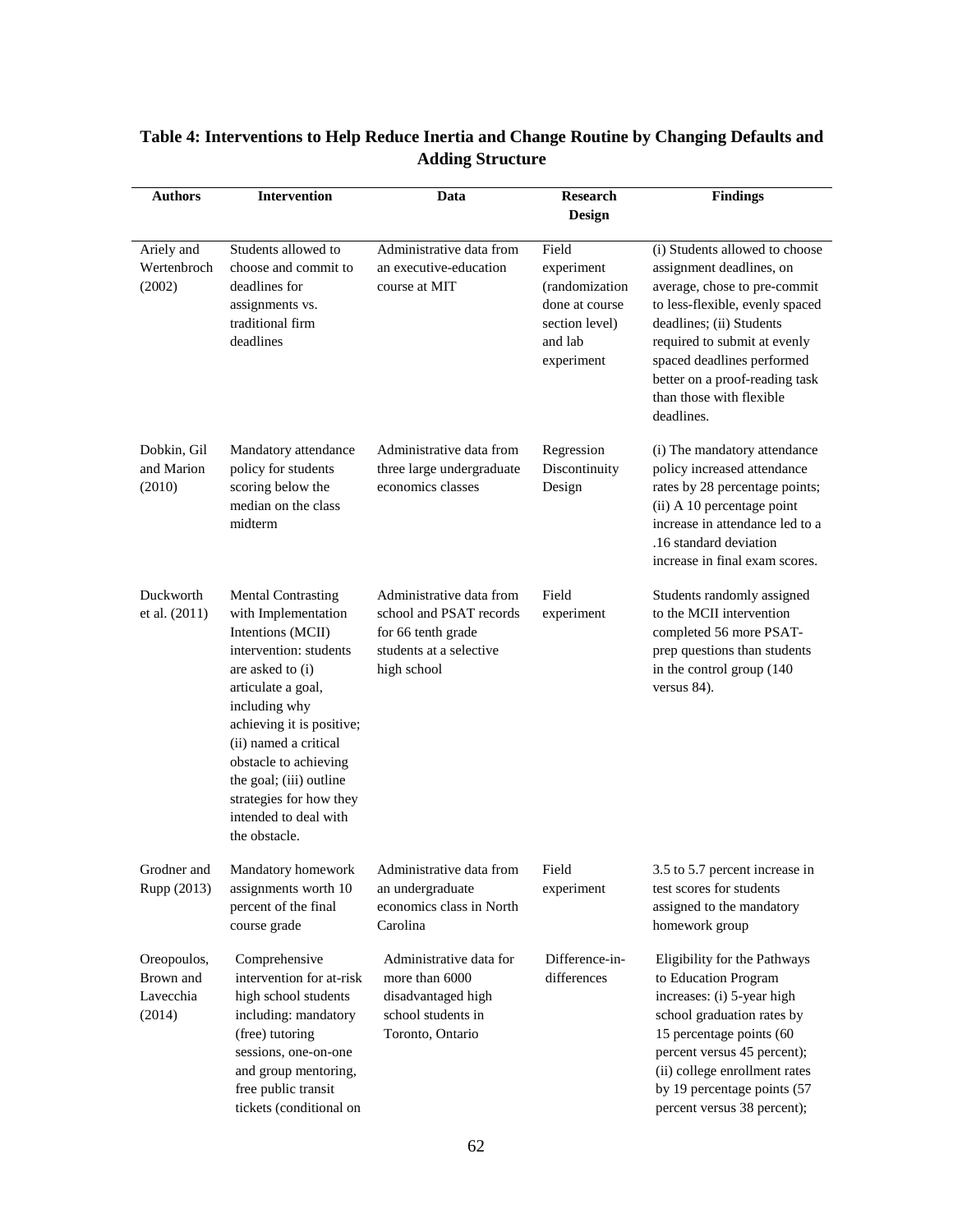|                                  | school attendance), up<br>to \$4000 for college<br>tuition and fees,<br>college application<br>assistance and fee<br>waivers.                                                                                     |                                                                                                              |                                                                                        | (iii) math and English test<br>scores by .15 standard<br>deviations                                                                                                                                                                                                                                                                                                                                                                 |
|----------------------------------|-------------------------------------------------------------------------------------------------------------------------------------------------------------------------------------------------------------------|--------------------------------------------------------------------------------------------------------------|----------------------------------------------------------------------------------------|-------------------------------------------------------------------------------------------------------------------------------------------------------------------------------------------------------------------------------------------------------------------------------------------------------------------------------------------------------------------------------------------------------------------------------------|
| Pallais (2013)                   | Before 1997, college<br>applicants were able to<br>send 3 free ACT score<br>reports to schools for<br>free. After 1997, 4 free<br>reports were allowed<br>with additional reports<br>costing \$6.                 | American Freshman<br>Survey                                                                                  | OLS and<br>difference-in-<br>differences                                               | Before 1997, more than 70<br>percent of ACT takers sent<br>exactly 3 reports. After<br>1997, fewer than 20<br>percent sent exactly 3<br>reports and 70 percent sent<br>exactly 4 reports.                                                                                                                                                                                                                                           |
|                                  |                                                                                                                                                                                                                   |                                                                                                              |                                                                                        | After 1997 students applied<br>to colleges with 0.35 to<br>0.50 points higher on the<br>ACT.                                                                                                                                                                                                                                                                                                                                        |
| Pennebaker<br>et al. (2013)      | Daily online testing<br>with personalized<br>feedback                                                                                                                                                             | Administrative data from<br>an undergraduate<br>psychology course at the<br>University of Texas at<br>Austin | <b>OLS</b><br>(comparing<br>"treated"<br>students with<br>those from prior<br>cohorts) | Students in course sections<br>with daily online testing (i)<br>scored 6 percentage points<br>higher on tests in the<br>psychology course (77 versus<br>71 percent grade); (ii) scored<br>marginally higher on other<br>courses taken the following<br>semester. Results were<br>strongest for low-income<br>students.                                                                                                              |
| Scriviner<br>and Weiss<br>(2013) | Comprehensive<br>community college<br>program intervention:<br>mandatory full-time<br>enrollment, mandatory<br>block classes, "quick"<br>graduation, financial<br>assistance, mentoring<br>and career counselling | Administrative data from<br>6 CUNY colleges                                                                  | Field<br>experiment                                                                    | Students randomly assigned<br>to the treatment group (i) 9.5<br>percentage points more likely<br>to be enrolled in college after<br>two years (67.8 versus 58.3<br>percent); (ii) accumulated 7.6<br>more credits by the end of the<br>second year of college (37.9<br>versus $30.4$ credits); (iii) $5.7$<br>percentage points more likely<br>to complete their associate's<br>degree after two years (14.5<br>versus 8.7 percent) |
| Stanca<br>(2006)                 | Mandatory attendance<br>policy on college<br>course performance                                                                                                                                                   | Survey data from an<br>undergraduate economics<br>course at the University of<br>Milan                       | OLS and IV<br>with panel data                                                          | A one percentage point<br>increase in lecture attendance<br>was associated with a 0.1<br>percent increase in test scores.                                                                                                                                                                                                                                                                                                           |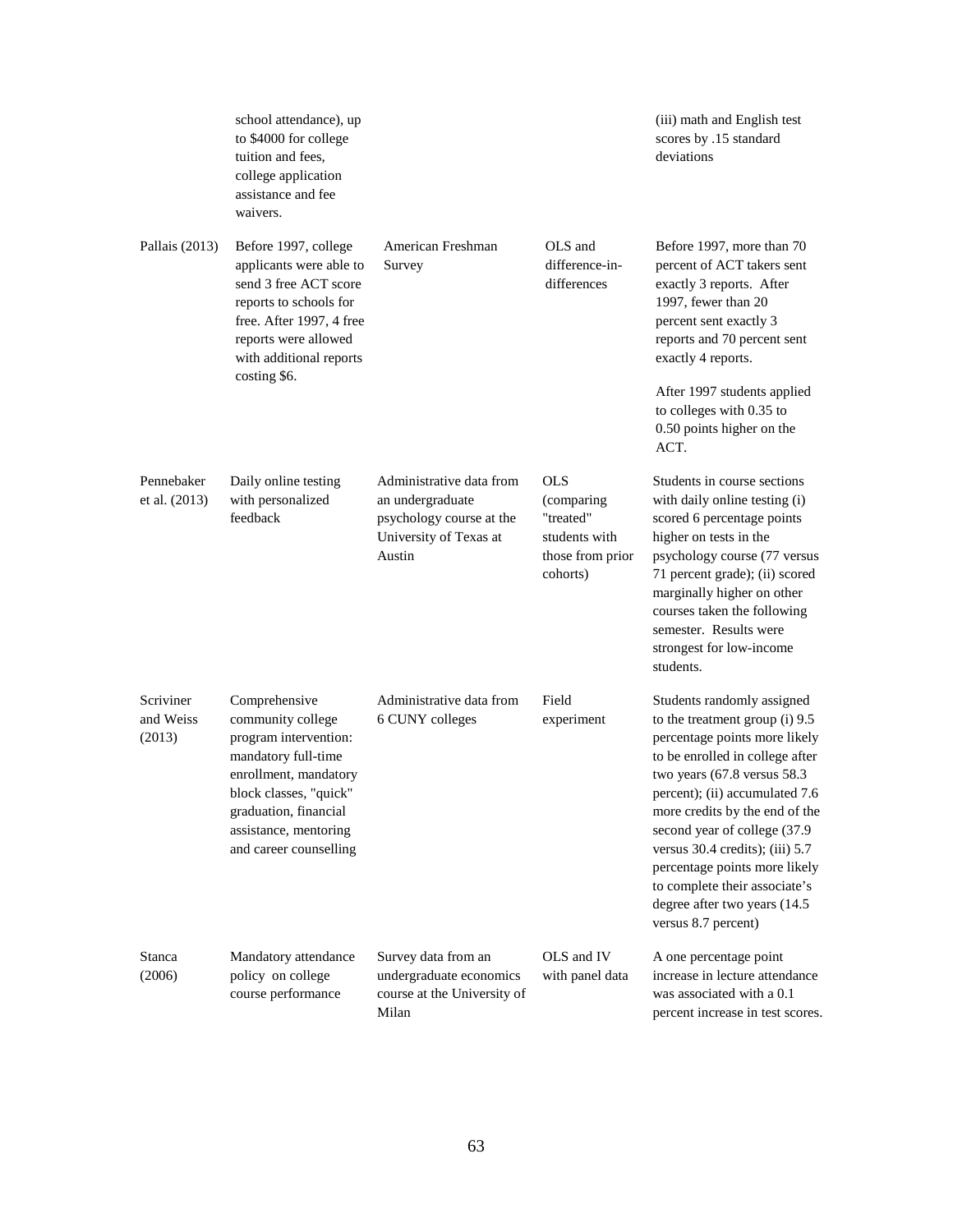Aside from required assignments, the timing of due dates may also be important for improving academic performance. Many college courses cluster deadlines at the end of the term, but giving students three to four months to finish their assignments may exacerbate tendencies to procrastinate. Students who are aware of this tendency may want tools that help them commit to certain deadlines, <sup>[129](#page-61-0)</sup> while students who are not short sighted and have no procrastination problems may prefer traditional end of term deadlines that provide the most scheduling flexibility. To test whether students have a preference for pre-commitment for assignment deadlines, Ariely and Wertenbroch (2002) randomly assigned multiple sections of a semester-long course to one of two conditions. In the choice condition, students in one section of the course were allowed to choose their own deadlines for three papers. Students were free to choose any deadline but were required to commit to these dates by the end of the first week of the term. As the control group, students in the other section were given fixed, evenly spaced deadlines for the same papers. Surprisingly, students in the choice group chose to commit to submitting their assignments in relatively evenly spaced intervals throughout the term. On average, students chose to submit the first paper 42 days before the end of the term, the second 26 days before the end of the term and the third 10 days early. The fact that students chose to constrain themselves through earlier deadlines suggests that at least some of them attempted to mitigate their expected procrastination.

To test whether allowing students more flexibility to choose deadlines improves performance, the authors hired proofreaders for a three-week field experiment, in which they were randomly assigned to one of three groups. The first group was asked to submit one proofread document at the end of each week. The second group was allowed to submit their documents anytime, as long as they were all submitted by the end of three weeks. Finally, similar to the choice condition in the first study, a third group committed to self-imposed deadlines for the documents. As in the previous study, the authors found that participants assigned to the third group chose deadlines that were spread out. These proofreaders also performed better on the tasks than those randomly assigned to submit all three tasks by the end of the third week (group 2). However, those who were allowed

<span id="page-65-0"></span> $129$  For example, this would be the case if students were sophisticated time-inconsistent discounters (i.e. Laibson, 1997).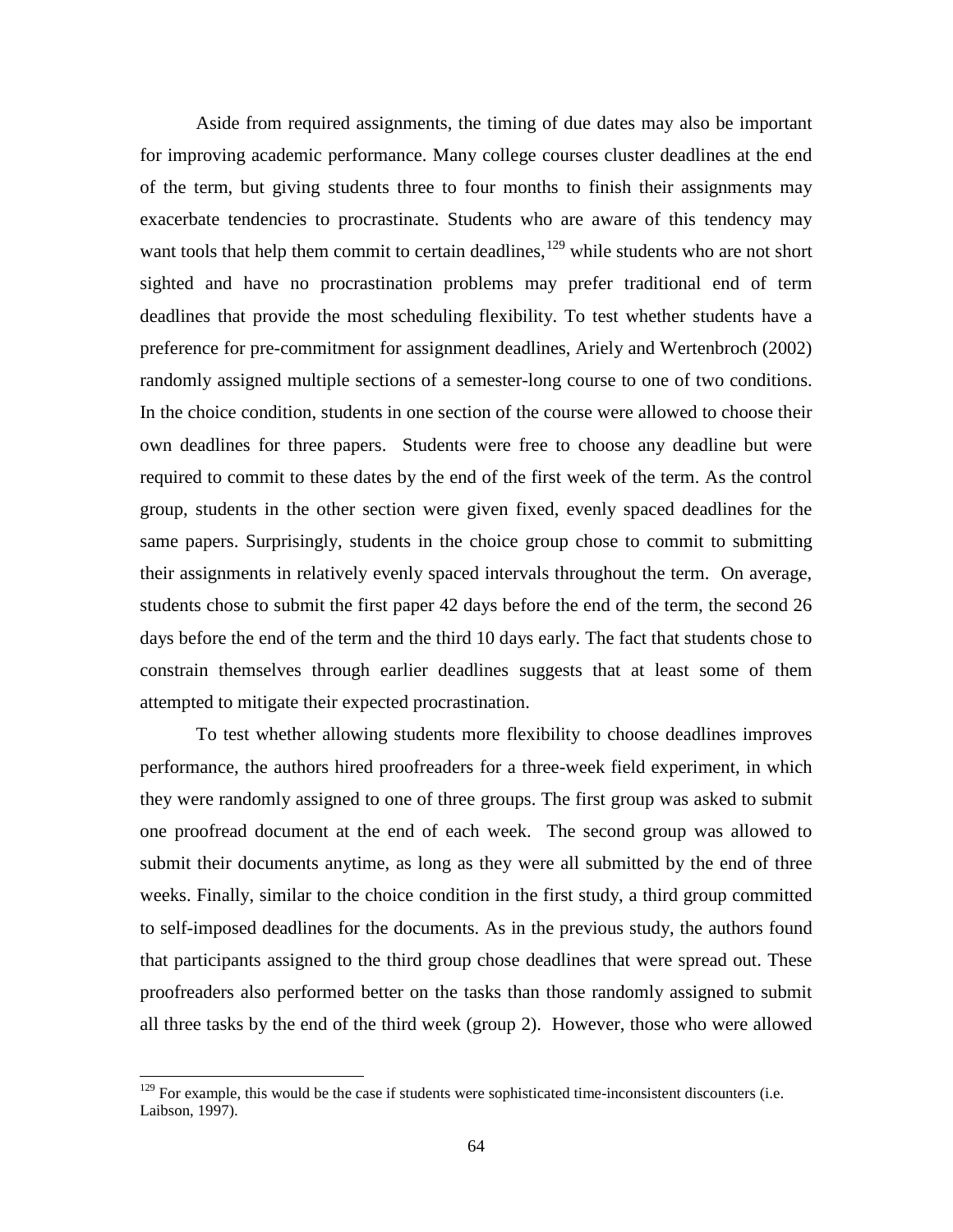to choose their own deadlines performed worse than those who were required to submit a task weekly (group 1), suggesting that some were unable to choose deadlines "optimally" to maximize their performance. Altogether, these results suggest that setting fixed deadlines can improve academic outcomes, especially for students who have a tendency to procrastinate. These results may also be particularly relevant for increasingly prevalent online courses, which encounter higher dropout rates than traditional courses.<sup>[130](#page-65-0)</sup>

#### *c. Interventions that strengthen positive identities*

The need for social interaction and the need to feel liked are powerful influences on behavior.<sup>[131](#page-66-0)</sup> These influences can have negative consequences, such as when hard-working students are harassed for making less future-oriented classmates feel bad,<sup>[132](#page-66-1)</sup> or when peers collectively focus on enjoying the present, reinforcing each others' present bias. One approach to mitigate negative social influences is to help students focus on more positive identities. Sociologists have repeatedly demonstrated that individuals behave differently when prompted or "primed" to think of themselves as associated with one group compared to another.<sup>133</sup> For instance, in Cohen et al. (2006), seventh-graders from a school with a large proportion of low-income and minority students were randomly assigned to one of two groups. In the treatment group, students were asked at the start of the semester to consider and write about which value was most important to them. In the control group, students chose a "least important" value, but explained why those values might be important to other people. Treated African-American students had significantly higher fall semester grades than those in the control group, closing the racial achievement gap by 40 percent with an increase of more than 0.25 GPA points on a 4 point scale.

In another experimental study, university freshmen in a treatment group read results from an upperclassman survey that emphasized that feeling out of place in college during one's first year was a common, temporary phenomenon. The treated freshmen

<span id="page-66-1"></span>

<span id="page-66-0"></span><sup>&</sup>lt;sup>130</sup> Price and Shireman, 2013.<br><sup>131</sup> E.g. Akerlof and Kranton, 2002, 2010.<br><sup>132</sup> A more specific example is the case of 'Acting White', where black peers impose costs on their members<br>trying to do well at school (Austen-S

<span id="page-66-2"></span> $t^{133}$  Steele, 1997; Steele and Aronson, 1995; Mangels et al., 2012.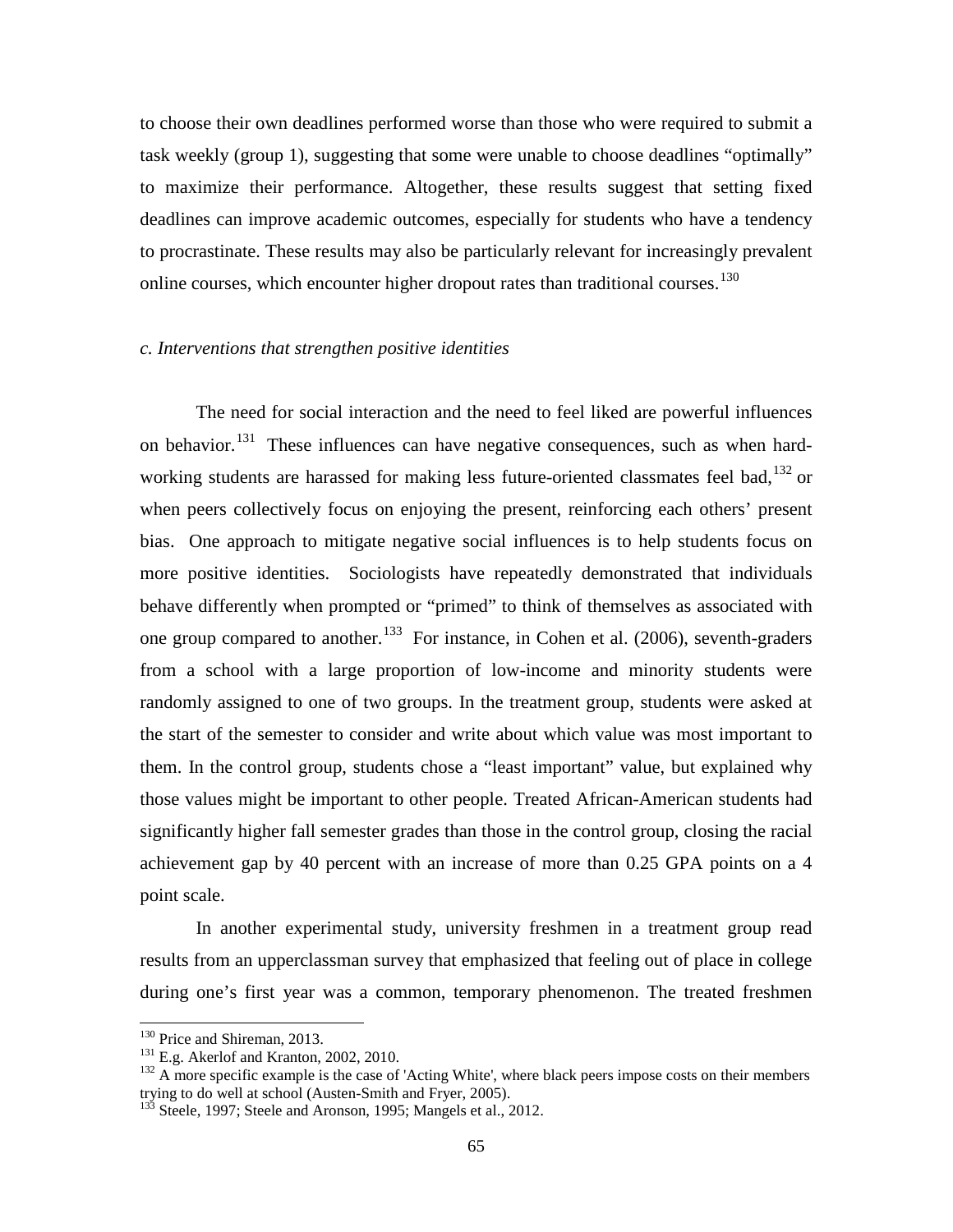were then asked to write an essay and record a video for future freshmen, in which they related the survey results to their present experience. In contrast, freshmen in the control group read a survey and wrote an essay and speech on how college could change their pre-existing political attitudes. The African American participants in the treatment group showed steady improvements in GPA across the four years of college, reducing the racial gap in GPA between African Americans and European Americans by 52% overall – without any intermediate interventions.<sup>[134](#page-66-2)</sup> Reducing students' immediate concerns about their social identity or feeling out of place can lead to significant long-term gains.

Students may also identify themselves as failures, or less able than others. A substantial amount of research by Carol Dweck (2007) and others suggests that the beliefs about themselves that people bring to new situations and opportunities can affect how much they learn and how well they do. Students who think that most of the factors contributing to success are innate also are more likely to become discouraged from initial setbacks, or avoid more challenging tasks after initial successes. In contrast, students who assume that effort matters most view failure more as an indication that they do not currently know enough, and should learn more, or that they have to increase the amount of time and effort spent on that activity. As an example of the consequences of these different mindsets, Wilson and Lindville (1982) randomly assigned 40 Duke University freshmen to watch pre-taped videos and read accounts of upperclassmens' initial academic struggles in adjusting to college life. Upperclassmen in the videos recalled having a low GPA during their own freshmen year, but that their grades began to improve later in their college careers as they grew accustomed to the increased workload and academic expectations at the university. In contrast, students in the control group watched videos of the same upperclassmen in which the older students described their academic and non-academic interests. The authors found that students randomly assigned to the treatment group were 20 percentage points less likely to drop out of college by the end of their sophomore year (from a baseline dropout rate of 25 percent). Students in the treatment group also earned better grades; their GPAs increased by 0.34 points (on a 4 point scale) from the first semester of their freshmen year to the end of

<span id="page-67-0"></span><sup>&</sup>lt;sup>134</sup> Walton and Cohen, 2011.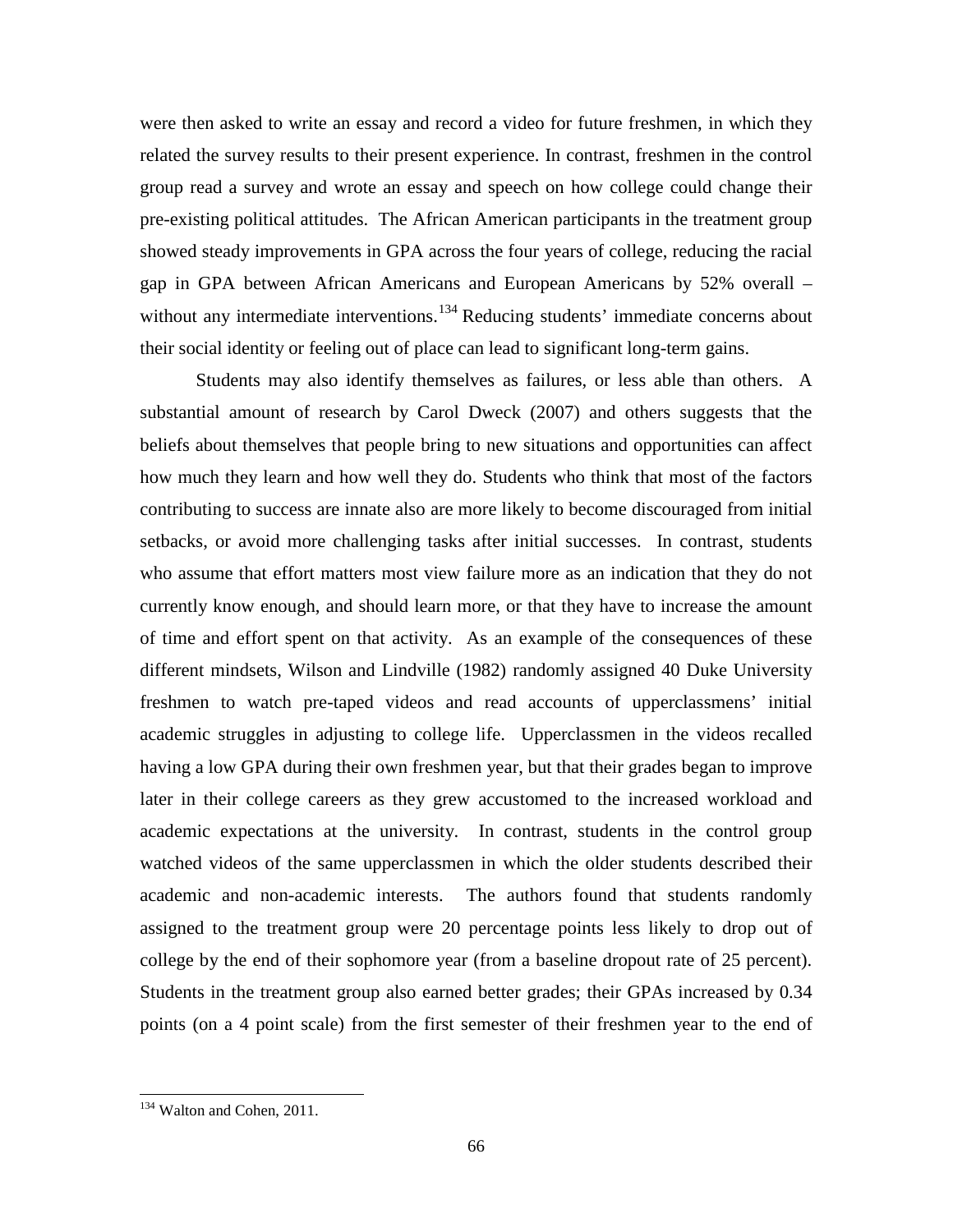their sophomore year, while the GPAs of those in the control group were unchanged. <sup>[135](#page-67-0)</sup> Similar results have been replicated in other settings.<sup>136</sup>

Another approach to improving students' academic identities at younger ages is to reduce negative subjective experiences by teaching that the brain is malleable and that through hard work, intelligence can be improved. Blackwell et al. (2007) tested this intervention in an experimental setting on  $7<sup>th</sup>$  grade students in New York City. Specifically, once a week for 8 weeks, students randomly selected into a treatment group were taught that intelligence is not fixed and that through effort, intellectual ability can improve. Students in the control group were only taught study skills. As is common with middle school students, the GPAs of those in the control group fell from 2.7 to about 2.4 (on a 4 point scale) between the spring of  $6<sup>th</sup>$  grade and the spring of  $7<sup>th</sup>$  grade. The grades of students assigned to the treatment group, however, remained unchanged, which corresponds to a .55 standard deviation increase relative to the control group. Yeager and Walton (2011) discuss how these seemingly small interventions can have such large and lasting effects. They argue that timely interventions which reinforce students' academic identities can improve outcomes by decreasing the likelihood that small failures cause students to believe that academic success is unachievable. This, in turn, mitigates the potential that a self-reinforcing cycle of disbelief in one's abilities leads to even worse academic performance. We describe other studies that examine the effect of reinforcing students' academic identities on various outcomes in Table 5.

<sup>&</sup>lt;sup>135</sup> In particular, if the treatment led relatively weaker, less prepared students to drop out, the average preparedness of students in the control group would have been higher than the treatment group, biasing the effect on GPA downward.

<span id="page-68-0"></span><sup>&</sup>lt;sup>136</sup> Wilson and Lindville, 1985 replicate the findings from their initial study for a larger sample of freshmen students at the University of Virginia. See Yeager and Walton, 2011 and the citations therein for other replications and similar interventions.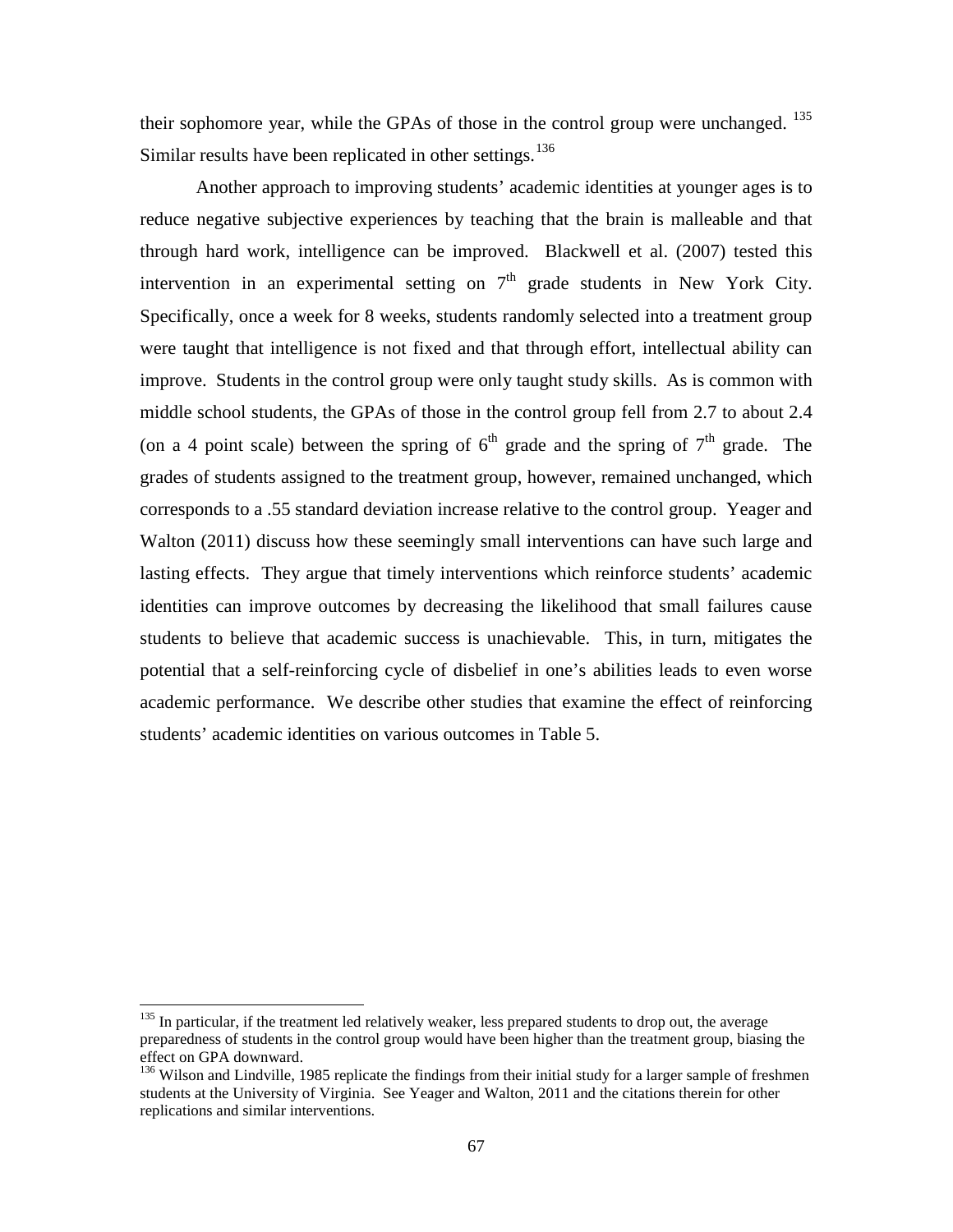| <b>Authors</b>                                                | <b>Intervention</b>                                                                                                                                                                                                                                                           | Data                                                                                                        | <b>Research</b>               | <b>Findings</b>                                                                                                                                                                                                                                                                                                                                                                                                                                                                                                                                                                                                                         |
|---------------------------------------------------------------|-------------------------------------------------------------------------------------------------------------------------------------------------------------------------------------------------------------------------------------------------------------------------------|-------------------------------------------------------------------------------------------------------------|-------------------------------|-----------------------------------------------------------------------------------------------------------------------------------------------------------------------------------------------------------------------------------------------------------------------------------------------------------------------------------------------------------------------------------------------------------------------------------------------------------------------------------------------------------------------------------------------------------------------------------------------------------------------------------------|
| Aronson et<br>al. (2002)                                      | Participants were taught<br>that intelligence is not a<br>finite endowment and<br>that it can grow with<br>effort. They were also<br>asked to write a pen-pal<br>letter to a fictitious,<br>struggling middle school<br>student explaining that<br>intelligence is malleable. | Administrative data<br>from 109 Stanford<br>University<br>undergraduate students                            | Design<br>Field<br>experiment | African-American students<br>randomly assigned to the<br>treatment group earned GPAs<br>that were (i) 0.27 points<br>higher than those assigned to<br>an unrelated pen-pal treatment<br>$(3.32 \text{ versus } 3.05 \text{ GPA})$ ; (ii)<br>0.22 points higher than those<br>assigned to the control group<br>(3.32 versus 3.10 GPA).<br>Effects were smaller and<br>insignificant for white<br>students.                                                                                                                                                                                                                               |
| Blackwell,<br>Trzeniewski<br>and Dweck<br>(2007)<br>(Study 2) | 8 sessions over 8 weeks<br>teaching students that the<br>brain is malleable and<br>that intelligence grows<br>with effort                                                                                                                                                     | Administrative data<br>from 91 $7th$ grade<br>students in New York<br>City                                  | Field<br>experiment           | .55 standard deviation GPA<br>increase from the spring of $7th$<br>grade to the spring of $6th$<br>grade for students randomly<br>assigned to receive the<br>treatment, relative to the<br>control group.                                                                                                                                                                                                                                                                                                                                                                                                                               |
| Bursztyn<br>and Jensen<br>(2014)                              | Students given the<br>opportunity to sign up for<br>a free SAT prep course<br>were told that their<br>decision to sign up for<br>the course would be kept<br>private from everyone<br>except their classmates<br>OR private from<br>everyone, including their<br>classmates   | Administrative and<br>survey data for more<br>than 800 low-income<br>high school students in<br>Los Angeles | Field<br>experiment           | Students randomly assigned<br>to have their sign up decision<br>disclosed to their classmates<br>were 11 percentage points<br>less likely to sign up for the<br>course (61 versus 72 percent).<br>Among students taking two<br>honors classes, those<br>randomly assigned to have<br>their sign up decision<br>disclosed were (i) 25<br>percentage points less likely<br>to sign up they happened to<br>be in a non-honors class<br>during the experiment (54<br>versus 79 percent); (ii) 25<br>percentage points more likely<br>to sign up if happened to be in<br>an honors class during the<br>experiment (97 versus 72<br>percent). |
| Bursztyn<br>and Jensen<br>(2014)                              | Students using an in-<br>class, computer-based<br>learning system to<br>prepare for high school                                                                                                                                                                               | Administrative data on<br>prep question<br>performance for 13000<br>remedial math and                       | <b>OLS</b>                    | Disclosing the names of top<br>performers is associated with<br>one fewer correct answer per                                                                                                                                                                                                                                                                                                                                                                                                                                                                                                                                            |

## **Table 5: Interventions that strengthen positive identities**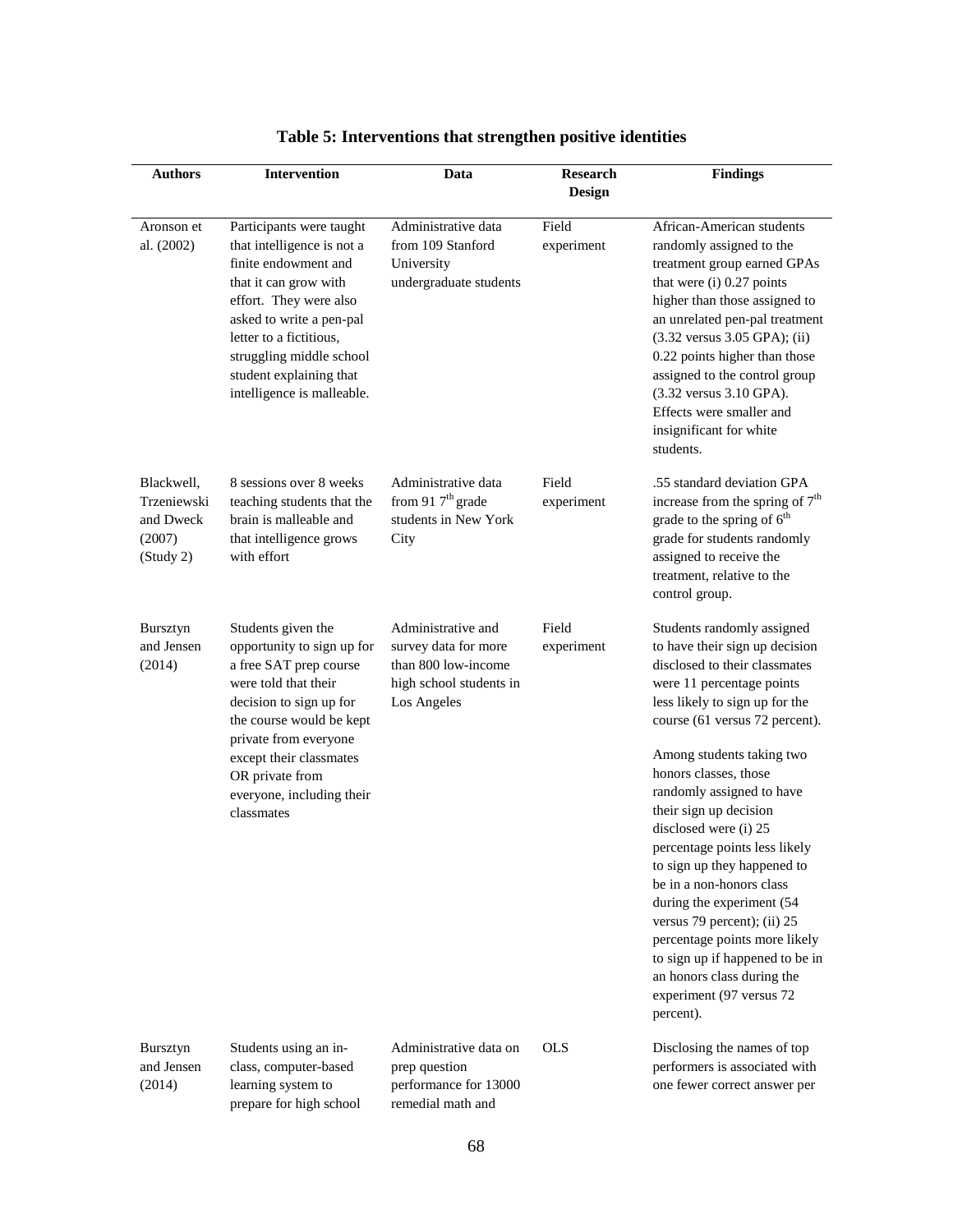|                                                    | exit exams given access<br>to information on the top<br>three performers in their                                                                                                                                                                                                             | English students in 200<br>high schools.                                                                |                           | day (7 versus 8 per day).<br>For students in the top                                                                                                                                                                                                                                                                                  |
|----------------------------------------------------|-----------------------------------------------------------------------------------------------------------------------------------------------------------------------------------------------------------------------------------------------------------------------------------------------|---------------------------------------------------------------------------------------------------------|---------------------------|---------------------------------------------------------------------------------------------------------------------------------------------------------------------------------------------------------------------------------------------------------------------------------------------------------------------------------------|
|                                                    | class (and school). The<br>names of top performers<br>for the course were<br>revealed part-way<br>through the semester and<br>without prior notice.                                                                                                                                           |                                                                                                         |                           | quartile of performance<br>before the disclosure change,<br>making the names of top<br>performers public is<br>associated with 3 fewer<br>correct answers per day (9.5<br>versus 12.5 per day).                                                                                                                                       |
| Cohen,<br>Garcia,<br>Apfel and<br>Master<br>(2006) | Targeted reaffirmations<br>of personal adequacy and<br>self-integrity                                                                                                                                                                                                                         | Administrative data<br>from a seventh grade<br>school                                                   | Field<br>experiment       | Students randomly assigned<br>to the treatment group earned<br>a fall semester GPA 0.3<br>points higher than the control<br>group (on a 4 point scale).<br>Treatment effects were largest<br>for African American<br>students; those for white<br>students were small and<br>insignificant.                                           |
| Dee (2014)                                         | To test whether<br>stereotype threat due to<br>being a student-athlete<br>affects academic<br>performance, participants<br>were primed by asking<br>whether their athletic<br>commitments interfered<br>with academic<br>commitments prior to<br>writing a test                               | Administrative data for<br>91 students and<br>student-athletes at<br>Swarthmore College                 | Frame field<br>experiment | Student-athletes randomly<br>assigned to the stereotype<br>condition scored .84 standard<br>deviations lower on a<br>standardized (GRE) test.                                                                                                                                                                                         |
| Gollwitzer,<br>et al. (2011)                       | Participants are asked to<br>write about potential<br>barriers to completing a<br>foreign language quiz<br>successfully                                                                                                                                                                       | Classroom data from<br>49 German elementary<br>school students and 63<br>U.S. middle school<br>students | Field<br>experiment       | Treated participants scored<br>slightly more than 1 point<br>higher (6.23 versus 5.13 out<br>of 10) on the vocabulary quiz.                                                                                                                                                                                                           |
| Good.<br>Aronson and<br>Inzlicht<br>(2003)         | In three treatment<br>conditions, middle school<br>students were either<br>taught that (i)<br>intelligence is malleable;<br>(ii) academic struggles<br>are common at the<br>beginning of middle<br>school (attribution<br>condition); (ii) a<br>combination of the first<br>two interventions | 138 middle school<br>students in rural Texas                                                            | Field<br>experiment       | Students randomly assigned<br>to the malleable intelligence<br>condition scored 8 percentage<br>points higher on a<br>standardized math test (82<br>versus 74 percent).<br>Students randomly assigned<br>to the attribution condition<br>scored 11 percentage points<br>higher on a standardized math<br>test (85 versus 74 percent). |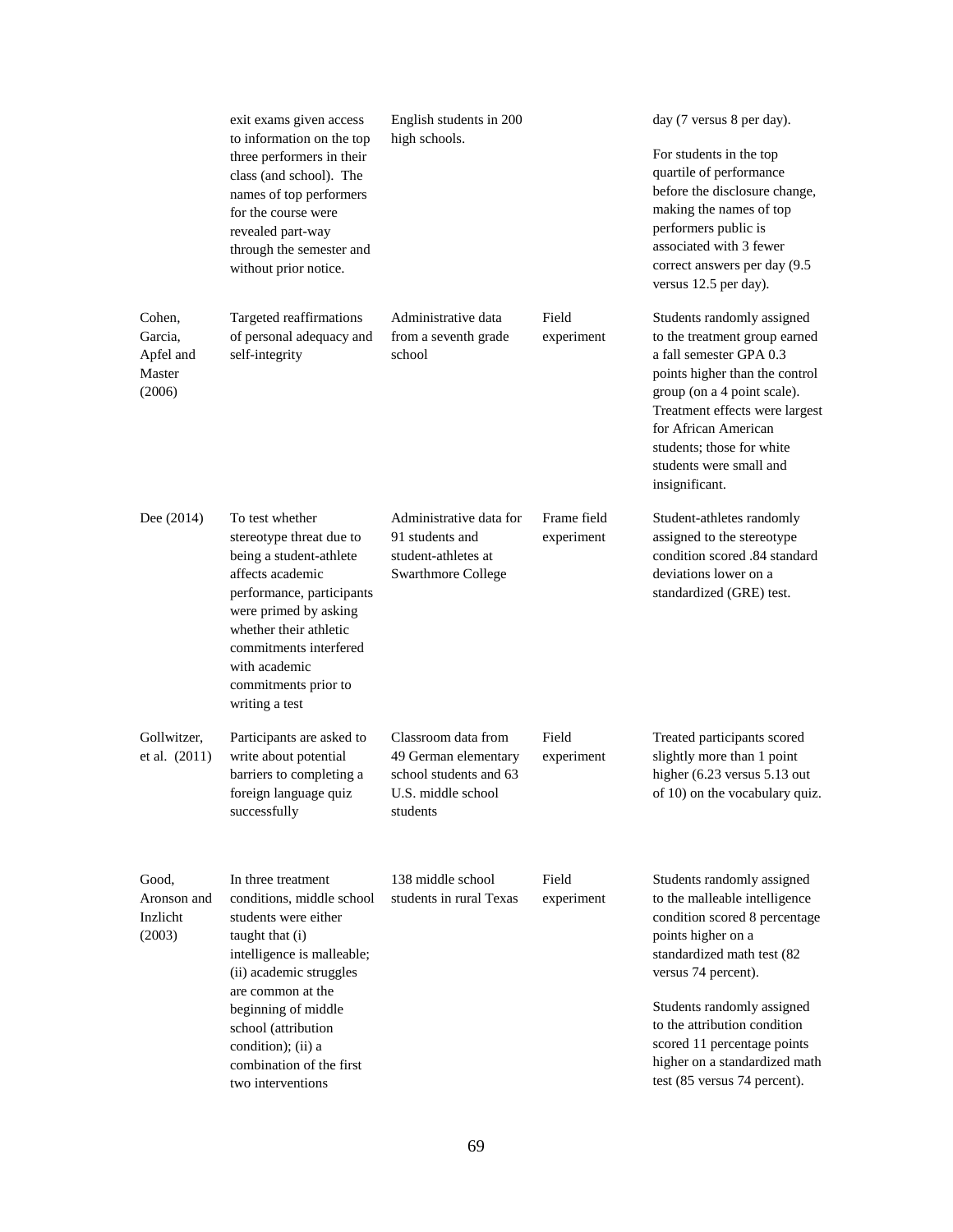|                                   |                                                                                                                                                                                                                                                                                                      |                                                                                                                |                     | higher on the standardized<br>math test (84 versus 74<br>percent).                                                                                                                                                                                                                                                                            |
|-----------------------------------|------------------------------------------------------------------------------------------------------------------------------------------------------------------------------------------------------------------------------------------------------------------------------------------------------|----------------------------------------------------------------------------------------------------------------|---------------------|-----------------------------------------------------------------------------------------------------------------------------------------------------------------------------------------------------------------------------------------------------------------------------------------------------------------------------------------------|
| Morisano et<br>al. (2010)         | Web-based program that<br>asked participants to<br>write about their ideal<br>future, their goals<br>towards this future, and<br>the concrete steps for<br>achieving these goals                                                                                                                     | Administrative data for<br>85 undergraduates at<br>McGill University,<br>with GPAs below 3.0                   | Field<br>experiment | Students randomly assigned<br>to the treatment group (i)<br>earned a GPA .48 standard<br>deviations higher that the<br>control group, one semester<br>after the intervention (2.91)<br>versus 2.46 GPA); (ii) All<br>students in the treatment<br>group took a full course load<br>while only 80% of students in<br>the control group did so. |
| O'Rourke et<br>al. (2014)         | An educational game that<br>emphasized that<br>intelligence is malleable.<br>Children are awarded<br>points for effort,<br>persistence and strategy.                                                                                                                                                 | Administrative data on<br>performance in the<br>educational game<br>Refraction for more<br>than 15000 children | Field<br>experiment | Children randomly assigned<br>to experimental condition<br>(which emphasized that<br>intelligence is malleable (i)<br>persisted in the game for 29<br>more seconds (median 118)<br>versus 89 seconds); (ii)<br>completed 1.2 more levels of<br>the game, on average (6.7<br>versus 5.5 levels).                                               |
| Walton and<br>Cohen<br>(2011)     | College freshmen were<br>asked read reports from<br>fictitious upperclassmen<br>who described that<br>feeling out of during<br>one's first-year of college<br>was a temporary<br>phenomenon. Students<br>were then asked to record<br>a video detailing their<br>experiences for future<br>students. | Administrative data for<br>92 freshmen students at<br>a large university<br>campus                             | Field<br>experiment | African-American students<br>randomly assigned to the<br>control group experienced a<br>0.3 GPA point increase (3.65<br>versus 3.35 GPA).                                                                                                                                                                                                     |
| Wilson and<br>Lindville<br>(1982) | Students were shown<br>booklets and videos of<br>upperclassmen who<br>described that struggles<br>during freshman year<br>were temporary and that<br>academic performance<br>would likely improve in<br>subsequent years.                                                                            | Administrative data for<br>40 freshmen students at<br>Duke University                                          | Field<br>experiment | Students randomly assigned<br>to the treatment group (i)<br>were 20 percentage points (80<br>percent) less likely to drop<br>out of college by the end of<br>their sophomore year; (ii)<br>experienced a 0.34 GPA<br>increase (2.92 versus 2.58<br>GPA). Students in the control<br>group experienced no GPA                                  |

Students randomly assigned to receive both interventions scored 10 percentage points

increase (2.82 versus 2.87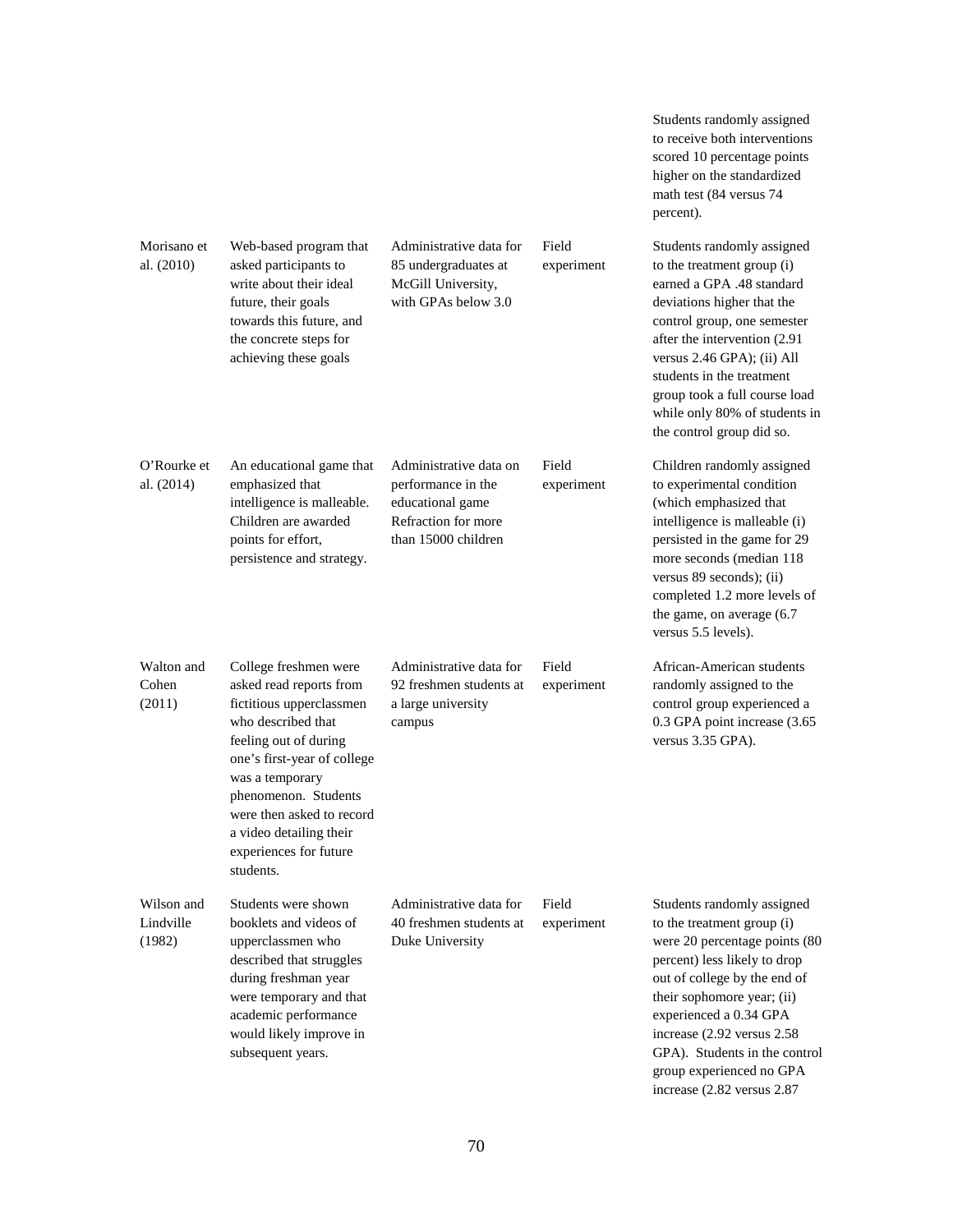Wilson and Lindville (1985) Students were given information that grades in freshman year are typically low but improve throughout one's college career.

Administrative data for 80 freshmen students at the University of Virginia Field experiment

## GPA).

Students randomly assigned to the treatment group experienced GPA increases of approximately 0.2 GPA points (2.8 versus 2.6 GPA) from the first to second semester of their freshman year.

## *d) Interventions that simplify options and combat the paradox of choice*

 Helping students and parents navigate situations with an abundance of information or choices can also lead to improved outcomes. Often, simplifying how information is conveyed can help students and their families focus on the criteria that matters most. This can be especially helpful in the domain of school choice. Even at the primary and high school levels, evaluating and selecting a school requires comparing hundreds of options on several criteria (i.e. test score performance and non-academic features of the school). Faced with navigating complex information on numerous options, parents may simply choose the path of least resistance, such as enrolling their child in the closest school. Hastings and Weinstein (2008) examine whether simplifying how information on school quality is presented affects the choices parents make. Parents at Charlotte-Mecklenburg Public School District schools randomly selected into a control group received the district's standard information package on school quality – a 100 page book with descriptions of each school in the district. Parents at treated schools were given a simplified one-page information sheet ranking schools by their previous year's test score performance. The authors find that parents in the treatment group were 6 to 7.5 percentage points more likely than parents in the control group to choose a school other than their child's default school. Importantly, this simplified information led parents to choose higher quality schools; on average test scores of schools that parents in the treatment group selected score .1 standard deviations higher than those selected by the control group. Students in the treatment group also subsequently perform better than their control group peers, suggesting that simplifying the way information is presented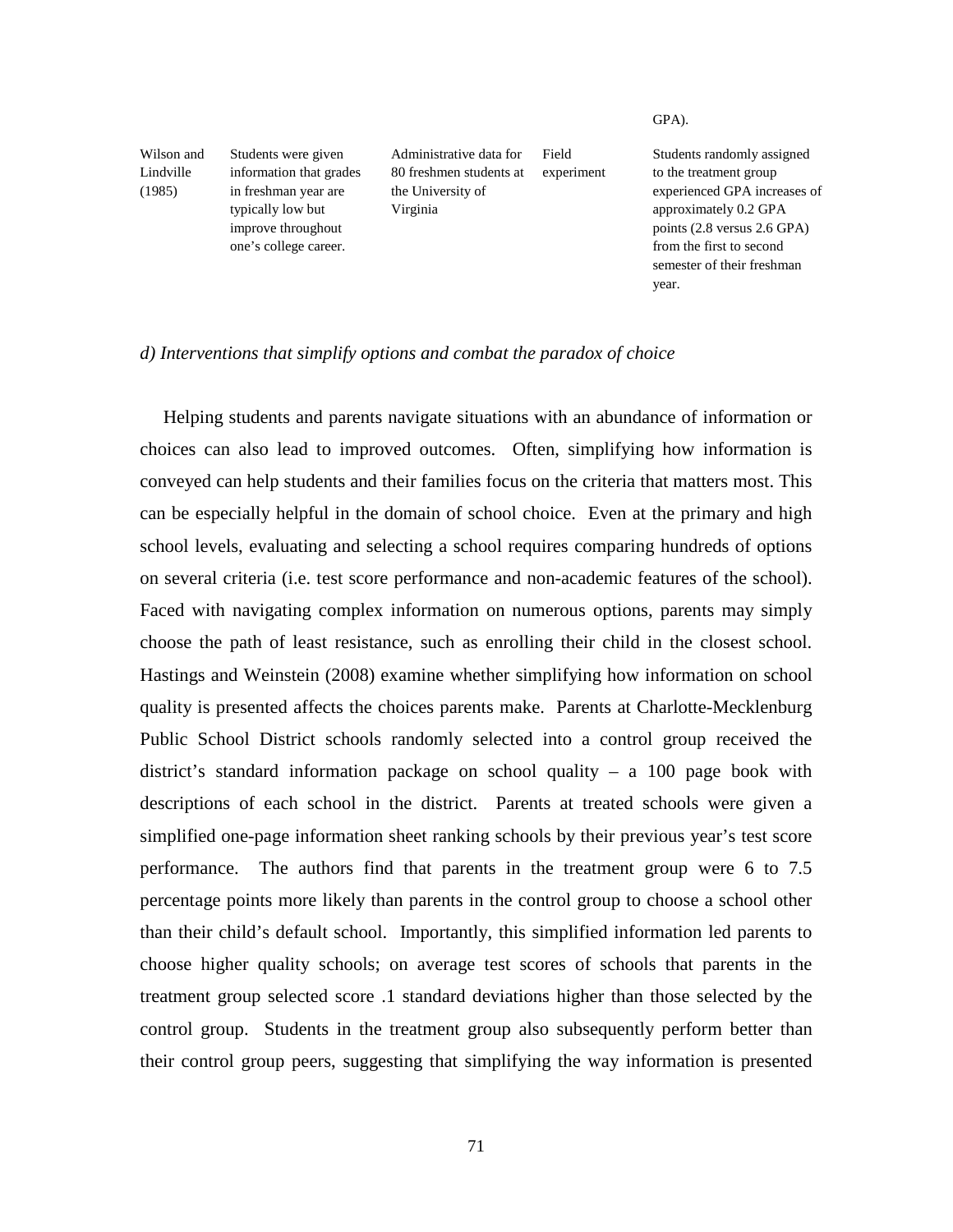can improve academic outcomes through better matching students with schools that best fit their abilities and interests.

## **VI. Conclusion**

By taking into account our frequent difficulty in making short and long-run tradeoffs, behavioral economics has made significant inroads in many different domains. Education represents a relatively new avenue for behavioral economics, one that holds many opportunities. Since executive brain function, which helps focus on the future and control impulses, does not mature fully until an individual's mid-twenties, children and adolescents are even more susceptible than adults to "behavioral barriers" which may lead them to miss out on education opportunities. We categorize these barriers into four categories: 1) some students focus too much on the present, 2) some rely too much on routine, 3) some students focus too much on negative identities, and 4) mistakes are more likely with many options or with little information.

The immaturity of a child's brain also provides opportunities. Students may be more responsive to interventions that target behavioral barriers. This review presents some very promising examples: An online goal-setting exercise raised semester grades by 0.7 standard deviations; setting up a college fund of \$8,000 for disadvantaged Grade 9 students increased college graduation rates by 8 percentage points; text messaging college-bound students preparation advice in their summer after high school increased enrollment by 3 percentage points; help for 10 minutes completing the college financial aid application increased enrollment by 8 percentage points; informing parents through email of middle school children's absences and missed assignments raised GPA by 0.2 standard deviations; mandatory college class attendance increased final exam scores by 0.6 standard deviations; asking Grade 7 students to write about which value was most important to them and why increase end of semester GPA by 0.25 points; and teaching middle school students intelligence is not fixed and that through effort, intellectual ability can improve increased grades by 0.6 standard deviations.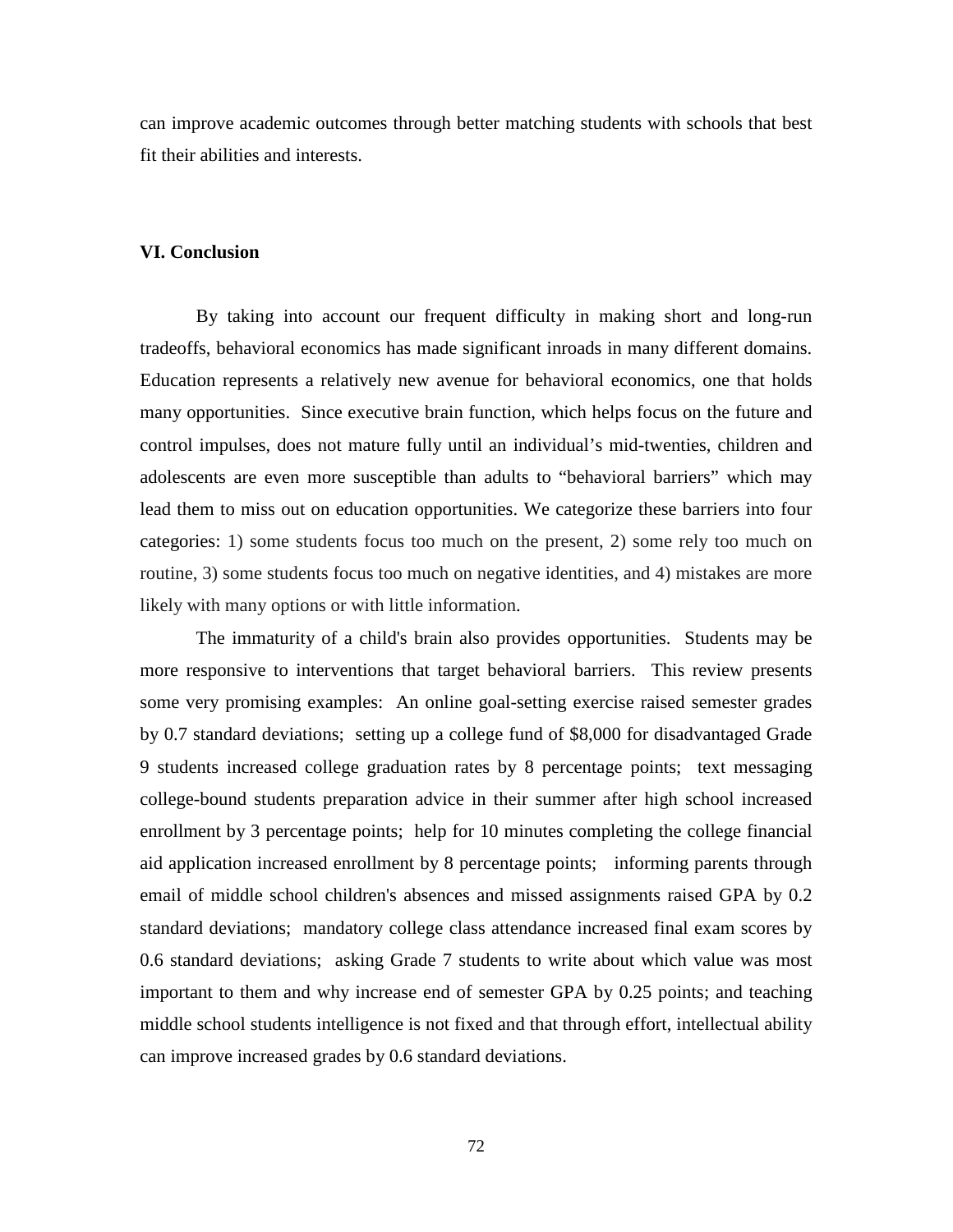Opportunities abound to simplify applications or schedules, make them more salient, remind students and parents of education opportunities, and motivate them to want to learn. The area is ripe for inquiry. The examples we've presented here suggest that interventions shaped by behavioral theory are likely cost-effective and easy to implement, while delivering significant results. They are exciting, testable and tenable. And for a six-year-old who struggles to get to school, and then, to sit still, they may have the potential to make a real difference – even if she doesn't know it yet.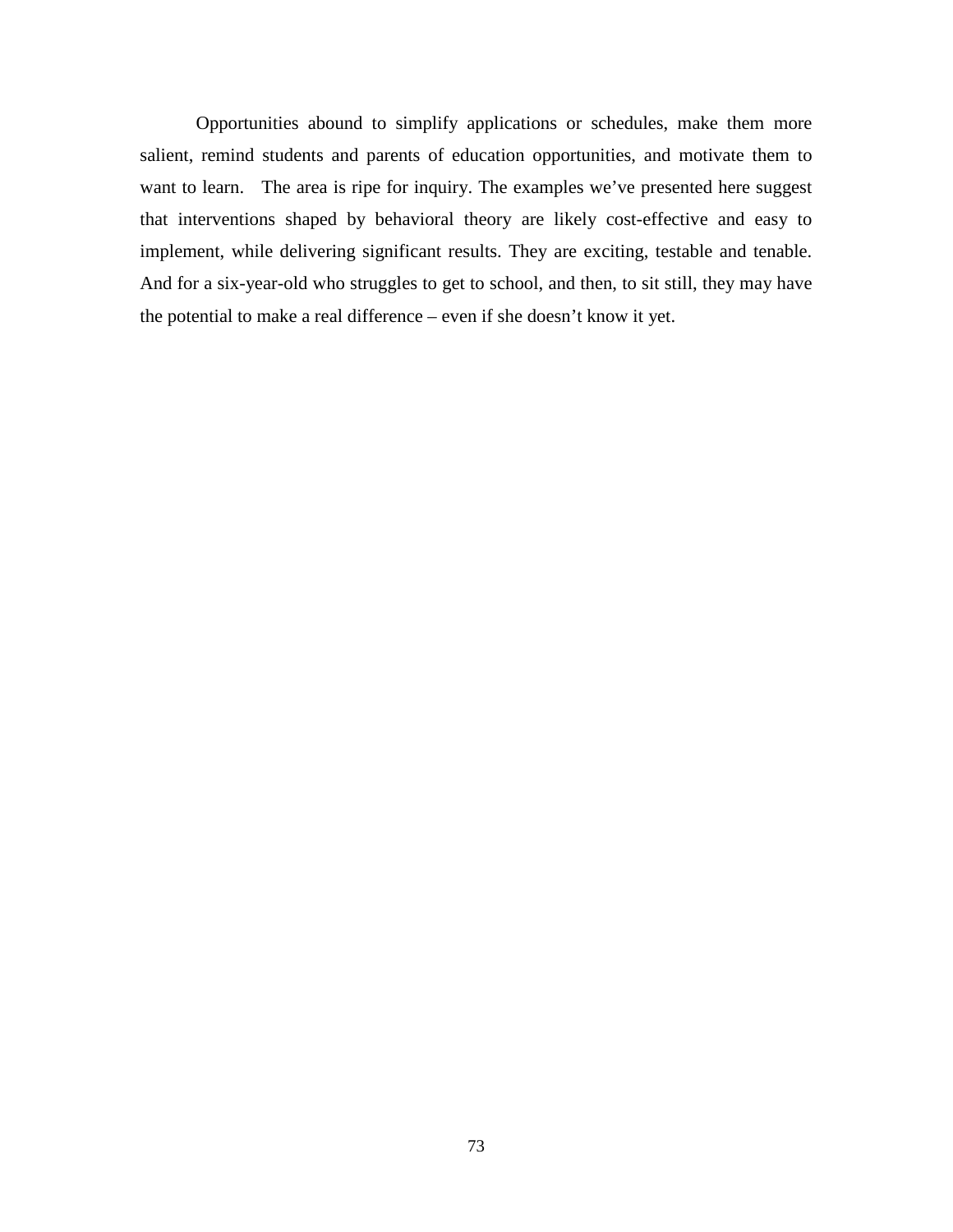## **References**

Acemoglu, Daron, and Joshua D. Angrist. 2001. "How Large are Human-Capital Externalities? Evidence from Compulsory-Schooling Laws." In *NBER Macroeconomics Annual 2000,* edited by Ben S. Bernanke and Kenneth Rogoff, p. 9-74. Cambridge, MA: MIT Press.

Advisory Committee on Student Financial Assistance. 2001. "Access Denied: Restoring the Nation's Commitment to Equal Educational Opportunity." Washington, D.C.: Department of Education.

Agnew, Julie R., and Lisa R. Szykman. 2005. "Asset Allocation and Information Overload: The Influence of Information Display, Asset Choice and Investor Experience." *Journal of Behavioral Finance 6* (2): 57-70.

Akerlof, George A. and Rachel E. Kranton. 2000. "Economics and Identity." *The Quarterly Journal of Economics, 115*(3): 715-753.

Akerlof, George A. and Rachel E. Kranton. 2002. "Identity and Schooling: Some Lessons for the Economics of Education." *Journal of Economic Literature, 40*(4): 1167-1201.

Akerlof, George A. and Rachel E. Kranton. 2010. "Identity Economics: How Identities Shape Out Work, Wages, and Well-Being"*.* Princeton, New Jersey: Princeton University Press.

Anderson, D. Mark. 2014. "In School and Out of Trouble? The Minimum Dropout Age and Juvenile Crime." *Review of Economics and Statistics, 96*(2): 318-331.

Angrist, Joshua D. and Alan B. Krueger. 1992. "The Effect of Age at School Entry on Educational Attainment: An Application of Instrumental Variables with Moments from Two Samples." *Journal of the American Statistical Association, 87*(418): 326-336.

Angrist, Joshua D., and Victor Lavy. 2009. "The Effects of High Stakes High School Achievement Awards: Evidence from a Randomized Trial." *American Economic Review, 99(*4): 1384-1414.

Angrist, Joshua D., Daniel Lang, and Philip Oreopoulos. 2009. "Incentives and Services for College Achievement: Evidence from a Randomized Trial." *American Economic Journal: Applied Economics, 1*(1): 1-29.

Angrist, Joshua, D., Philip Oreopoulos, and Tyler Williams. 2014. "When Opportunity Knocks, Who Answers? New Evidence on College Achievement Awards." *Journal of Human Resources, 49*(3): 572-610.

Ariely, Dan, and Klaus Wertenbroch. 2002. "Procrastination, Deadlines, and Performance: Self-Control by Precommitment." *Psychological Science, 13*(3): 219-224.

Austen-Smith, David, and Roland G. Fryer, Jr. 2005. "An Economic Analysis of 'Acting White'." *Quarterly Journal of Economics, 120*(2): 551-583.

Atkins, Sharona M., Michael F. Bunting, Donald J. Bolger, and Michael R. Dougherty. 2012. "Training the Adolescent Brain: Neural Plasticity and the Acquisition of Cognitive Abilities." In *The Adolescent Brain: Learning, Reasoning, and Decision Making*, edited by Valerie F. Reyna,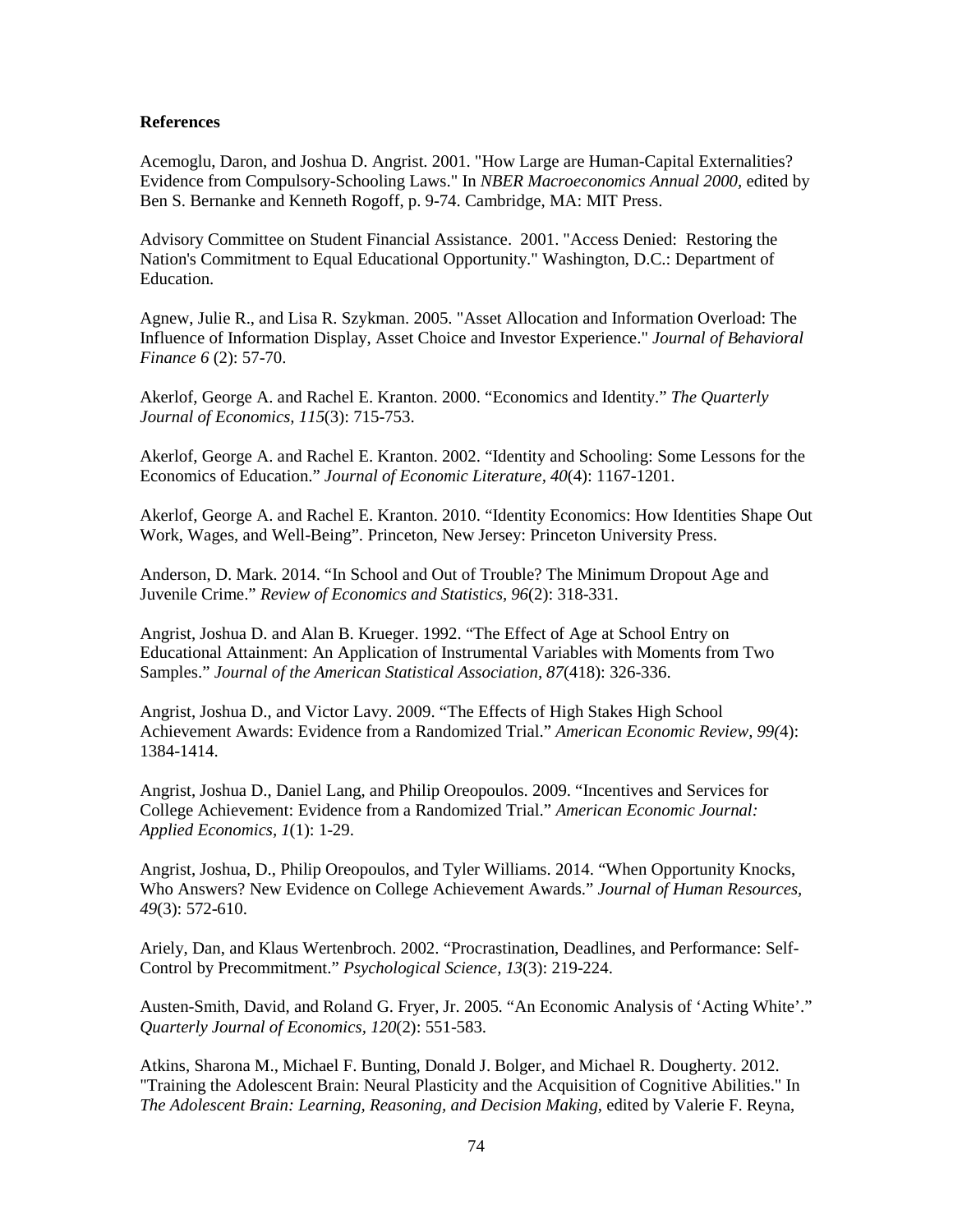Sandra B. Chapman, Michael R. Dougherty and Jere Confrey. Washington, D.C.: American Psychological Association.

Avery, Christopher and Thomas J. Kane. 2004. "Student Perceptions of College Opportunities: The Boston COACH Program." In C. M. Hoxby (Ed.), *College Choices: The Economics of Where to Go, When to Go, and How to Pay For It*, p. 355-394. Chicago: University of Chicago Press.

Avery, Christopher, and Sarah Turner. 2012. "Student Loans: Do College Students Borrow Too Much - Or Not Enough?" *Journal of Economic Perspectives, 26*(1): 165-192.

Avery, Christopher. 2013. "Evaluation of The College Possible Program: Results from a Randomized Controlled Trial." NBER Working Paper 19562, National Bureau of Economic Research.

Avvisati, Francesco, Marc Gurgand, Nina Guyon, and Eric Maurin. 2014. "Getting Parents Involved in Deprived Schools." *Review of Economic Studies, 81*(1): 57-83.

Banerji, Rukmini, James Berry, and Marc Shotland. 2013. "The Impact of Mother Literacy and Participation Programs on Child Learning: Evidence from a Randomized Evaluation in India." Cambridge, MA: Abdul Latif Jameel Poverty Action Lab (J-PAL).

Banks, James and Fabrizio Mazzonna. 2011. "The Effect of Education on Old Age Cognitive Abilities: Evidence from a Regression Discontinuity Design." *Economic Journal, 122*(560): 418- 448.

Barrington, Byron L. and Bryan Hendricks. 1989. "Differentiating characteristics of high school Graduates, Dropouts and Nongraduates." *Journal of Educational Research, 82*(6): 309-319.

Barrow, Lisa, Lashawn Richburg-Hayes, Cecilia Elena Rouse, and Thomas Brock. 2014. "Paying for Performance: The Education Impacts of a Community College Scholarship Program for Low-Income Adults." *Journal of Labor Economics, 32*(3): 563-599.

Baum, Sandy, and Saul Schwartz. 2013. "Student Aid, Student Behavior, and Educational Attainment." The George Washington University Graduate School of Education and Human Development.

Baum, Sandy, and Judith Scott-Clayton. 2013. "Redesigning the Pell Grant Program for the Twenty-First Century." The Hamilton Project.

Baum, Sandy, Charles Kurose, and Jennifer Ma. 2013. "How College Shapes Lives: Understanding the Issues," Trends in Higher Education Working Paper Series, October 2013.

Becker, Gary S., and Casey B. Mulligan. 1997. "The Endogenous Determination of Time Preferences." *Quarterly Journal of Economics, 112*(3): 729-758.

Becker, Gary. 1962. "Investment in Human Capital: A Theoretical Analysis." *Journal of Political Economy, 70*(2): 9-49.

Benartzi, Shlomo, and Richard Thaler. 2007. "Heuristics and Biases in Retirement Savings Behavior." *Journal of Economic Perspectives, 21*(3): 81-104.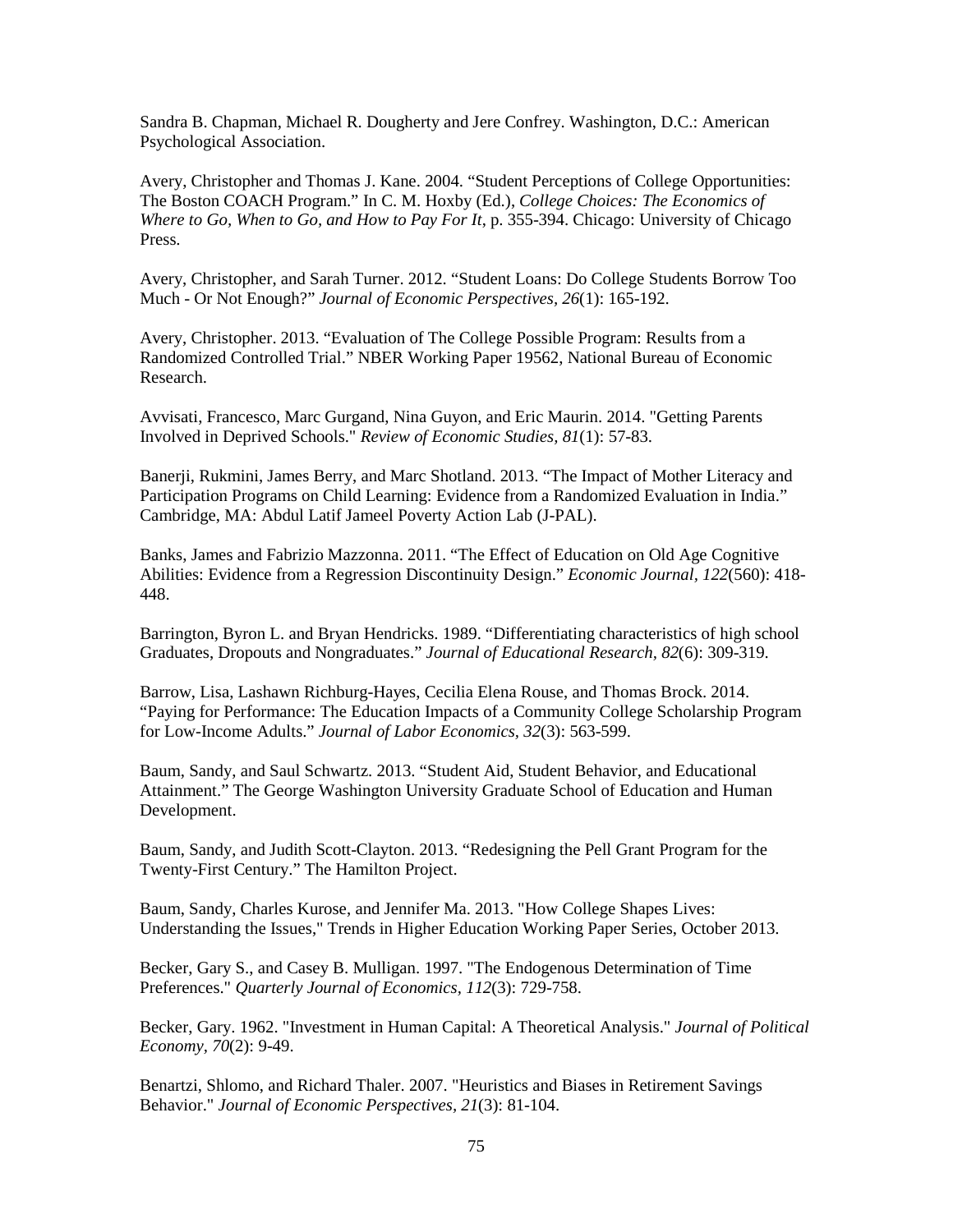Benhassine, Najy, Florrencia Devoto, Esther Duflo, Pascaline Dupas, and Victor Pouliquen. 2013. "Turning a Shove into a Nudge? A 'Labeled Cash Transfer' for Education." NBER Working Paper 19227, National Bureau of Economic Research.

Benjamin, Daniel J., James J. Choi, and A. Joshua Strickland. 2010. "Social Identity and Preferences." *American Economic Review, 100*(4): 1913-1928.

Bergman, Peter. 2014. "Parent-Child Information Frictions and Human Capital Investment: Evidence from a Field Experiment." Working paper.

Bernheim, B. Douglas and Antonio Rangel. 2009. "Beyond Revealed Preference: Choice Theoretic Foundations for Behavioral Welfare Economics." *The Quarterly Journal of Economics, 124*(1): 51-104.

Bertrand, Marianne, Dean Karlan, Sendhil Mullainathan, Eldar Shafir, and Jonathan Zinman 2010. "What's Advertising Content Worth? Evidence from a Consumer Credit Marketing Field Experiment." *Quarterly Journal of Economics, 125*(1): 263-306.

Beshears, John, James J. Choi, David I. Laibson, and Brigitte C. Madrian. 2010. "Simplification and Savings." NBER Working Paper 12659, National Bureau of Economic Research.

Bettinger, Eric, and Robert Slonim. 2007. "Patience Among Children." *Journal of Public Economics, 91*(1-2): 343-363.

Bettinger, Eric. 2004. "How Financial Aid Affects Persistence." In Caroline M. Hoxby (Ed.), *College Choices: The Economics of Where to Go, When to Go, and How to Pay for It* ,p. 207-237. University of Chicago Press.

Bettinger, Eric. 2010. "Need-based aid and student outcomes: The effects of the Ohio College Opportunity Grant." Working paper.

Bettinger, Eric, and Rachel Baker. 2014. "The Effects of Student Coaching in College: An Evaluation of a Randomized Experiment in Student Mentoring." *Educational Evaluation and Policy Analysis, 36*(1):, 3-19.

Bettinger, Eric. 2012. "Paying to Learn: The Effect of Financial Incentives on Elementary School Test Scores." *Review of Economics and Statistics, 94*(3): 868-698.

Bettinger, Eric, Angela Boatman and Bridget Terry Long. 2013. "Student Supports: Developmental Education and Other Academic Programs." *The Future of Children, 23*(1): 93- 115.

Bird, Kelli, and Benjamin L. Castleman. 2014. "Here Today, Gone Tomorrow? Investigating Rates and Patterns of Financial Aid Renewal Among College Freshman." EdPolicy Works Working Paper Series No. 25, May 2014.

Black, Sandra E., Paul J. Devereux and Kjell G. Salvanes. 2005. "The More the Merrier? The Effect of Family Size and Birth Order on Children's Education." *Quarterly Journal of Economics, 120*(2): 669-700.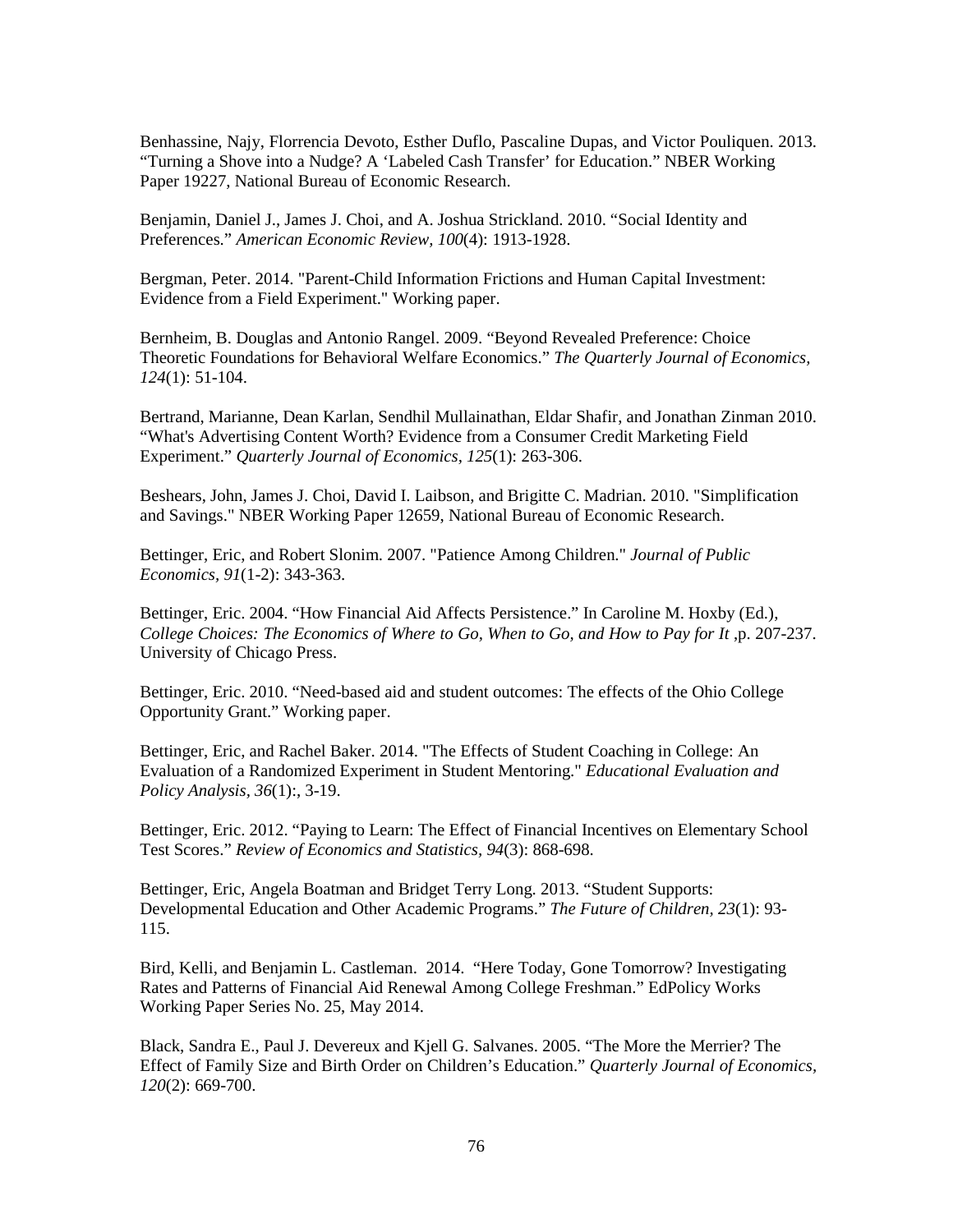Blackwell, Lisa S., Kali H. Trzesniewski and Carol S. Dweck. 2007. "Implicit Theories of Intelligence Predict Achievement Across and Adolescent Transition: A Longitudinal Study and an Intervention." *Child Development, 78*(1): 246-263.

Boatman, Angela, Brent Evans and Adela Soliz. 2014. "Applying the Lessons of Behavioral Economics to Improve the Federal Student Loan Programs: Six Policy Recommendations." Report prepared for the Lumina Ideas Summit: New Models of Student Financial Support.

Borghans, Lex, Bart H.H. Golsteyn, and Anders Stenberg. 2013. "Does Expert Advice Improve Educational Choice?" IZA Discussion Paper No. 7649.

Brewster, Ann B. and Gary L. Bowen. 2004. "Teacher Support and the School Engagement of Latino Middle and High School Students at Risk of School Failure." *Child and Adolescent Social Work Journal, 21*(1): 47-65.

Bridgeland, John M., John J. DiIulio Jr., and Karen B. Morison. 2006. *The Silent Epidemic: Perspectives of High School Dropouts.* Civic Enterprises.

Brunello, Giorgio, Fort, Margherita and Gugielmo Weber. 2009. "Changes in Compulsory Schooling, Education, and the Distribution of Wages in Europe." *Economic Journal, 119*(536): 516-539.

Brunello, Giorgio, Gugielmo Weber, and Christoph T. Weiss. 2012. "Books are Forever: Early Life Conditions, Education and Lifetime Income". IZA Discussion Paper No. 6386.

Bursztyn, Leonardo and Robert Jensen. 2014. "How Does Peer Pressure Affect Educational Investments?" Working paper.

Bursztyn, Leonardo and Robert Jensen. 2014. "Should Schools Recognize or Award Achievement?" Working paper.

Busse, Meghan R., Devin G. Pope, Jaren C. Pope, and Jorge Silva-Risso. 2012. "Projection Bias in the Car and Housing Markets." NBER Working Paper 18212, National Bureau of Economic Research.

Cabrera, Alberto F. and Steven M. La Nasa. 2000. Understanding the College-Choice Process. New Directions for Institutional Research,: p. 5–22.

Cadena, Brian C. and Benjamin J. Keys. 2013. "Human Capital and the Lifetime Costs of Impatience." *American Economic Journal: Economic Policy, forthcoming*.

Caetano, Gregorio, Harry A. Patrinos, and Miguel Palacios. 2011. "Measuring Aversion to Debt: An Experiment among Student Loan Candidates." Working Bank Policy Research Working Paper No. 5737.

Carrell, Scott E., and Bruce Sacerdote. 2013. "Late Interventions Matter Too: The Case of College Coaching New Hampshire." NBER Working Paper 19031, National Bureau of Economic Research.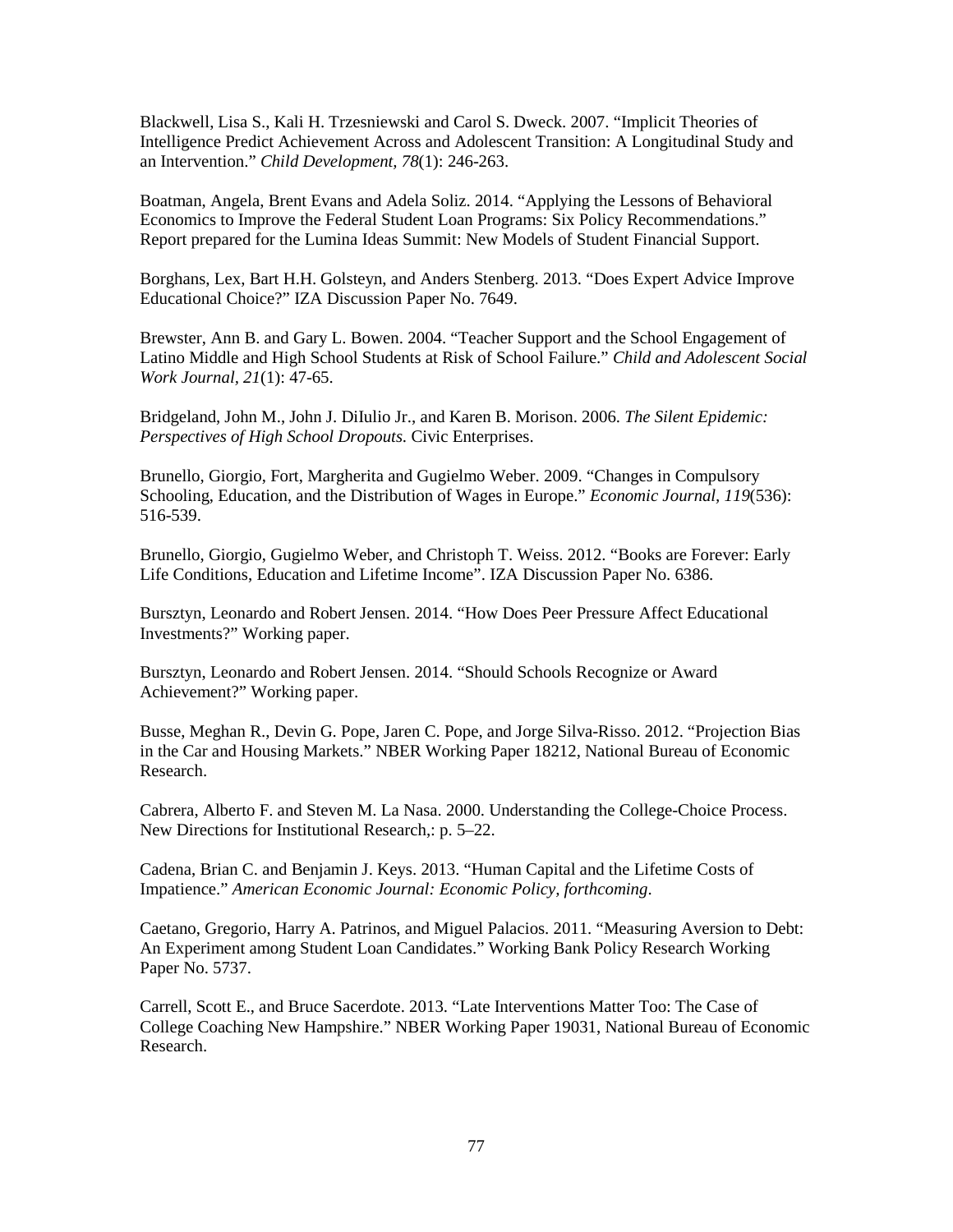Carroll, Gabriel D., James J. Choi, David I. Laibson, Brigitte C. Madrian, and Andrew Metrick. 2009. "Optimal Defaults and Active Decisions." *Quarterly Journal of Economics, 124* (4): 1639- 1674.

Castleman, Benjamin L. 2013. "Prompts, Personalization, and Pay-offs: Strategies To Improve The Design and Delivery of College and Financial Aid Information." The George Washington University Graduate School of Education and Human Development.

Castleman, Benjamin L. 2014. "The Impact of Partial and Full Merit Scholarships on College Entry and Success: Evidence from the Florida Bright Futures Scholarship Program." EdPolicy Works Working Paper No. 17, February 2014.

Castleman, Benjamin L., Karen Arnold, and Katherine Lynk Wartman. 2012. "Stemming the Tide of Summer Melt: An Experimental Study of the Effects of Post-High School Summer Intervention on Low-Income Students' College Enrollment." *Journal of Research on Educational Effectiveness, 5*(1): 1-17.

Castleman, Benjamin L., and Lindsay C. Page. 2014a. "A Trickle or a Torrent? Understanding the Extent of Summer "Melt" Among College-Intending High School Graduates." *Social Science Quarterly, 95*(1): 202-220.

Castleman, Benjamin L. and Lindsay C. Page. 2014b. "Freshman Year Financial Aid Nudges: An Experiment to Increase FAFSA Renewal and College Persistence." EdPolicy Works Working Paper Series No. 29, June 2014.

Castleman, Benjamin L. and Lindsay C. Page. 2014c. "Summer Nudging: Can Personalized Text Messages and Peer Mentor Outreach Increase College Going Among Low-Income High School Graduates?" EdPolicy Works Working Paper Series No. 9, January 2014.

Castleman, Benjamin L., Lindsay C. Page, and Korynn Schooley. 2014. "The Forgotten Summer: Does the Offer of College Counseling After High School Mitigate Summer Melt Among College-Intending, Low-Income High School Graduates?" *Journal of Policy Analysis and Management, 33*(2): 320-233.

Catterall, James S. 1998. "Risk and Resilience in Student Transitions to High School." *American Journal of Education, 106*(2): 302-33.

Chapman, Sandra B., Jacquelyn F. Gamino, and Raksha Anand Mudar. 2012. "Higher-Order Strategic Gist Reasoning in Adolescence." In *The Adolescent Brain: Learning, Reasoning, and Decision Making*, edited by Valerie F. Reyna, Sandra B. Chapman, Michael R. Dougherty and Jere Confrey. Washington, D.C.: American Psychological Association.

Chetty, Raj, Adam Looney, and Kory Kroft. 2009. "Salience and Taxation: Theory and Evidence." *American Economic Review, 99*(4): 1145-1177.

Chetty, Raj, John N. Friedman, and Jonah E. Rockoff. 2011. "The Long-Term Impacts of Teachers: Teacher Value-Added and Student Outcomes in Adulthood." NBER Working Paper 17699, National Bureau of Economic Research.

Chick, Christina F., and Valeria F. Reyna. 2012. "A Fuzzy Trace Theory of Adolescent Risk Taking: Beyond Self-Control and Sensation Seeking." In *The Adolescent Brain: Learning,*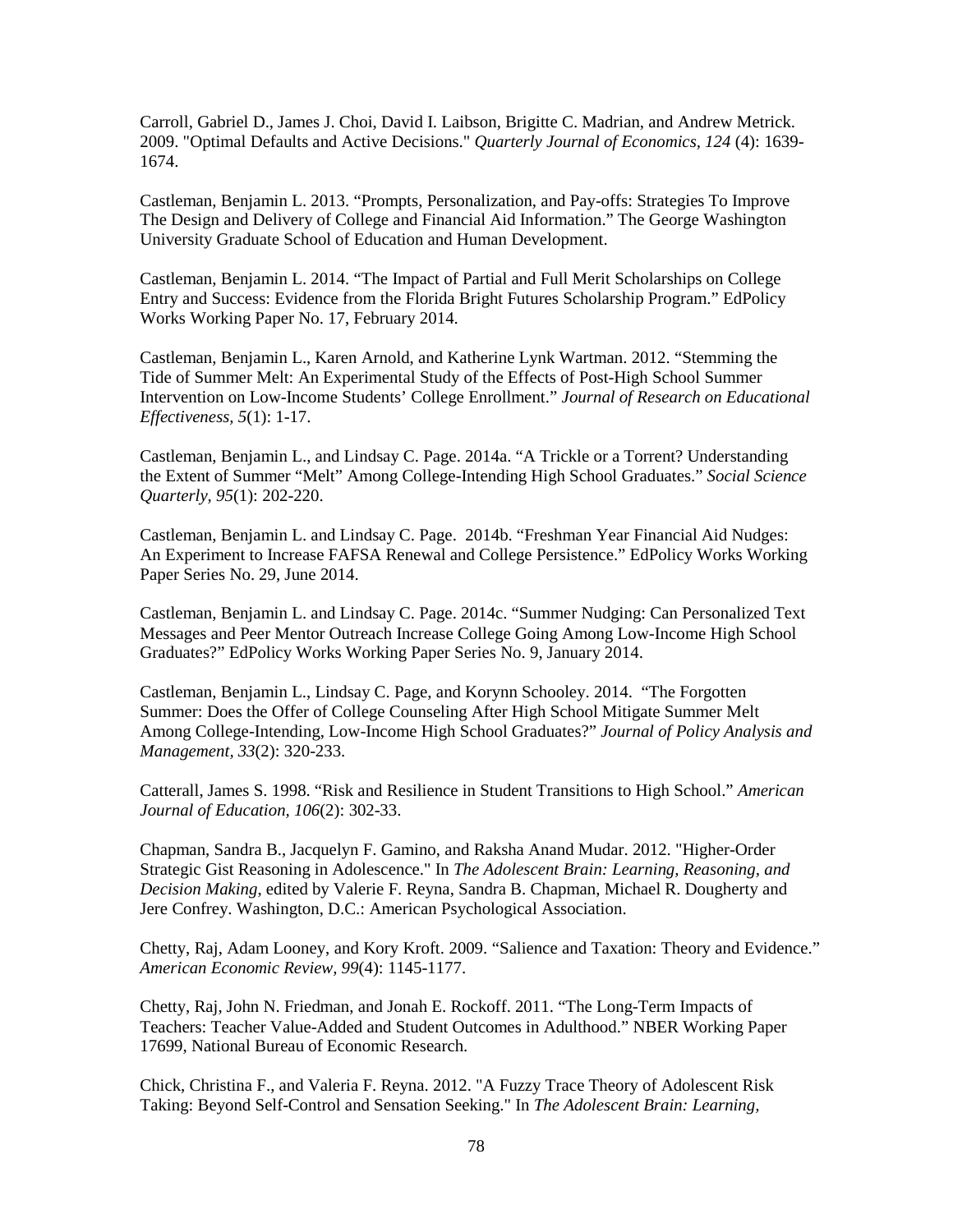*Reasoning and Decision Making*, edited by Valerie F. Reyna, Sandra B. Chapman, Michael R. Dougherty and Jere Confrey. Washington, D.C.: American Psychological Association.

Choi, James J., David I. Laibson, Brigitte C. Madrian, and Andrew Metrick. 2002. "Defined Contribution Pensions: Plan Rules, Participant Choices, and the Path of Least Resistance." In *Tax Policy and the Economy*, edited by James Poterba. Cambridge, MA.

Choi, James J., David I. Laibson, and Brigitte C. Madrian. 2004. "Plan Design and 401(k) Savings Outcomes." *National Tax Journal, 57*(2): 275-298.

Cohen, Geoffrey L., Julio Garcia, Nancy Apfel, and Allison Master. 2006. "Reducing the Racial Achievement Gap: A Social-Psychological Intervention." *Science, 313*(5791), 1307-1310.

Cohodes, Sarah, and Joshua Goodman. 2014. "Merit Aid, College Quality and College Completion: Massachusetts' Adams Scholarship as an In-Kind Subsidy." *American Economic Journal: Applied Economics,6*(4): 251-285..

Coleman, James S. 1961. *The Adolescent Society.* New York: The Free Press.

Cook, Philip J., Kenneth Dodge, George Farkas, Roland G. Fryer Jr., Jonathan Guryan, Jens Ludwig, Susan Mayer, Harold Pollack, and Lawrence Steinberg. 2014. "The (Surprising) Efficacy of Academic and Behavioral Intervention with Disadvantaged Youth: Results from a Randomized Experiment in Chicago. NBER Working Paper 19862, National Bureau of Economic Research.

Cornwell, Christopher, Kyung Hee Lee, and David B. Mustard. 2005. "Student Responses to Merit Scholarship Retention Rules." *Journal of Human Resources, 40*(4): 895-917.

Council of Economic Advisors: National Economic Council. 2009. "Simplifying Student Aid: The Case for an Easier, Faster and More Accurate FAFSA." Washington, D.C.: Executive Office of the President.

Cunha, Flavio, and James J. Heckman. 2008. "Formulating, Identifying and Estimating the Technology of Cognitive and Noncognitive Skill Formation." *Journal of Human Resources, 43*(4): 738-782.

Cusick, Philip. 1973. *Inside High School*. New York: Holt, Rinehart & Winston

Dearden, Lorraine, Carl Emmerson, Christine Frayne, and Costas Meghir. 2009. "Conditional Cash Transfers and School Dropout Rates." *Journal of Human Resources, 44*(4): 827-857.

Deci, Edward L., and Richard M. Ryan. 2010. "Self-Determination." In *Corsini Encyclopedia of Psychology*, edited by I.B. Weiner and W.E. Craighead, 1-2. New York: Wiley.

Dee, Thomas. 2014. "Stereotype Threat and the Student Athlete." *Economic Inquiry, 52*(1): 173- 182.

DellaVigna, Stefano, and M. Daniele Paserman. 2005. "Job Search and Impatience." *Journal of Labor Economics, 23*(3): 527-588.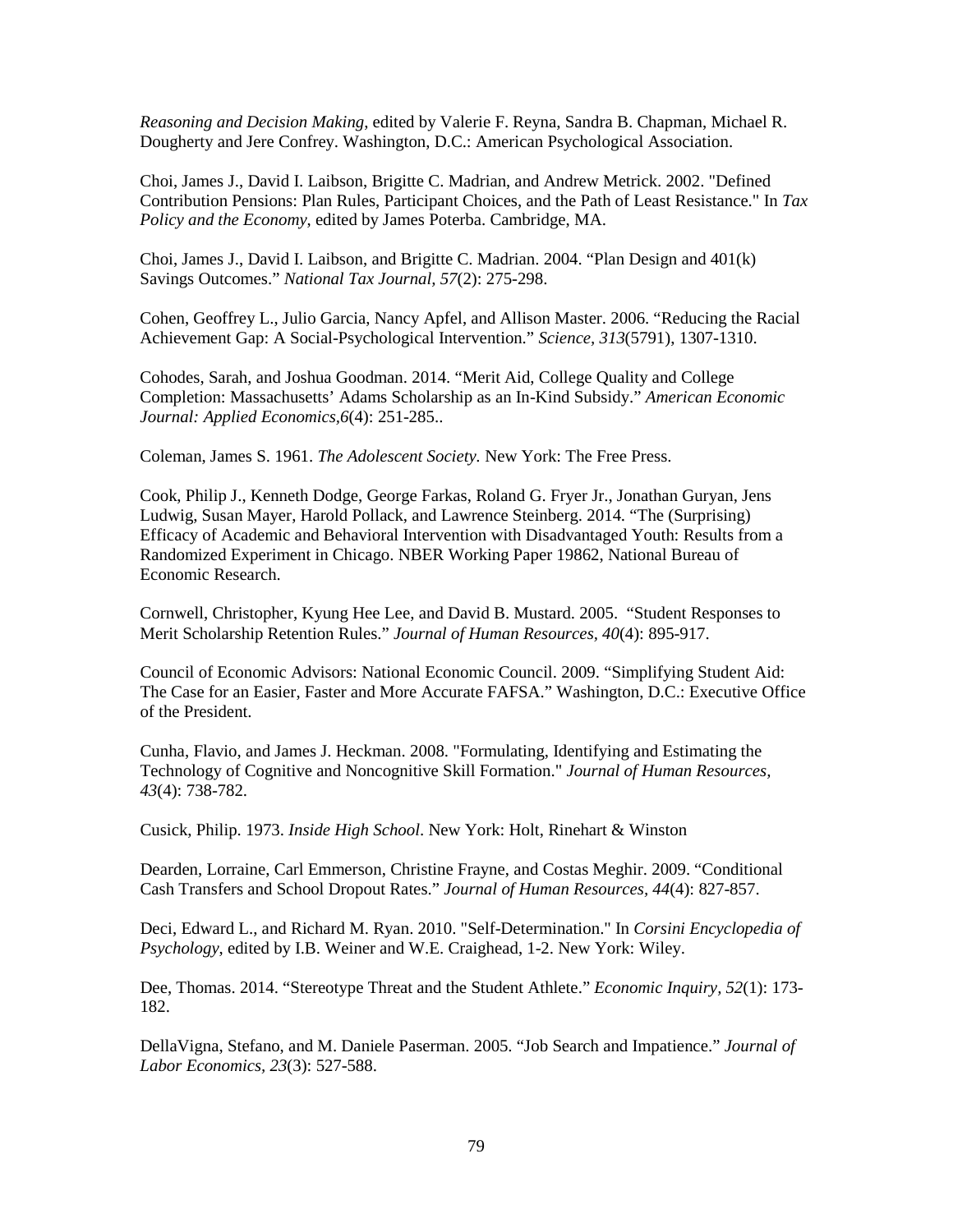DellaVigna, Stefano 2009. Psychology and Economics: Evidence from the Field. Journal of Economic Literature, Vol. 47(2): pp. 315-372.

Demming, David, and Susan Dynarski. 2009. "Into College, Out of Poverty? Policies to Increase the Postsecondary Attainment of the Poor." NBER Working Paper 15387, National Bureau of Economic Research.

De Paola, Maria, Vincenzo Scoppa, and Rosanna Nistico. 2012. "Monetary Incentives and Student Achievement in a Depressed Labor Market: Results from a Randomized Experiment." *Journal of Human Capital, 6*(1): 56-85.

Devereux, Paul J., and Robert A. Hart. 2010. "Forced to be Rich? Returns to Compulsory Schooling in Britain." *Economic Journal, 120*(549): 1345–64.

Diamond, Peter, and Hannu Vartiainen (eds). 2007. *Behavioral Economics and its Applications*. Princeton: Princeton University Press.

Dinkleman, Taryn, and Claudia Martinez A. 2014. "Investing in schooling in Chile: The role of information about financial aid for higher education." *Review of Economics and Statistics, 96*(2): 244-257.

Dobkin, Carlos, Ricard Gil, and Justin Marion. 2010. "Skipping class in college and exam performance: Evidence from a regression discontinuity classroom experiment." *Economics of Education Review, 29(*4): 566-575.

Duckworth, Angela L., Heidi Grant, Benjamin Lowe, Gabriele Oettingen and Peter M. Gollwitzer. 2011. "Self-regulation strategies improve self-discipline in adolescents: benefits of mental contrasting and implementation intentions." *Educational Psychology, 31*(1): 17-26.

Duckworth, Angela L., Patrick D. Quinn and Eli Tsukayama. 2012. "What No Child Left Behind Leaves Behind: The Roles of IQ and Self-Control in Predicting Standardized Achievement Test Scores and Report Card Grades." *Journal of Educational Psychology, 104*(2): 439-451.

Duckworth, Angela L., and Stephanie M. Carlson. 2013. "Self-Regulation and School Success." In *Self-Regulation and Autonomy: Social and Developmental Dimensions of Human Conduct*, edited by B.W. Sokol, F.M.E. Grouzet and U. Mueller, 208-230. New York: Cambridge University Press.

Duckworth, Angel L., Tamar Szabó Gendler and James J. Gross. 2014. "Self-Control in School-Age Children." *Educational Psychologist, 49*(3): 199-217.

Duckworth, Angela L. and Laurence Steinberg. 2014. "Understanding and cultivating selfcontrol." Working paper.

Dweck, Carol S. 2007. *Mindset: The New Psychology of Success.* New York: Random House.

Dweck, Carol S., and Ellen L. Leggett. 1988. "A Social-Cognitive Approach to Motivation and Personality." *Psychological Review, 95*(2): 256-273.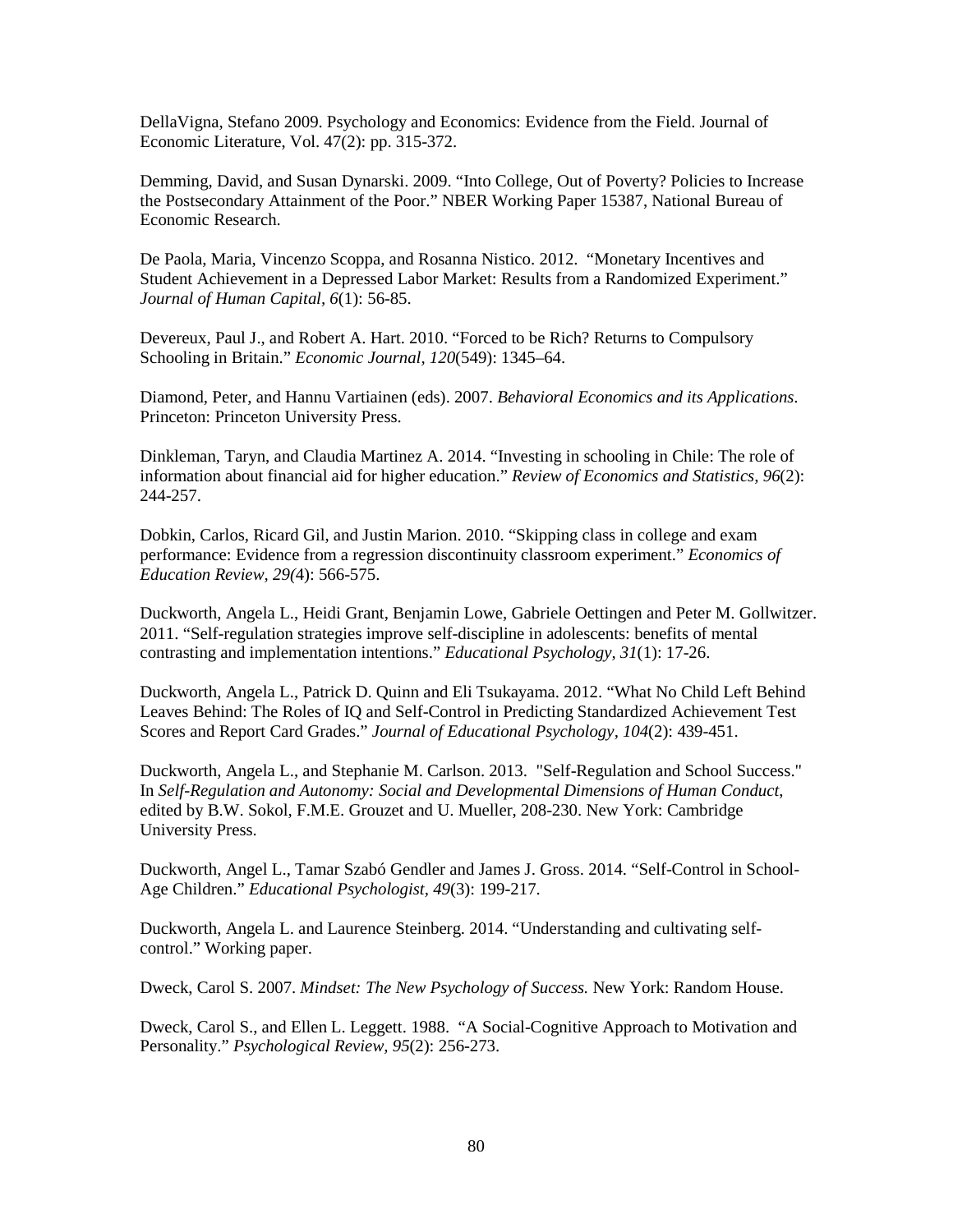Dweck, Carol S., and Lisa A. Sorich. 1999. "Mastery-oriented thinking." In Laurence C.R. Snyder (ed.), *Coping: The Psychology of What Works*, New York: Oxford, University Press, p. 232-251.

Dynarski, Susan M. 2004. "Who Benefits from the Education Saving Incentives? Income, Educational Espectations and the Value of the 529 and Coverdell." *National Tax Journal,. 57*(2): 359-383.

Dynarski, Susan, and Judith Scott-Clayton. 2006. "The Cost of Complexity in Federal Student Aid: Lessons from Optimal Tax Theory and Behavioral Economics." *National Tax Journal, 59*(2): 319-356.

Dynarski, Susan. 2008. "Building the Stock of College-Educated Labor." *Journal of Human Resources, 43*(3): 924-937.

Everhart, Robert B. (1983). *Reading, writing, and resistance: Adolescence and labor in a junior high school.* Boston, MA: Routledge and Kegan Paul.

Field, Erica. 2009. "Educational Debt Burden and Career Choice: Evidence from a Financial Aid Experiment at NYU Law School." *American Economic Journal: Applied Economics, 1*(1): 1-21.

Frederick, Shane, George Loewenstein, and Ted O'Donoghue. 2002. "Time Discounting and Time Preference: A Critical Review." *Journal of Economic Literature, 40* (2): 351-401.

Fryer Jr., Roland G. 2011. "Financial incentives and student achievement: evidence from randomized trials." *Quarterly Journal of Economics, 126*(5): 1755-98.

Fryer Jr., Roland G., Steven D. Levitt, John List and Sally Sadoff. 2012. "Enhancing the Efficacy of Teacher Incentives Through Loss Aversion: A Field Experiment." NBER Working Paper 18237, National Bureau of Economic Research.

Fudenberg, Drew, and David K. Levine. 2006. "A Dual-Self Model of Impulse Control." *American Economic Review, 96*(5): 1449-1476.

Fuhrman, Toni. "Keeping Students on Track with a Mobile 'Nudge'." Campus Technology. July 17, 2014. Accessed August 23, 2014. [http://campustechnology.com/Articles/2014/07/17/Keeping-Students-on-Track-With-a-Mobile-](http://campustechnology.com/Articles/2014/07/17/Keeping-Students-on-Track-With-a-Mobile-Nudge.aspx?Page=1)[Nudge.aspx?Page=1.](http://campustechnology.com/Articles/2014/07/17/Keeping-Students-on-Track-With-a-Mobile-Nudge.aspx?Page=1)

Fuster, Joaquin M. 2002. "Frontal lobe and cognitive development." *Journal of Neurocytology,*  31 (3-5): 373-385.

Galvan, Adrianna. 2012. "Risky Behavior in Adolescents: The Role of the Developing Brain." In *The Adolescent Brain: Learning, Reasoning, and Decision Making*, edited by Valerie F. Reyna, Sandra B. Chapman, Michael R. Dougherty and Jere Confrey. Washington, D.C.: American Psychological Association.

Giedd, Jay N., Michael Stockman, Catherine Weddle, Maria Liverpool, Gregory L. Wallace, Nancy Reitano Lee, Francois Lalonde, and Rhloshel K. Lenroot. 2012. "Anatomic Magnetic Resonance Imaging of the Developing Child and Adolescent Brain." In *The Adolescent Brain:*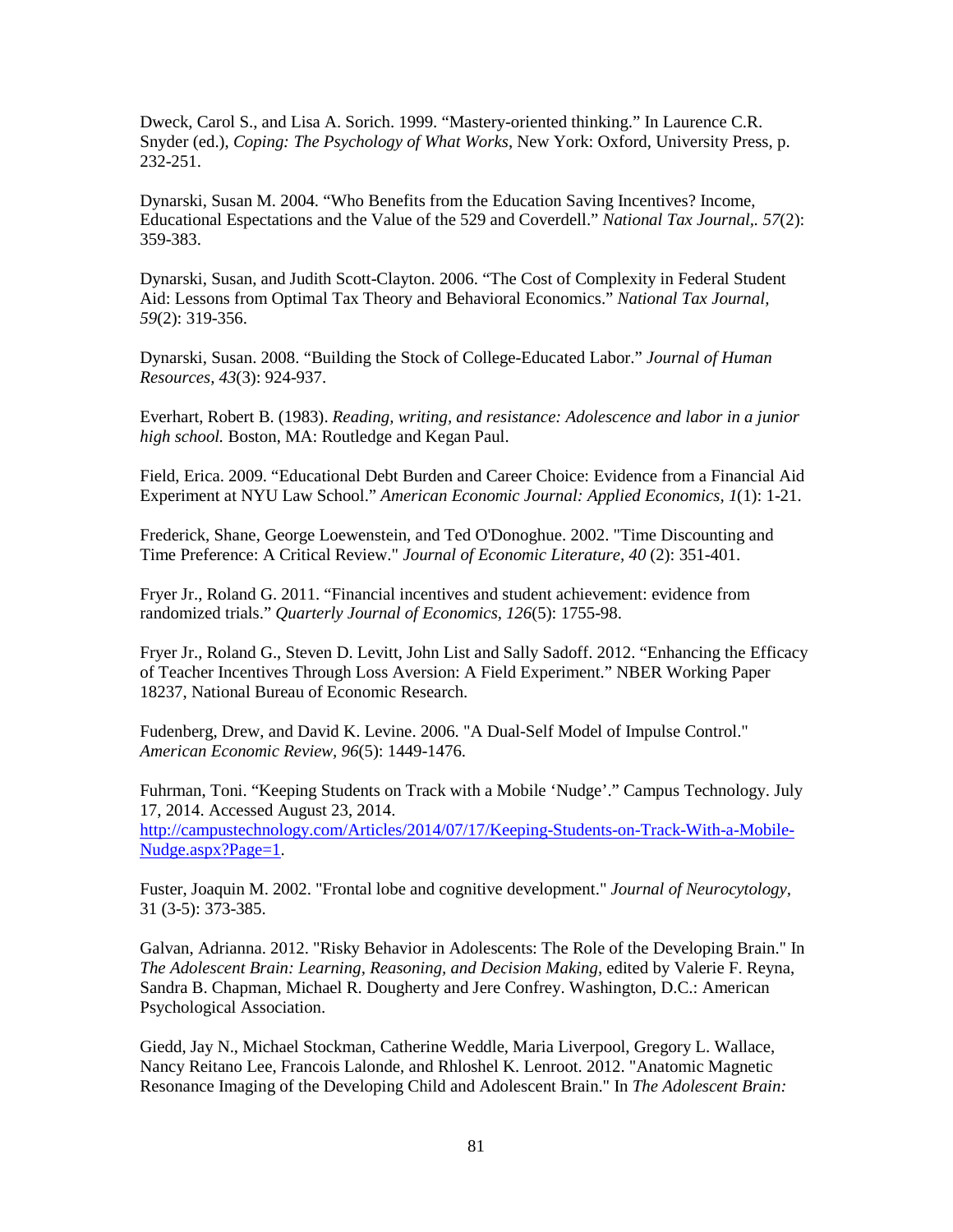*Learning, Reasoning, and Decision Making*, edited by Valerie F. Reyna, Sandra B. Chapman, Michael R. Dougherty and Jere Confrey. Washington, D.C.: American Psychological Association.

Good, Catherine, Joshua Aronson, and Michael Inzlicht. 2003. "Improving adolescents' standardized test performance: An intervention to reduce the effects of stereotype threat." *Applied Developmental Psychology, 24*: 645-662.

Gneezy, Uri, Stephan Meier and Pedro Rey-Biel. 2011. "When and Why Incentives (Don't) Work to Modify Behavior." *Journal of Economic Perspectives, 25*(4): 191-210.

Gordon, Wayne C. 1957. *The Social System of the High School.* Chicago: The Free Press.

Green, Leonard, Astrid F. Fry, and Joel Myerson. 1994. "Discounting of Delayed Rewards: A Life-Span Comparison." *Psychological Science, 5*(1): 33-36.

Hall, G. Stanley (1904). *Adolescence.* New York: Appleton.

Glimcher, Paul W. 2014. "Value-Based Decision Making," Chapter 10 in *Neuroeconomics (Second Edition),* Paul W. Glimcher and Ernst Fehr (eds.), Academic Press, New York.

Glimcher, Paul W., and Ernst Fehr (2014), Neuroeconomics (Second Edition), Academic Press, New York.

Grenet, Julien. 2011. "Is Extending Compulsory Schooling Alone Enough to Raise Earnings? Evidence from French and British Compulsory Schooling Laws." *Scandinavian Journal of Economics, 115*(1): 176-210.

Grodner, Andrew, and Nicholas G. Rupp. 2013. "The Role of Homework in Student Learning Outcomes: Evidence from a Field Experiment." *Journal of Economic Education, 44*(2): 93-109.

Hammer, Kate. "TDSB uses a personal touch to bring dropouts back to school." *The Globe and Mail*, May 31, 2012. Accessed August 23, 2014. [http://www.theglobeandmail.com/news/national/tdsb-uses-a-personal-touch-to-bring-dropouts](http://www.theglobeandmail.com/news/national/tdsb-uses-a-personal-touch-to-bring-dropouts-back-to-school/article4219643/)[back-to-school/article4219643/.](http://www.theglobeandmail.com/news/national/tdsb-uses-a-personal-touch-to-bring-dropouts-back-to-school/article4219643/)

Harackiewicz, Judith M., Kenneth Barron, Paul R. Pintrich, Andrew J. Elliot, and Todd M. Thrash. 2002. "Revision of achievement goal theory: Necessary and illuminating." *Journal of Educational Psychology,* 94: 638-645.

Harmon, Colm, and Ian Walker. 1995. "Estimates of the Economic Return to Schooling for the United Kingdom." *American Economic Review, 85*(5): 1278-1286.

Hastings, Justine S. and Jeffrey M. Weinstein.. 2008. Information, School Choice, and Academic Achievement: Evidence from Two Experiments. *Quarterly Journal of Economics, 123*(4): 1373- 1414.

Hershfield, Hal E., Daniel G. Goldstein, William F. Sharpe, Jesse Fox, Leo Yeykelis, Laura L. Carstensen, and Jeremy N. Bailenson. 2011. "Increasing Saving Behavior Through Age-Progressed Renderings of the Future Self." *Journal of Marketing Research, 48*: S23-S37.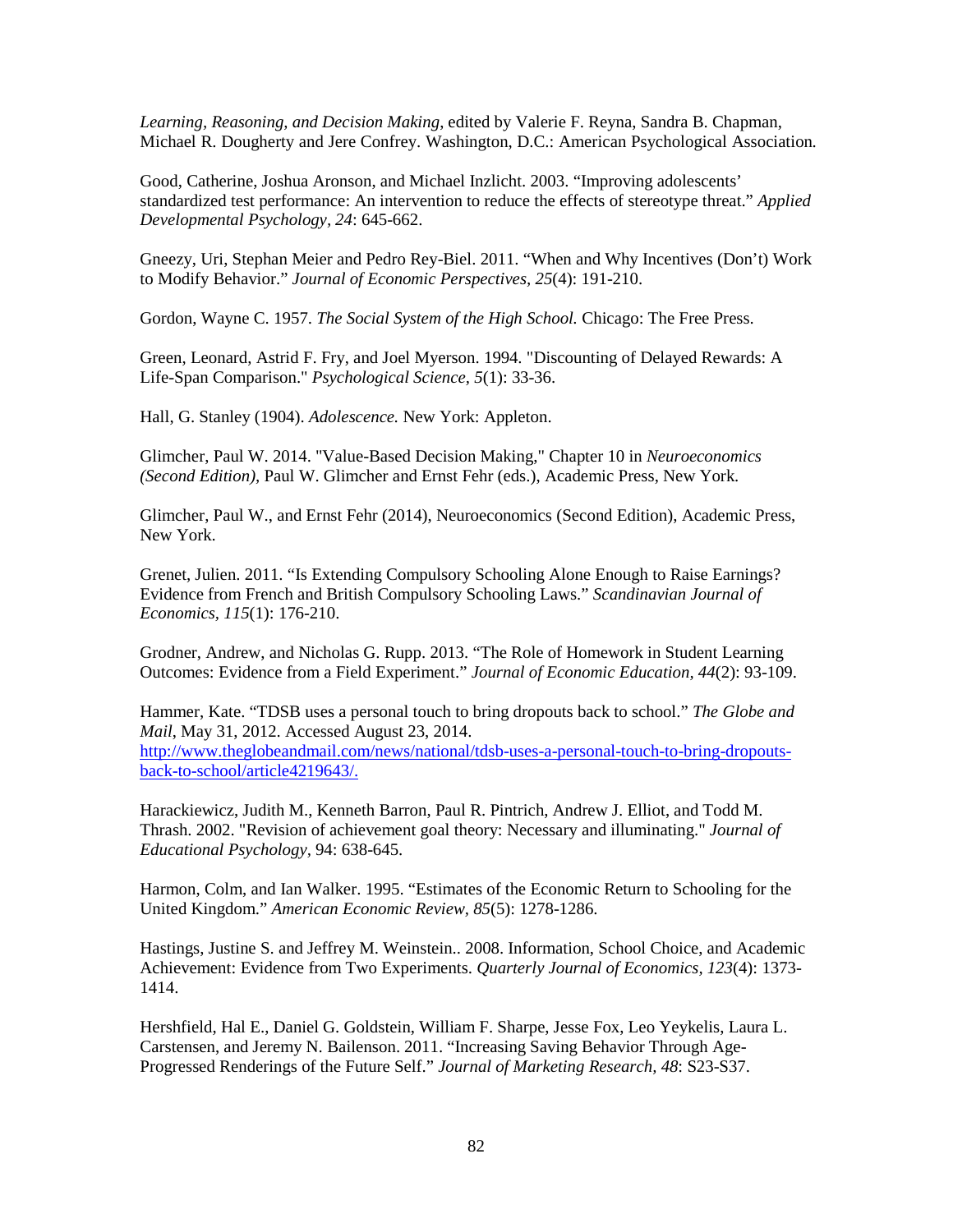Hoffman, Mitchell. 2012. "How is Information (Under-) Valued? Evidence from Framed Field Experiments." Working Paper.

Hollingshead, August B. 1975. Four factor index of social status. Unpublished manuscript. Yale University, New Haven, CT.

Hough, Douglas E. 2013. *Irrationality in Health Care: What Behavioral Economics Reveals About What We Do and Why*. Palo Alto: Stanford Economics and Finance.

Horn, Laura J., Chen, Xianglei, and Chris Chapman. 2003. "Getting Ready to Pay for College: What Students and Their Parents Know About the Cost of College Tuition and What They Are Doing to Find out" (NCES report no. 2003–030). Washington, D.C.: National Center for Education Statistics.

Hoxby, Caroline M., and Christopher Avery. 2013. "The Missing "One-Offs": The Hidden Supply of High-Achieving, Low-Income Students." Brookings Papers on Economic Activity.

Hoxby, Caroline M., and Sarah Turner. 2013. "Expanding College Opportunities for High-Achieving, Low Income Students." SIEPR Discussion Paper 12-014, Stanford Institute for Economic Policy Research.

Iyengar, Sheena S. and Mark R. Lepper. 2000. "When Choice Is Demotivating: Can One Desire Too Much of a Good Thing?" *Journal of Personality and Social Psychology, 79*(6): 995-1006.

Jabbar, Huriya. 2011. "The Behavioral Economics of Education: New Directions for Research." *Educational Researcher, 40*(9): 446-452.

Jackson, C. Kirabo. 2010. "A Little Now for a Lot Later: A Look at a Texas Advanced Placement Incentive Program." *Journal of Human Resources, 45*(3): 591-639.

Jackson, Philip W. 1968. *Life in Classrooms.* New York: Holt, Rinehart, and Winston.

Jensen, Robert. 2010. "The (Perceived) Returns to Education and the Demand for Schooling," *Quarterly Journal of Economics*, 125(2): 515-548.

Johnson, Sara B., Robert W. Blum, and Jay N. Giedd. 2009. "Adolescent maturity and the brain: the promise and pitfalls of neuroscience research in adolescent health policy." *Journal of Adolescent Health,* 45 (3): 216-221.

Kable, Joseph W., and Paul W. Glimcher. 2007. " The neural correlates of subjective value during intertemporal choice," Nature Neuroscience 10, 1625 - 1633.

Kable, Joseph W., and Paul W. Glimcher. 2010. "An "As Soon As Possible" Effect in Human Intertemporal Decision Making: Behavioral Evidence and Neural Mechanisms," *Journal of Neurophysiology, May 2010,* 103(5), 2513 - 2531.

Kahneman, Daniel, and Amos Tversky. 1973. "On the Psychology of Prediction." *Psychological Review, 80*(4): 237-251.

Kahneman, Daniel. 2003. "Maps of Bounded Rationality: Psychology for Behavioral Economics." *American Economic Review, 93*(5): 1449-1475.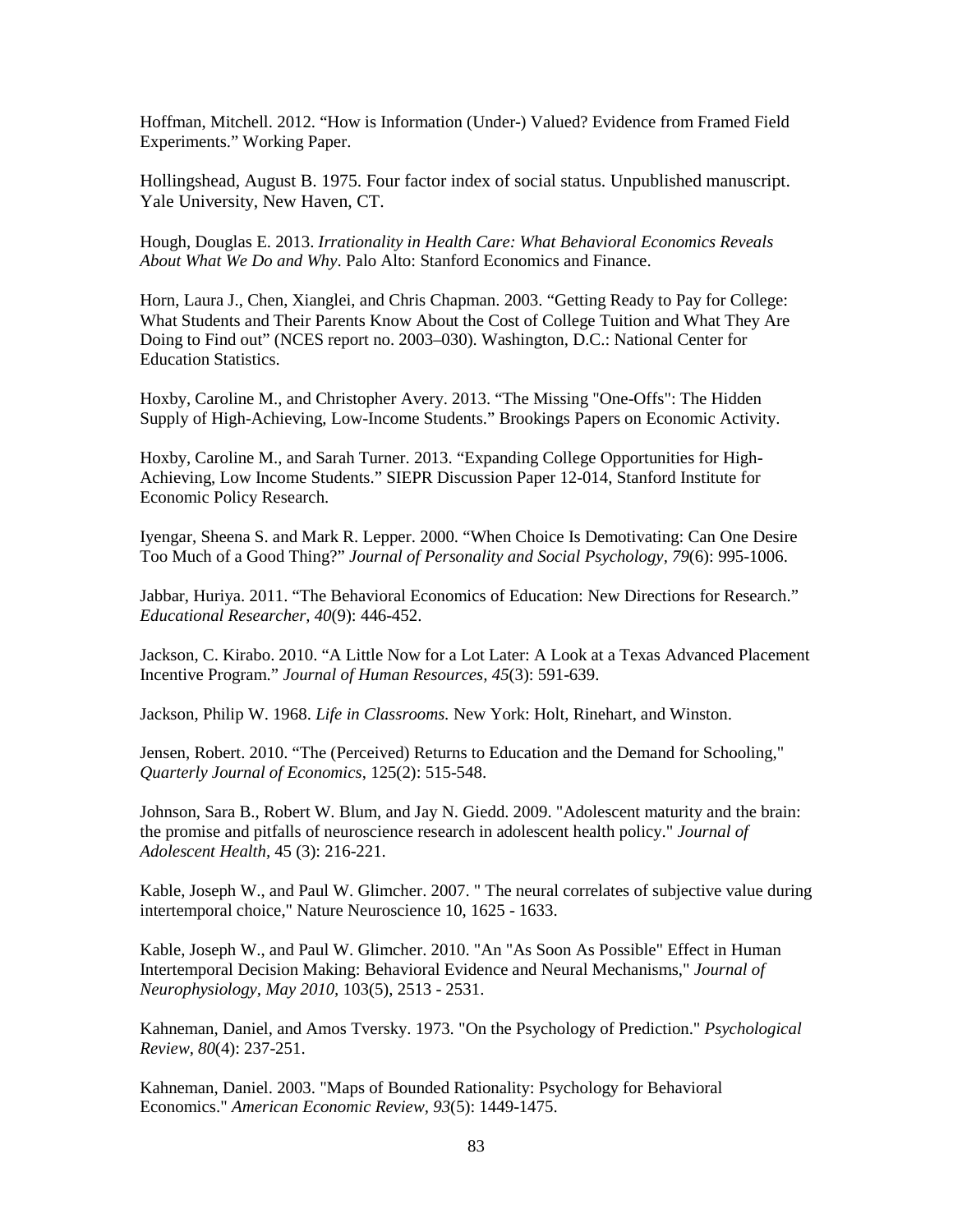Kahneman, Daniel, and Shane Frederick. 2002. "Representativeness revisited: Attribute substitution in intuitive judgment. " In *Heuristic and biases: The psychology of intuitive judgment*  (T. Gilovich, D. Griffin and D. Kahneman, eds.), p. 49-81. New York, NY: Cambridge University Press.

Kamenica, Emir. 2012. "Behavioral Economics and Psychology of Incentives." *Annual Review of Economics, 4*: 427-452.

Kerr, Sari Pekkala, Tuomas Pekkarinen, Matti Sarvimaki and Roope Uusitalo. 2014. "Educational Choice and Information on Labor Market Prospects: A Randomized Field Experiment." Working Paper.

Kling, Jeffrey. R., Sendhil Mullainathan, Eldar Shafir, Lee C. Vermeulen and Marian V. Wrobel. 2012. "Comparison Friction: Experimental Evidence from Medicare Drug Plans." *Quarterly Journal of Economics, 127*(1): 199-235.

Koch, Alexander, Julia Nafziger, and Helena Skyt Nielson. 2014. "Behavioral Economics of Education." *Journal of Economic Behavior and Organization, forthcoming*.

Kraft, Matthew A., and Shaun M. Dougherty. 2013. "The Effect of Teacher-Family Communication on Student Engagement: Evidence from a Randomized Field Experiment." *Journal of Research on Educational Effectiveness, 6*(3): 199-222.

Kraft, Matthew A., and Todd Rogers. 2014. "Teacher-to-Parent Communication: Experimental Evidence from a Low-Cost Communication Policy." In Progress.

Kremer, Michael, Edward Miguel, and Rebecca Thorton. 2009. "Incentives to Learn." *Review of Economics and Statistics, 91*(3): 437-456.

Laibson, David I. 1997. "Golden Eggs and Hyperbolic Discounting." *Quarterly Journal of Economics, 112*(2): 443-477.

Lamdin, Douglas J. 1996. "Evidence of student attendance as an independent variable in education production functions." *Journal of Educational Research, 89*(3): -162.

Lee, Valerie E. and Robert C. Croninger. 1998. "Elements of social capital in the context of six high schools (mimeo.)."

Lee, Valerie E. and David T. Burkham. 2003. "Dropping out of high school: The role of school organization and structure." *American Educational Research Journal, 40*(2): 353-393.

Leuven, Edwin, Hessel Oosterbeek, and Bas van der Klaauw. 2010. "The Effect of Financial Rewards on Students' Achievement: Evidence from a Randomized Experiment." *Journal of the European Economic Association, 8*(6): 1,243-1,265.

Leuven, Edwin, Hellel Oosterbeek, Joep Sonnemans, and Bas van der Klaauw. 2011. "Incentives versus Sorting in Tournaments: Evidence from a Field Experiment." *Journal of Labor Economics, 29*(3): 637-658.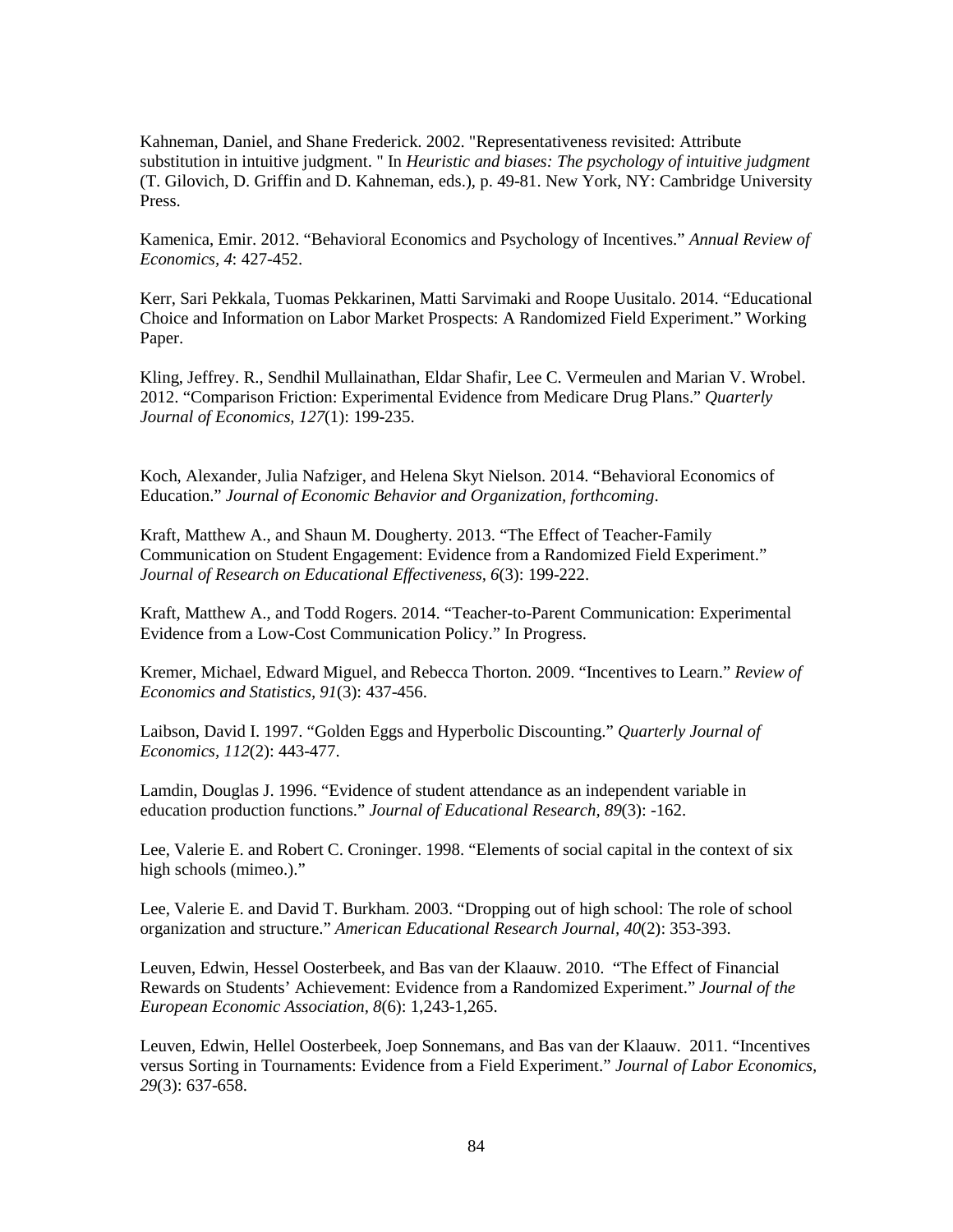Levine, Philip. B. 2013. "Simplifying Estimates of College Costs." Washington, D.C.: The Hamilton Project: Policy Memo 2013-06.

Levitt, Steven D., John A. List, Suzanne Neckermann, and Sally Sadoff. 2012. "The Behavioralist Goes to School: Leveraging Behavioral Economics to Improve Educational Performance." NBER Working Paper 18165, National Bureau of Economic Research.

Lleras-Muney, Adriana. 2005. "The relationship between education and adult mortality in the United States." *Review of Economic Studies, 72*(1): 189-221.

Lochner, Lance, and Enrico Moretti. 2004. "The effect of education on crime: Evidence from prison inmates, arrests, and self reports." *American Economic Review, 94*(1): 155-189.

Lochner, Lance, and Alexander Monge-Naranjo. 2012. "Credit Constraints in Education." *Annual Review of Economics, 4*: 225-256.

Loewenstein, George, Ted O'Donoghue, and Matthew Rabin. 2003. "Projection Bias in Predicting Future Utility." *Quarterly Journal of Economics, 118*(4): 1209-1248.

MacDonald, Heather, Lawrence Bernstein, and Cristofer Price. 2009. "Foundations for Success: Short-Term Impacts Report." Report to the Canada Millennium Scholarship Foundation.

Madrian, Brigitte C. 2014. "Applying Insights from Behavioral Economics to Policy Design." *Annual Review of Economics, 6*: 663-668.

Mangels, Jennifer A., Catherine Good, Ronald C. Whiteman, Brian Maniscalo, and Carol S. Dweck. 2012. "Emotion blocks the path to learning under stereotype threat." *Social Cognitive and Affective Neuroscience, 7*(2): 230-241.

Mani, Anandi, Sendhil Mullainathan, Eldar Shafir, and Jiaying Zhao, "Poverty Impedes Cognitive Function," Science 30 August 2013 Vol. 341 no. 6149 pp. 976-980

McClure, Samuel M., David I. Laibson, George Loewenstein, and Jonathan D. Cohen. 2004. "Separate Neural Systems Value Immediate and Delayed Monetary Rewards." *Science, 306* (5695): 503-507.

McCoach, D. Betsy, and Del Siegle. 2001. "A comparison of high achievers' and low achievers' attitudes, perceptions, and motivations." *Academic Exchange Quarterly, 5*(2): 71-76.

McGuigan, Martin, Sandra McNally and Gill Wyness. 2012. "Student Awareness of Costs and Benefits of Educational Decisions: Effects of an Information Campaign." CEE Discussion Paper 139, Centre for the Economics of Education.

Meghir, Costas, and Maarten Palme. 2005. "Educational Reform, Ability and Family Background." *American Economic Review, 95*(1): 414-24.

Meghir, Costas, Maarten Palme, and Emilia Simeonova. 2013. "Education, Cognition and Health: evidence from a social experiment." NBER Working Paper 19002, National Bureau of Economic Research.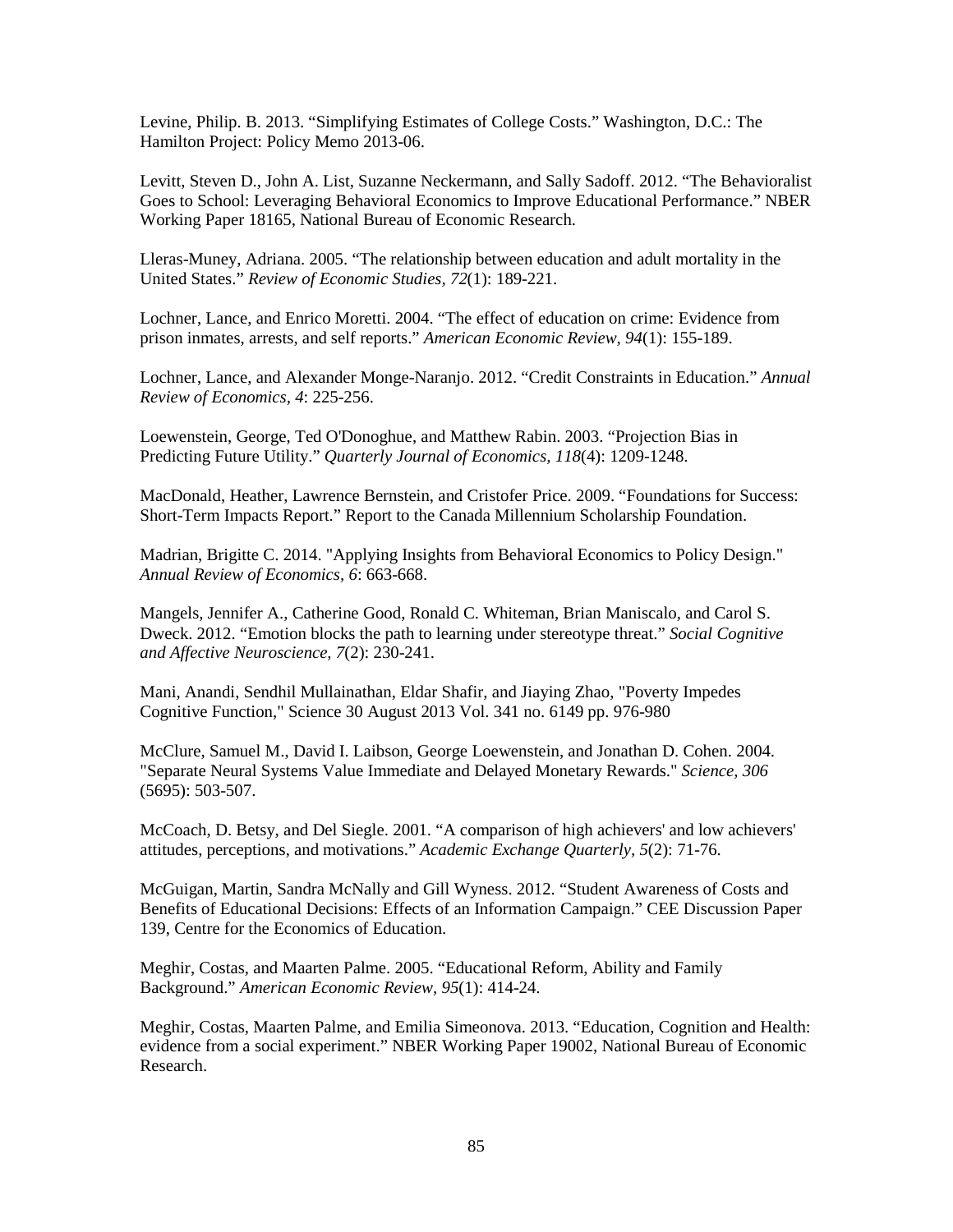Mensch, Barbara S. and Denise B. Kandel. 1988. "Dropping Out of High School and Drug Involvement." *Sociology of Education, 61*(2): 95-113.

Messacar, Derek, and Philip Oreopoulos. 2013. "Staying in School: A Proposal for Raising High School Graduation Rates." Issues in Science and Technology: pp. 55-61.

Miller, Cynthia, Melissa Binder, Vanessa Harris, and Kate Krause. 2011. "Saying on Track: Early Findings from a Performance-Based Scholarship Program at the University of Mexico." MDRC Report, August.

Milligan, Kevin. 2005. "Who uses RESPs and Why." In C. M. Beach, R. W. Boadway, & R. McInnis (eds.), *Higher Education in Canada*. p. 467-494. McGill-Queen's University Press.

Morisano, Dominique, Jacob B. Hirsh, Jordan B. Peterson, Robert O. Pihl, and Bruce M. Shore. 2010. "Setting, elaborating, and reflecting on personal goals improves academic performance." *Journal of Applied Psychology, 95*(2): 255-264.

Mullainathan, Sendhil, and Eldar Shafir. 2013. *Scarcity: Why Having Too Little Means So Much.* New York: Times Books: Henry Hold and Company, LLC.

Nayar, 2013. "SmartSaver: Final Evaluation Report." Online report accessed August 31, 2014. [http://www.theomegafoundation.ca/documents/SmartSAVER%20Final%20Evaluation%20Repor](http://www.theomegafoundation.ca/documents/SmartSAVER%20Final%20Evaluation%20Report.pdf.) [t.pdf.](http://www.theomegafoundation.ca/documents/SmartSAVER%20Final%20Evaluation%20Report.pdf.)

Nguyen, Trang. 2008. "Information, Role Models and Perceived Returns to Education: Experimental Evidence from Madagascar." MIT Working Paper.

Oreopoulos, Philip. 2005. "Canadian Compulsory Schooling Laws and their Impact on Educational Attainment and Future Earnings." Statistics Canada Analytical Studies Branch Research Paper No. 251.

Oreopoulos, Philip and Kjell G. Salvanes. 2011. "Priceless: The Nonpecuniary Benefits of Schooling." *Journal of Economic Perspectives, 25*(1): 159-184.

Oreopoulos, Philip and Ryan Dunn. 2013. "Information and College Access: Evidence from a Randomized Field Experiment." *Scandinavian Journal of Economics, 115*(1): 3-26.

Oreopoulos, Philip, and Uros Petronijevic. 2013. "Making College Worth it: A Review of Research on the Returns to Higher Education." NBER Working Paper 19053, National Bureau of Economic Reserach.

Oreopoulos, Philip, Robert S. Brown and Adam M. Lavecchia. 2014. "Pathways to Education: An Integrated Approach to Helping At-Risk High School Students." NBER Working Paper 20430, National Bureau of Economic Research.

Oreopoulos, Philip, and Reuben Ford. 2014 "Life After High School: An experiment to help all high school seniors during class through the college application process," In progress.

O'Rourke, Eleanor, Kayla Haimovitz, Christy Ballwebber, Carol S. Dweck, and Zoran Popovic. 2014. "Brain Points: A Growth Mindset Incentive Structure Boosts Persistence in an Educational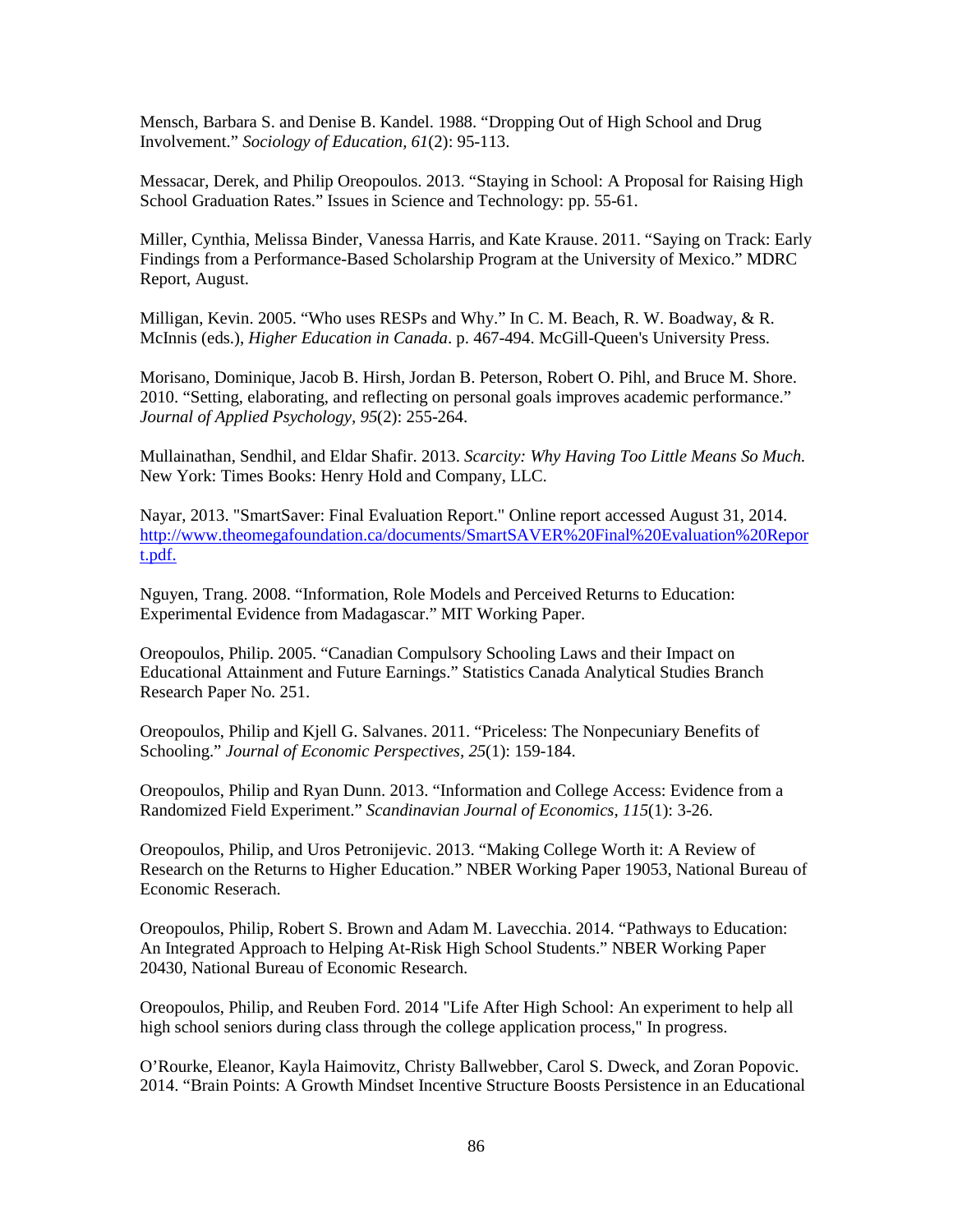Game." In Proceedings of the SIGCHI Conference on Human Factors in Computing Systems - CHI 2014.

Pallais, Amanda. 2013. "Small Differences That Matter: Mistakes in Applying to College." *Journal of Labor Economics, forthcoming*.

Pischke, Jorn-Steffen and Till von Wachter. 2008. "Zero Returns to Compulsory Schooling in Germany: Evidence and Interpretation." *Review of Economics and Statistics, 90*(3): 592-598.

Price, Joshua A. and Robert M. Shireman. 2013. "Go to Class! Participate! Study! How might altered incentives - including cash rewards - affect student success in college?" The George Washington University, Graduate School of Education and Human Development.

Rabin, Matthew. 2013. "Healthy Habits: Some thoughts on the role of public policy in healthful eating and exercise under limited rationality " In *Behavioural Public Policy*, edited by Adam Oliver, p. 115-147. New York: Cambridge University Press.

Read, Daniel, and Nicoleta L. Read. 2004. "Time discounting over the lifespan." *Organizational Behavior of Human Decision Processes, 94*(1): 22-32.

Riccio, James, Nadine Dechausay, Cynthia Miller, Stephen Nunez, Nandita Verma, and Edith Yang. 2013. "Conditional Cash Transfers New York City: The Continuing Story of the Opportunity NYC – Family Rewards Demonstration." MDRC Report, September.

Richburg-Hayes, Lashawn, Colleen Sommo, and Rashida Welbeck. 2011. "Promoting Full-Time Attendance among Adults in Community College: early Impacts from the Performance-Based Scholarship Demonstration in New York." MDRC Report, May.

Rick, Scott, and George Loewenstein. 2008. "The Role of Emotion of Economic Behavior." In *Handbook of Emotions*, edited by Michael Lewis, Jeannette Haviland-Jones and Lisa Feldman Barrett, p. 138-156. New York: Guilford Publications.

Roderick, Melissa. 1993. *The Path to Dropping Out.* Westport MA: Auburn House.

Rodriguez-Planas, Nuria. 2012. "Longer-Term Impacts of Mentoring, Educational Services, and Learning Incentives: Evidence from a Randomized Trail in the United States." *American Economic Journal: Applied Economics, 4*(4): 121-139.

Romer, David. 1993. "Do Students Go to Class? Should They?" *Journal of Economic Perspectives, 7*(3): 167-174.

Romine, Cassandra B., and Cecil R. Reynolds. 2005. "A Model of the Development of Frontal Lobe Functioning: Findings from a Meta-Analysis." *Applied Neuropsychology,* 12(4): 190-201.

Ross, Rebecca, Shannon White, Josh Wright, and Lori Knapp. 2013. "Using Behavioral Economics for Postsecondary Success." New York: ideas42.

Schneider, Sandra L., and Christine M. Caffrey. 2012. "Affective Motivators and Experience in Adolescents' Development of Health-Related Behavior Patterns." In *The Adolescent Brain: Learning, Reasoning, and Decision Making*, edited by Valerie F. Reyna, Sandra B. Chapman, Michael R. Dougherty and Jere Confrey. Washington, D.C.: American Psychological Association.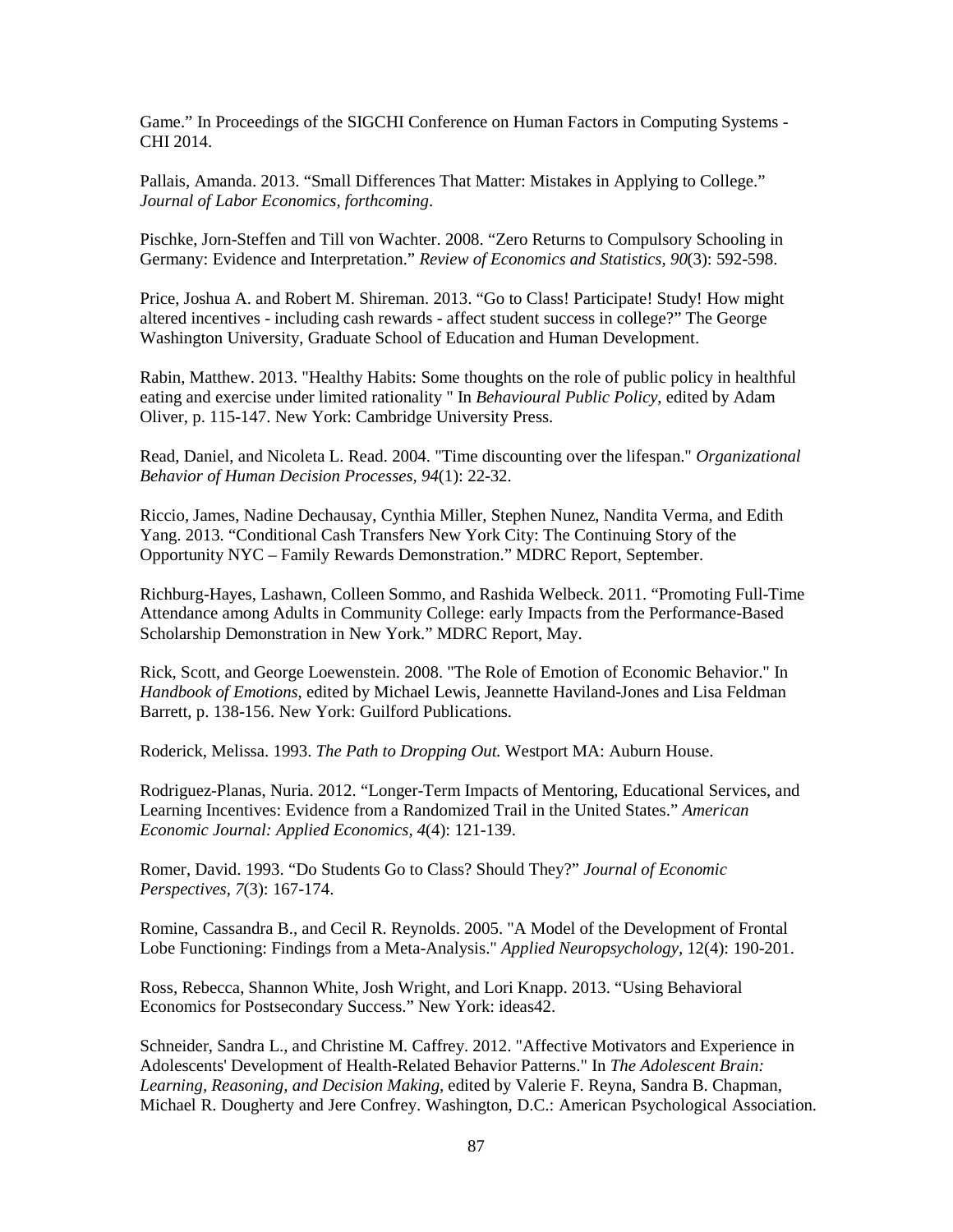Scott-Clayton, Judith. 2012a. "What Explains Trends in Labor Supply Among U.S. Undergraduates." *National Tax Journal, 65*(1): 181-210.

Scott-Clayton, Judith. 2011b. "The Shapeless River: Does a Lack of Structure Inhibit Students' Progress at Community Colleges." CCRC Working Paper No. 25, Community College Research Center.

Scrivener, Susan, and Michael J. Weiss. 2013. "More Graduates: Two-Year Results from an Evaluation of Accelerated Study in Associate Programs (ASAP) for Developmental Education Students*.*" MDRC Policy Brief, December.

Sirin, Selcuk R. 2005. "Socioeconomic Status and Academic Achievement: A Meta-Analytic Review of Research." *Review of Educational Research, 75*(3): 417-453.

Sjoquist, David L., and John V. Winters. 2012a. "Building the Stock of College-Educated Labor Revisited." *Journal of Human Resources, 47*(1): 270-285.

Sjoquist, David L. and John V. Winters. 2012b. "State Merit-Based Financial Aid Programs and College Attainment." IZA Discussion Paper No. 6801, Institute for the Study of Labor.

Sloman, Steven A. 1996. "The Empirical Case for Two Systems of Reasoning." *Psychological Bulletin, 119*(1): 3-22.

Sloman, Steven A. 2002. "Two Systems of Reasoning." In *Heuristics and Biases: The Psychology of Intuitive Judgment*, edited by Thomas Gilovich, Dale Griffin and Daniel Kahneman, p. 379-396. New York, NY: Cambridge University Press.

Springer, Matthew G., Brooks Rosenquist and Walker A. Swain. 2014. "Monetary and Non-Monetary Student Incentives for Tutoring Services: A Randomized Controlled Trial." Working paper.

Stanca, Luca. 2006. The Effects of Attendance on Academic Performance: Panel Data Evidence for Introductory Microeconomics. *Journal of Economic Education, 37*(3): 251-266.

Stanovich, Keith E., and Richard F. West. 2000. "Individual Differences in Reasoning: Implications for the Rationality Debate." *Behavioral and Brain Sciences, 23*: 645-726.

Stanovich, Keith E., Richard F. West, and Maggie E. Toplak. 2012. "Judgment and Decision Making in Adolescence: Separating Intelligence From Rationality." In *The Adolescent Brain: Learning, Reasoning and Decision Making*, edited by Valerie F. Reyna, Sandra B. Chapman, Michael R. Dougherty and Jere Confrey. Washington, D.C.: American Psychological Association.

Steele, Claude M. 1997. "A Threat in the Air: How Stereotypes Shape Intellectual Identity and Preference." *American Psychologist, 52*(6): 613-629.

Steele, Claude M., and Joshua Aronson. 1995. "Stereotype threat and the intellectual test performance of African-Americans." *Journal of Personality and Social Psychology, 69*(5): 797- 811.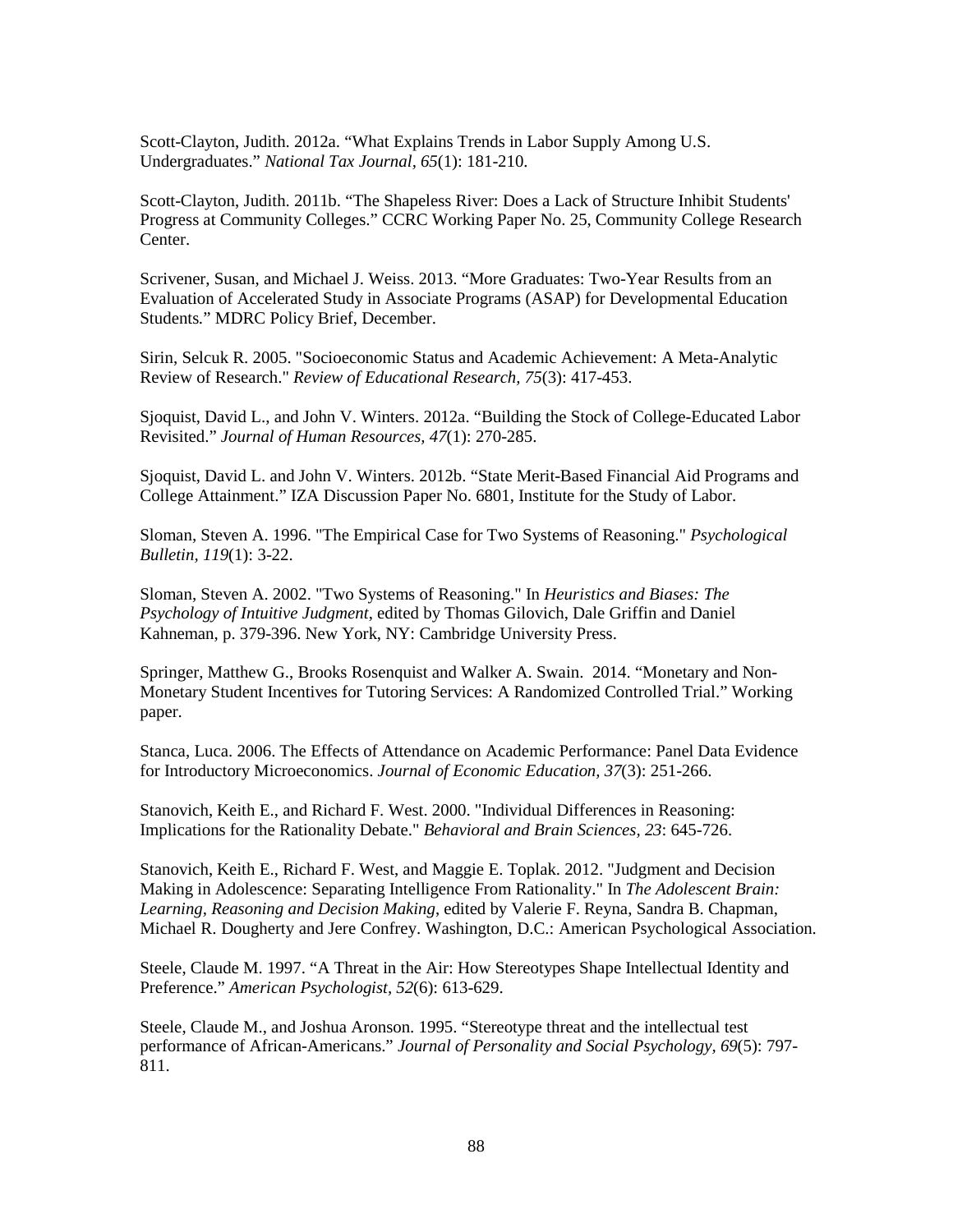Steinberg, Lawrence, Sandra Graham, Lia O'Brien, Jennifer Woolard, Elizabeth Cauffman, and Marie Banich. 2009. "Age Differences in Future Orientation and Delay Discounting." *Child Development, 80*(1): 28-44.

Stinebrickner, Ralph, and Todd R. Stinebrickner. 2003. "Working during School and Academic Performance." *Journal of Labor Economics, 21*(2): 473-491.

Stephens, Jr., Melvin, and Dou-Yan Yang. 2013. "Compulsory Education and the Benefits of Schooling." NBER Working Paper 19369, National Bureau of Economic Research.

Strickland ,Vinnie. 1998. "Attendance and grade point average: A study." Report No. SP038147. Fast Lansing, MI: National Center for Research on Teacher Learning. (ERIC Document Reproduction Service No. ED423224).

Sunstein, Cass. 2000. "Behavioral Law and Economics." In *Cambridge Series on Judgement and Decision Making*, edited by Hal Arkes, Lola Lopes and Jonathan Baron,. Cambridge: Cambridge University Press.

Teffer, Kate, and Katerina Semendeferi. 2012. "Human prefrontal cortex: Evolution, development and pathology." In *Progress in Brain Research*, edited by Michel A. Hofman and Dean Falk, eds., p. 191-218. Elsevier B.V.

Thaler, Richard, and Hersh M. Shefrin. 1981. "An Economic Theory of Self-Control." *Journal of Political Economy, 89*(2): 392-406.

Thaler, Richard. 2005. "Advances in Behavioral Finance." Vol. 2, *The Roundtable Series in Behavioral Economics*. Princeton: Princeton University Press.

Thaler, Richard, and Cass Sunstein. 2008. *Nudge: Improving Decisions about Health, Wealth and Happiness*. New York: Penguin Books.

Todd, Petra E., and Kenneth I. Wolpin. 2007. "The Production of Cognitive Achievement in Children: Home, School and Racial Test Score Gaps." *Journal of Human Capital, 1*(1): 91-136.

Tversky, Amos, and Daniel Kahneman. 1983. "Extensional Versus Intuitive Reasoning: The Conjunction Fallacy in Probability Judgment." *Psychological Review, 90*(4): 293-315.

Usher, Alex. 1998. "Income-Related Barriers to Post-Secondary Education, Council of Ministers of Education." Canada Working Paper as part of Postsecondary Education Project, Learner Pathways and Transitions.

Walton, Gregory M., and Geoffrey L. Cohen. 2011. "A Brief Social-Belonging Intervention Improves Academic and Health Outcomes of Minority Students." *Science, 331*(6023): 1447-1451.

Ware, Michelle, Evan Weissman, and Drew McDermott. 2013. "Aid Like A Paycheck: Incremental Aid to Promote Student Success*.*" MDRC Policy Brief, September.

Watt, Nicholas. 2013. "Cameron promises 'land of opportunity' where young people must earn or learn." *The Guardian*.

Willis, Paul. 1977. *Learning to Labour.* Westmead: Saxon House.